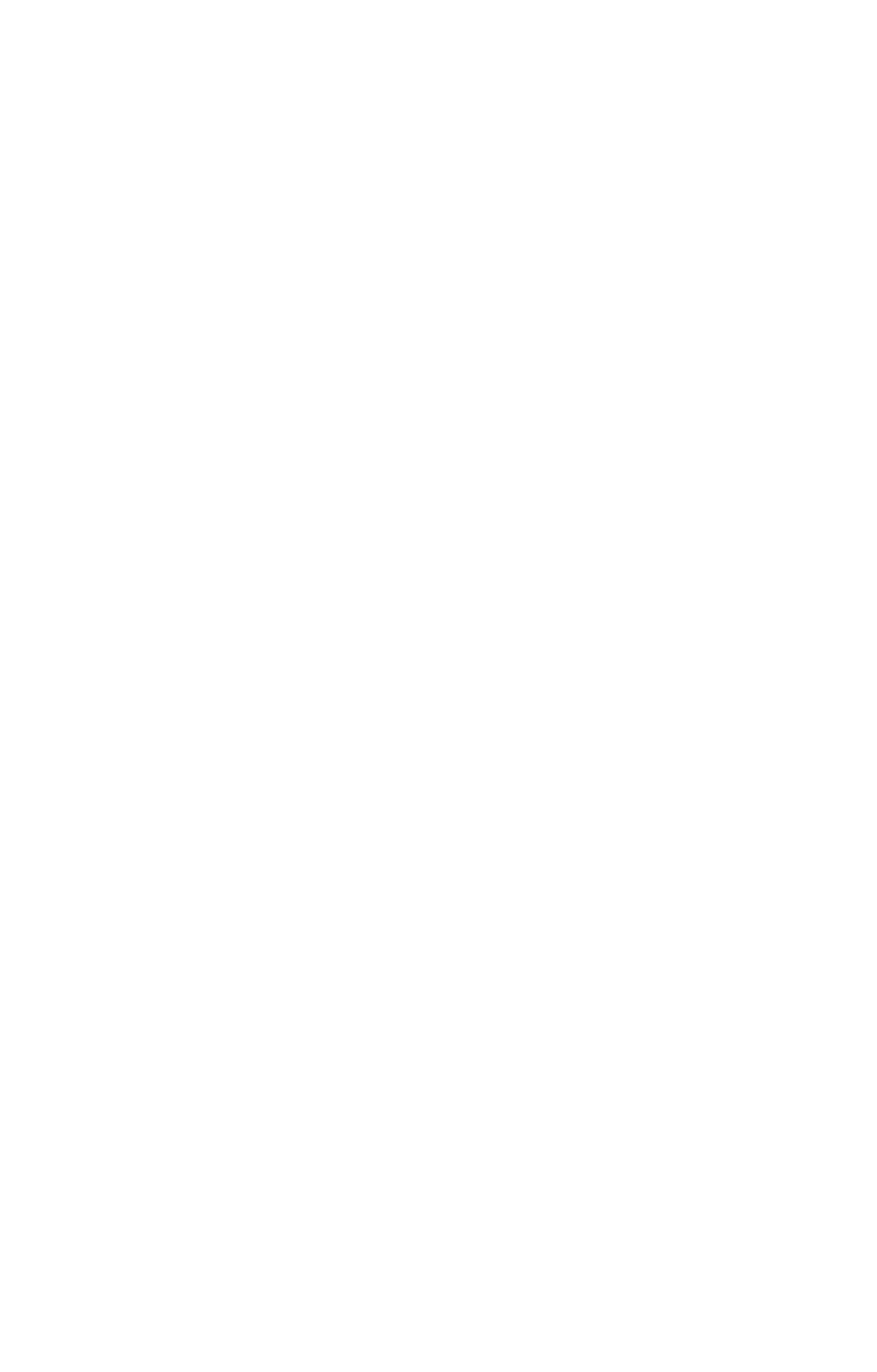# Health Care in France and Germany: Lessons for the UK

David G. Green Benedict Irvine

Civitas: Institute for the Study of Civil Society London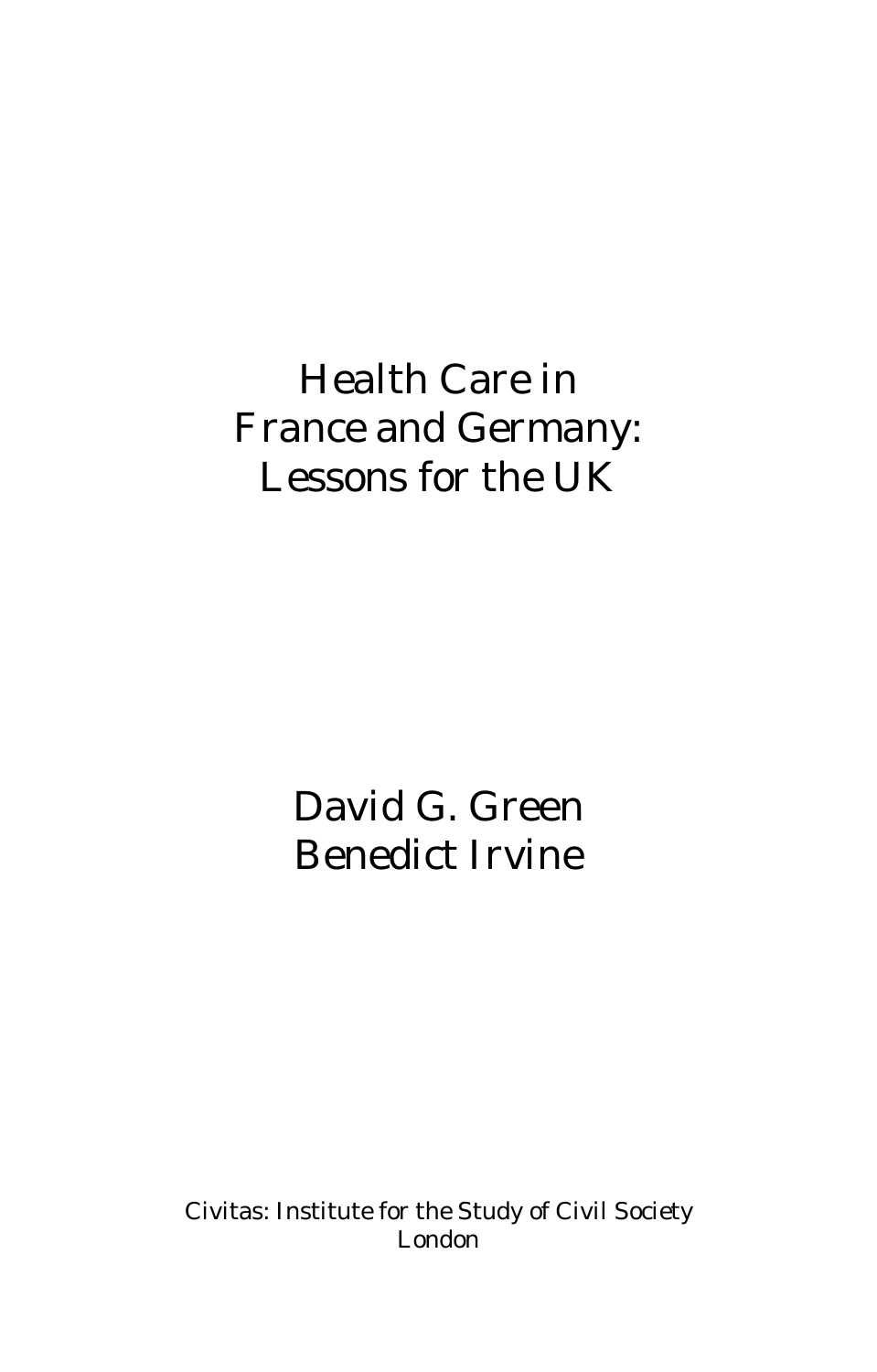First published December 2001 Civitas email: books@civitas.org.uk

© Institute for the Study of Civil Society 2001

*All rights reserved*

ISBN 1-903 386-17-9

Typeset by Civitas in New Century Schoolbook

Printed in Great Britain by Hartington Fine Arts Lancing, Sussex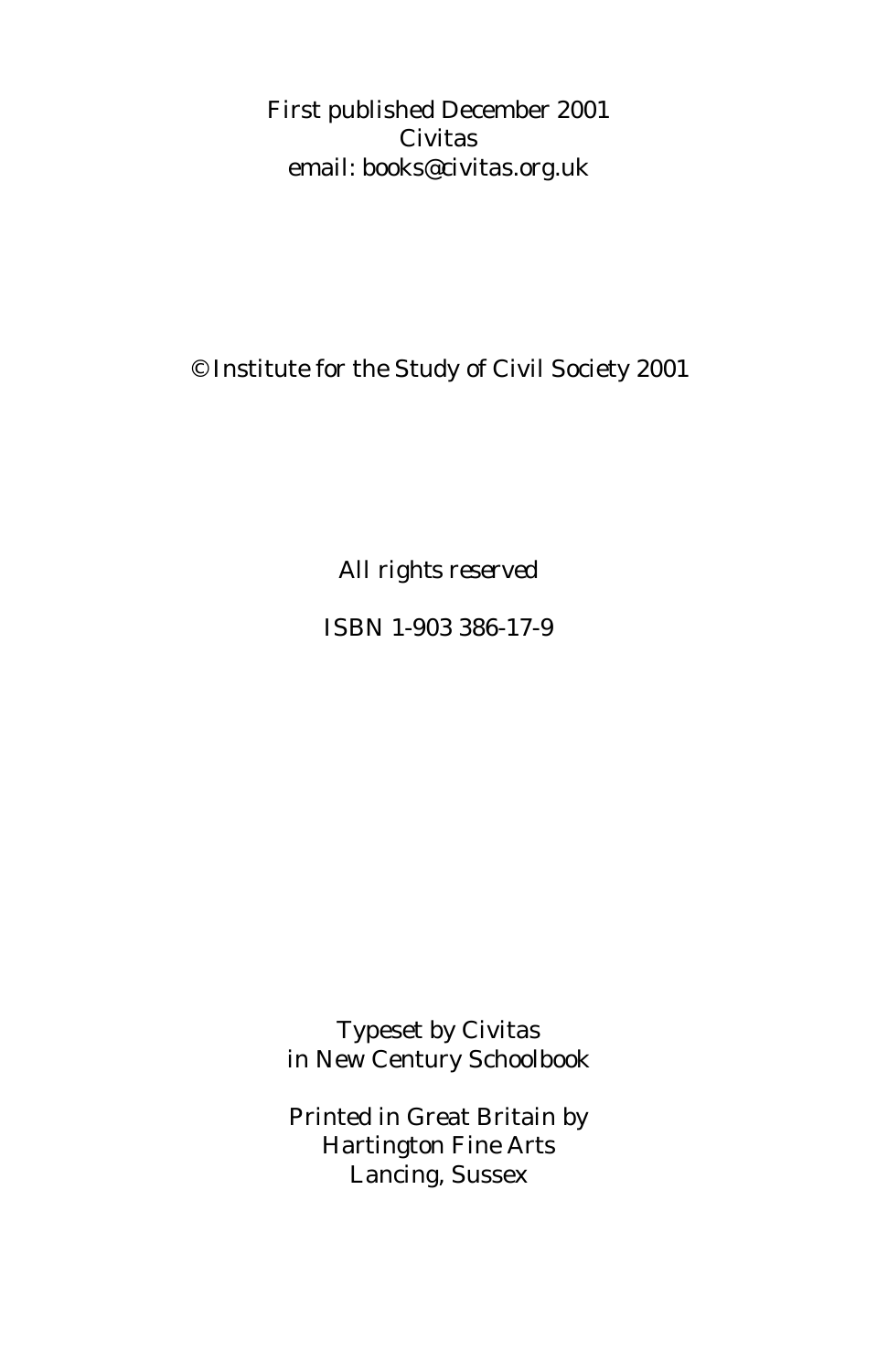# *Contents*

|                                            | Page |
|--------------------------------------------|------|
| Authors                                    | vi   |
| Acknowledgements                           | vii  |
|                                            |      |
| Introduction                               | 1    |
| 1. France and Germany: the Consumer's View | 3    |
| 2. France: the System                      | 28   |
| 3. Germany: the System                     | 52   |
| 4. Lessons for the UK                      | 77   |
| Glossary                                   | 83   |
| Notes                                      | 90   |
|                                            |      |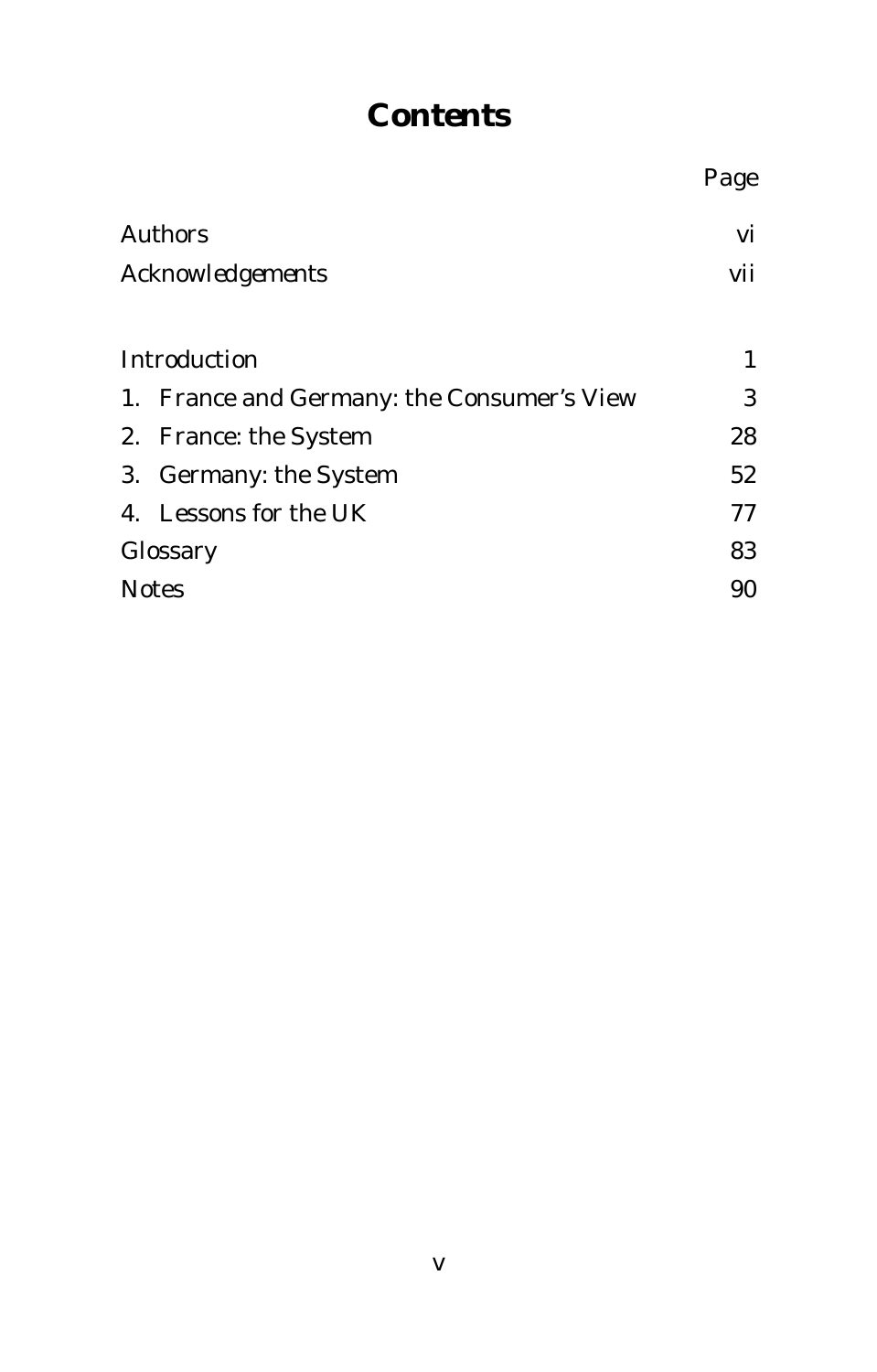# *Authors*

**David G. Green** is the Director of Civitas. His books include *Power and Party in an English City*, Allen & Unwin, 1980; *Mutual Aid or Welfare State?*, Allen & Unwin, 1984 (with L. Cromwell); *Working-Class Patients and the Medical Establishment*, Temple Smith/ Gower, 1985; *The New Right: The Counter Revolution in Political, Economic and Social Thought*, Wheatsheaf, 1987; *Reinventing Civil Society*, IEA, 1993; *Community Without Politics*, IEA, 1996; *Benefit Dependency*, IEA, 1998; *An End to Welfare Rights*, IEA, 1999; *Delay, Denial and Dilution*, IEA, 1999 (with L. Casper); and *Stakeholder Health Insurance*, Civitas, 2000.

He wrote the chapter on 'The Neo-Liberal Perspective' in *The Student's Companion to Social Policy*, Blackwell, 1998.

**Benedict Irvine** is Project Manager of the Civitas Health Unit. After studying law he completed a master's degree in comparative European public administration at the Catholic University of Leuven, Belgium. Before joining Civitas he worked as a researcher in the European Parliament. His areas of interest include citizen participation in public policy making, particularly in health care and social housing provision. He also holds degrees in music.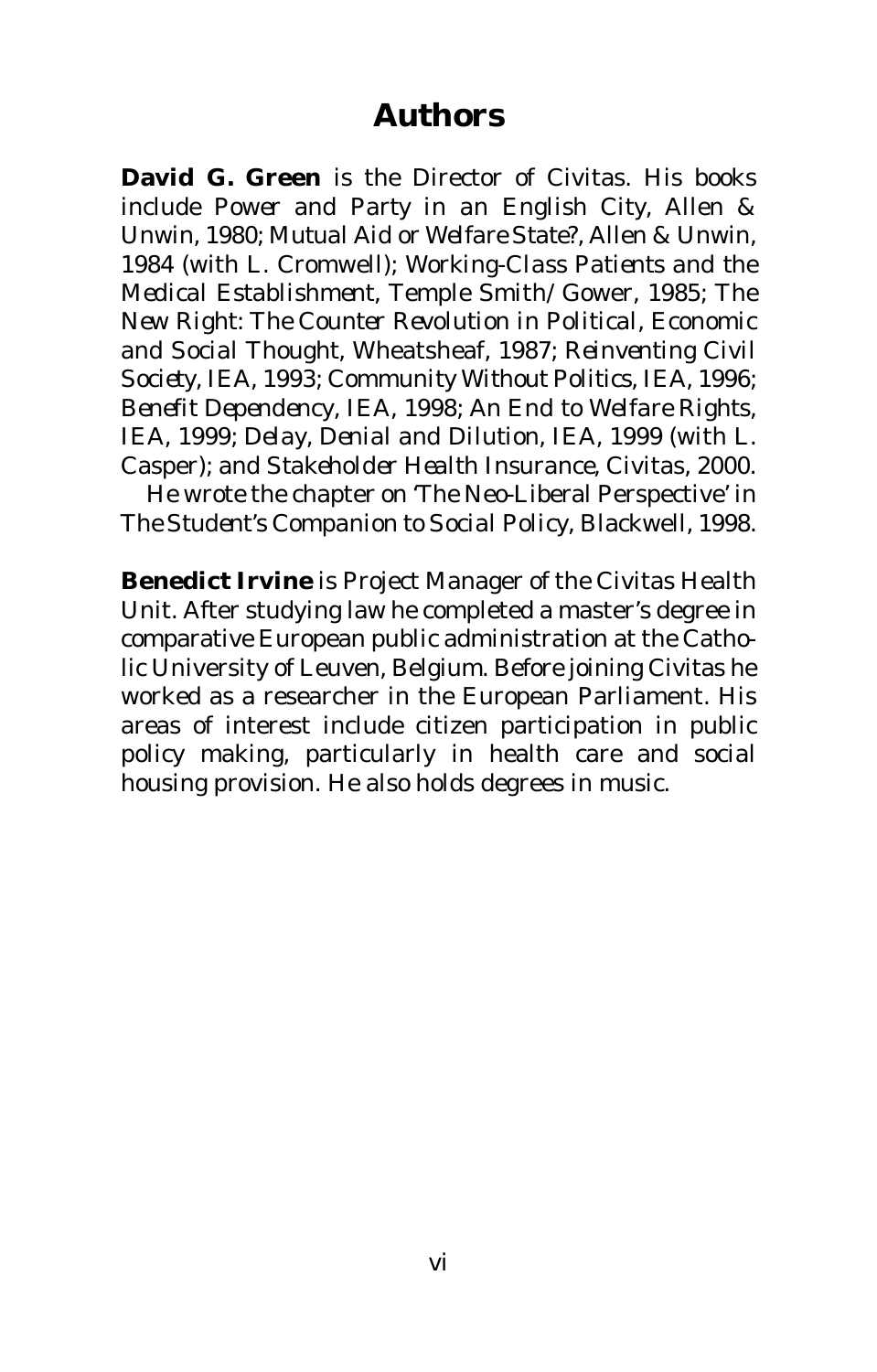# *Acknowledgements*

A special thank-you must go to all our interviewees—in Paris, Munich, Berlin and London—who willingly gave up so much of their time. For the assistance given at the beginning of this project, we thank the social affairs staff at the French and German Embassies in London. We are also grateful to Dr Reinhard Busse of the European Observatory on Healthcare Systems and Professor Juergen Wasem of the University of Greifswald, who provided very welcome technical advice about German health care. Finally, we must thank those who participated in the anonymous refereeing process, whose constructive comments have certainly improved the finished product. Naturally, all remaining errors are our own.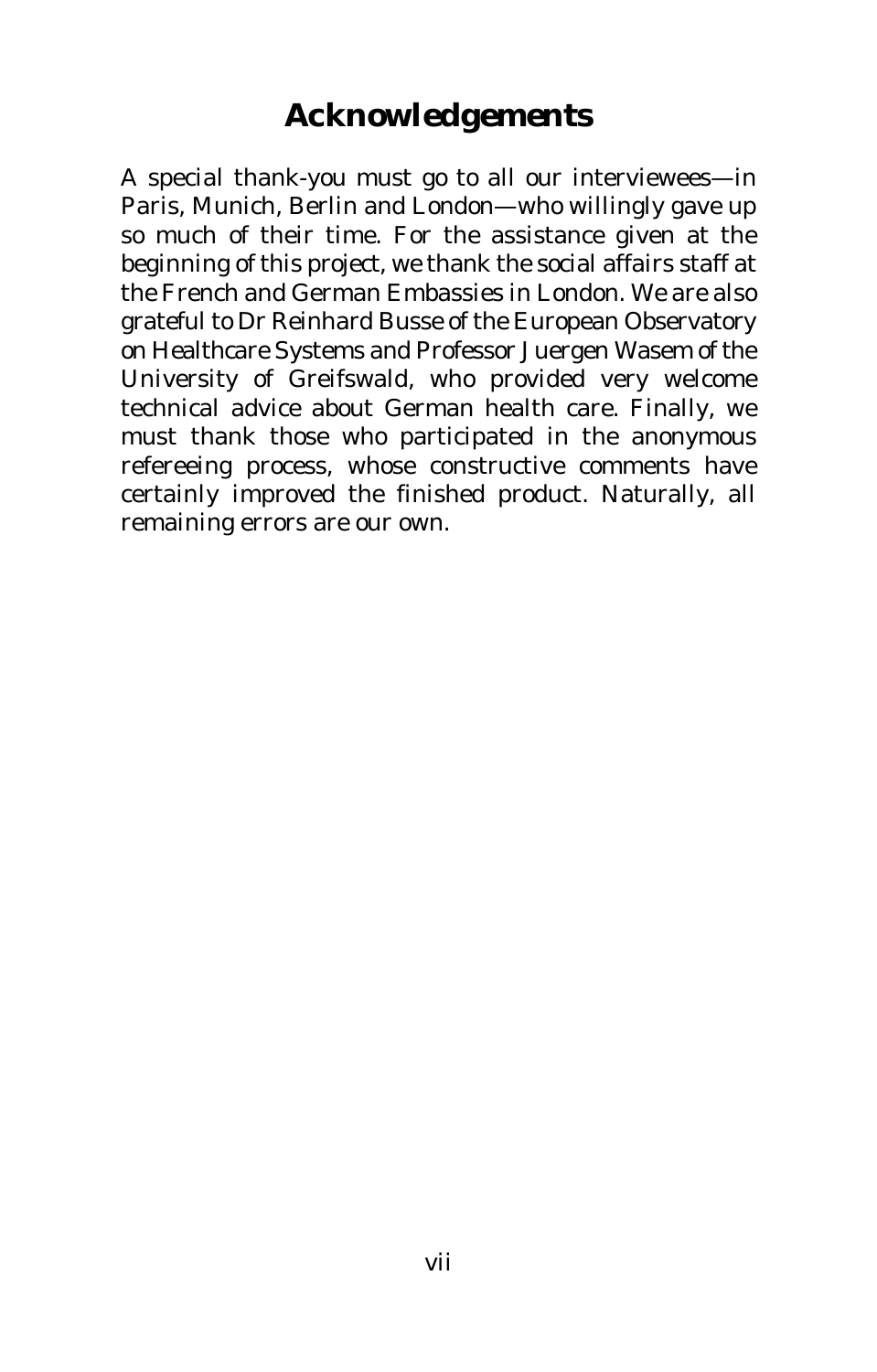# **Introduction**

*'I saw a long queue, so hopped on the tube and went to a different practice.'*

*'She was rather ill-tempered so I never went back.' 'The facilities were drab, so I went to a different one next to my office.'*

*'I felt rushed at his practice so didn't go back.'*

These were some of the remarks made by German<br>consumers of healthcare in surveys conducted for this publication. If anything, the French were even more demanding. One French woman we spoke to told us that she had found some of the nursing staff in a French public hospital 'rude and uncaring'. We pressed for the details and discovered that her main objection was that the nurses had not knocked before entering her private room. Such high expectations were typical in both France and Germany. In the UK our expectations are much lower.

There are many publications which compare healthcare systems and analyse the differences between them, but the special focus of this study is on health care in France and Germany from the vantage point of the individual consumer. What are the realities of each system for ordinary people trying to earn a living and raise a family? And what are the lessons for Britain?

Chapter 1 describes what our French and German interviewees told us. Separate chapters are then devoted to the systems in France and Germany, and in the concluding chapter, we suggest some lessons for public policy in Britain.

We have not tried to describe every aspect of the French and German systems in the manner of a textbook. Rather we have focused on elements of each system from which we think the NHS may have the most to learn. We have been guided by the following main questions.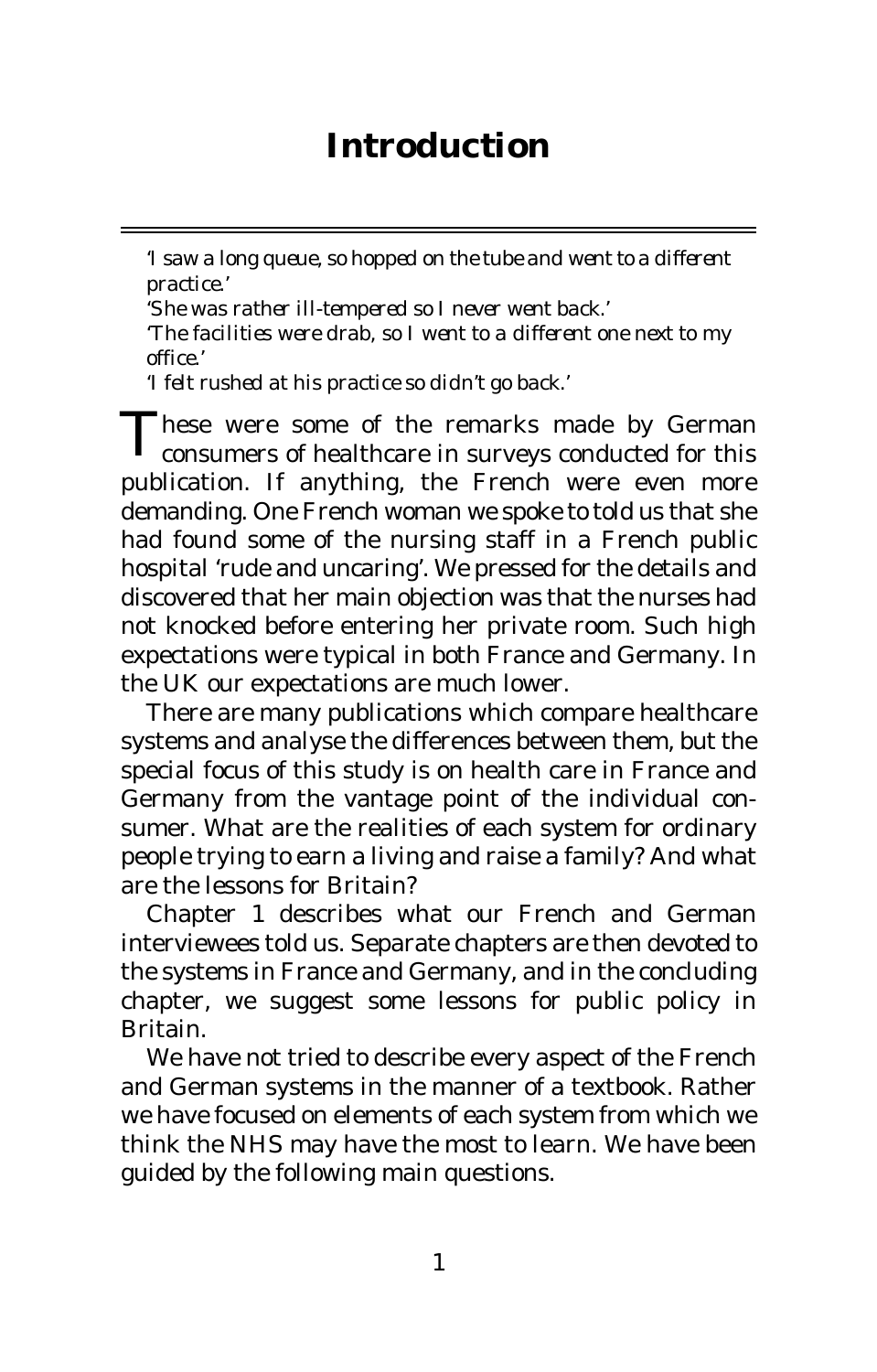First, do individuals have any control over how much of their own money is spent on health care? How visible is their contribution? As we shall see, there are significant differences between systems. In France there is a mixture of user charges and social insurance. Germany's system is also based on social insurance, but with far fewer fees at the time of use. In both countries social insurance payments are highly visible on pay slips, but in Britain we have no way of calculating how much of our taxes goes to the NHS.

Second, which organisation receives the money taken from individuals and whose interests are served by this third-party payer? In Britain the Treasury takes the taxes and treats the money as its own. How do France and Germany differ?

Third, does the system encourage doctors to serve their patients? In Britain paternalism is the rule, though mitigated by a professionalism which often encourages doctors to put their patients first. Are France and Germany any different?

Fourth, who owns the hospitals and other healthcare institutions? What incentives do the owners or managers have to serve customers?

Finally, what standard of care is available for the poorest members of society, including the unemployed? Is it clearly an inferior standard? Or is it a standard also enjoyed by middle-income earners?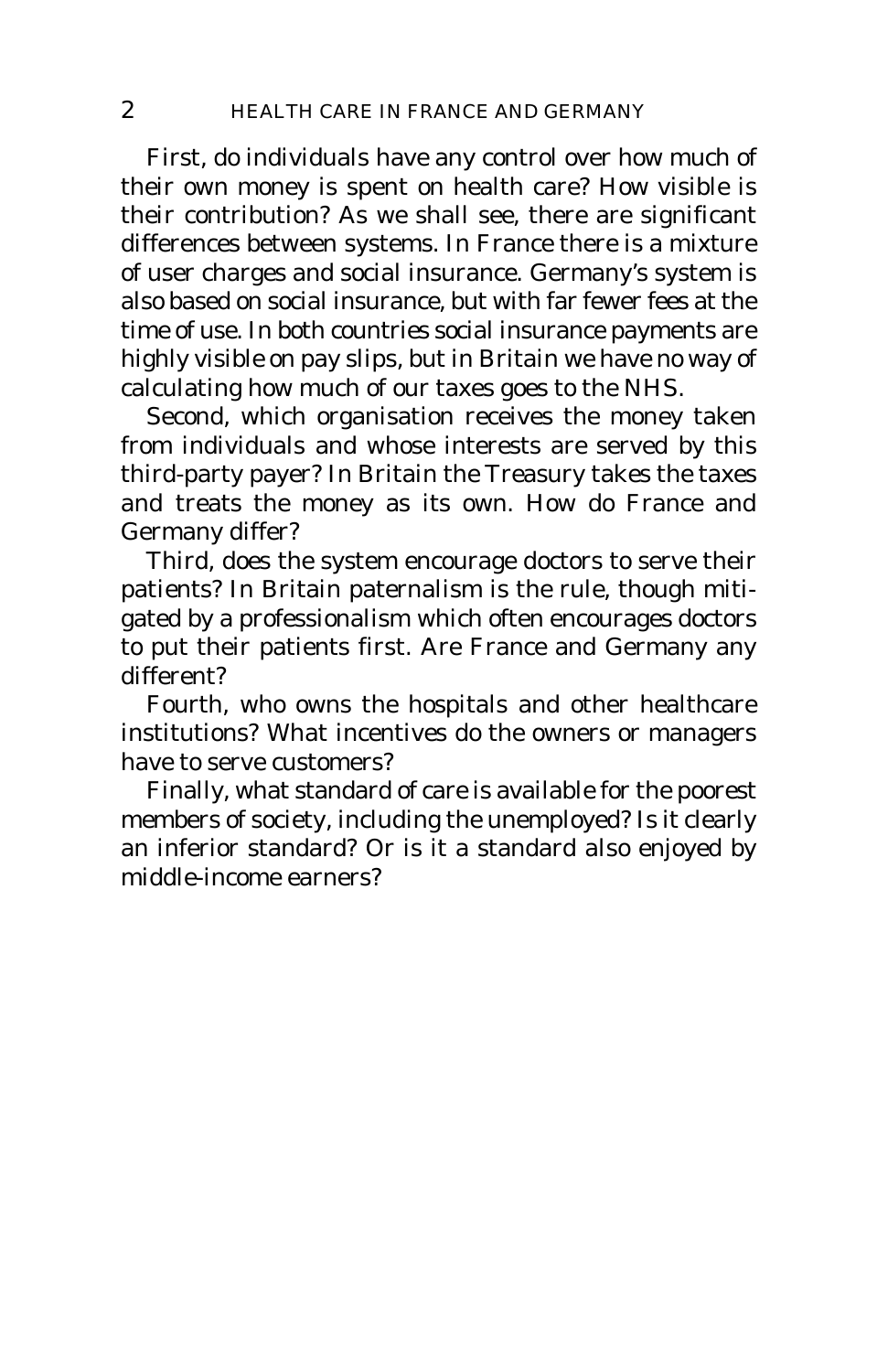# **France and Germany: The Consumer's View**

 $\blacksquare\blacktriangle{N}$ e begin with the evidence from international surveys of patient satisfaction. Based on the regular Eurobarometer survey, Dr Mossialos of the London School of Economics has reported public attitudes throughout the 15 EU member states (see Table 1, p. 4). $^1$  One question asked was: 'In general, would you say you are very satisfied, fairly satisfied, neither satisfied nor dissatisfied, fairly dissatisfied or very dissatisfied with the way health care runs in [country]?'

There is a difference of 26 percentage points between the UK and France: 41 per cent of Britons were very or fairly dissatisfied, only 15 per cent of the French, and only 11 per cent of Germans.

The 1996 Eurobarometer survey also asked respondents the following question: 'Now, I will read you four statements about the way health care runs in [country]. Which one comes closest to your own point of view?'

- On the whole, health care in [country] runs quite well.
- There are some good things and minor changes would make it work better.
- **There are some good things but only fundamental** changes would make it better.
- ! Health care in [country] runs so badly that we need to rebuild it completely.

Table 2 (p. 5) shows that while 56 per cent of those in the UK sought fundamental change or a complete rebuild of their healthcare system, only 19 per cent of Germans sought such reform—a difference of 37 percentage points. Again,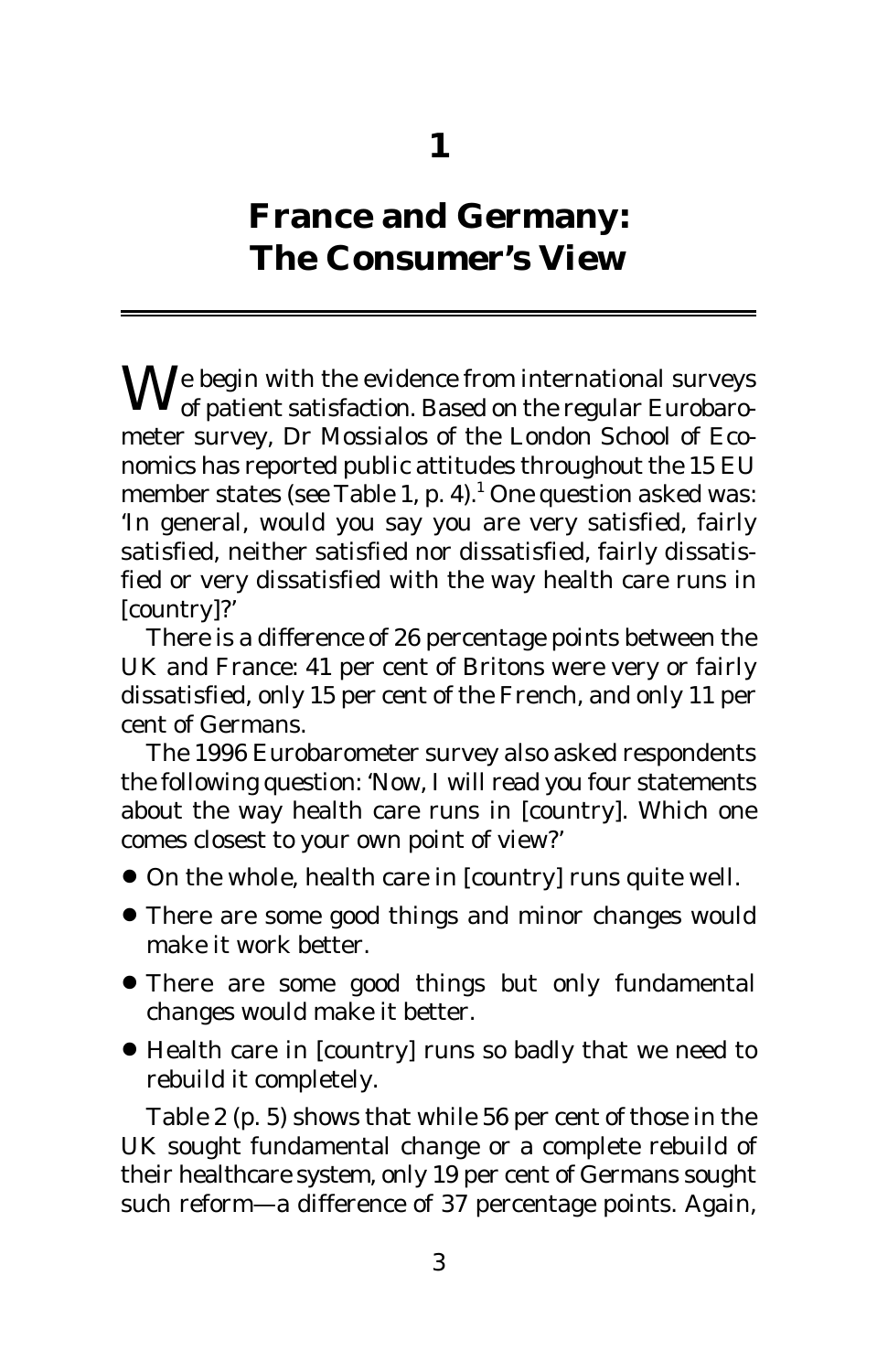there is a huge disparity between France and the UK: 26 percentage points. Nearly 30 per cent of the French wanted fundamental changes or a complete rebuild, compared with 56 per cent of Britons. Moreover, the view of the French was well founded. In comparison with other European countries, France performs well by almost all standard population and health status measurements.<sup>2</sup> For example, when the World Health Organisation controversially ranked the world's healthcare systems in 2000, France came top of the league.<sup>3</sup>

Such were the quantitative results of national opinion surveys. Are they consistent with the opinions of French and German consumers when questioned more closely about their personal experiences?

| <b>Table 1</b>                                        |  |
|-------------------------------------------------------|--|
| Public Satisfaction with Healthcare Systems, 1996 (%) |  |

| Country     | Very and<br>fairly<br>satisfied | Neither<br>satisfied nor<br>dissatisfied | Very and<br>fairly<br>dissatisfied | Other |
|-------------|---------------------------------|------------------------------------------|------------------------------------|-------|
| Austria     | 63.3                            | 27.6                                     | 4.7                                | 4.5   |
| Belgium     | 70.1                            | 19.9                                     | 8.3                                | 1.6   |
| Denmark     | 90.0                            | 3.8                                      | 5.7                                | 0.5   |
| Finland     | 86.4                            | 7.0                                      | 6.0                                | 0.6   |
| France      | 65.1                            | 18.7                                     | 14.6                               | 1.6   |
| Germany     | 66.0                            | 21.4                                     | 10.9                               | 1.7   |
| Greece      | 18.4                            | 27.0                                     | 53.9                               | 0.6   |
| Ireland     | 49.9                            | 17.4                                     | 29.1                               | 3.6   |
| Italy       | 16.3                            | 23.1                                     | 59.4                               | 1.3   |
| Luxembourg  | 71.1                            | 16.1                                     | 8.9                                | 3.9   |
| Netherlands | 72.8                            | 8.8                                      | 17.4                               | 1.0   |
| Portugal    | 19.9                            | 19.2                                     | 59.3                               | 1.5   |
| Spain       | 35.6                            | 34.0                                     | 28.6                               | 1.8   |
| Sweden      | 67.3                            | 16.7                                     | 14.2                               | 1.9   |
| UK          | 48.1                            | 10.0                                     | 40.9                               | 1.0   |

Source: Mossialos, 1997.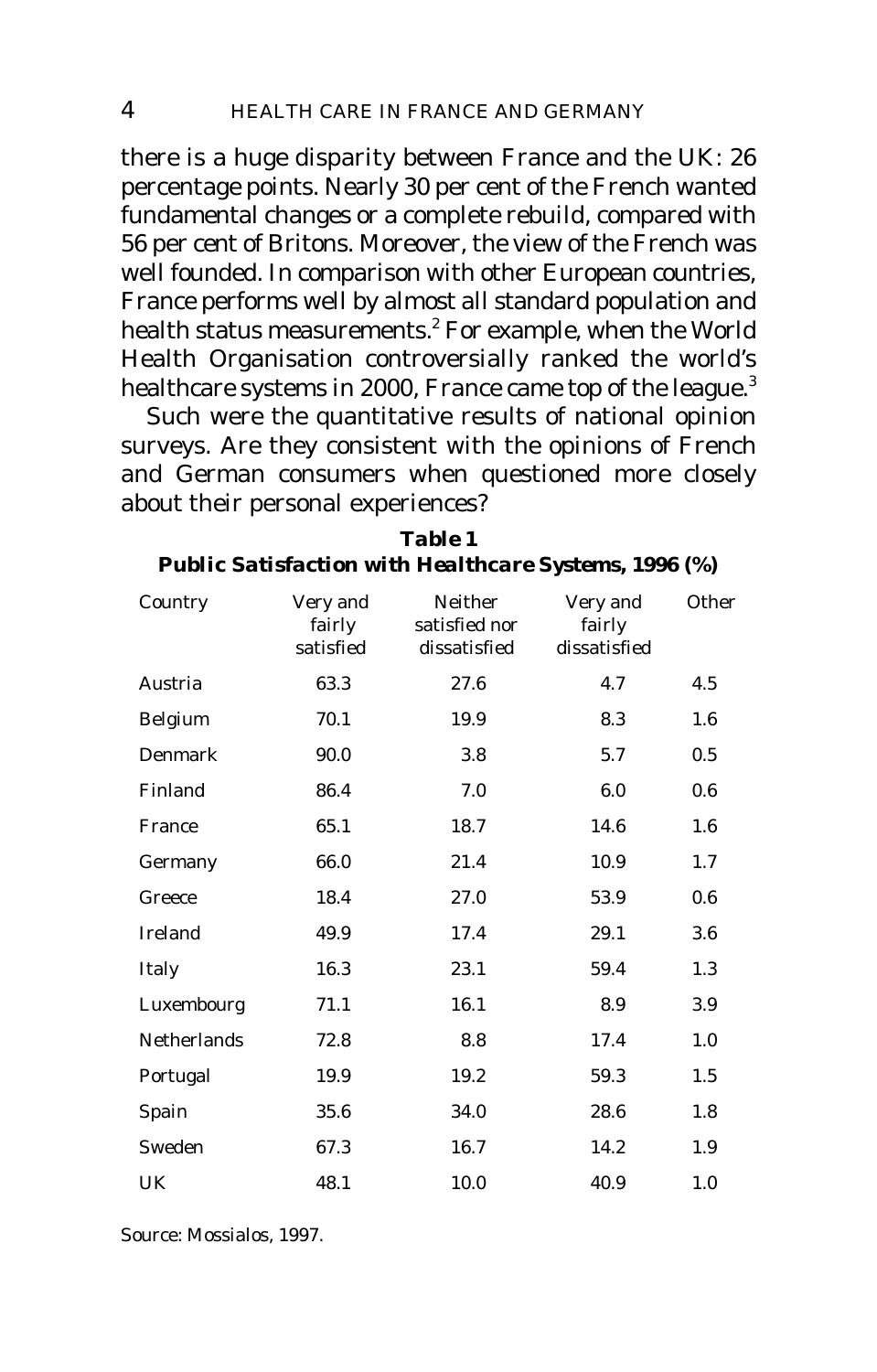| Country            | Runs<br>quite<br>well | Minor<br>changes<br>needed | Fundamental<br>changes<br>needed | Rebuild it<br>completely | Other   |
|--------------------|-----------------------|----------------------------|----------------------------------|--------------------------|---------|
| Austria            | 40.2                  | 33.5                       | 18.0                             | 3.3                      | 5.0     |
| Belgium            | 41.7                  | 34.0                       | 16.5                             | 2.9                      | 4.9     |
| Denmark            | 54.4                  | 37.2                       | 5.7                              | 1.8                      | 1.0     |
| Finland            | 38.9                  | 51.6                       | 7.7                              | 0.6                      | $1.2\,$ |
| France             | 25.6                  | 40.9                       | 24.6                             | 5.0                      | 3.9     |
| Germany            | 36.9                  | 38.5                       | 16.7                             | 2.2                      | 5.7     |
| Greece             | 3.8                   | 25.5                       | 44.2                             | 25.0                     | $1.6\,$ |
| Ireland            | 19.4                  | 30.7                       | 25.6                             | 16.9                     | 7.4     |
| Italy              | 3.4                   | 15.1                       | 43.8                             | 33.1                     | 4.5     |
| Luxembourg         | 31.9                  | 43.9                       | 13.3                             | 2.5                      | 8.4     |
| <b>Netherlands</b> | 31.0                  | 46.0                       | 17.6                             | 3.5                      | 1.9     |
| Portugal           | 3.6                   | 19.4                       | 38.3                             | 31.8                     | 6.9     |
| Spain              | 14.1                  | 30.4                       | 34.0                             | 13.5                     | 7.9     |
| Sweden             | 28.5                  | 44.1                       | 21.8                             | 3.4                      | 2.2     |
| UK                 | 14.6                  | 27.4                       | 42.0                             | 14.0                     | 2.0     |

#### *Table 2: Public Viewpoint on Healthcare Reforms, 1996 (%)*

Source: Mossialos, 1997

# *French Consumers*

We begin with some first-hand accounts of the French system based on interviews with French citizens conducted in December 2000.<sup>4</sup> Chapter 2 then looks at the system and explains how it empowers patients, despite the French predilection for dirigisme.

# *Secretary*

When we spoke to her Madame Rouge was a secretary who lived in Paris. She was married with two children. Now in her early forties, she and her husband both worked. They earned above the *Couverture Maladie Universelle* (CMU) threshold and therefore did not qualify for free cover. Both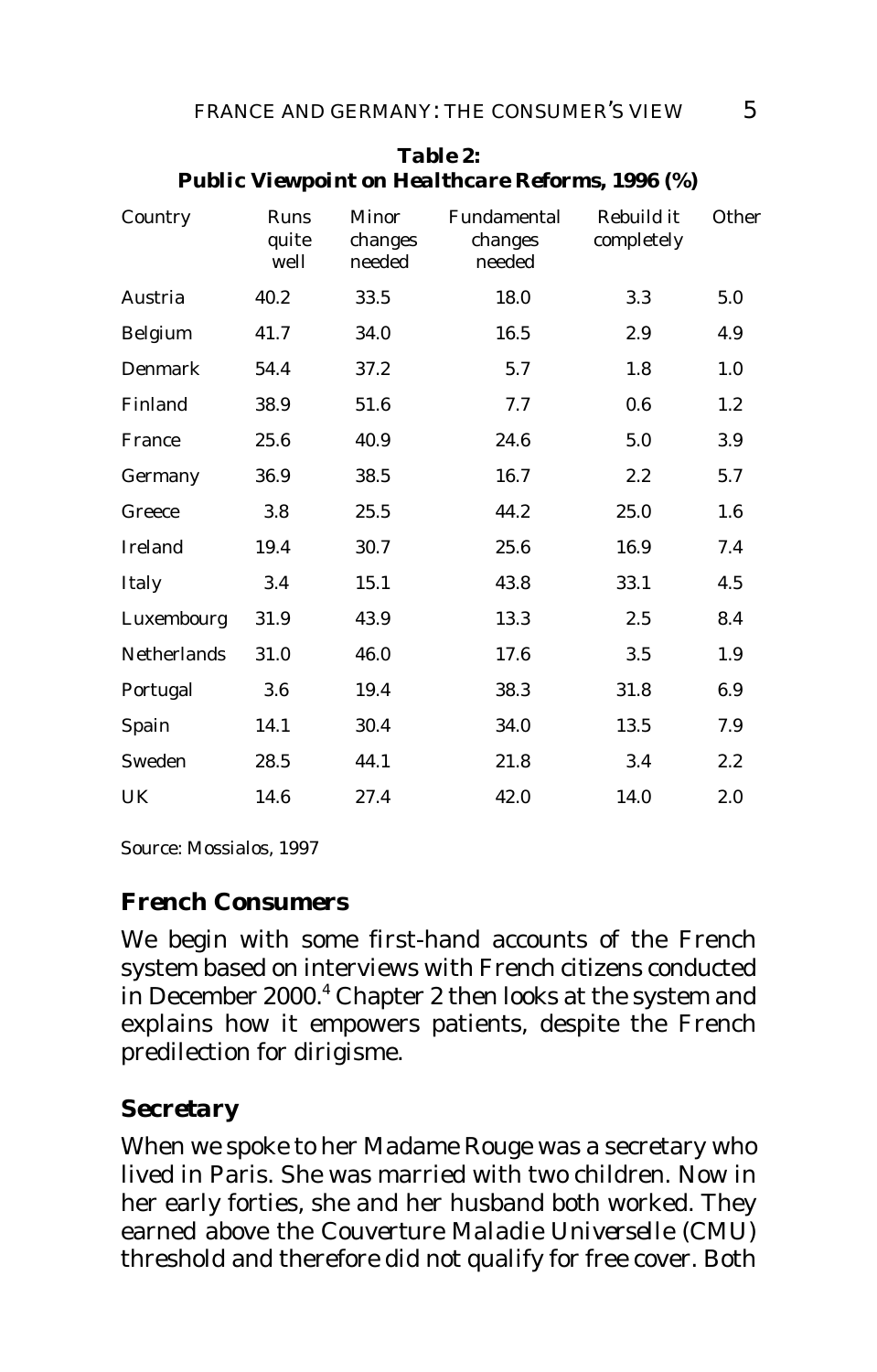of their employers pay contributions into the national insurance fund which covers about 80 per cent of the population: *Caisse Nationale d'Assurance Maladie des Travailleurs Salariés* (CNAMTS)—health insurance organisation for salaried workers.<sup>5</sup> To supplement their medical cover—largely because their children were often sick—they also paid into a *mutuelle.6* The package they chose was a comprehensive one covering almost all medical costs not reimbursed by national insurance. Until recently, they had attended a local family doctor (*médecin de famille*) to ensure continuity of care for their children. When the children had reached their teens, the family tended to choose a variety of sometimes more expensive *conventionné* generalists and specialists (see p. 41 for details).

Mme Rouge told us about three of her recent experiences of the French system.

#### *Abscess on Tonsil*

Suffering from throat pain, Mme Rouge went to a local pharmacy to buy some throat pastilles. In France these are classified as 'comfort' drugs and do not qualify for reimbursement. The next day, the pain had worsened and soon she couldn't swallow. She knew an ear, nose and throat specialist, as her daughter had visited him on many occasions when she was younger, and asked for an appointment as quickly as possible. The following day, in the course of a thorough 25-minute examination, the specialist found an abscess on a tonsil. The specialist lanced the abscess immediately and gave Mme Rouge a prescription for antibiotics which she obtained at a pharmacy around the corner. She did not have to return to the specialist for any further treatment but said she would go to him again because he solved the problem so quickly.

As a sector 1 *conventionné* specialist (see below p. 42) the consultation fee was FF 150 (about £15) and the antibiotics cost FF 30 (about £3).<sup>7</sup> Seventy per cent of the consultation fee was reimbursed by the sickness fund and the remainder by her *mutuelle.* Having attached the white sticker (given to her by the pharmacist) to her prescription form, she was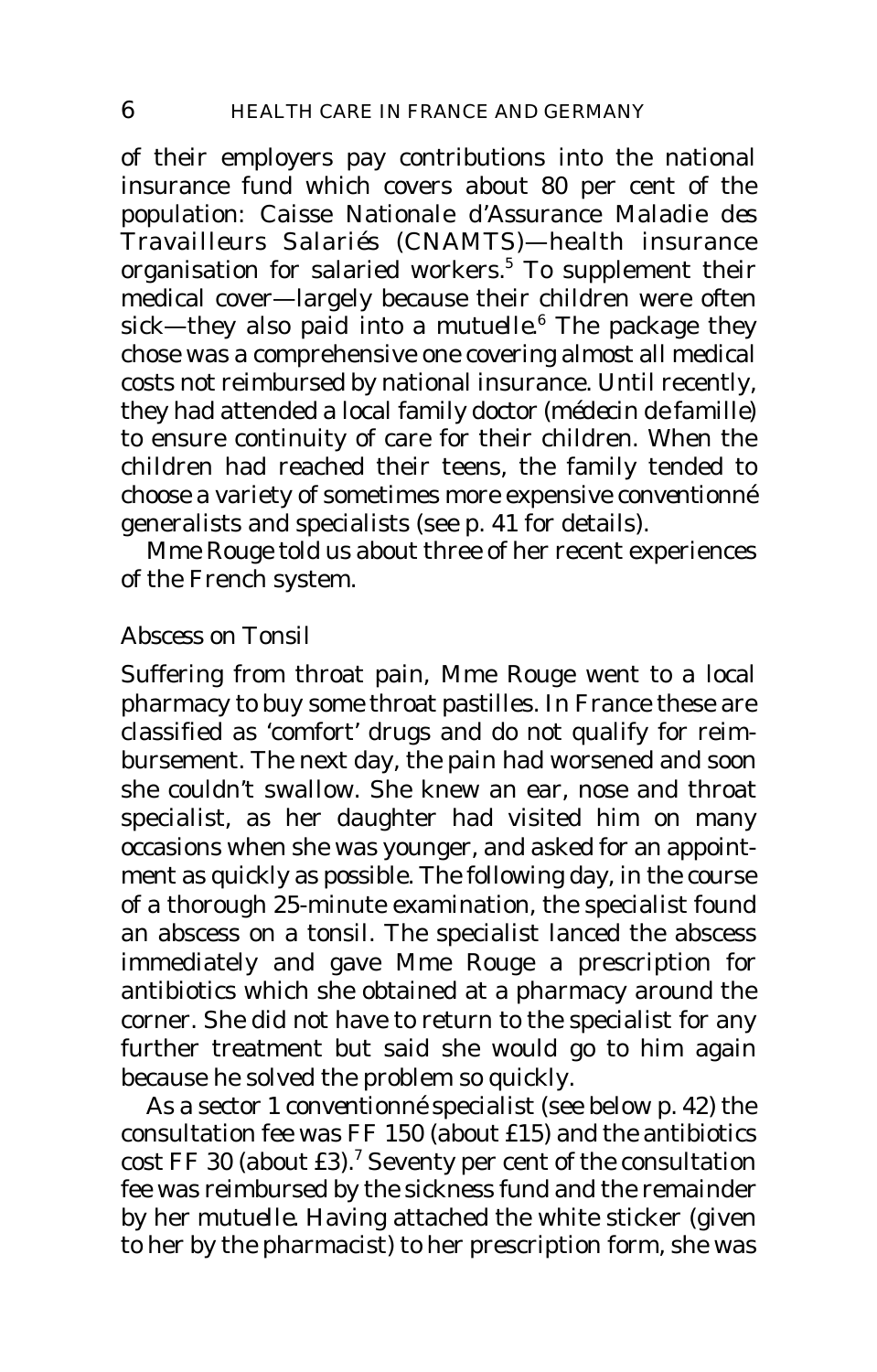also fully reimbursed for the antibiotics—65 per cent by the sickness fund and 35 per cent by the *mutuelle.*

#### *Gynaecological Problem*

Mme Rouge was referred to a specialist by her preferred sector 1 private GP, who recommended a 'world-renowned specialist' whom he knew. Unusually, she had to wait a week for an appointment because the specialist was at a conference in the Far East. This short wait was not a concern for her, because she thought she was in the hands of the best in the world.

At her initial consultation Mme Rouge had an x-ray, a biopsy, and a full explanation of exactly what the specialist recommended and was going to do. She felt that she was given ample high-quality information. Moreover, she was offered a choice over whether to go ahead with certain elements of her treatment and felt that the decision-making process had been a real partnership.

On making an appointment, the hospital she had chosen to attend sent a fact sheet to Mme Rouge which included the name of the operation, the day and time of surgery, the pre-operative requirements, a check list of what might happen as a result of the operation (including side-effects), a list of what would happen in the event of side-effects, and an emergency contact number in case any of the above illeffects were serious.

She had a private room in the hospital and said that the care she received was excellent.<sup>8</sup> The expenses for her treatment and hospital stay were covered fully by the sickness fund and the *mutuelle*, though having chosen to be treated in a private '*clinique*' she had to pay rather more for her treatment before claiming her refund.

In the past Mme Rouge had lived for a period with her husband in London, and had required gynaecological treatment while there. Mme Rouge was shocked at the difference in attitudes towards patients—the very curt treatment and interpersonal relations that she experienced as an NHS patient left her feeling patronised and unaware of exactly what was happening to her and why.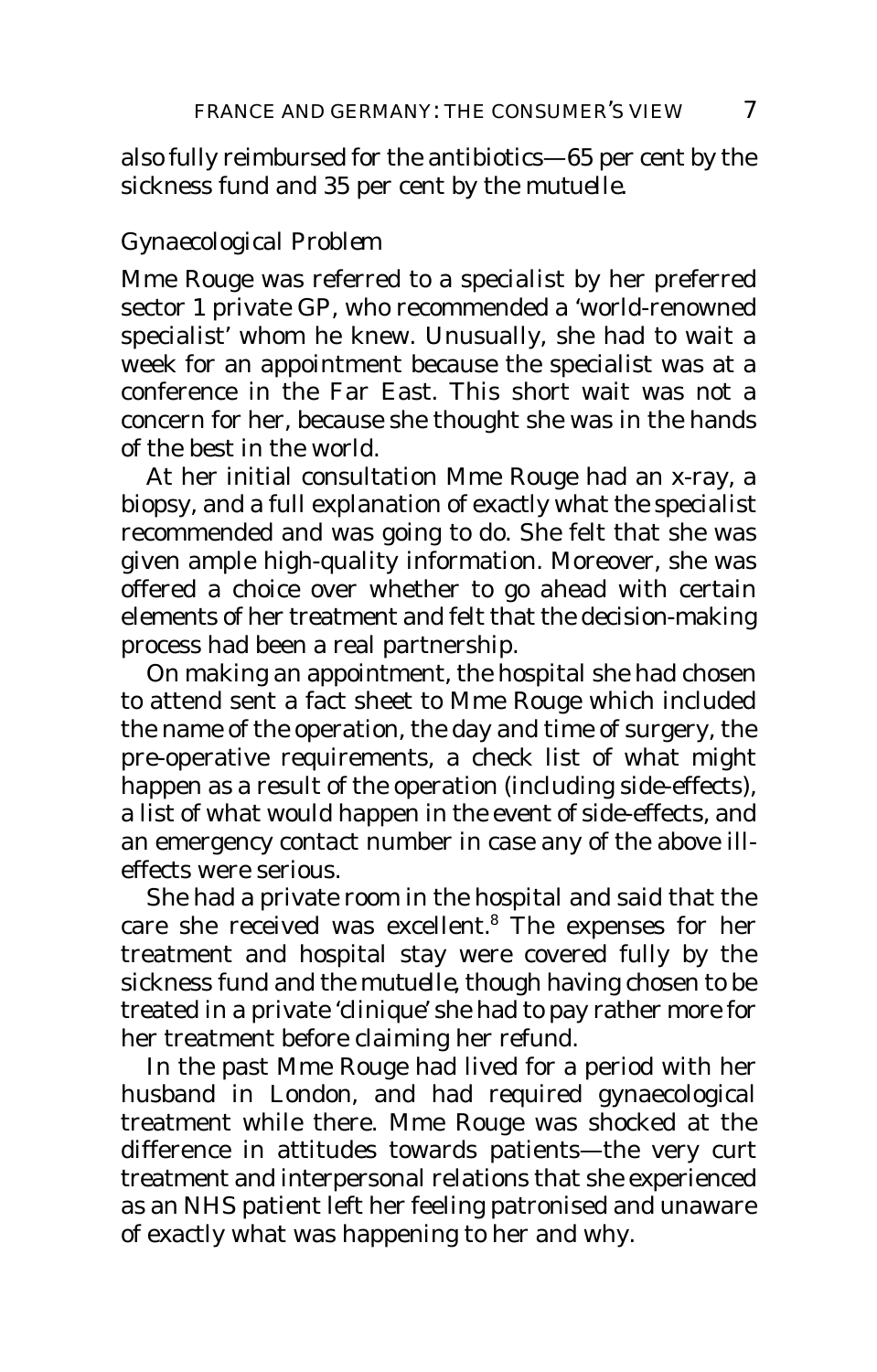#### *Skiing Accident*

While skiing in the Alps, Mme Rouge tore a ligament in her leg. She went to see a local GP without an appointment presenting her social security number to show that she was entitled to care.

The GP said that an x-ray was required, and recommended a local specialist (10km away). Mme Rouge attended the specialist's surgery that afternoon and as a result was given a letter to give to a surgeon on her return to Paris, explaining what was required. The (*sector 2*) specialist's fee was FF 380 (about £38.00)—of which 70 per cent of FF 150 was reimbursed.<sup>9</sup> The majority of the balance was then reimbursed by the *mutuelle.* The *conventionné* generalist's fee was FF 110 (about £11), 70 per cent of which was reimbursed by the sickness fund, and the remainder by her *mutuelle.*

After a successful operation in a Parisian public hospital, she was prescribed 20 hour-long sessions of physiotherapy —at FF 75 each, the total payable at the end of the course, was FF 1,500 (about £150). However, before going ahead with this treatment she had to request authorisation to be reimbursed from the local *Caisses Primaires d'Assurance Maladie* (CPAM)—this abbreviation is a bit of a mouth-full in French, so it is more affectionately known as the '*sécu*') of the CNAMTS. Reimbursement was duly granted and the CPAM paid 70 per cent and her *mutuelle* the rest.

Mme Rouge was very satisfied with the health-care system in France, and her only complaint was the length of time it took for her sickness fund to reimburse expenses.<sup>10</sup>

#### *Teacher*

We interviewed Mme Bleu who was aged 31 and lived in Paris. She was single with no dependants and worked fulltime as a school-teacher, earning more than the CMU threshold and paying into the general national sickness fund for teachers—*Mutuelle Générale de l'Éducation Nationale* (MGEN). Like Mme Rouge, she had supplementary insurance to cover co-payments *(ticket modérateur),* in her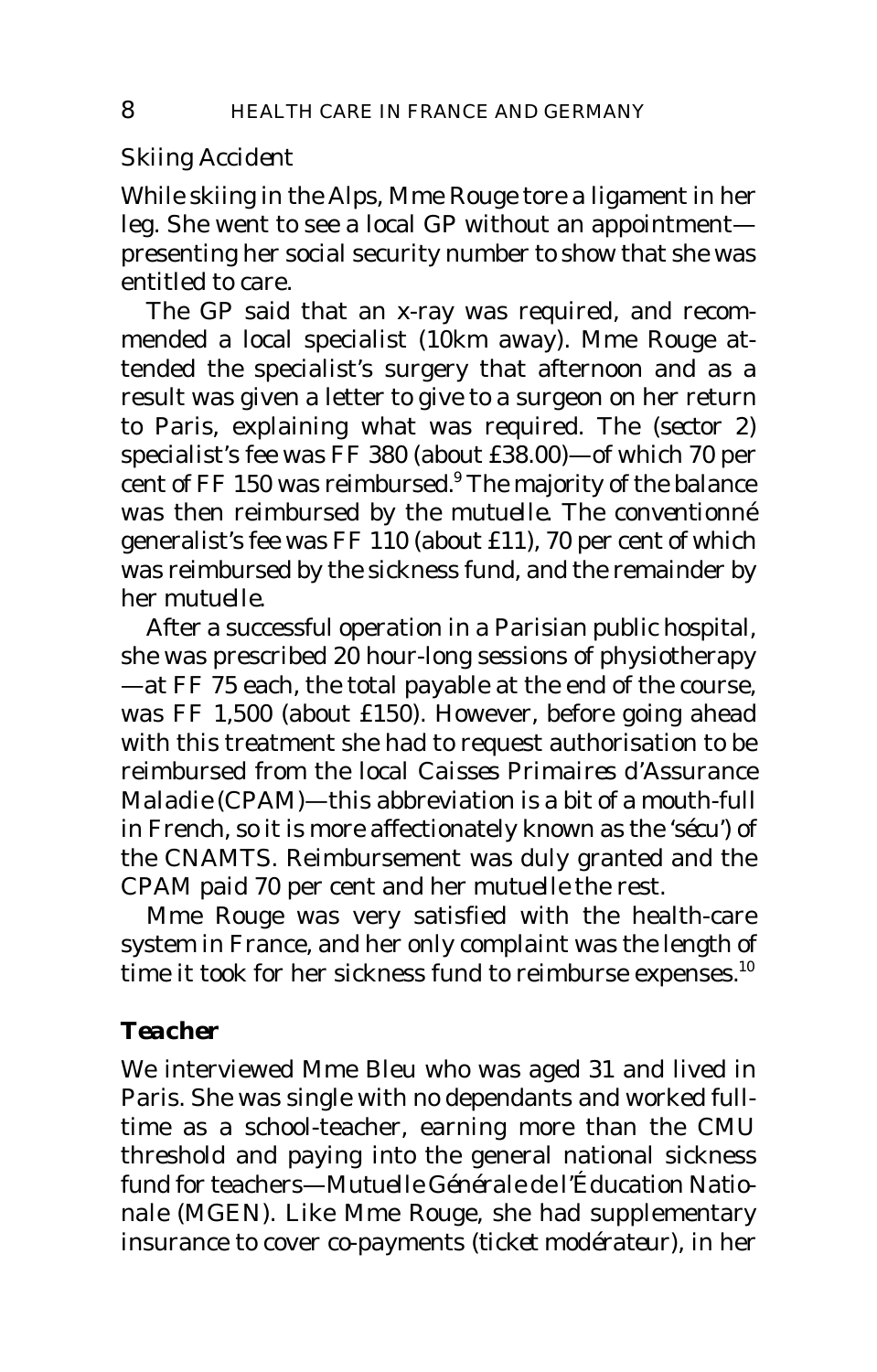case one specifically targeted at civil servants. She was short-sighted and so chose a relatively expensive package that gave good coverage for spectacles. Mme Bleu attended a *médecin de famille* when she was young and living with her parents in Burgundy.<sup>11</sup> Now, having left home and as a fairly mobile person, she preferred to shop around and changed doctors regularly—relying on advice from friends and colleagues. Mme Bleu expected that she would return to a *médecin de famille* if she had children. She also had some indirect experience of the new *référent* system (see pp. 42-43) through her elderly parents who had used one in rural Burgundy. Unlike many of her friends, who thought it a complete failure, she thought the *référent* system was good for elderly patients who perhaps didn't have the necessary 'word-of-mouth' contacts to make an informed choice of doctor, nor perhaps the ability or the desire to actively 'shop around'.

Mme Bleu told us about some of her recent health-related experiences in France.

#### *Mixed Experiences—Shortage of Nurses and Paramedics?*

On suffering anaphylactic shock, Mme Bleu's retired mother (in a coma) was admitted to a 'resuscitation centre'. However, before admission there was a problem with the emergency transport. In France the public can choose to call the *Service d'Aide Médicale Urgente* (SAMU) (highly skilled paramedics) or the *pompiers-médicaux* (emergency first aid). Not realising the seriousness of her mother's condition, Mme Bleu called the *pompiers* who took 30 minutes to arrive (it being a fairly rural area) and then recognising the gravity of situation decided that they shouldn't do anything and so called the SAMU. After another 30 minutes the SAMU arrived and were excellent, but that didn't stop the family worrying about the delay in her treatment.

Once admitted, the public resuscitation service was excellent in all respects—well staffed and highly effective. However, on leaving 'resuscitation' the conditions in (a different) public hospital during recuperation were less satisfactory. There appeared to be a shortage of nursing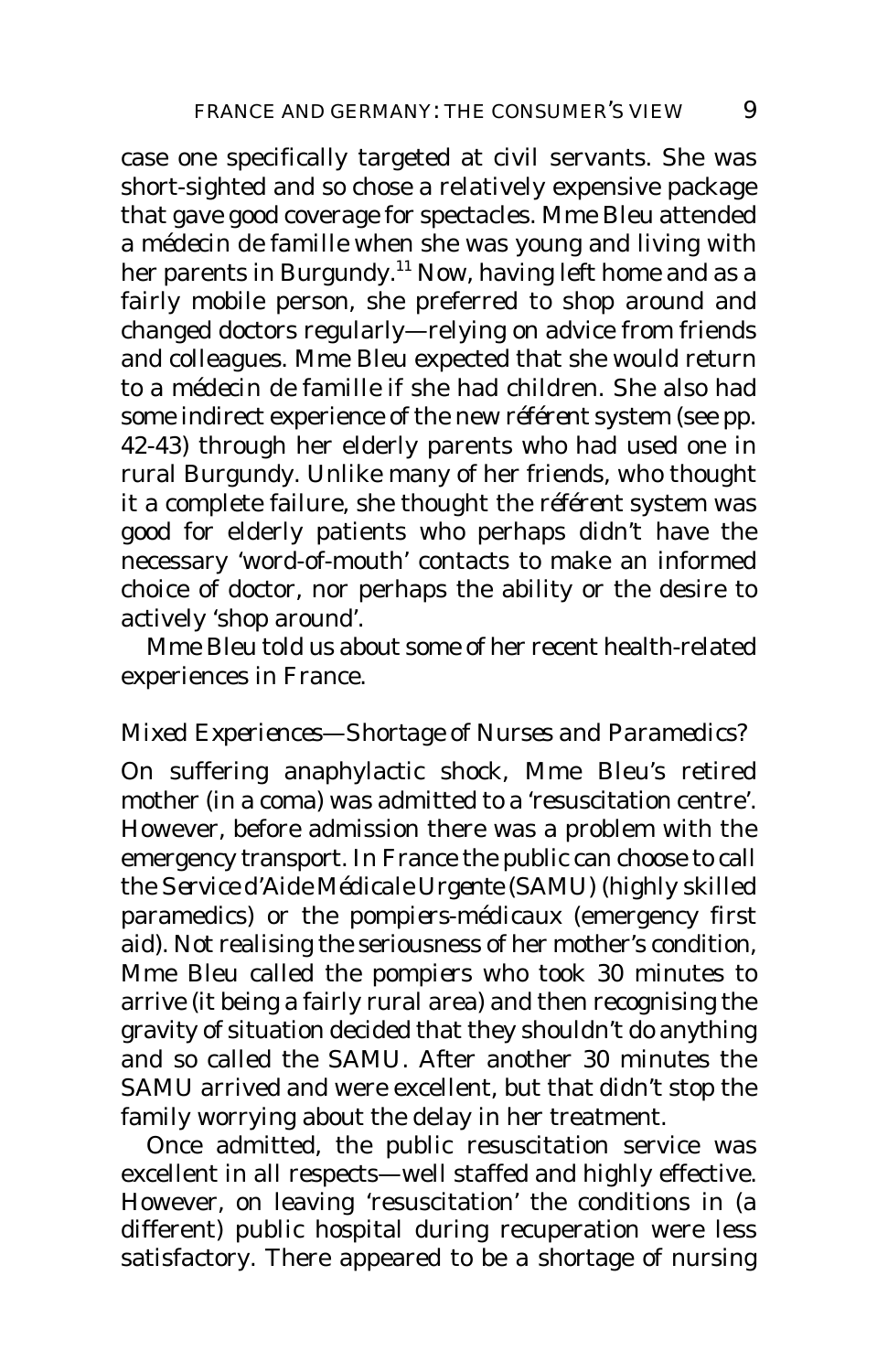staff—which may explain why she said that nurses were sometimes rude and appeared uncaring. For example, she had a private room and objected to the nurses' habit of entering without knocking.

So why did the family pick that hospital? Her mother was given the option of going to another hospital two hours away that may have been more suitable, but the family was adamant that easy access to their mother was of greatest importance. Despite these concerns, the food was good patients were offered four courses from a menu that changed regularly.

Following her release from hospital, Mme Bleu's mother followed courses of physiotherapy at her local hospital. Unfortunately, her appointments were cancelled regularly and sometimes without explanation—further evidence of a local shortage of specialists. Because she is retired, the expenses for her mother's treatment were covered by the CNAMTS.

# *Asthma*

As an asthmatic (a condition classified nationally as a 'chronic and long-term condition') Mme Bleu is entitled to what is often called '*cent pour-cent*'—100 per cent cover for all illness related to her asthma.<sup>12</sup> She explained that once diagnosed with the condition, patients are given a form proving their entitlement to free cover. When further consultations or repeat prescriptions are required the patient simply takes the form and avoids the need for advance payment.

# *Contraception*

Mme Bleu's personal experiences of obtaining the contraceptive pill in France and the UK (where she had studied for a while) are also revealing. In France, new recipients of the pill have their blood cholesterol monitored for the first three months. Surprised and concerned that such testing did not happen in the UK, she concluded that French doctors are rather more concerned with the health of their patients.13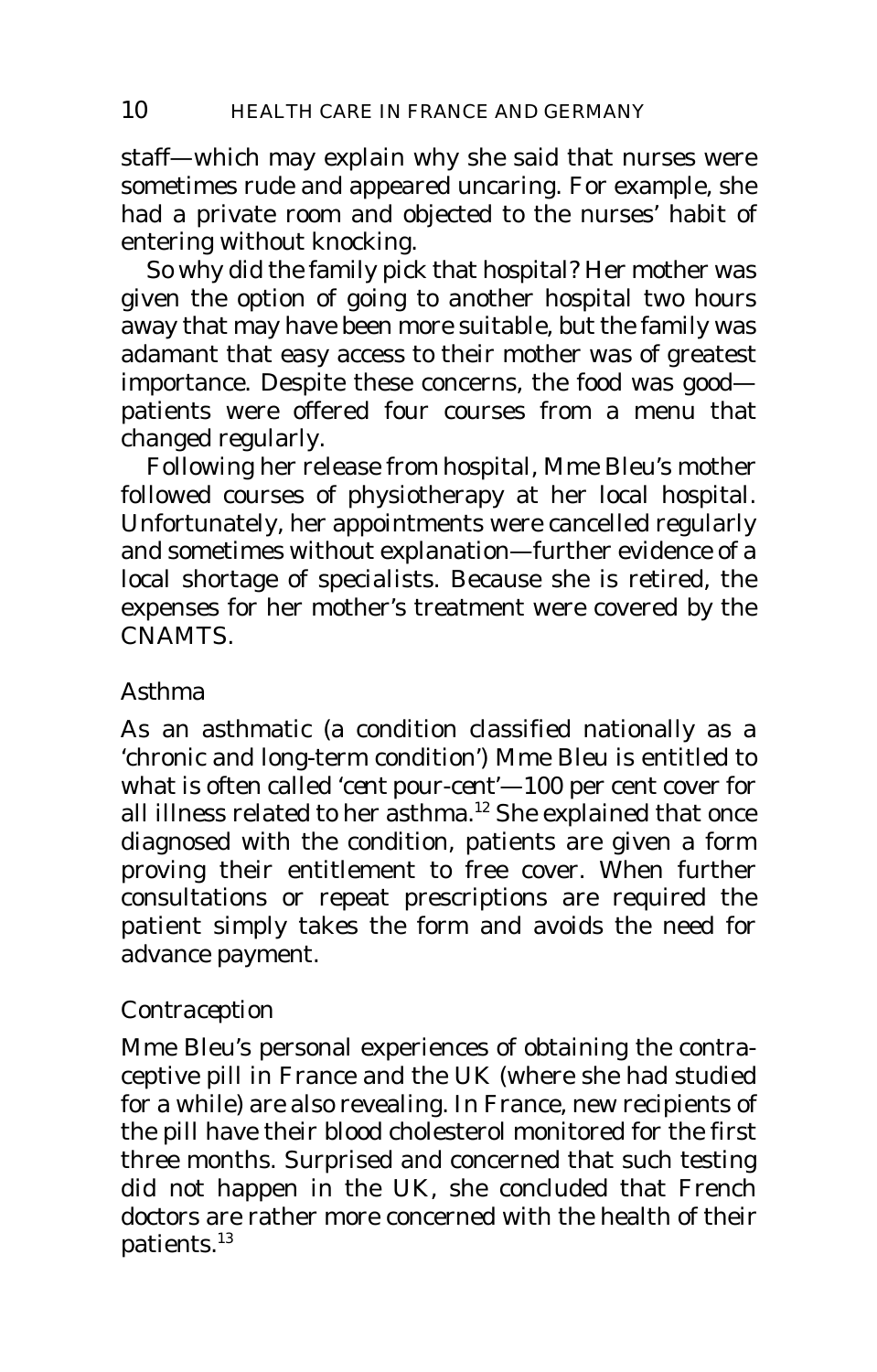#### *Back pain*

Mme Bleu developed back pain while working for a period in London a few years ago. After waiting nearly two weeks to see a GP, she was referred for a scan but was told she could not have an appointment under the NHS for three months. She had a forthcoming meeting in Paris and so decided to use that opportunity to have a scan. Only two weeks before the meeting, Mme Bleu called the Hôpital St Antoine and arranged for the scan to be carried out on the day and at exactly the time she wanted it. Once processed, the results were sent immediately to her old *médecin de famille* in Burgundy, who telephoned her in London to say that no action was required. All of this happened around four weeks before the date of the appointment she had been offered in London.

Despite her concerns, Mme Bleu was largely content with the French system of health care. She was also quite certain that, if she lived in the UK again, she would have any necessary treatment performed in France, not the UK.

#### *Civil Servant*

Our third interviewee, Madame Vert, was in her mid-fifties and worked in Paris as a civil servant. She was married with two children at university. She earned above the CMU threshold and therefore did not qualify for free care. She was a member of the national social security scheme for civil servants. She also paid for a top-level *mutuelle* package as she was a regular hospital user (eight operations so far), who expected privacy. Designed for civil servants, this *mutuelle* package cost 2.5 per cent of her salary—roughly £50 per month. By combining the National Health Insurance (NHI) reimbursement with that of the *mutuelle*, nearly 100 per cent of all hospital costs (even in private clinics) were covered. When her children were younger she went to a *médecin de famille* regularly. Now, she tended to choose a variety of *conventionné* generalists and specialists, normally going to those recommended by friends and family for specific problems.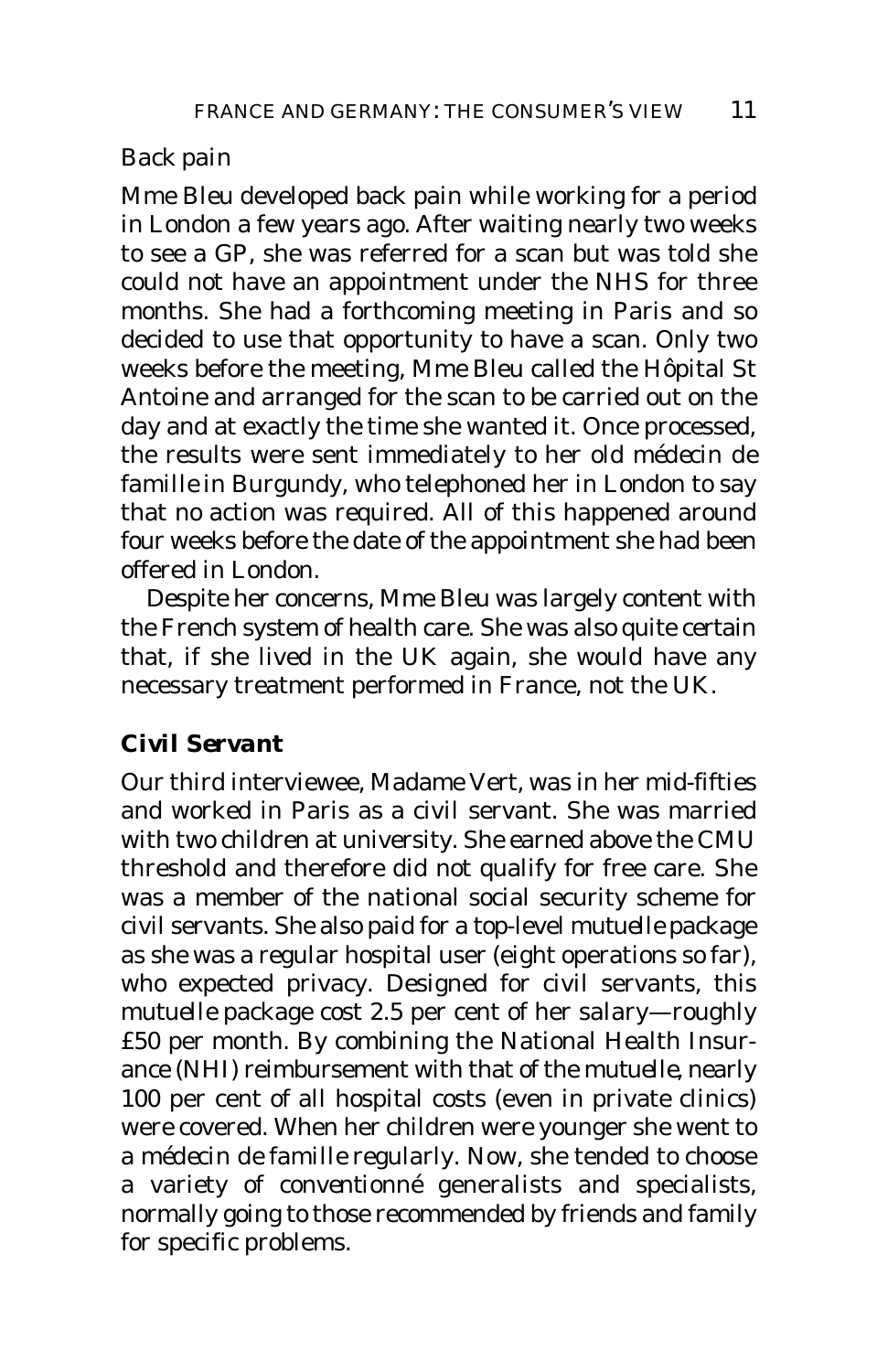#### 12 **HEALTH CARE IN FRANCE AND GERMANY**

Mme Vert told us about the following experiences.

# *Pharmacies*

Found on virtually every street corner, Mme Vert told us that she regarded pharmacies as the primary source of basic information about health care in general and about the healthcare system. The high quality information provided free of charge had been particularly useful when her children were younger.

# *Counselling/Psychology*

These services are used extensively by the French. In her case she attended a clinic for some time after her marriage broke up. Mme Vert said that, throughout France, counselling sessions must always be paid for in cash—with reimbursement claimed later. She thought this fact might dissuade the less well-off (perhaps those who needed it most) from seeking such care.

# *Surgery*

Mme Vert used to live and work as a French civil servant in London. Having had good experience of GPs in Britain she was told that she needed a serious operation. This was duly planned, the appropriate tests were done and an appointment fixed for surgery. As instructed, the day before she was due to be admitted, Mme Vert telephoned the ward and was told, to her dismay, that her operation had been cancelled because there was no bed available.

This caused Mme Vert considerable concern because she had given notice to her employer that she would be absent, and a replacement for her had already been found. She went back to work, spoke to her French boss who suggested that she go to France for the operation—after all, she had full national insurance medical cover and a *mutuelle* to cover the costs not paid by her social security medical insurance.

Mme Vert then telephoned her *médecin de famille* in Paris and explained what had happened. He suggested a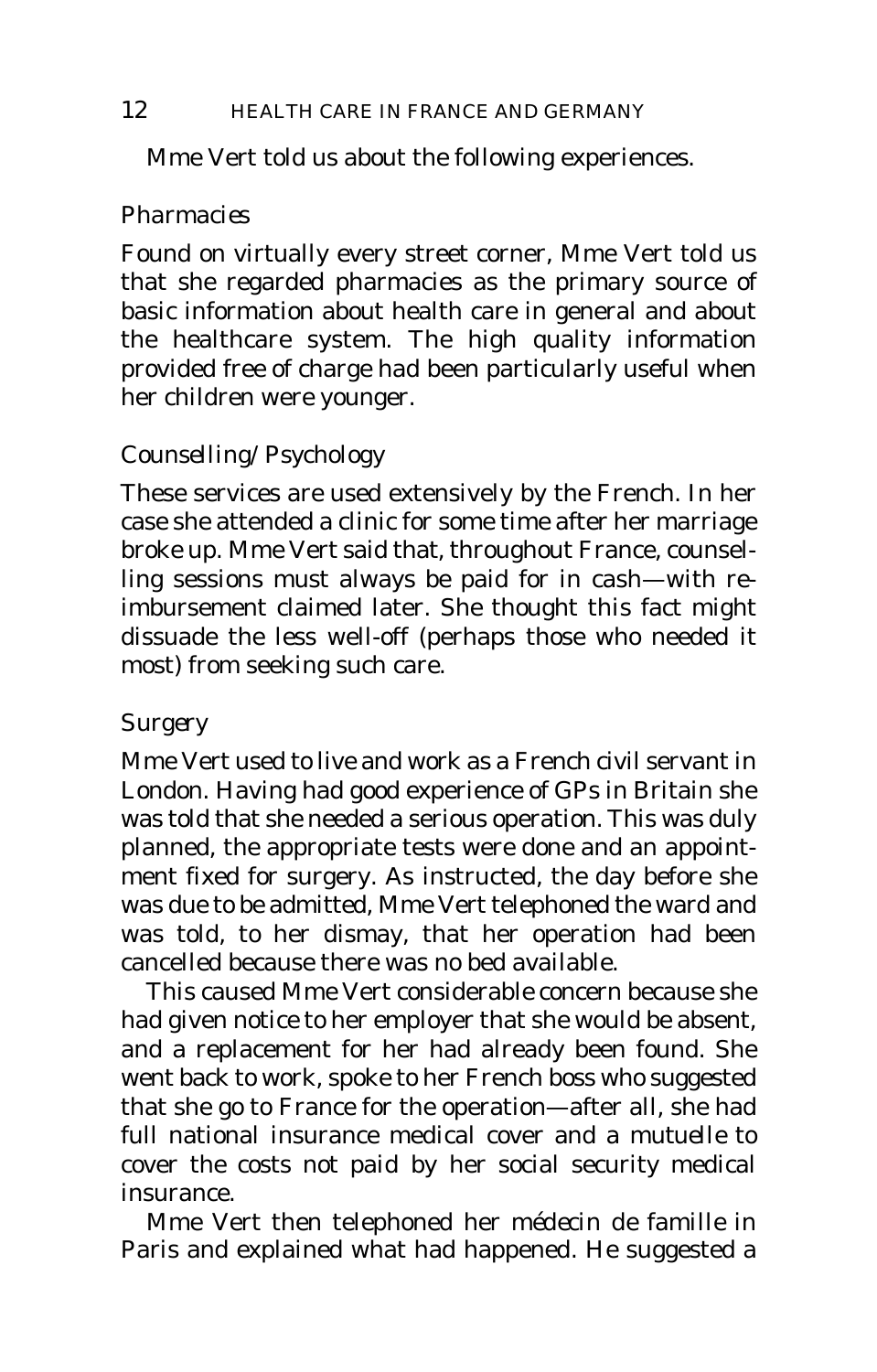specialist whom she telephoned from London to explain the story so far—what tests she had had and what operation she needed. The following day (Sunday) Mme Vert flew to Paris, where she attended the private clinic on Monday for tests. (These were required to avoid serious mistakes and to protect against legal action for error. A French specialist must be able to justify all operations on strictly medical grounds.) The operation was carried out on the Tuesday morning. She then rested at the clinic for a week, and was able to return to work in London as previously planned.

She said that she had received this type of high quality, quick treatment in each of her seven other operations. The costs of each had been fully covered by the state sickness fund and her *mutuelle*.

#### *Unnecessary Investigation*

On a more negative side, she had had an experience of what she regarded as needless investigation in France. A few years ago, she was certain that her son had an infection and went to a (*non-conventionné* - see p. 41) GP simply seeking a prescription. However, the doctor insisted on numerous tests and then decided that her son had a virus. On receipt of a bill for around £70, she refused to pay—a decision that the GP apparently accepted. She was most unhappy with the behaviour of the GP, and it is difficult confidently to explain his behaviour. It is possible that he was being careful about the prescriptions he handed out, or he may have been making as much money as he could out of a patient whom he knew to be fully covered by a *mutuelle*. Mme Vert thought the latter explanation more likely and never went back to that doctor.

#### *German Consumers*

#### *Secretary*

Our first German interviewee was Frau Grun, aged 45 and an administration assistant in Munich. She was married with two school-aged children, one of whom was disabled. Frau Grun was part of the mandatory health insurance system—at the moment she is a member of the *Techniker*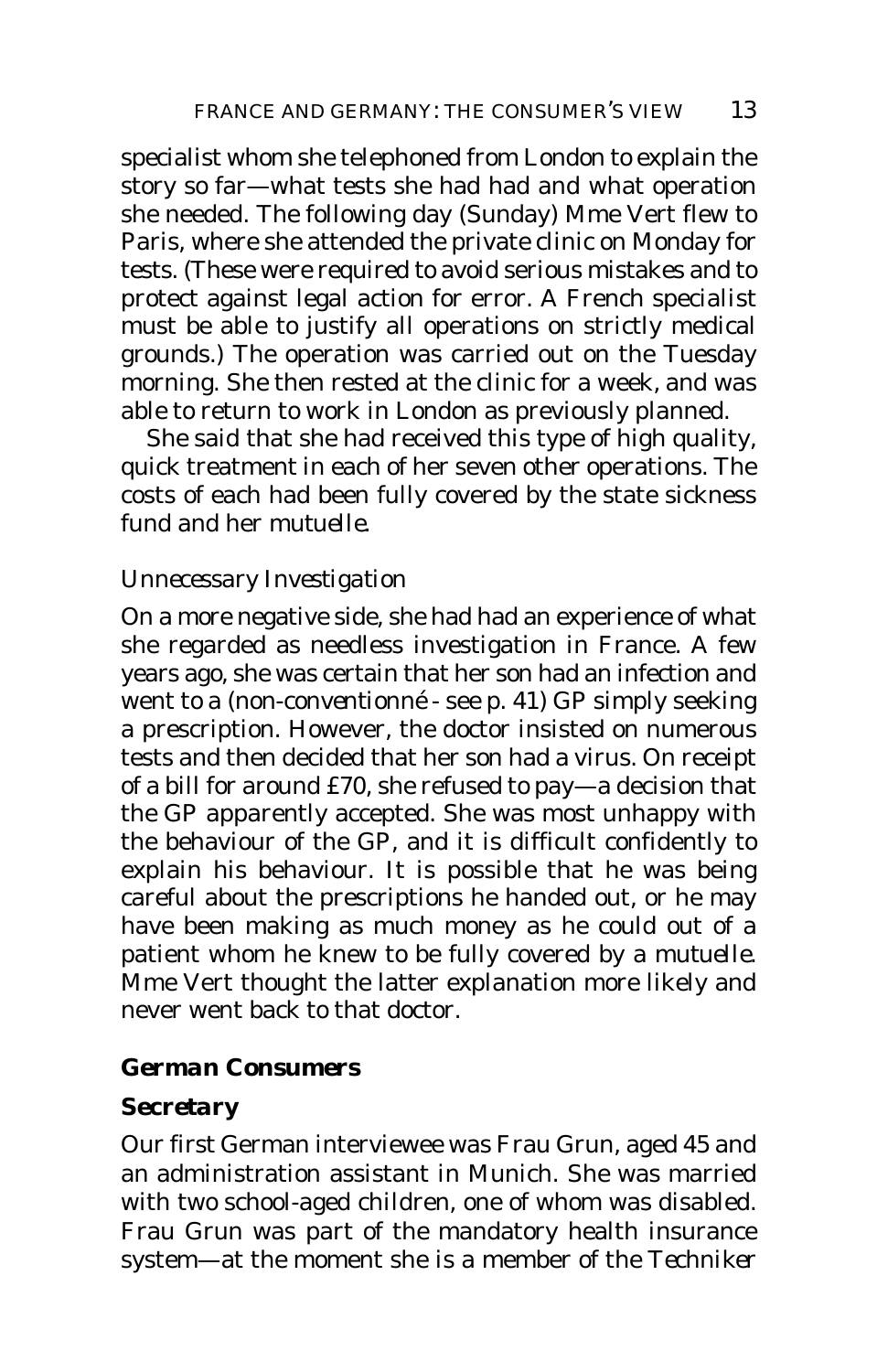*Krankenkasse*. 14 She paid about DM 150 (about £60) per month and her employer paid DM 150—which covers almost everything except prescriptions. When asked, she did not know exactly what percentage of her salary it was, but said it was clearly marked on her pay-slips. Frau Grun said that she was satisfied with the service her family received and, if she had the choice, certainly would not opt for supplementary private insurance, or private care. She has no reason to want to go private, because she thought public facilities were the best, and, in any case, with a family it would be too expensive to opt for private cover.

When Frau Grun was younger she was in the general local fund—the *Allgemeine Ortskrankenkasse* (AOK).15 Then she moved to the USA with her husband and children for a period (and had great difficulty obtaining care for their disabled child). On their return to Germany she looked after the children at home and her husband, a scientist, had to rejoin his old insurer, the *Techniker*. The whole family was covered by his policy. Then Frau Grun started work again as a clerical worker. At the time she was obliged to join the *Deutsche Angestellten Krankenkasse* (DAK) insurance fund for salaried employees.<sup>16</sup> She felt the DAK was satisfactory, but, as soon as membership of *Krankenkassen* was liberalised in 1996, she changed to the *Techniker* because it was cheaper and had better extra benefits.<sup>17</sup>

Although there are quite a few small *Techniker* insurance offices around the city of Munich, Frau Grun was rarely in contact with the insurer, but had been recently to obtain prior agreement before certain dental work for her children. She explained that recently the *Krankenkassen* had cut back on the use of dental braces—if payment is to be made by the insurer, braces may only be used in cases of medical need and not for cosmetic purposes. In the dental field, and certain others where co-payments must be made for medical checkups, there is a financial encouragement to have regular checkups. For example, if attendance has been regular, 90 per cent of cost will be paid by the insurer, whereas if attendance has been less regular, only 80 per cent will be paid. Frau Grun responded to such incentives.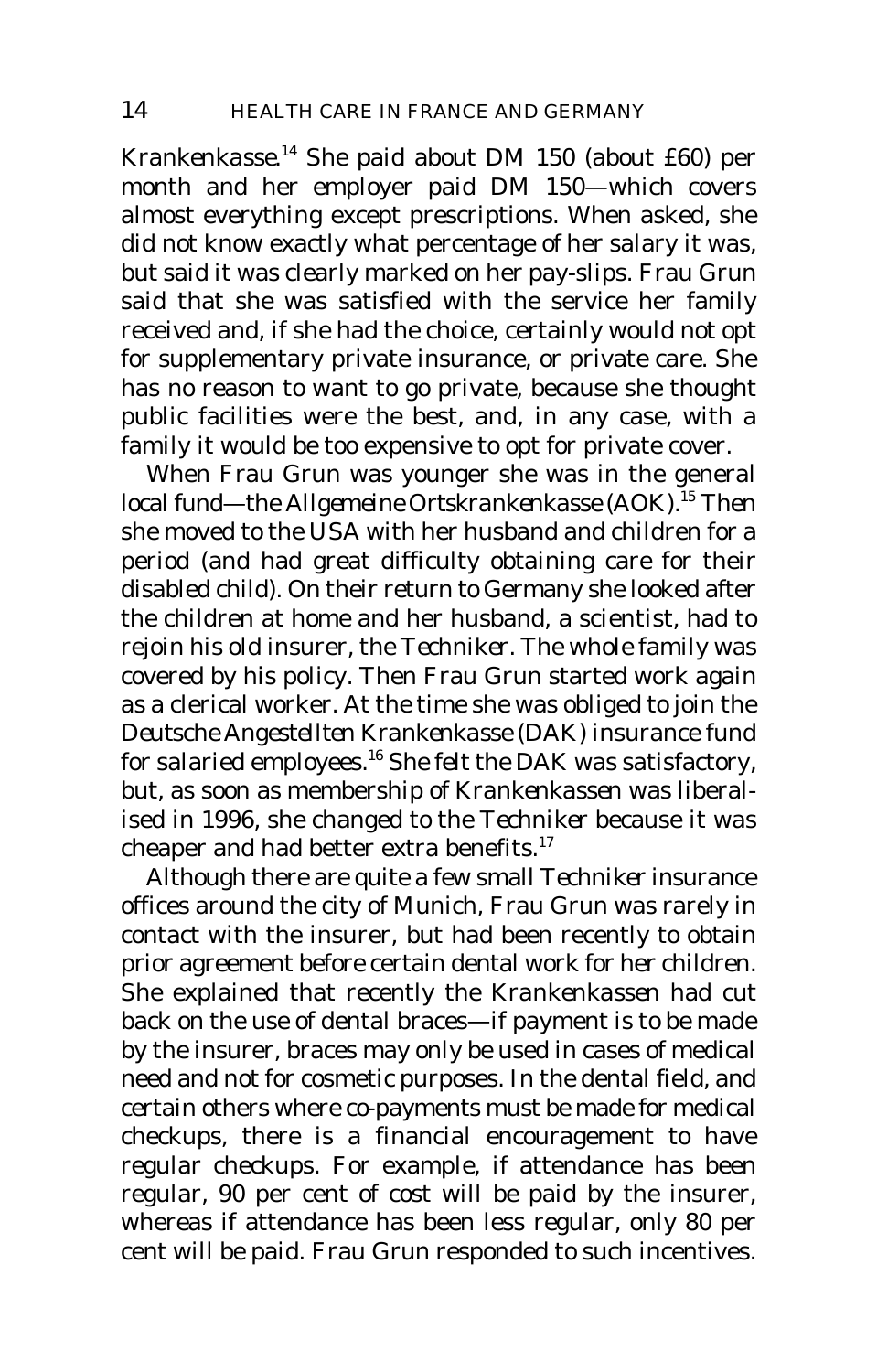#### *Competition and Choice*

Germans change doctors frequently and Frau Grun certainly regarded herself as a consumer of healthcare services. She mentioned that before finding her current GP she had been to one who had made her feel rushed and slightly unwelcome.18 She never went back. She had also changed gynaecologist because she had not liked the manner of the first one.

However, she had not changed doctors regularly, because she valued the personal relationship gained from attending one doctor, and thought the health care received might be better—more holistic. Her current GP was the nearest, and always seemed caring and very down-to-earth, with a relaxed and chatty atmosphere in the consulting room. She liked him immediately and so did not need to shop around nor to ask friends or colleagues. She thought that this type of service was common, because doctors aim to provide a service that will attract the highest paying private clients, and that level of service trickles down to all patients. She would not return to a doctor who was paternalistic.

Frau Grun thought that German patients were more empowered, and took greater responsibility for their own care, than in other countries. As a result, Frau Grun said she took self-diagnosis pretty seriously.

On the whole she would go to a GP (the same one repeatedly) before attending a specialist—with her *Uberweisung* (referral form) but she would go directly to see a gynaecologist, or an eye specialist. If she was not sure what was wrong with her, but did not think her GP could help, she would go to an *Internist*—a general adult internal specialist. If one of her children fell ill they would go straight to the *Kinderspezialist*. 19

Her GP and her regular network of specialists each keep their own medical records. When asked whether, as a consequence of this division of medical records, there was a risk of conflicting treatments from different specialists, she thought there was such a risk, but in her experience physicians were careful to check what (if any) other medical treatments were being carried out.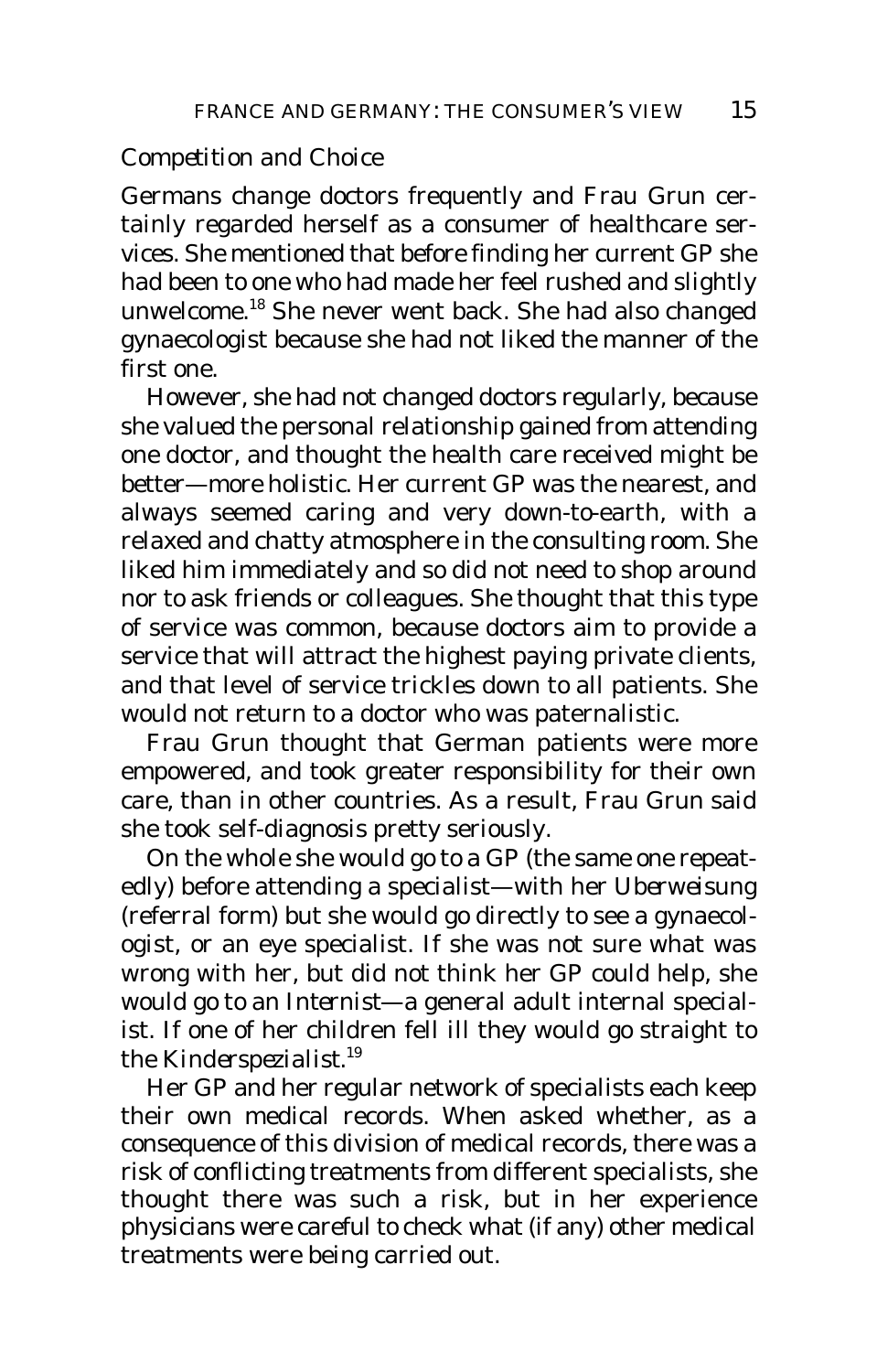#### 16 HEALTH CARE IN FRANCE AND GERMANY

Frau Grun would seek second opinions if she had any doubt about a diagnosis, or if she wanted to be doubly sure before submitting to treatment. In one case, she saw three different specialists before deciding to go ahead with an operation.

#### *A GP Visit*

Typically she might wait about ten minutes before seeing the doctor for an appointment that lasted around 15 minutes. She described her latest visit to her GP. Suffering back pain when she arrived at work one morning, she rang her usual GP, and arranged an appointment for two hours later. When she arrived, there was nobody else in the surgery—she showed her *Chip-karte* (credit-card sized smart card—proving entitlement to statutory health insurance to the receptionist, who would put it in the machine. By manipulation of her back and questioning, the doctor tried to isolate the source of the problem. The GP explained that if the problem did not recede by the time of her next appointment (the following week) she would need an x-ray, and might also need an injection—so the doctor tested for potential allergic reaction. Frau Grun was prescribed some tablets for her discomfort, and when she left the surgery a computer-generated prescription form was waiting for her at the reception. She took this form to the independent pharmacist across the road, and obtained her drugs. She returned to work just before lunchtime.

At the next appointment, as the pain had cleared up, there was no need to have an x-ray, but had there been, the GP had the facilities in his surgery. Throughout this procedure Frau Grun paid only DM 9 (about £3) for the pain killing prescription.20 On submitting an invoice (quarterly) according to the standard scale of fees, the doctor would be paid (via the regional association of physicians) by the insurer.

#### *A Hospital Visit*

On a separate occasion, in the course of an appointment, her private gynaecologist diagnosed a problem that required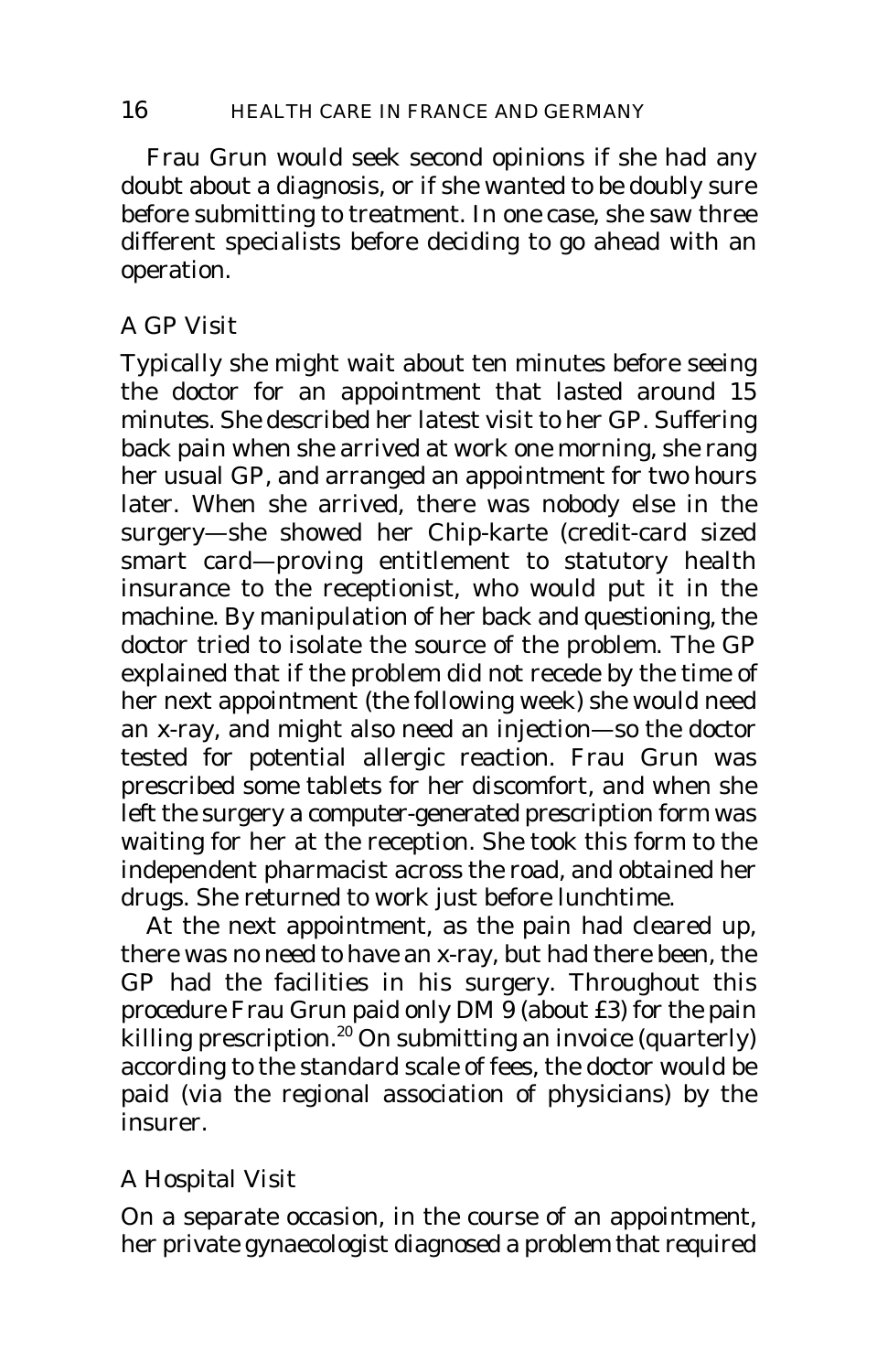hospital-based testing and treatment. The specialist telephoned a local hospital and was given a list of possible dates for admission within the coming month.

Frau Grun had to send a form to her insurance company, *Techniker*, agreeing to pay for treatment. The insurance company had no preference for one hospital or another and Frau Grun chose where to go. On arrival at the hospital she presented her insurer's authorisation for treatment and was shown to her public ward with four beds.

Inside the hospital, Frau Grun thought the standards of treatment and equipment were excellent. Hospital cleanliness was also very good. Having lived abroad for a while, she thought the hospitals in Germany were of the same very high standard as those in the US. Her only criticism was that hospital food was not the best. In the course of her treatment, she only paid for the daily 'hotel expenses' charge (DM 17—about £6). The GKV insurance company paid for her treatment. Having treated Frau Grun, the hospital-based specialist would be paid by the insurer in accordance with an official scale.

# *Accident and Emergency*

Frau Grun told us briefly about her son's recent visit to A&E. Having fallen and cut his hands, Frau Grun and her husband drove to the local hospital where her son was seen immediately in casualty. There was no waiting. Her husband had to show evidence of their insurance, but that did not get in the way of treatment. Her son's hand was cleaned and stitched, and, as their GKV insurance cover included dependent children and emergency hospital treatment, the Grun's paid nothing.

# *Teacher*

When interviewed, Frau Schwartz was married, aged 55 with two children, neither of whom was dependent. As a school teacher, she was *Beamte* (permanent civil servant), and *de facto* obliged to take out private health cover.<sup>21</sup> Many different companies offer private health insurance, and Frau Schwartz chose her current insurer—*BBV*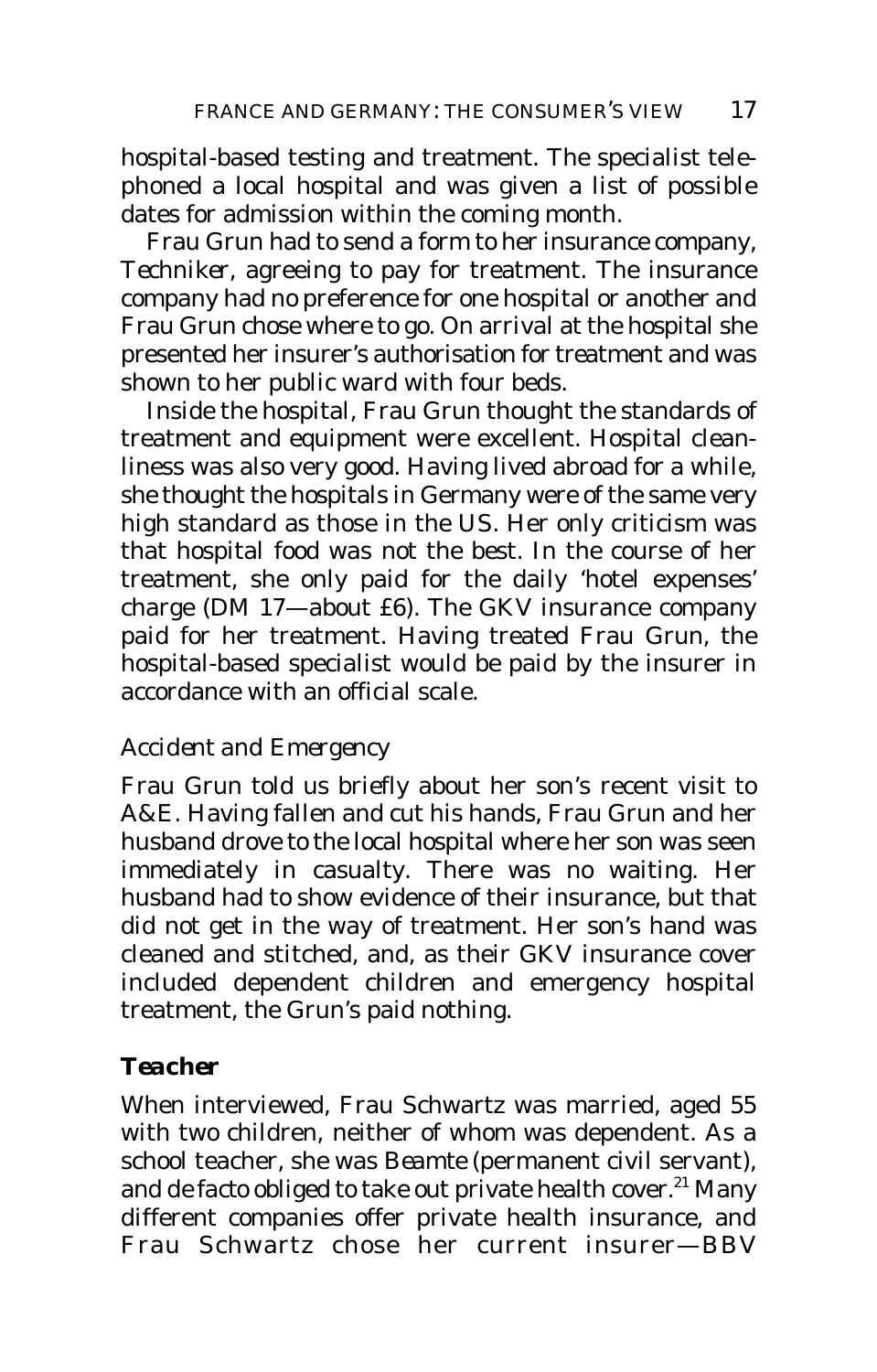*Krankenversicherungs*, based on the price. Her husband, also a teacher, was covered under a separate private policy with the same insurer. In cases where both parents are working teachers, Frau Schwartz explained that children would be covered by the policy of one of the parents. However, private insurance contribution rates are lower for *Beamten* than those paid by salaried workers earning above the income threshold.

As a rule Frau Schwartz contacts the insurer for reimbursement purposes only. If a medical bill is for less than DM 1,000 she would pay it in full.<sup>22</sup> She then sends the bill to BBV, which reimburses her very quickly. Indeed, if reimbursement were slow they would consider changing insurer.

Frau Schwartz's family used two different types of GP: single practice and group practice. Her solo practitioner was a migraine expert who had an assistant and four rooms including a small laboratory. She explained that group practices typically had two or more resident doctors, with many rooms with more modern and better equipment than the average single practice. Her whole family has had a long-term relationship with the single practitioner, which she values. But she would sometimes choose to go to the better-equipped larger practice (recommended to her by a work colleague).

Frau Schwartz found both of her GPs by word of mouth. In choosing a GP, she took into account the quality of care and the reputation of the physician as perceived by herself and her friends or colleagues, then qualities such as friendliness and accessibility. Because of her children, she particularly valued GPs who would do home visits at any time of the night.

Illustrating the nature of her relationship with doctors, Frau Schwartz told us that the solo GP sent patients birthday cards, hailed the Schwartzs as friends in the street, and always asked about the family in consultations: he could not be less paternalistic. Also (partially by way of drumming-up business she suggested) he invited patients to lectures on certain topics—the most recent was on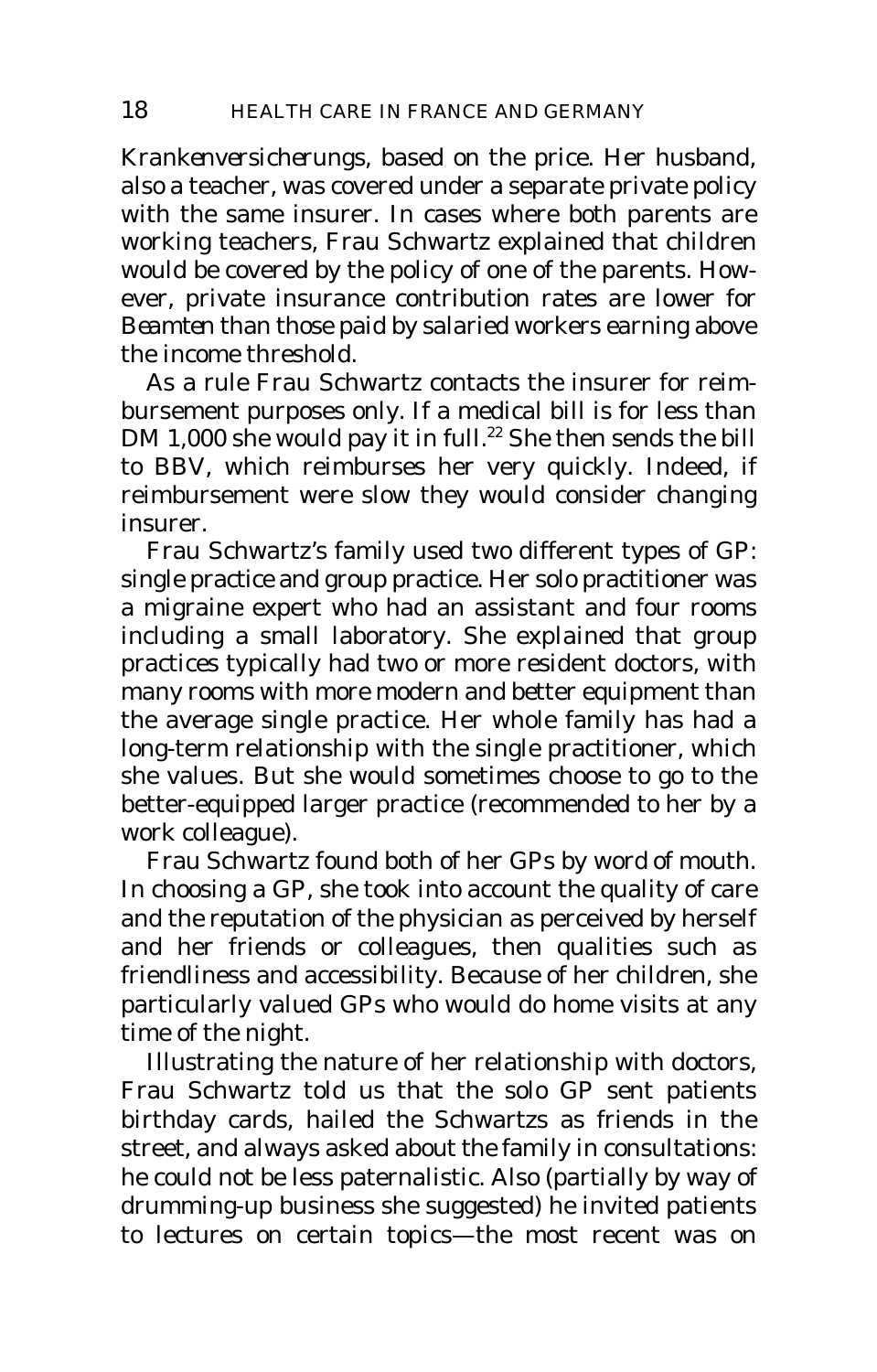osteopathy. These events would take place in a bar, and patients would listen to a presentation and then have a discussion. However, Frau Schwartz did not think this was a common phenomenon.

Because she was satisfied with the service, she had not changed GP regularly. However, she had frequently changed her dentist, and some years earlier she had obtained three specialist opinions before having a small back operation.

Frau Schwartz had built up a relationship with a couple of good local doctors and, on the whole, she said she would go to a GP before a specialist. If however, she had a skin condition she would go directly to a *Dermatologist*, with an eye problem to an *Augenarzt* (specialist eye doctor) and for anything to do with ears, nose or throat she would visit a specialist. For a mammogram she would go directly to a gynaecologist, and, when they were younger, if one of her children became ill they would attend specialist *Kinderarzten*. As a rule she would go to the same set of specialists, but felt less of a tie to them, and so would be more likely to change if not entirely satisfied.

### *A Typical Private Practice Visit*

Frau Schwartz usually telephoned in advance to make an appointment. On arrival she would tell the receptionist that she was privately insured, show her credit-card sized membership card and give her name and address. In the course of a typical visit the doctor would spend some time asking about her health generally, the family, work, and so on. During examination Frau Schwartz always asked for and was given ample information about tests, diagnoses and options for treatment. With a possible wait of ten minutes, a normal visit might last 30 minutes in total. She would leave with a referral note and/or a prescription—for which she had to pay a small amount and then claim reimbursement from her insurer. Some time after the appointment an invoice would be sent to her home. She would pay it, then send the invoice to her insurer for a refund.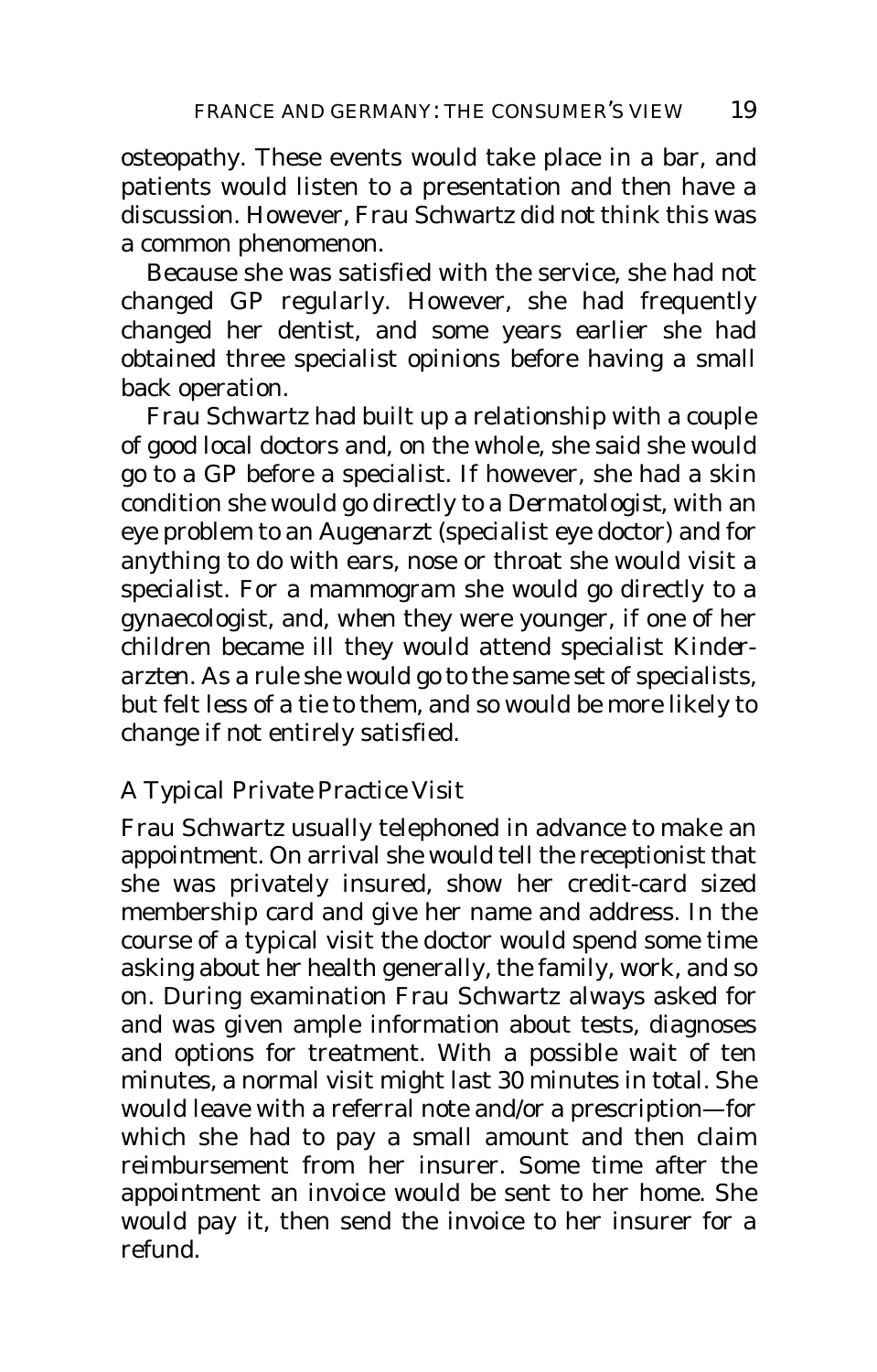#### *A Typical Hospital Visit*

Frau Schwartz chose to be treated as a private patient (with access to the head of department and private accommodation) in a large public hospital. She thought this would result in the best quality of care in pleasant surroundings.

In her experience, the head of the hospital department came round the hospital daily to see his private patients. Examinations would be carried out by less experienced doctors first, and their diagnosis would then be checked by the professor, who would subsequently fully examine the patient himself. She thought that the professor saw patients for what were pretty trivial matters, but even if the professor was very busy, a private patient—having paid for insurance and who pays medical bills directly—would expect to see him. Frau Schwartz did say that she had been asked on one occasion whether she would mind being examined by a less experienced medic. She did not mind, but thought this would be a rare occurrence because Germans typically want the best, and expect to get it if they have paid for it.

For certain lengthy or expensive procedures, prior approval of the private insurer must be sought. For example, Frau Schwartz had to obtain approval before going into hospital for allergy testing, which required 15 days as an inpatient. The prices were approved and the insurer agreed to pay for treatment in a two-bed room. Frau Schwartz did not go into detail about this allergy testing. She explained that before a private patient leaves hospital in Germany they are given a very specific long bill by the finance department—every injection, plaster, and so on is included. Subject to the amount owing, an invoice would be sent to either the patient or the insurer. As her allergy testing was an expensive procedure, the hospital (physician) sent the bill directly to her insurance company for payment.

Frau Schwartz thought German health care was expensive, but that generally people she knew were happy to pay because care was very good and there was no waiting or rationing.<sup>23</sup> The right to choose and change both doctors and hospitals means that most doctors try to provide the best service possible. As a school teacher with a similar profes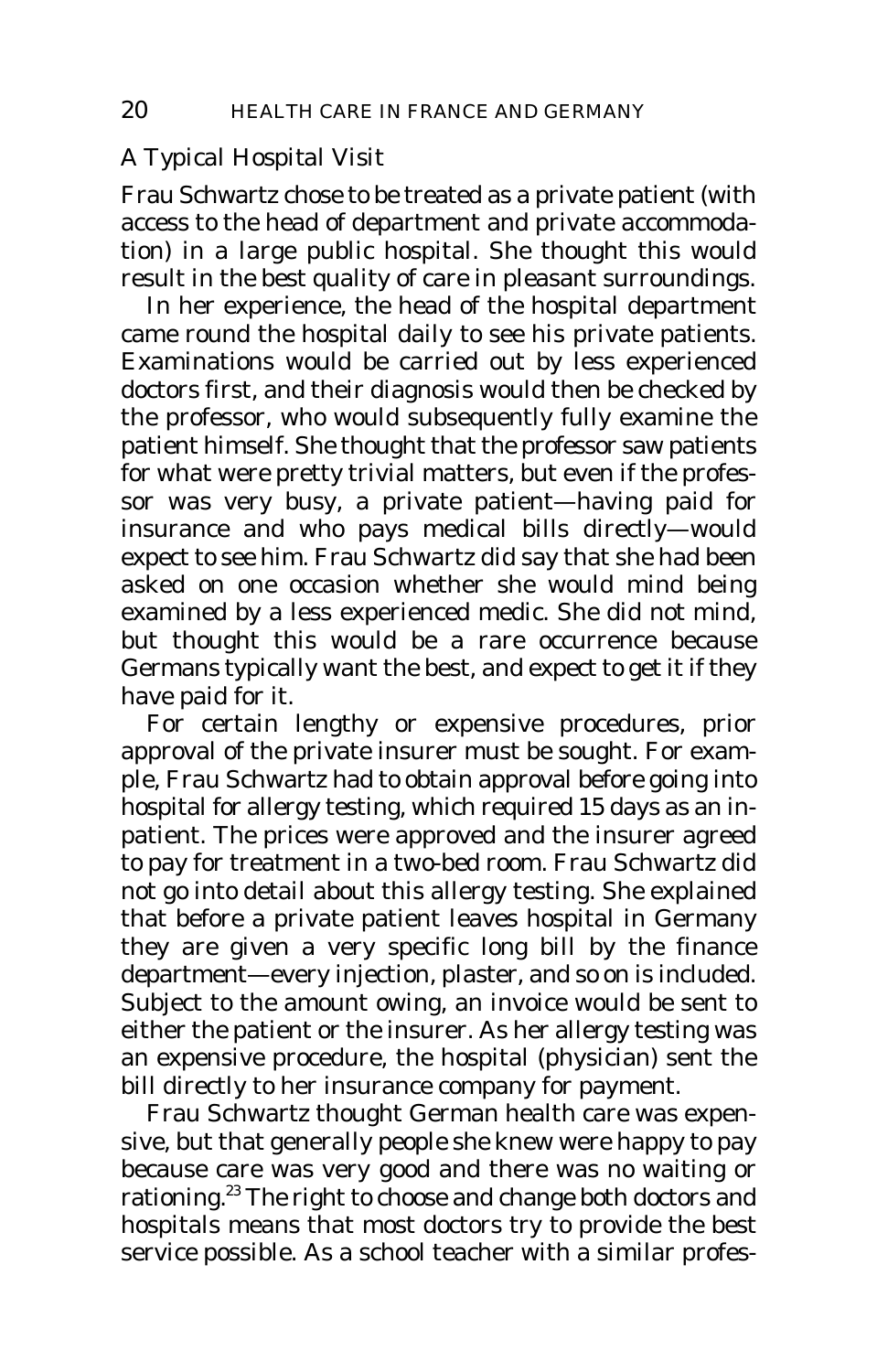sional standing, she thought that most people she knew counted doctors among their friends, and so would expect to receive high quality service without waiting.

# *Student*

We interviewed Herr Weiss who was unmarried and from Hannover. Students who are financially dependent on their parents are usually covered by the same policy as their parents. While at university, Herr Weiss was privately insured under his father's *Debeka* insurance. (He had private insurance because his father earned above the GKV income threshold and chose to buy private insurance.) He explained that both the private and statutory insurers offer students cheap cover (students might expect to pay DM 95- 105 per month— about £30) for those who choose not to be covered by their parents' policy.

Herr Weiss rarely visited a doctor, but would decide whether to go to a GP or a specialist depending on his symptoms—the *Sportarzt* (sports medicine specialist) after a skiing fall, an *Augenarzt* for eye problems, and a GP or *Internist* for most other things. In choosing a specialist, he would rely on recommendations from friends or family (when back at home). If he liked the quality and style of treatment delivery, he would probably go back to the same practice, gradually building up a group of his chosen physicians. Suspecting their motive for treatment to be financial, he had changed dentist on quite a few occasions.

#### *Experience of Private Practice Visits*

On the recommendation of a course colleague, Herr Weiss attended a well-equipped group practice where GPs do ECGs, immunisations, take blood and have the facilities to carry out tests in their own small laboratory. Administration is computerised, and the GP sends any referrals by fax directly to specialists—often those working in the same building.

On feeling ill, he would usually telephone and ask: 'Can I come now'. The answer had always been 'yes'. Waiting times were very short: even without an appointment he has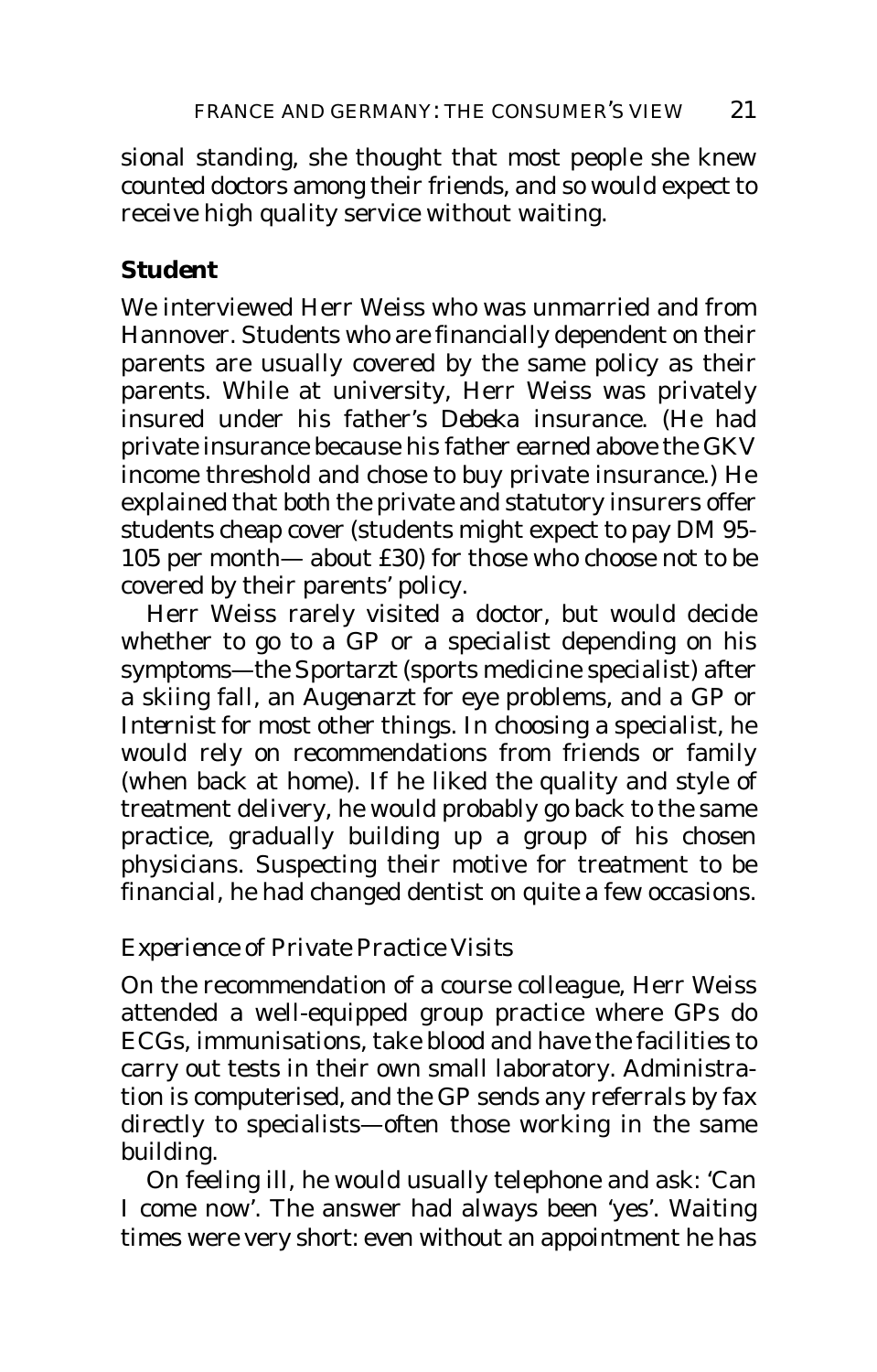never waited for longer than 40 minutes. As a private patient, Herr Weiss thought he generally benefited from fast track treatment. This opinion may or may not be valid in his case. He thought this was a negative feature of the 'dual system' and competition between doctors. However, he noted that not all doctors gave priority to private patients.<sup>24</sup>

Following treatment, private patients are invoiced by the physician. As a student, the system is the same. His parents receive an invoice, pay, and then send a copy of the invoice to the insurer, which reimburses them. However, if the treatment were expensive (on one occasion he had had a bill for over DM 1,000 for back treatment) the insurer would pay the provider directly.

#### *Pensioner*

All wage- and salary-earners are subject to compulsory pension insurance which comprises invalidity insurance, old-age insurance, and survivor's insurance.<sup>25</sup> Statutory health insurance is also compulsory for German pensioners, who remain with the fund they were contracted with at the time of their retirement. As people get older, they tend to change insurer with less frequency: this is particularly the case for the privately insured, as premiums for elderly new members are higher.

There is the same entitlement to benefits in kind for the pensioner and for his or her dependants. Pensioners contribute according to the general contribution rate of the sickness fund, with half paid by the pensioner (six per cent) and half by the statutory pension fund (six per cent). $26$ Thus, the pension fund takes over that portion of health insurance cover previously paid by the employer. $27$ 

#### *Treatment By a Private Practice Specialist*

The following series of events relates to the elderly English mother (Mrs Englischer) of an interviewee, Mr Englischer. Mrs Englischer was treated under the E111 scheme, which entitles UK citizens to the same treatment as any German would receive. The E111 scheme is affiliated to the AOK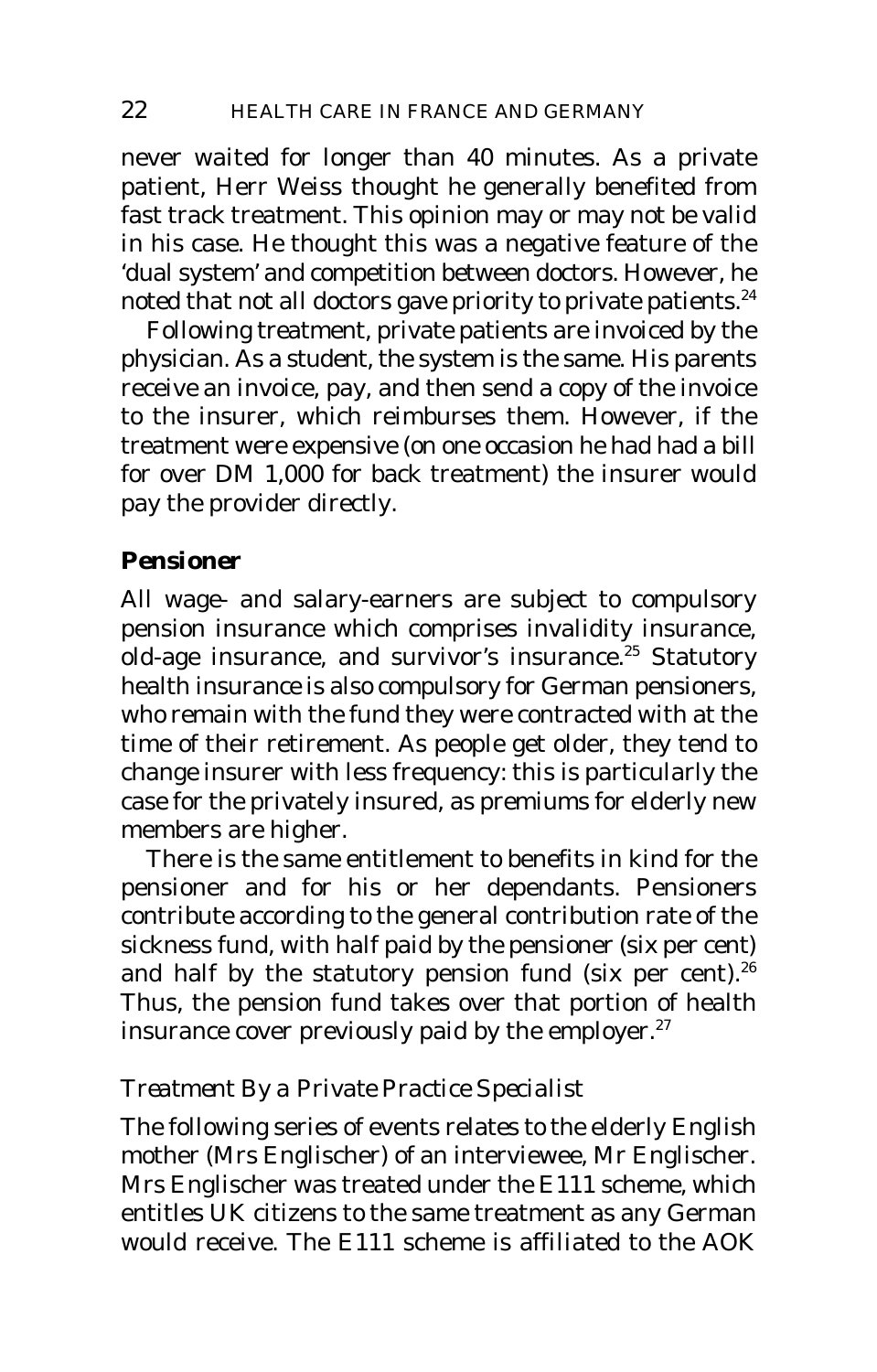insurer.

During a short visit in summer 2000, Mr Englischer's mother slipped, fell to the pavement and injured herself. The village where he lived in the foothills of the Alps has many orthopaedic or sports medicine specialists. Because she was in pain, he made an appointment for the same day without attending a GP first, because it seemed obvious that his mother would be referred to a specialist.

At the reception they handed in their E111 form proving entitlement to insurance cover from AOK. They then went straight in to see the specialist who, after discussing what had happened, arranged an x-ray. The specialist came back in 15 minutes with the result, explained what damage the fall had done, and asked more about her medical history. Mrs Englischer was prescribed painkillers, advised to have some physiotherapy when she returned home, and for support and protection, was prescribed a corset. Using his laptop, the specialist sent a request to his regular supplier and organised an appointment for fitting the following morning. The specialist also recommended a further checkup before her return to the UK.

They left the office, picking up the prescription at reception, and went to the nearby pharmacy to collect the painkillers—which cost DM 11 ( about £3.50).

The following morning, Mr Englischer and his mother had the corset fitted and the fitter asked them to return the following day between 10 a.m. and 12 noon, if the corset was uncomfortable. The corset was 'cutting' a bit, so the Englischers called in at about 11 a.m. and the fitter adjusted the corset accordingly.

Three days later she returned to the specialist for a check-up. She had another x-ray and was offered a prescription for more painkillers. The specialist insisted that she must see her GP when she returned home to the UK. The only charges were for the painkilling drugs.

#### *Unemployed Person Who Has Never Worked*

We interviewed Herr Grau who had spent some time studying in the UK. When he returned to Germany he was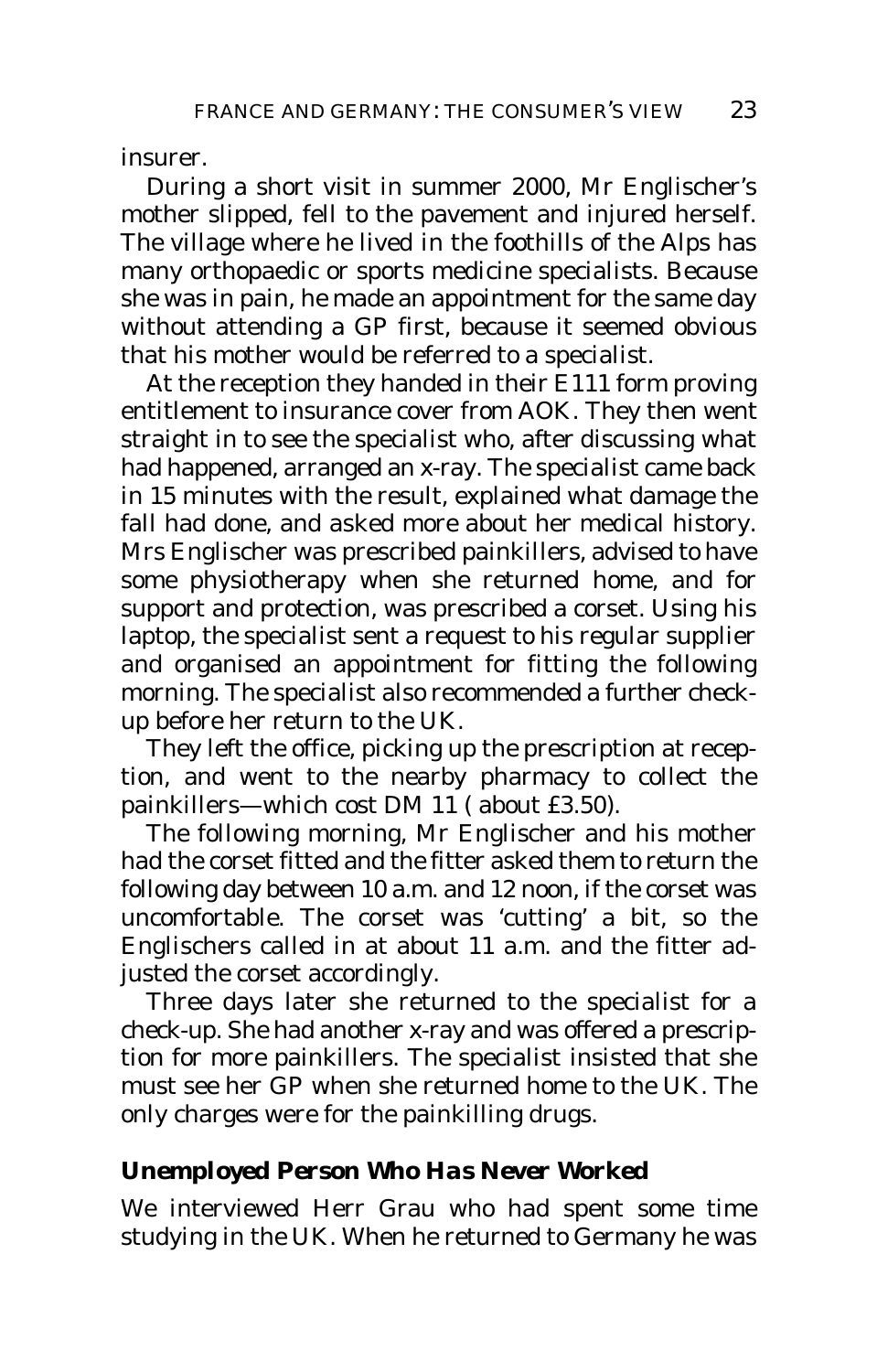unemployed. Because he had never worked, he was unable to join one of the GKV insurers, so received *Sozialhilfe* (benefit from the social welfare office) and *Sozialamt* healthcare cover.28 The local *Sozialamt* had an agreement with the local AOK fund so he received health cover 'in association with AOK' but not directly from AOK. Ultimately, the *Sozialamt* paid for his health care. To access care Herr Grau received a special *Krankenschein* (a certificate proving entitlement for treatment) from the local AOK.

In practice Herr Grau thought that choice was restricted for the German poor. Most obviously, there was no choice of insurer, nor *de facto* choice between the use of public and private hospital facilities. However, unemployed patients have the same freedom of access to private practice specialists as other GKV and PKV insured, and they make their choice of GP and specialist in the same way, relying on recommendations from friends and family, weighing up the pros and cons of accessibility, typical length of appointment and so on. Less positively, Herr Grau reported that, while there was little if any stigma involved in having your sickness fund contributions paid by the *Sozialamt* insurance, his choice of doctor was effectively restricted because he had a *Krankenschein*, and not a *Chip-karte*. Some doctors would not take patients with the *Krankenschein* because they considered the paperwork to be too much of a burden.

In similar vein, unlike those with *Chip-karten*, *Sozialamt* patients with a *Krankenschein* must hand them to a physician for a whole financial quarter. Thus, it was not possible to go to more than one GP or specialist of the same specialty in the same three-month period. In particular, this restricted the seeking of second opinions, although the choice was only restricted to the extent experienced by all Germans prior to the issuing of *Chip-karten* in 1996.

Finally, although the quality of care received by the unemployed should be the same, *Sozialamt* patients have to obtain prior authorisation for many more procedures than their statutorily insured neighbours. Thus, speedy access to treatment is less freely available to those on *Sozialhilfe*.

To receive health care, Herr Grau typically made an appointment, or simply went to the physician (usually a GP)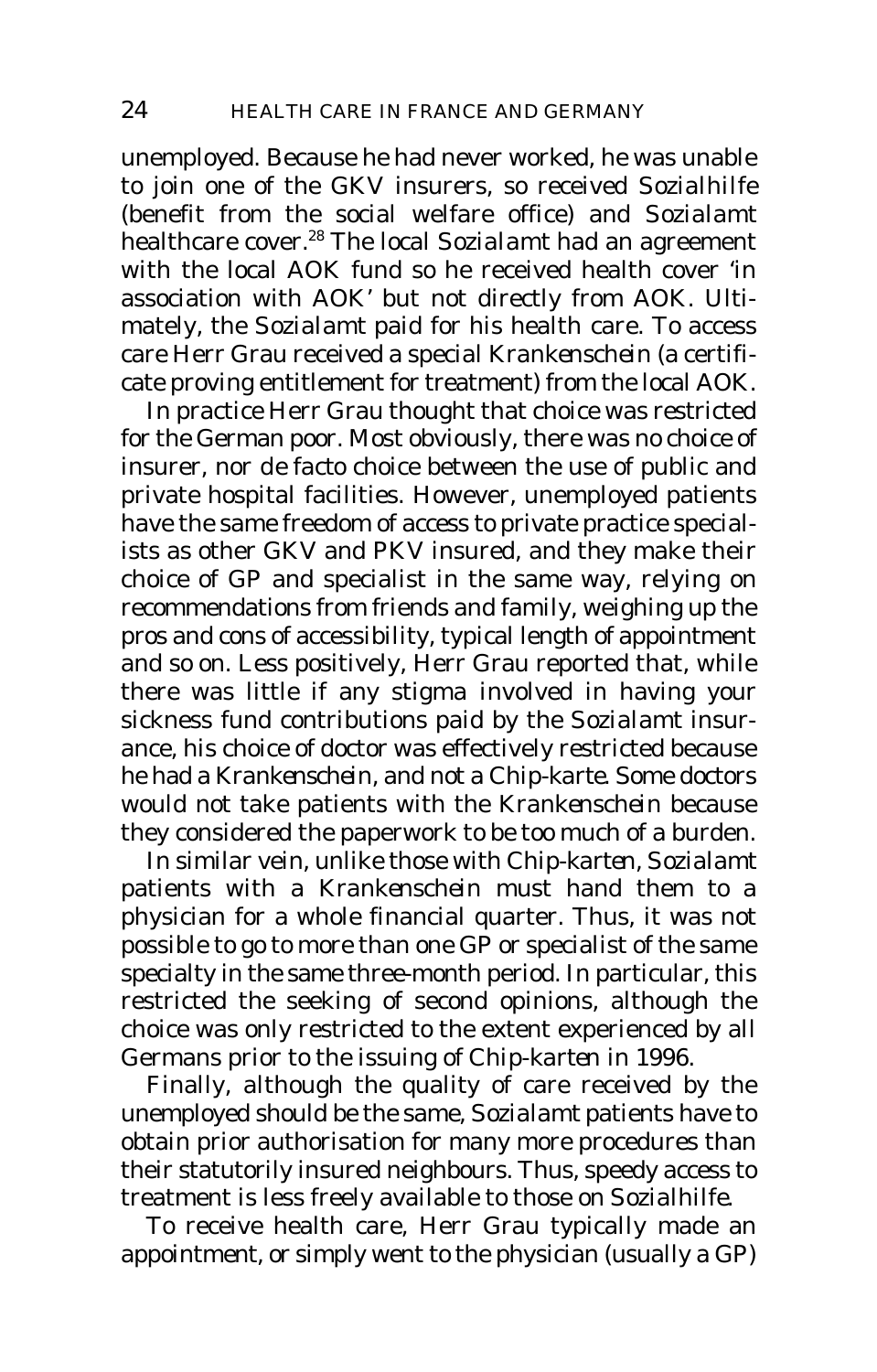of his choice, gave his special AOK *Krankenschein* to the receptionist and received treatment, just like anyone else. Unless unemployment was the result of invalidity, Herr Grau thought a doctor would not necessarily know that a patient was unemployed. He thought that stigma/discrimination was an issue for some unemployed seeking access to healthcare services, but that this was attached to being a *Sozialamt* benefit recipient or AOK subscriber ('by association'), rather than to unemployment *per se*. For example, he said that normally patients would wait five to ten minutes before seeing the doctor, but occasionally they might wait up to an hour, particularly if insured by AOK or on *Sozialhilfe*. He suggested this was perhaps because doctors in certain practices had less, or even no interest in treating AOK patients. He thought that privately insured patients were more likely to take priority for some physicians, but this would not be a general rule—particularly in poorer areas with a larger proportion of patients in receipt of *Sozialhilfe*.

Following treatment, at the end of the financial quarter, Herr Grau said his doctor would send his invoice to the *Sozialamt*. While unemployed, and in receipt of welfare benefits, Herr Grau did not pay for prescriptions.

# *Freelance/Self Employed*

Finally, we spoke to 28-year-old Herr Braun, a British national, engaged to and living with a German in former East Berlin. As a self-employed language teacher, his salary varied each month. He cannot join a GKV fund, because he had never been employed in Germany. The same rule applies to university graduates who start their own businesses immediately on completion of their studies. Herr Braun chose to purchase an AOK private plan for *Freiwillegen*—those professionals and the self-employed who can either choose to 'go private' or are not able to be GKV members. He had shopped around and found that the AOK plan was the only one he could afford.

Herr Braun paid 15.9 per cent of his gross income and could not deduct the cost as a business expense. Unlike the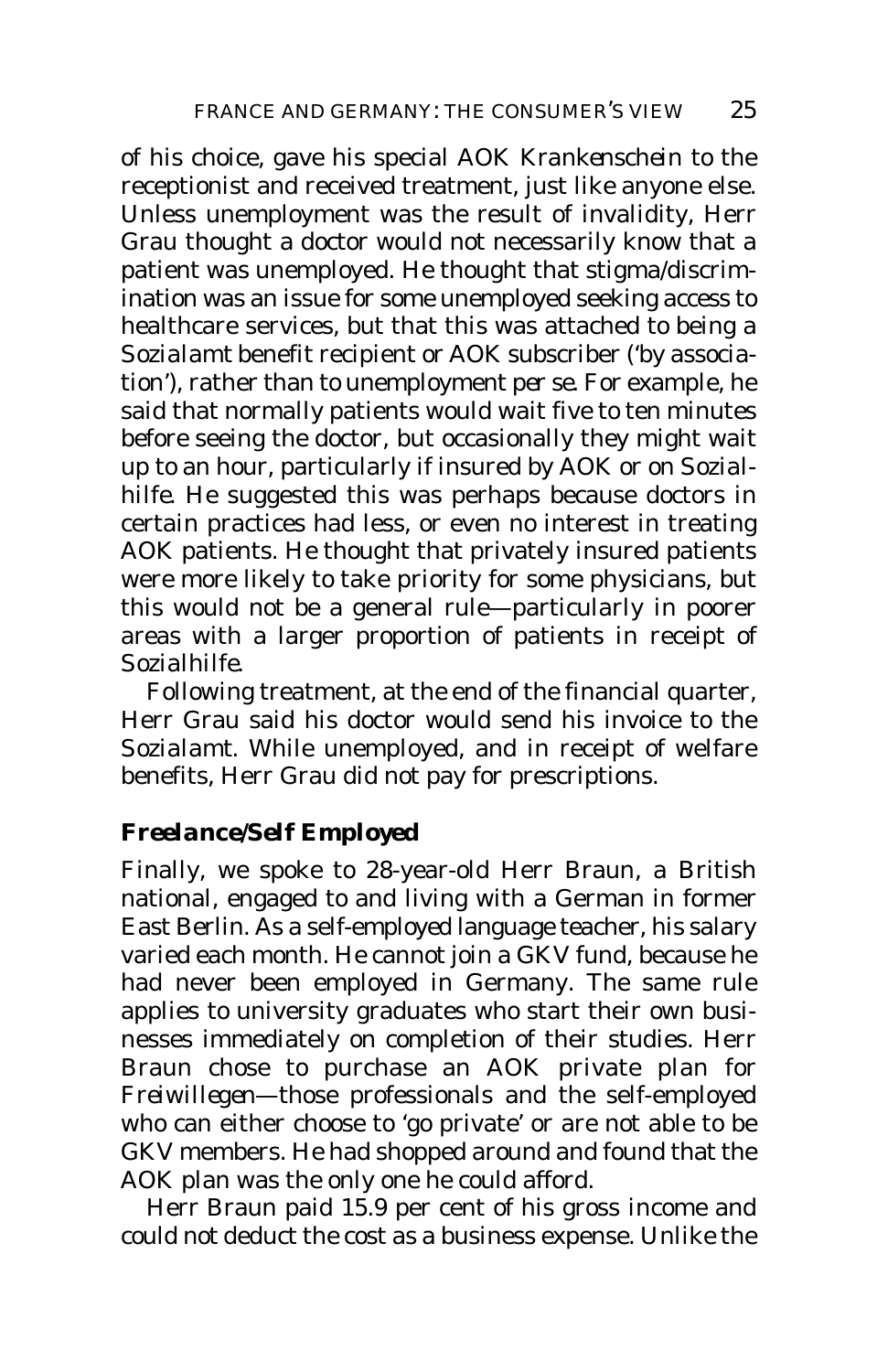employed who pay half, he had to pay all of his health insurance contribution, as well as pension and the other mandatory insurances. Along with many other self-employed people in Germany he found the social protection contributions punitive and a real disincentive to work harder.

His former GP in the old East Berlin (a single-handed practice with no receptionist) used to complain that it was not worth his while to treat AOK private patients and urged him to change insurers. Herr Braun considered this and investigated the possibilities, using the list of insurers that the doctor had given to him, but again found other private insurers' contribution rates to be punitively high—DM 500 (about £170) per month for example, as opposed to AOK's DM 210 (about £70).<sup>29</sup>

Herr Braun contacts his insurer infrequently—only when seeking prior approval for procedures that are not explicitly covered by his policy. In such cases, AOK replies specifying what percentage reimbursement will be paid following treatment.

In choosing a GP doctor or specialist, Herr Braun relied on recommendations. Unless he was absolutely certain of the source of a medical problem, on the whole he would go to a GP before going to a specialist. His reason for this was partly financial and partly to guarantee medically holistic treatment. As a paying patient, he thought it would be cheaper in the long run to risk one appropriate referral from a GP, than a string of referrals from private specialists.

Herr Braun had not changed doctors regularly, but had recently changed, partially owing to the pressure his former East German doctor put on him and partially because the facilities and décor were better in his new multiple-physician practice. He did not seek second opinions as to do so would be expensive (he pays the bills before reimbursement) and he has found a GP he trusts.

Herr Braun described a recent private practice visit to us. Suffering back pain, he made an appointment for the following day at a new group practice near his workplace. On arrival, he showed proof of insurance and gave his address to the medical receptionist. He waited for a few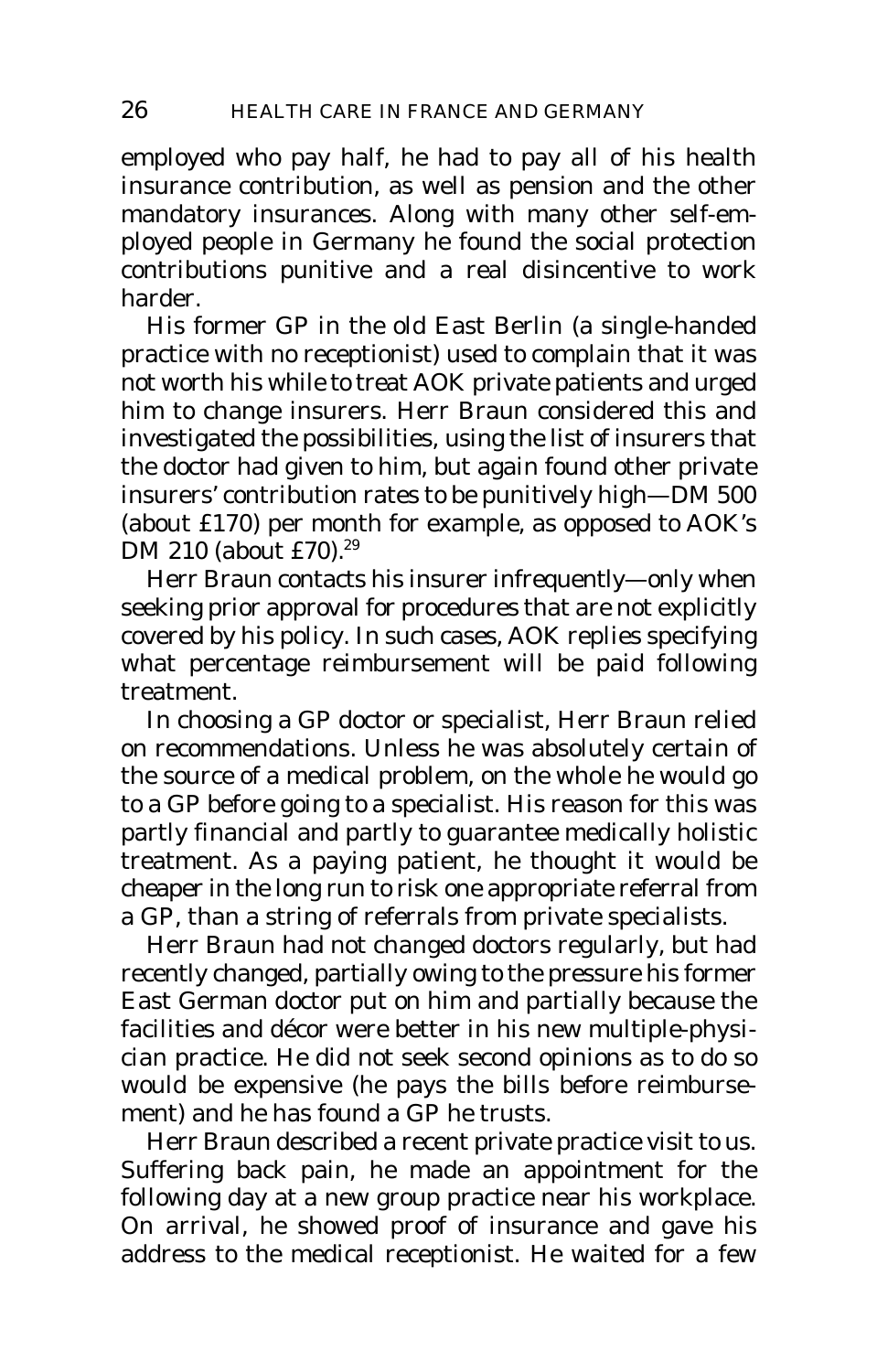minutes and then saw the GP who quickly recognised the nature of the problem, prescribed a painkiller and advised that he should see an orthopaedic specialist. The GP generated a referral form, faxed it directly to a 'recommended' specialist based in the same building and then made a number of appointments in the following weeks for Herr Braun to see the specialist. Herr Braun said his medical records were e-mailed to the specialist. He paid the pharmacist DM 13 (about £4.50) for his prescription and received an invoice in the post for his GP appointment. He paid this in full and then forwarded the invoice to AOK, which reimbursed 100 per cent of the cost.

Herr Braun had not used in-patient hospital services, so had not really exploited the potential for private treatment cover. Again, owing to the expense of treatment, he said he would be unlikely to pay for upgrades to the most expensive accommodation—feeling that treatment on the public wards would be sufficient. He told us about a recent A&E visit.

Experiencing what he thought were serious chest pains at 2 a.m. one Saturday night, and urged to act by his fiancée, he phoned a taxi and went to the local A&E. On arrival, he went to reception and showed his insurance identification. He was seen very quickly—only waiting for about ten minutes. The doctor gave him an ECG, and while showing Herr Braun the results explained that there was nothing serious wrong with him, suggesting perhaps he was experiencing a trapped nerve or intercostal pain. The doctor prescribed a series of six, half-hour long massages at an external private physiotherapist—at a cost of DM 13 (about £4.50 per session). This had to be paid in cash, as, he explained, physiotherapists do not send invoices. He was in and out of the hospital A&E in just over half an hour. He had complete confidence in the diagnosis and, despite the brusqueness of the doctor, was impressed by the standard of care received.

No money changed hands during the A&E visit. Herr Braun received a detailed bill later which he sent to the insurer for reimbursement. His insurance policy also paid for travel to hospital a certain number of times per year.30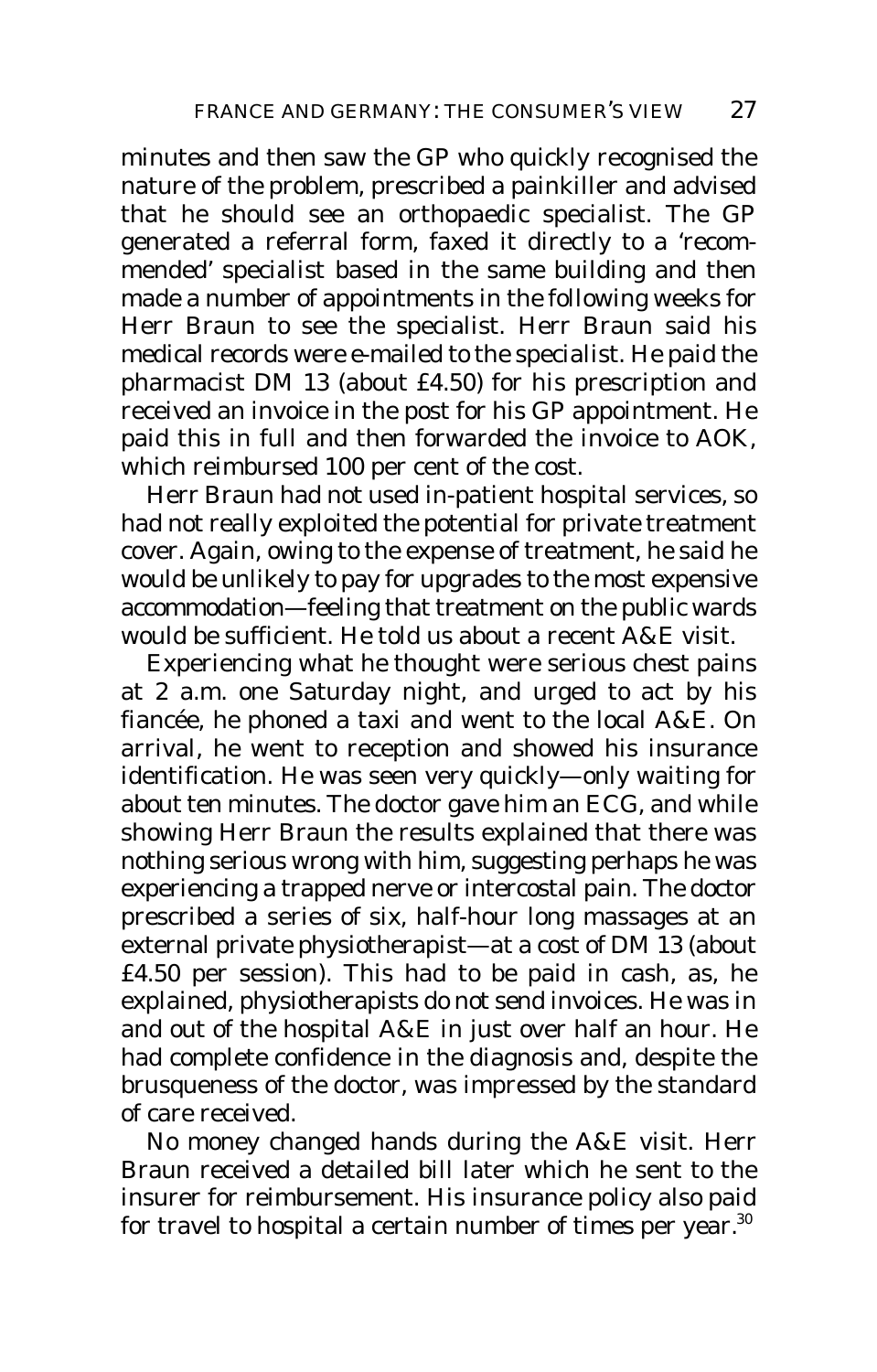# **France: The System**

#### *Political and Administrative Structures*

Following the Algerian crisis, the Fifth Republic, a unitary presidential democracy, was established by a referendum in 1958. In unitary systems sovereignty lies exclusively with the central government. Sub-national authorities, whether regional or local, may make and implement policy but they do so by permission of the centre.

France has a multi-party system, but possesses a very strong executive figure—the president.<sup>1</sup> The parliament consists of two chambers: the National Assembly and the Senate. The former, with 577 directly elected deputies who represent their constituencies for five years, is politically more important than the Senate of 321 members, who are elected by representatives of local organisations and serve for nine years.<sup>2</sup>

Despite central *dirigisme*, since the 1980s France has established a system of co-ordinated, decentralised and regional government. In 1986 the 22 regions acquired competencies in economic, social and cultural development, tourism and regional infrastructure. There is also an elected socio-economic council in each region which acts as an advisory council and includes representatives of employers, employees, farmers and social organisations—the 'social partners'. French localities (96 *départments*), while possessing considerable autonomy in practice, form part of a uniform system of administration applying across the country. The municipalities are administered by an elected council, voted in every six years. This council selects the mayor, who has executive responsibility for public health at a local level.<sup>3</sup>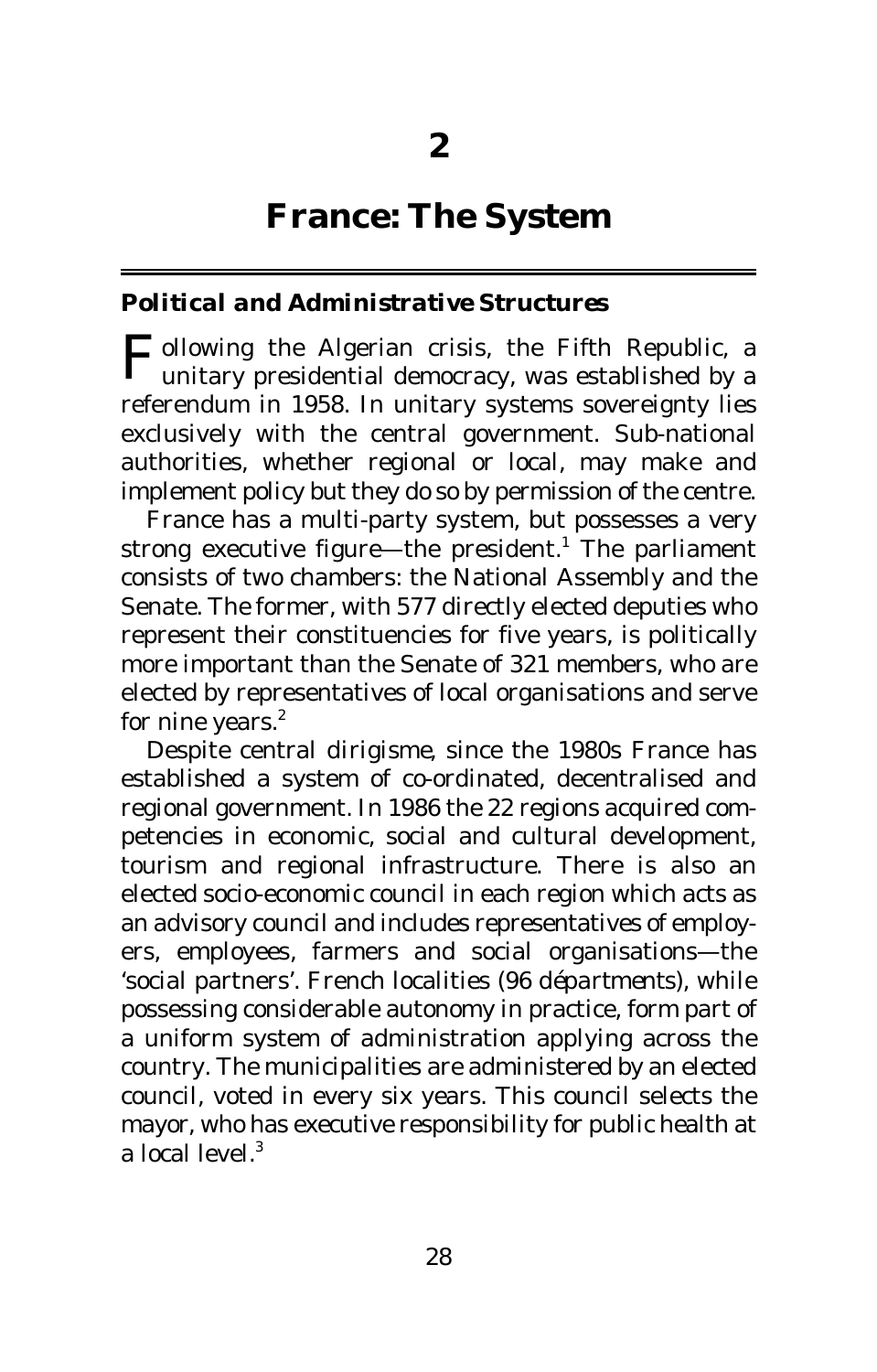#### *Social Insurance*

#### *Regulation—With a Heavy Touch*

France has a reputation for state direction and protectionism, but the French healthcare system is based on a compromise between two conflicting ideologies, egalitarianism and liberalism. All citizens are said to be equal; yet, choice and competition are fiercely protected. Consequently, the French system is a unique blend of private and public. It is mainly financed by social insurance but there is also a significant supplementary insurance sector.<sup>4</sup> About twothirds of hospital beds are in the public sector with the remainder split between the for-profit and non-profit private sectors.

Along with much of the developed world, the French authorities have been trying to control government spending on health care. Slowing economic growth, rising unemployment and continued population ageing have contributed to rising health expenditure and resultant deficits in statutory health insurance.<sup>5</sup> Successive French governments have, with differing degrees of resolve, tried to implement a variety of cost-containment policies aimed at limiting supply, restricting coverage and suppressing demand. While these efforts have been met by much public discontent and typically militant opposition by most of the medical unions, budget equilibrium for the general scheme was reached in 1999.<sup>6</sup>

Everyone who is employed in France is subject to French social security legislation and liable to pay contributions to the French schemes for pensions, sickness (including health care) and unemployment.<sup>7</sup> The national social security scheme is divided into four 'branches' for those employed in industry or trade: sickness and maternity benefit, insurance in the event of death, and invalidity insurance; accidents at work and occupational diseases; old-age; and family. We are concerned with the first branch only, under which the employed, unemployed and pensioners as well as their dependants are entitled to medical treatment.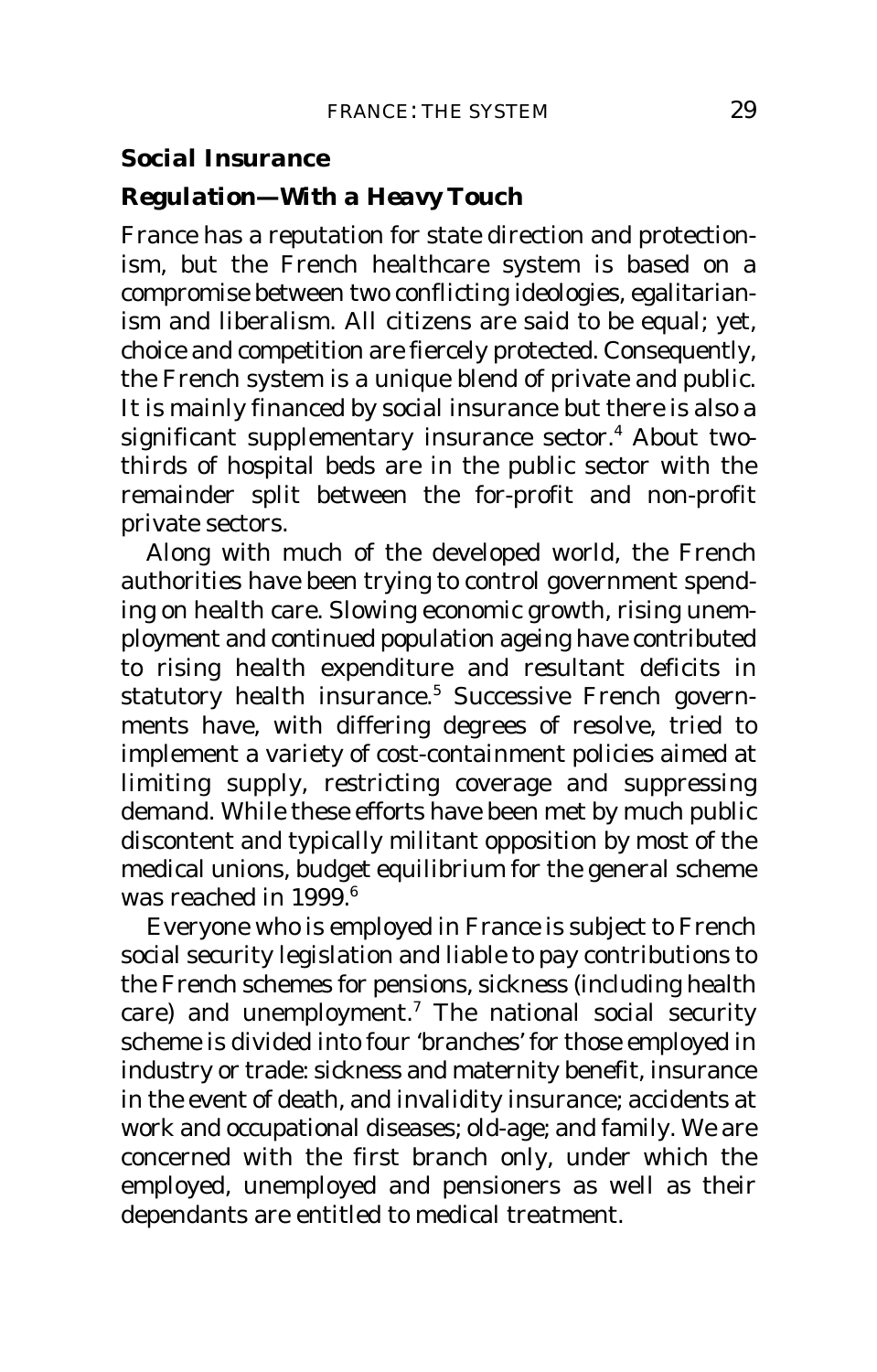The right to medical assistance for the poor was established in 1893, followed soon after by legislation to support and encourage social insurance provision by mutual societies. Health insurance was made compulsory for all employees in 1930, and extended to farmers in 1961 and the self-employed in 1966. The French model of social insurance looks complicated. One commentator has remarked that the multiplicity of payers and the variety of providers, each with a degree of independence from government, 'leaves their public/private status unclear'.8

The national health insurance (NHI) system guarantees universal access to health care for the whole population. The system is administered in schemes according to occupation. About 80 per cent are covered by the general scheme *Caisse Nationale d'Assurance Maladie des Travailleurs Salariés* (CNAMTS). These are mainly salaried workers belonging to the commercial and industrial sectors and their families.<sup>9</sup> The CNAMTS covers the country through a system of 16 regional and 133 local funds, each of which is a self-governing unit, with a management board composed of an equal number of representatives of employers and trade unions.10 Seventeen other basic funds cover specific occupational groups: agricultural workers, independent professions, civil servants, medical doctors and students.<sup>11</sup>

Employers are required to complete the necessary formalities to ensure social security coverage. Once completed, a registration card is issued with an insurance number, a *carte vital*e (see p. 37). This number is required every time an individual applies for benefits. In order to qualify for cover, a person must have either worked for a certain number of hours in the month before treatment, or have paid contributions above a certain threshold based on the minimum wage.

The French government has the prime responsibility for the health and social protection of all its citizens and regulates the healthcare system closely. Specifically, the state underwrites the training of health personnel; defines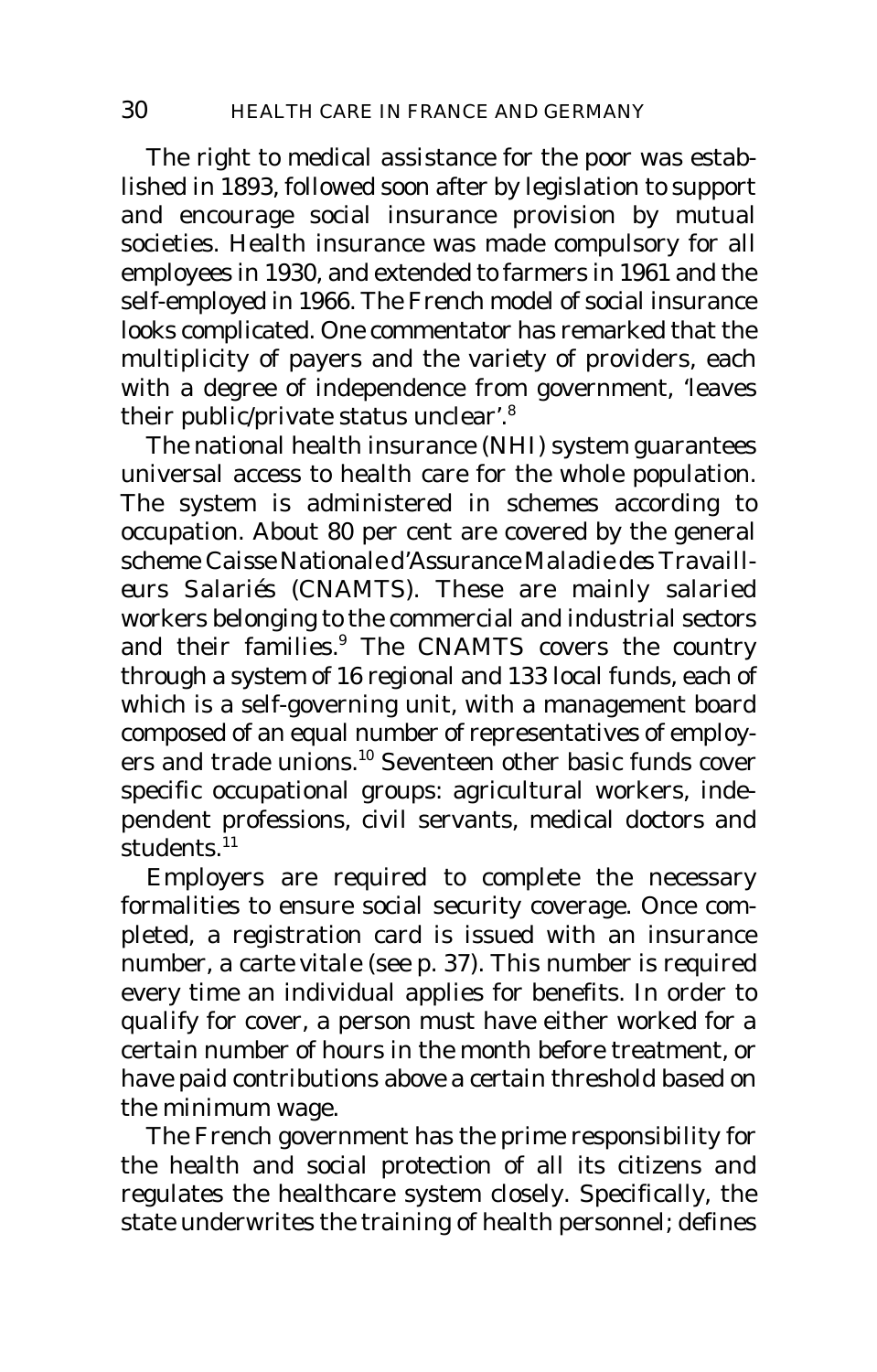working conditions; regulates the quality of health service organisations; monitors safety; regulates the volume of health services supply; and oversees social protection. It manages and intervenes in the methods of financing: setting tariffs, determining coverage of the population, and regulating relations with health service producers.<sup>12</sup>

Since the 1996 Juppé reforms, the *parliament* has had ultimate responsibility for setting the objectives and the annual budget for the social security scheme. The *High Committee of Public Health*, chaired by the Health Minister, defines health objectives in an annual report. The *National Health Conference*, composed of a cross-section of health agencies, proposes the priorities. Finally, there are the *Conférences Régionales de Santé,* which analyse local health needs and establish the priorities for public health.<sup>13</sup>

Authority over the regulation of finance and coverage rests with the powerful Ministry of Finance, as well as the Ministry of Social Affairs and Employment.<sup>14</sup>

In addition, there are 22 regional health and social affairs bureaux (DRASS), whose main tasks are to plan health and social services within annual budget controls, to monitor the 'health plans' which establish the number of hospital beds by specialty and area, to establish rules for the installation of costly medical equipment, and to control inpatient treatment facilities and the regional sickness funds $15$ 

The CNAMTS is responsible for the general development of sickness insurance while the regional funds co-ordinate capital development. French residents register at the local CPAM—affectionately known as the '*sécu*' of the CNAMTS. The '*sécu*' are responsible for the reimbursement of claims, benefits, sanitary and social care in their area, and various preventive measures. The CPAM offices we visited in Paris were similar to our local social security offices in this country: grey, unattractive, crowded, dirty.

The *Caisses Régionale d'Assurance Maladie* (*CRAM*) assume responsibility for the CPAMs in their area. They manage the prevention of workplace accidents, occupational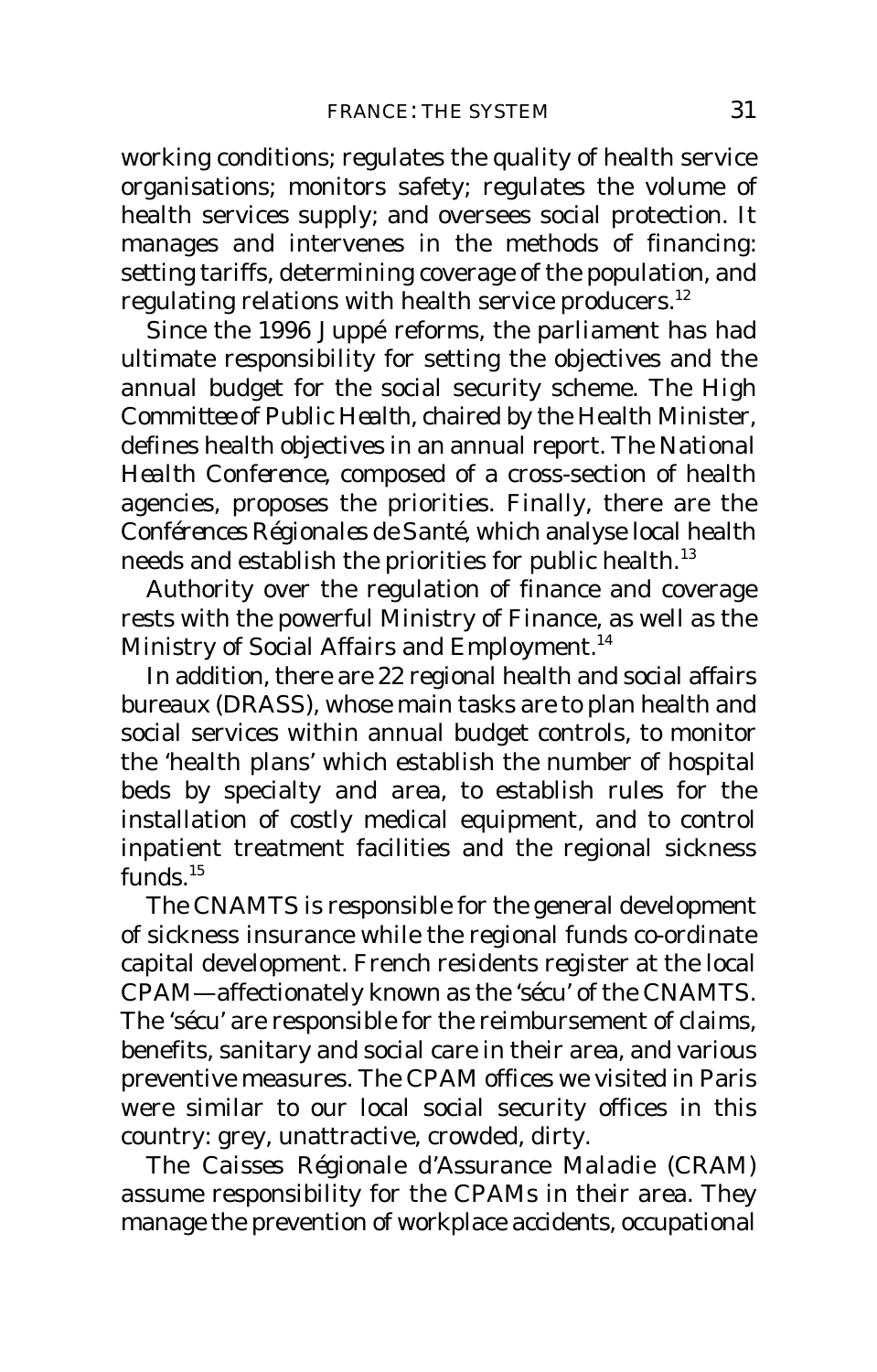illnesses, and the administration of social and sanitary programmes.16 In addition, new regional organisations have been established—*Unions Régionales des Caisses d'Assurances Maladie* (URCAM)—to co-ordinate social insurance administration at a regional level. $17$ 

### *Finance*

In 1999 total healthcare expenditure was among the highest in Europe at 9.4 per cent GDP. This was divided between NHI (75.5 per cent), supplementary private insurers (12.1 per cent—the greater part being provided by mutual societies), general taxation (about 1.1 per cent), while the remainder (11.3 per cent) was paid by patients.<sup>18</sup>

The national insurance scheme was financed through employer and employee payroll contributions. Contribution levels for the national insurance *caisses* are fixed by the government.19 The insurers are non-government, non-profit agencies, which owe their allegiance to employers and employees. Premiums are charged as a percentage of income and the total cost is nearly 20 per cent of payroll, including the employer's and employee's contribution.

Recently the regime has reduced reliance on payroll contributions. Employers still pay 12.8 per cent of an employee's salary to the health insurer, but the contribution rate for employees has been lowered from 5.5 per cent at the end of 1997 to 0.75 per cent in 2001. Simultaneously, an earmarked social security tax, (*Contribution Sociale Généralisée* [CSG]) on employment and capital income has been introduced. By broadening the base of social security contributions the government aims to take financial pressure off employers. The appropriate contributions are deducted by the employer and subsequently paid alongside the employer's contribution to *Union de Récouvrement des cotisations de Sécurité Sociale et d'Allocations Familiales* (URSSAF), and immediately distributed to relevant social security 'branches'. These deductions are clearly marked on French employee pay-slips. (An example of a French payslip may be found on the next page.) $20$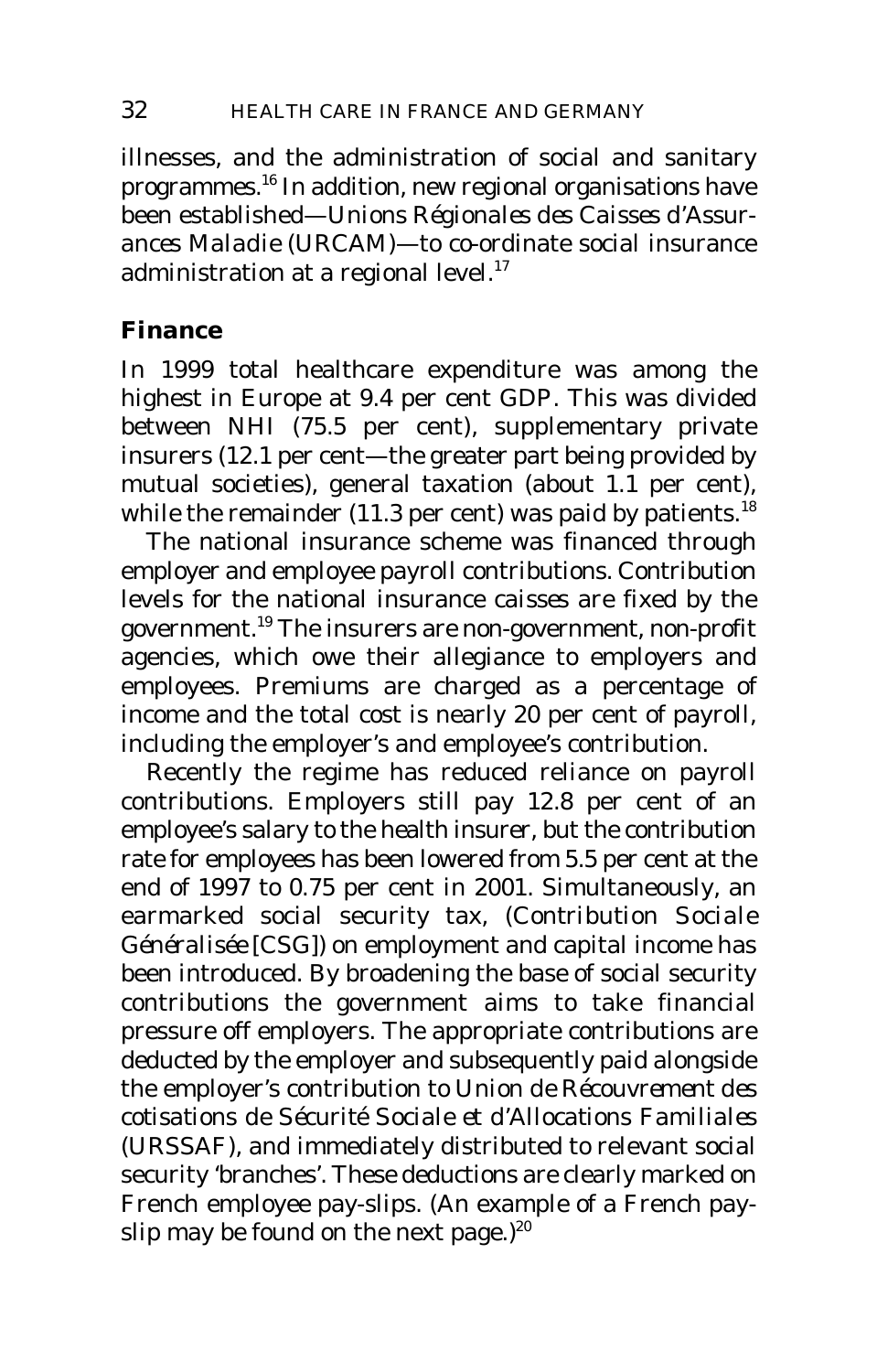### *Example of Part of a French Pay-slip*

| LIBELLE                                                                                               | <b>BASE</b>          | <b>EMPLOYEUR</b> |         | <b>SALARIE</b>          |                                                       | S/TOTAL    |  |
|-------------------------------------------------------------------------------------------------------|----------------------|------------------|---------|-------------------------|-------------------------------------------------------|------------|--|
| SALAIRE DE BASE<br>CONGES PAYES du 02/06/00 au 02/06/00<br>INDEMNITES DE CONGES PAYES<br>SUBSTITUTION | 151,67<br>$- / 20$   | Taux             | Montant | Taux<br>90,59<br>687,00 | Montant<br>13740,00<br>$-687,00$<br>687,00<br>1990,00 | 13740,00   |  |
| <b>BRUT</b>                                                                                           | 144,09               |                  |         |                         |                                                       | 15730,00   |  |
| BRUT SOUMIS                                                                                           |                      |                  |         |                         |                                                       | 15730,00   |  |
| CHOMAGE TRA (ASSEDIC)                                                                                 | 15730,00             | 3,970            | 624,48  | 2,210                   | 347,63                                                |            |  |
| ASF TRA (ASSEDIC)                                                                                     | 15730,00             | 1,160            | 182,47  | 0,800                   | 125,84                                                |            |  |
| RDS-CSG NON DEDUCTIBLE (URSSAF)                                                                       | 14943,50             |                  |         | 2,900                   | 433,36                                                |            |  |
| CSG DEDUITE (URSSAF)                                                                                  | 14943,50             |                  |         | 5,100                   | 762,12                                                |            |  |
| MALADIE REGIME GENERAL (URSSAF)<br>VEUVAGE (URSSAF)                                                   | 15730,00<br>15730,00 | 12,800           | 2013,44 | 0,750<br>0,100          | 117,98<br>15,73                                       |            |  |
| ASSURANCE VIEILLESSE (URSSAF)                                                                         | 15730,00             | 8,200            | 1289,86 | 6,550                   | 1030,32                                               |            |  |
| VIELLESSE 2 (URSSAF)                                                                                  | 15730,00             | 1,600            | 251,68  |                         |                                                       |            |  |
| ALLOCATIONS FAMILIALES (URSSAF)                                                                       | 15730,00             | 5,400            | 849,42  |                         |                                                       |            |  |
| FONDS D'AIDE AU LOGEMENT (URSSAF)                                                                     | 15730,00             | 0,100            | 15,73   |                         |                                                       |            |  |
| FONDS D'AIDE LOGEMENT >9 SALARI<br>(URSSAF)                                                           | 15730,00             | 0,400            | 62,92   |                         |                                                       |            |  |
| ACCIDENT DU TRAVAIL (URSSAF)                                                                          | 15730,00             | 1,520            | 239,10  |                         |                                                       |            |  |
| FONDS NATIONAL DE GARANTIE (ASSEDIC)                                                                  | 15730,00             | 0,200            | 31,46   |                         |                                                       |            |  |
| RETRAITE COMPLEMENTAIRE TRA.2 (UPS)                                                                   | 15730,00             | 5,250            | 825,83  | 3,500                   | 550,55                                                |            |  |
| TAXE SUR TRANSPORTS (URSSAF)                                                                          | 15730,00             | 2,500            | 393,25  |                         |                                                       |            |  |
| PARTICIPATION A LA CONSTRUCTION (OCIL)                                                                | 15730,00             | 0,450            | 70,79   |                         |                                                       |            |  |
| FORMATION (FONGECIF)                                                                                  | 15730,00             | 1,200            | 188,76  |                         |                                                       |            |  |
| TAXE 3 SUR LES SALAIRES (FISC)                                                                        | 8773,33              | 9,350            | 820,31  |                         |                                                       |            |  |
| TAXE 2 SUR LES SALAIRES (FISC)                                                                        | 3475,00              | 4,250            | 147.69  |                         |                                                       |            |  |
| TAXE 1 SUR LES SALAIRES (FISC)                                                                        | 15730,00             | 4,250            | 668,53  |                         |                                                       |            |  |
| TOTAL RETENUES                                                                                        |                      |                  | 8675,72 |                         | 3383,53                                               | $-3383,53$ |  |
| CARTE ORANGE                                                                                          | 265,00               |                  |         | 0,50                    | 132,50                                                | 132,50     |  |
| TICKET REST.                                                                                          | 20.00                |                  |         | $-19,00$                | $-380,00$                                             | $-380,00$  |  |
|                                                                                                       |                      |                  |         | NET A PAYER             | 12098,97                                              |            |  |
| Net a Payer en Euro (1 Euro = 6,55957 FF) : 1844,48<br>Message                                        |                      |                  |         |                         |                                                       |            |  |
|                                                                                                       |                      |                  |         |                         |                                                       |            |  |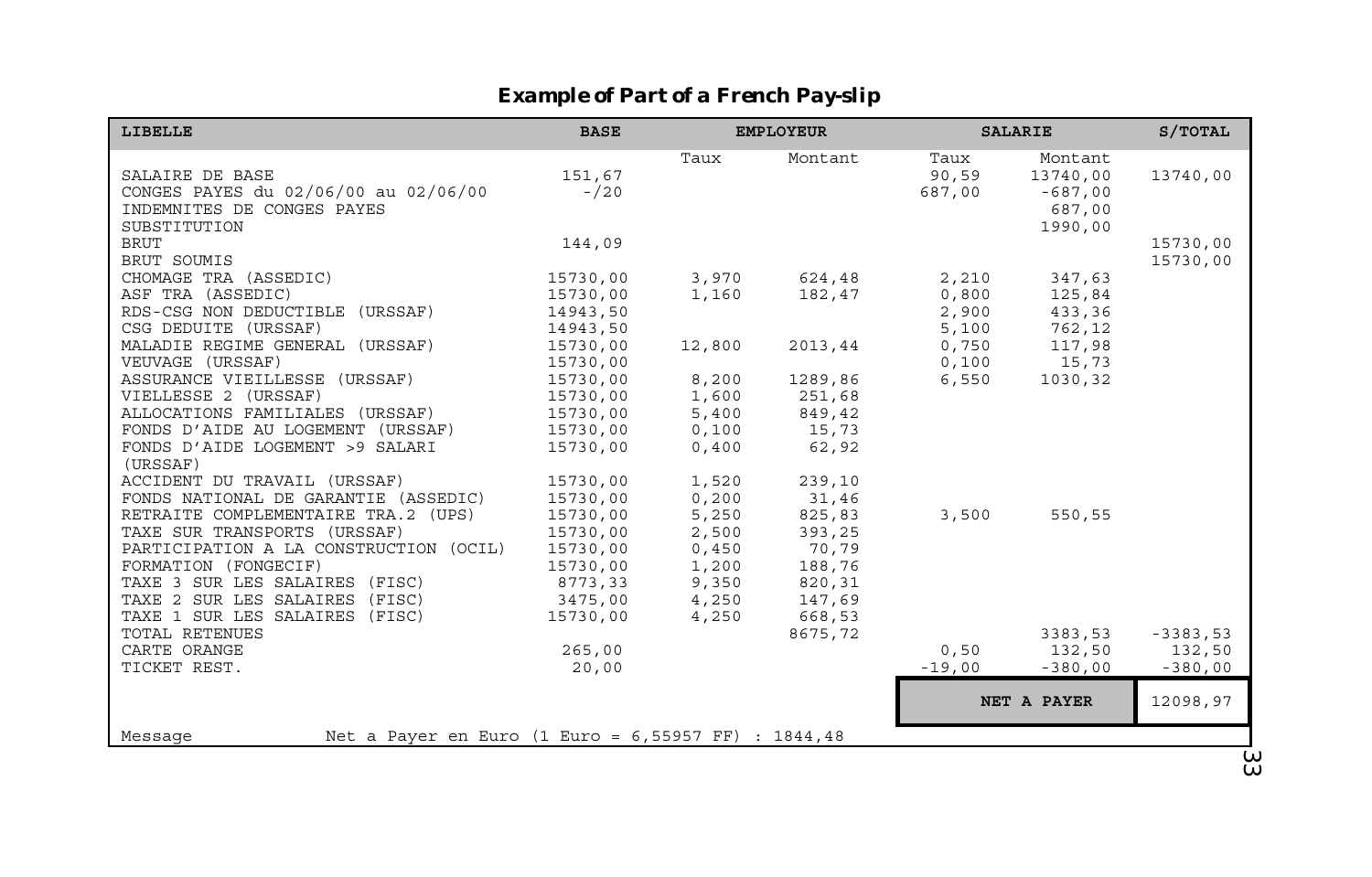### *The Expanding Role of Supplementary Health Insurance*

Supplementary insurance typically pays for healthcare costs that are not covered by NHI. Insurance schemes are offered by scores of organisations around the country. There are three types of provider: provident societies, *mutuelles*, and private commercial insurers. Some of these are tailored to certain professions, while others are general national insurers. People either take out individual personal plans (of which there is a very wide range available), or join an employer-based scheme (usually negotiated at a favourable rate) if one is available.

#### *Table 3 Supplementary Health Insurance as a Percentage of All Health Care Finance. 1975-1995*

| Percentages covered by supplementary insurance |     | 1995 |
|------------------------------------------------|-----|------|
| Expenditure for medical goods and services     |     | 6.8  |
| <b>Hospital Care</b>                           | 1.1 | 2.1  |
| Total ambulatory care*                         | 6.2 | 10.8 |
| Services provided by office-based doctors      | 7.4 | 10.5 |
| <b>Dental Services</b>                         | 5.2 | 13.6 |
| <b>Pharmaceuticals</b>                         | 6.4 | 12.4 |
|                                                |     |      |

 \* Some policies also cover hospital charges—such as the *forfait journalier* the daily hotel expenses charge.

Source: Mossialos, *Health Care and Cost Containment in the EU*, 1999.

The increasing role of *assurance complémentaire* has enabled the French people to avoid healthcare rationing, which the French find culturally unacceptable. Among others, Redwood in *Why Ration Health Care?* observes that the public has shown a clear preference for paying supplementary insurance premiums rather than unrecoverable fees at the point of use.<sup>21</sup> In 2001 about 87 per cent of the population paid for supplementary insurance—rising from 31 per cent in 1960.22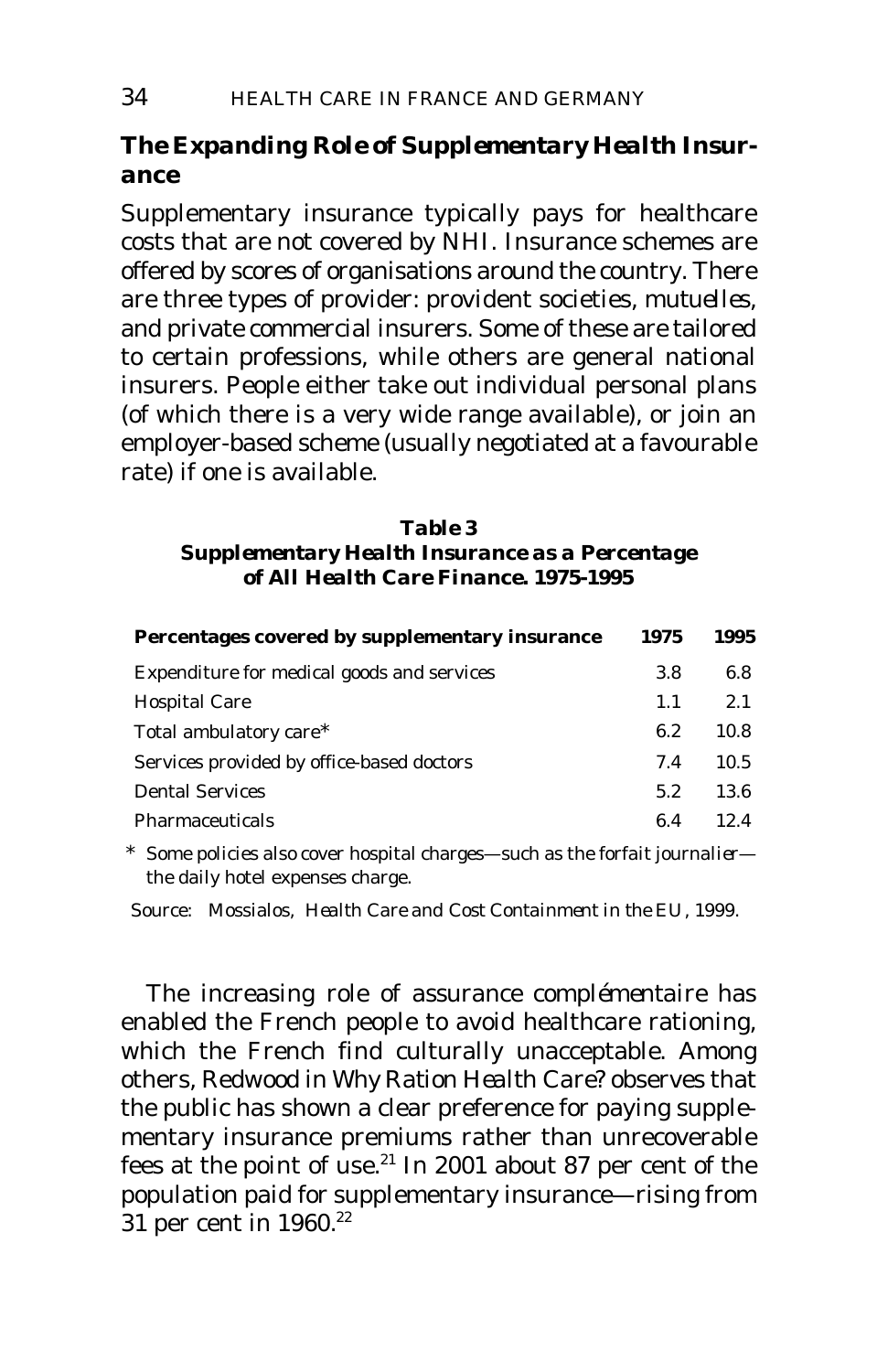### *Direct Payment by Patients*

The concept of *médecine libérale* dates from the late 1920s. It assumes that payment (*avance de frais)* is made directly by the patient to the doctor at the point of use according to the services provided. It is seen as protecting the patient's freedom to choose a doctor, and the doctor's freedom of prescription or practice.<sup>23</sup> These three principles—personal payment, choice of doctor and freedom of practice—remain fundamental to the French healthcare system.

The sense of responsibility created by direct payment is regarded as important, even though a proportion of the payment is reimbursed, and despite the fact that the majority of people pay for additional insurance to cover any co-payments. Supporting the view that co-payment acts as a brake on consumption, many of those French people we spoke to are conscious that 'free' care may encourage wasteful and frivolous use of health services.<sup>24</sup> They typically disapprove because 'the many' end up paying for 'the few'.

The sums reimbursed to patients are calculated as a percentage of the tariffs which are set annually, resulting in the '*ticket modérateur*'. The co-payments detailed in MISSOC and the government information service '*vosdroits*' are:

- ! Consultation fees during hospitalisation: 20 per cent.
- ! Hospital treatment: 20 per cent in most cases.
- ! Doctors' fees (specialists and general practitioners): 30 per cent.
- ! Paramedic's fees and charges for laboratory tests: 35 per cent.
- ! Medicines with a blue 'vignette' (see p. 47): 65 per cent.
- ! Medicines with a white 'vignette' (see p. 47): 35 per cent.
- ! For irreplaceable (vital) or costly drugs: 0 per cent.
- ! For non-prescribed ease/comfort drugs: 100 per cent.
- ! Other expenses, including transport costs: 30 per cent.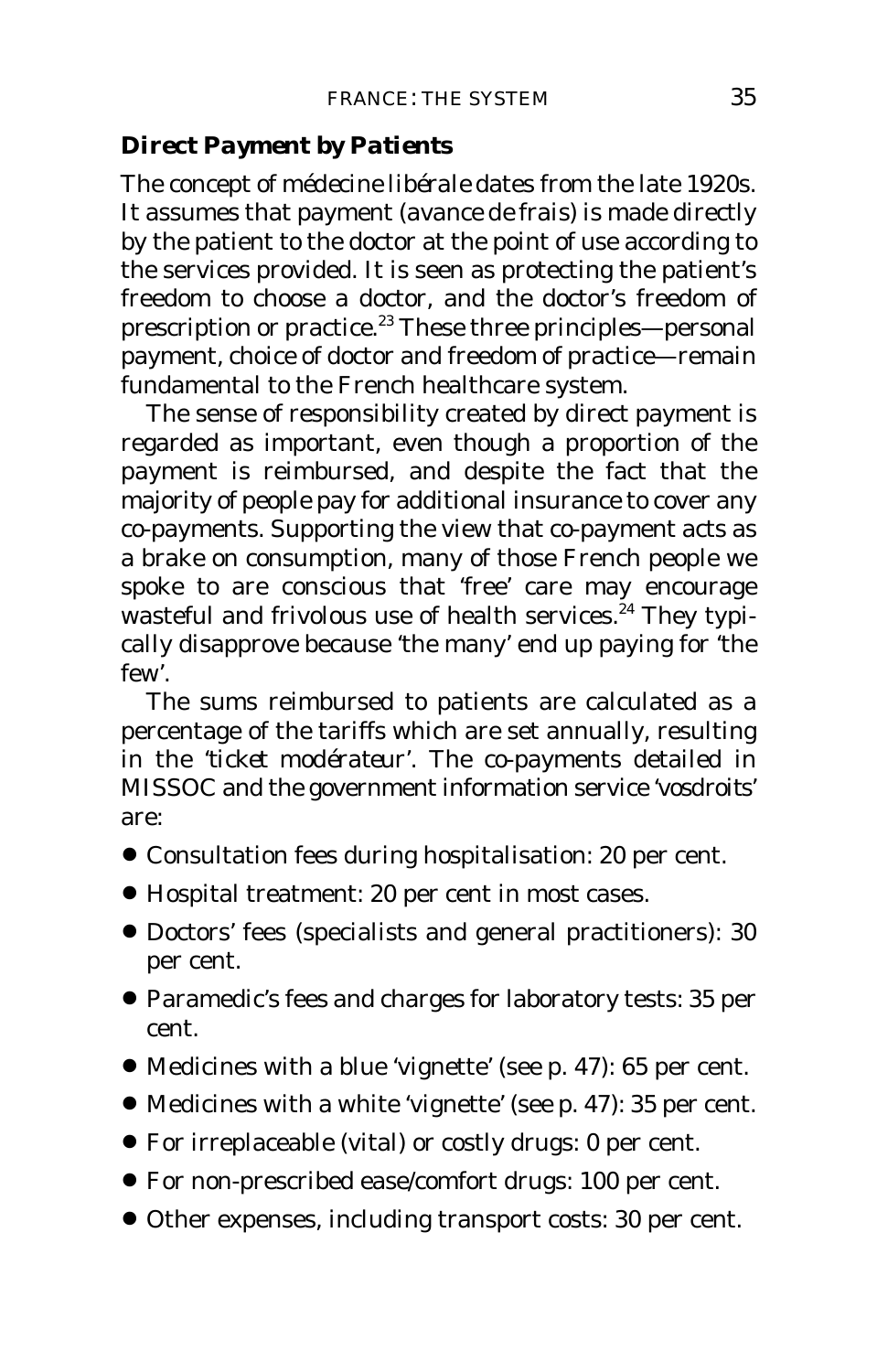! There is also a daily hospital charge (*forfait hospitalier*) of FF 70 (about  $£7$ ).<sup>25</sup>

However, if the patient requests it, there are a number of occasions when the regime makes a direct payment to the provider, comprising the amount that would have been reimbursed (*tiers-payant*—the literal translation of which is 'one-third to pay'). Therefore the patient only pays the *ticket modérateur*. This applies to much payment for pharmaceuticals and public hospital care, and unsurprisingly tends to be taken advantage of more often by those on lower incomes.<sup>26</sup>

Private hospitals are not bound by the same official rates and the patient is usually expected to pay fees before reimbursement. This obviously affects the accessibility of the less well-off to health care offered by these providers. Whatever type of hospital patients attend, there is a fixed charge per day (*taux/forfait journalier*), to cover accommodation, food etc. Certain categories of people are exempt from this flat-rate charge including children, those receiving maternity benefit, and war pensioners.

For certain services, including much dentistry, prostheses and long courses of physiotherapy, advance approval from the appropriate fund must be granted. This is obtained through the local CPAM office.

In certain circumstances, patients qualify for payment exemption—100 per cent *prise en charge* ('taken care of')—by the NHI.27 Also called '*cent pour-cent*' (100 per cent), it means that the relevant sickness fund pays the full cost. There are three broad reasons for such exemption from copayment:

! *Medical Condition*. To protect people from exposure to very high expenditure owing to serious illness or expensive treatments. The list of conditions covered includes: cancer, diabetes and AIDS. A diabetic with flu, for example, will be fully reimbursed for prescriptions relating to diabetes, but will be subject to the same rules as other citizens for the treatment of flu.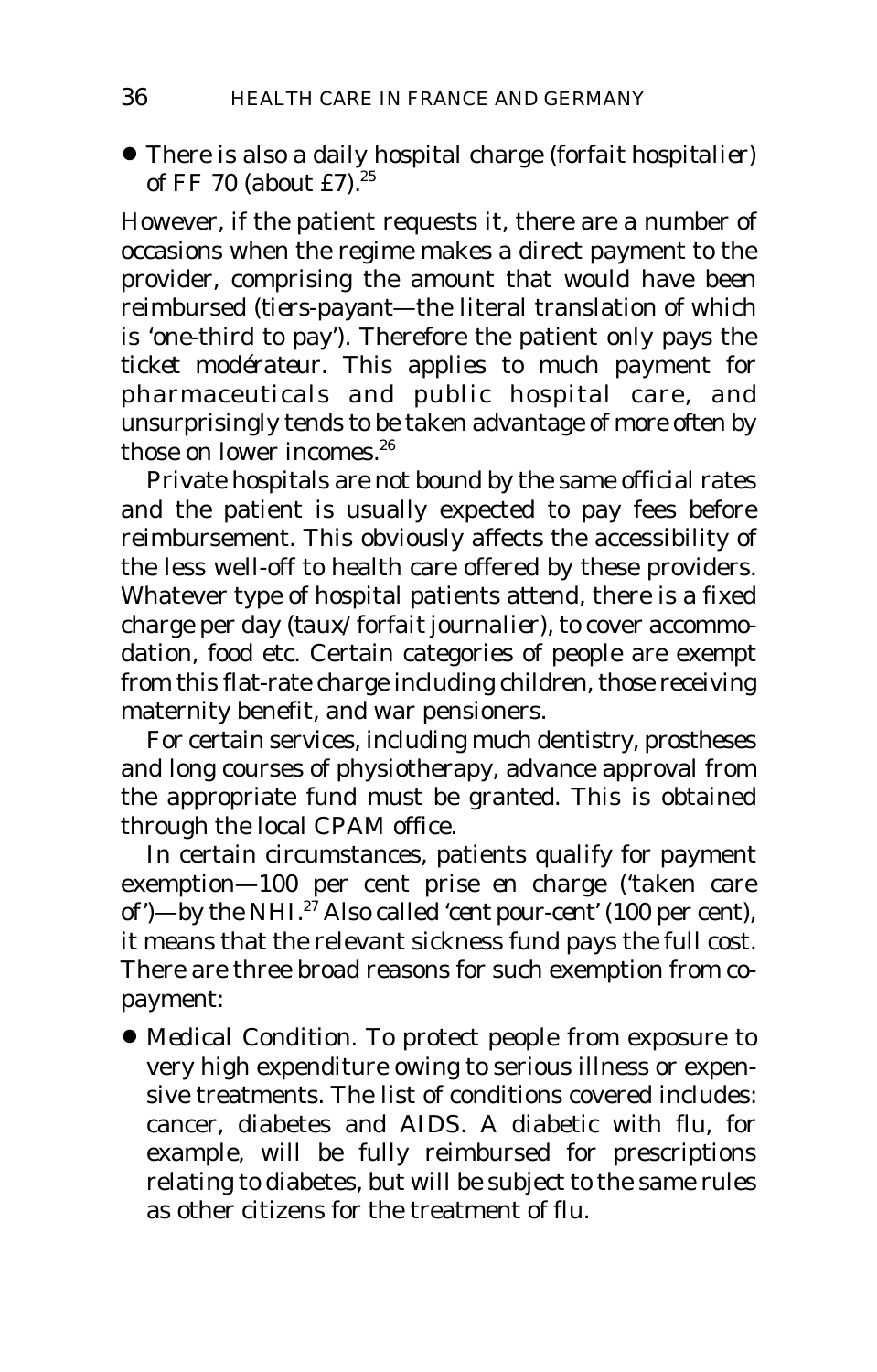- ! *Nature of services provided/treatments required*. This applies to services above, or equal to, a specific level on the hospital procedures classification list. It is also available from the 31<sup>st</sup> day of hospitalisation.
- ! *Financial or physical situation of the patient*. This applies to war pensioners, invalidity pensioners, people injured in workplace accidents and pregnant women. It also applies to handicapped children and adolescents.<sup>28</sup>

The amounts contributed to the social security fund are regarded as fair but also at their peak. Some French people (employers and employees) talk of revolution on the streets if the government attempts to increase employee rates of contribution further. While revolution is clearly an exaggeration, protest would almost certainly ensue.

### *Reimbursement and Access*

The French reimbursement system is characteristically form-based, although the introduction of the credit cardsized *carte vitale* has simplified matters. Traditionally, patients had to obtain prescription and /or treatment forms (*feuilles de soins*) from the medical professional consulted, attaching any *vignettes* (stickers) given to them by a pharmacist. In addition, an annual certificate (*attestation annuelle*) issued by the employer was required and, if appropriate, the certificate of unemployment issued by the local office of the national employment service. To obtain reimbursement, these documents had to be delivered or posted to the local CPAM. Some weeks later, claimants received a detailed statement of the amounts to be reimbursed.29

### *Carte Vitale*

The *carte vitale* scheme replaces the old *carte d'assure sociale.* In 1998 more than 1.2 billion '*feuilles de soins'* were submitted for reimbursement. The *carte vitale* aims to remove the need for so much form filling, enabling rapid exchange of information between health professionals and the CPAM. The *carte vitale* is not a means of payment.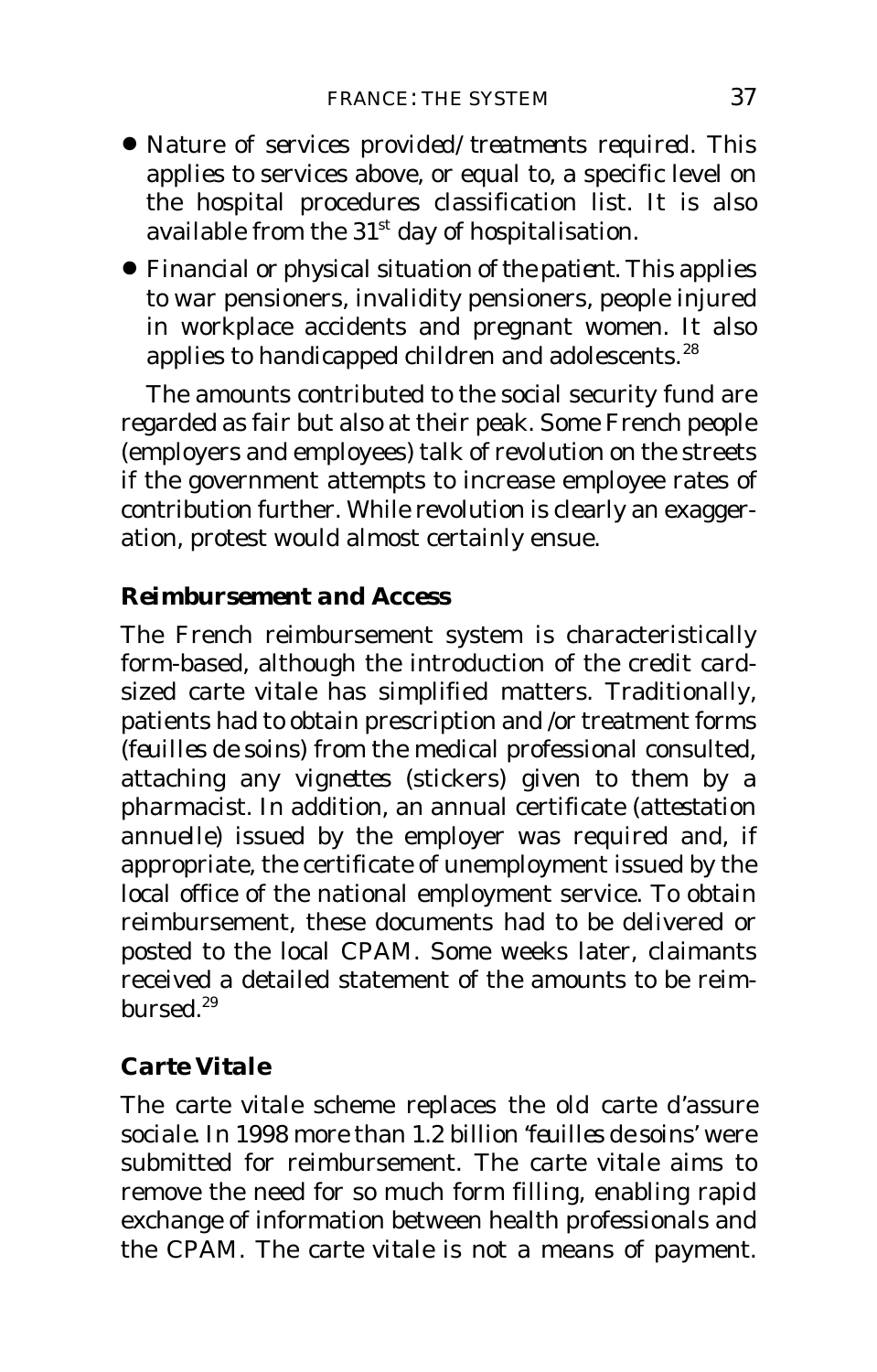However, it does enable fast, secure, and automatic reimbursements. It indicates national insurance rights in electronic form, simplifies reimbursement, and obviates the need for postal communications.

If the doctor is suitably equipped, the patient gives the *carte vitale* to the doctor who then puts it in a machine and generates an electronic form which is completed and sent automatically to the CPAM. The French like their privacy and were concerned about the confidentiality of the personal information stored on the card. However, security is ensured by the need for a second doctors' card—the *Carte Professionnel de Santé* (CPS). The CPS acts as the key to the system. It identifies the doctor and access to patient records may be gained only when both cards are entered into the machine. The information subsequently transmitted can only be read by the CPAM. The personal details held are guarded by the *Committée Nationale d'Information Liberté*, and every card holder has the right to access the details kept on the database.

Unfortunately, despite the fact that by early 1999, 30 million *cartes* had been distributed, for a number of reasons many health professionals were not yet equipped with the necessary gadgetry. Allowing for this eventuality, *cartes vitales* are accompanied by 'low-tech' written proof of entitlement to medical insurance.

### *Couverture Maladie Universale (CMU)—Universal Health Insurance*

In early 1999, the government estimated that up to 25 per cent of the French population delayed medical treatment for financial reasons.  $30$  Those who did so were the least well-off in society. At the same time, some 3.4 million low-income and unemployed people received medical assistance from local authorities (*l'aide médicale générale*—AMG), and 150,000 people had no medical cover at all—a number of whom had relied on charity.<sup>31</sup> To counter charges of inequity, the government planned without delay to extend medical cover to all those residing in France, including the unemployed. The two-level system which is not linked to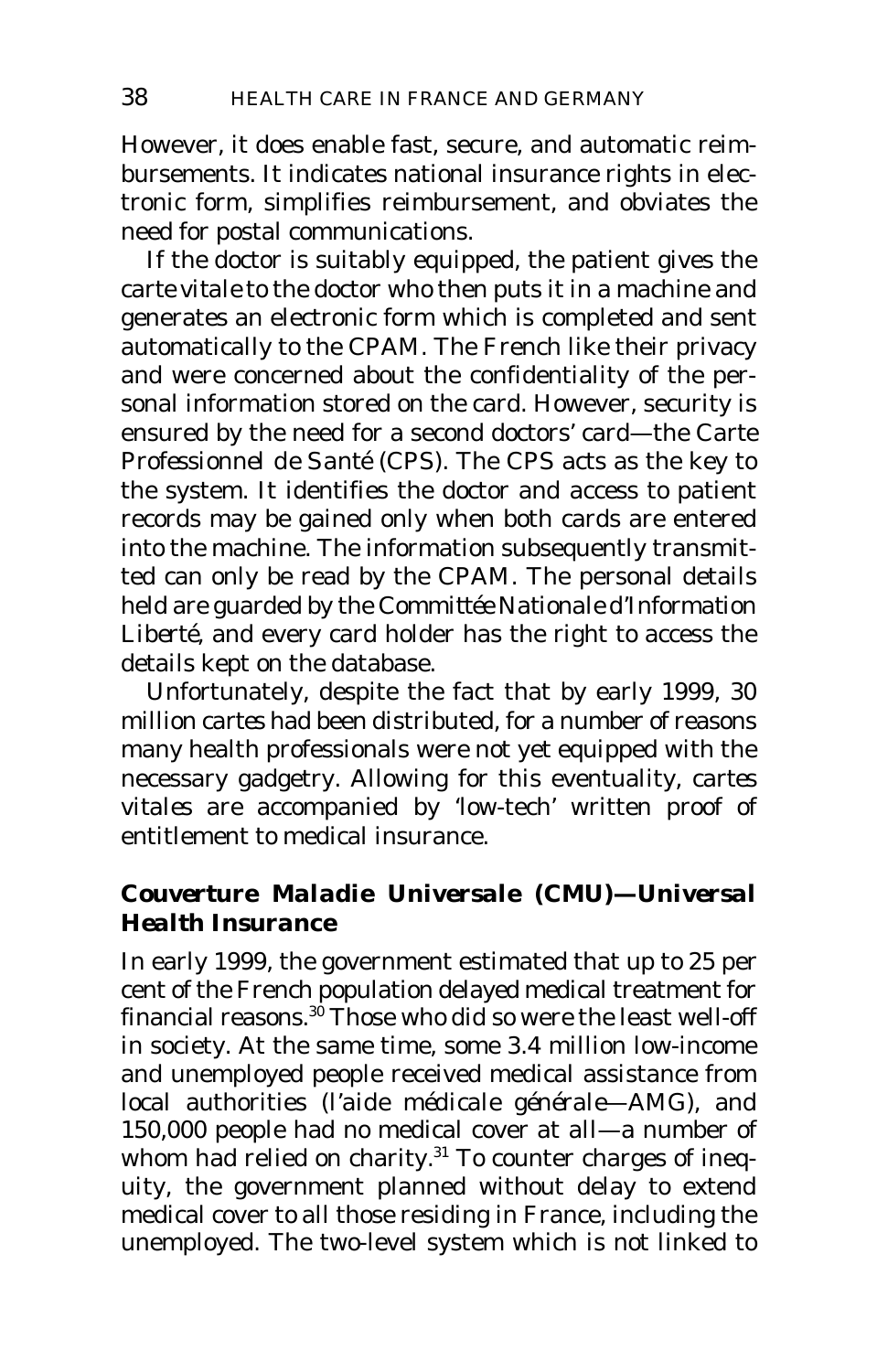employment activity or previous insurance contributions was launched in January 2000 with three guiding principles: simplicity for patients and providers, partnership to ensure mobilisation of all health actors, and the quest for equal rights of access to care.<sup>32</sup>

The first CMU level (CMU *de base*) provides medical coverage to all legal French residents. Those with no existing NHI right are automatically associated to the CNAMTS. The second level (CMU *complémentaire*) provides free supplementary insurance to those earning below FF 3,600 per month for a single person. $33$ 

Those who previously received RMI or AMG are automatically covered at both levels.<sup>34</sup> Other applicants, after filling out a form to register for the scheme at the local social security office (CPAM), the CMU *complémentaire* beneficiaries can opt for their supplementary cover to be managed by either the local *sécu* on behalf of the CNAMTS, or a supplementary insurer—a *mutuelle*, a provident society, or an insurance company. These organisations pay the physicians directly. Once granted, the right to free treatment is valid for one year, after which needs are re-assessed.

Those covered simply take their proof of qualification to the doctor or pharmacy. The cover offered includes free medical consultations by a doctor of the patient's choice (except *non-conventionné*), free prescriptions for drugs normally reimbursed by the '*sécu*', free laboratory tests, and exemption from hospital expenses. In most cases CMU will also pay for dental care, prostheses and spectacles. And, in the name of equal access to care, the services offered to those patients are to be of the same quality as those offered to everyone else.

The result is free cover for over a million people, and CMU *assurance complémentaire* for 4.7 million others (September 2000).<sup>35</sup> The government estimates that the number of potential beneficiaries is six million—roughly half of whom are recipients (and their dependants) of the RMI, the rest being on low income.<sup>36</sup>

The cost of this extension to French National Health Insurance was estimated at FF 9 billion per year. To cover these costs, a national fund has been established by a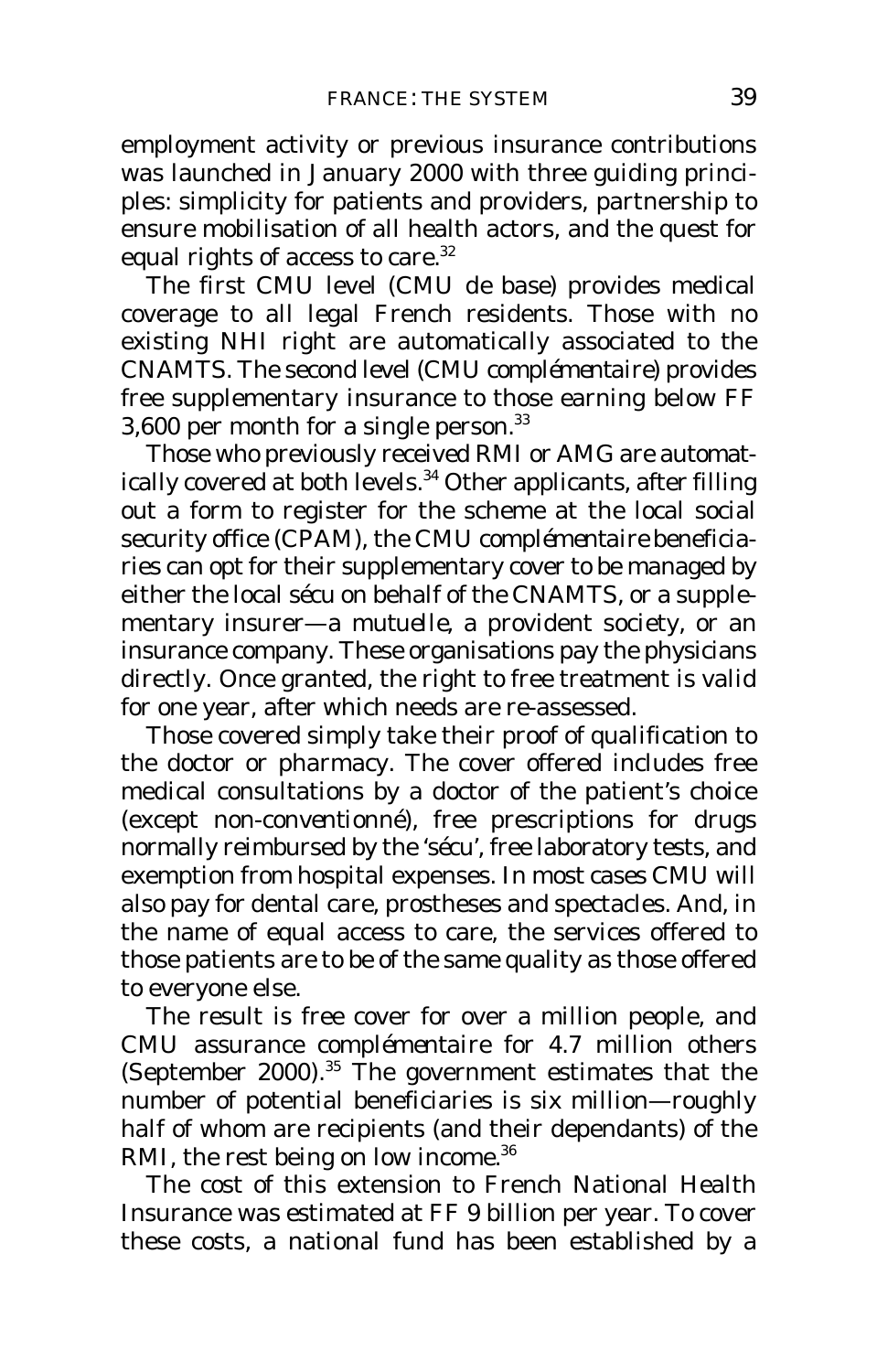contribution of FF 7.2 billion, with the rest coming from supplementary insurers. Those supplementary insurers that take on CMU beneficiaries are given FF 1,500 per applicant. The same amount per person per year is given by the government to the CNAMTS, for those it provides with free supplementary cover.<sup>37</sup>

### *Providers*

### *Choice*

Complete freedom of choice of physician and health service provider is an element that sets the French system apart from its social insurance-based neighbour, Germany.38 The French are completely free to use any doctor or hospital they wish. They may go directly to a specialist either outside or within a hospital. They can choose public or private care. And they can opt for a standard 'office-based' generalist, a 'family' doctor (simply a generalist to whom they have some loyalty) or a 'referring' doctor. Physicians are only permitted to advertise in the yellow pages and, in a system that promotes direct competition between healthcare professionals, business is generated primarily by reputation which is spread by word of mouth. However, health organisations can advertise, and there are adverts for private *conventionnés* health centres in the Paris metro. It is obligatory, however, for all practising doctors to display their prices.

Patients take into account a variety of factors when choosing a doctor or hospital, including courtesy, length of appointment, waiting times, cleanliness, catering, and privacy. Interpersonal relations between doctors and patients are very good and highly professional. It is now rare to find evidence of paternalism among generalists, while specialists (traditionally more aloof, perhaps owing to the nature of their work) are increasingly more approachable. They are aware that many patients seek a second opinion.

As a rule, appointments with GPs are between 15 and 30 minutes long. One doctor we spoke to said that she would feel guilty taking money from a patient after a workmanlike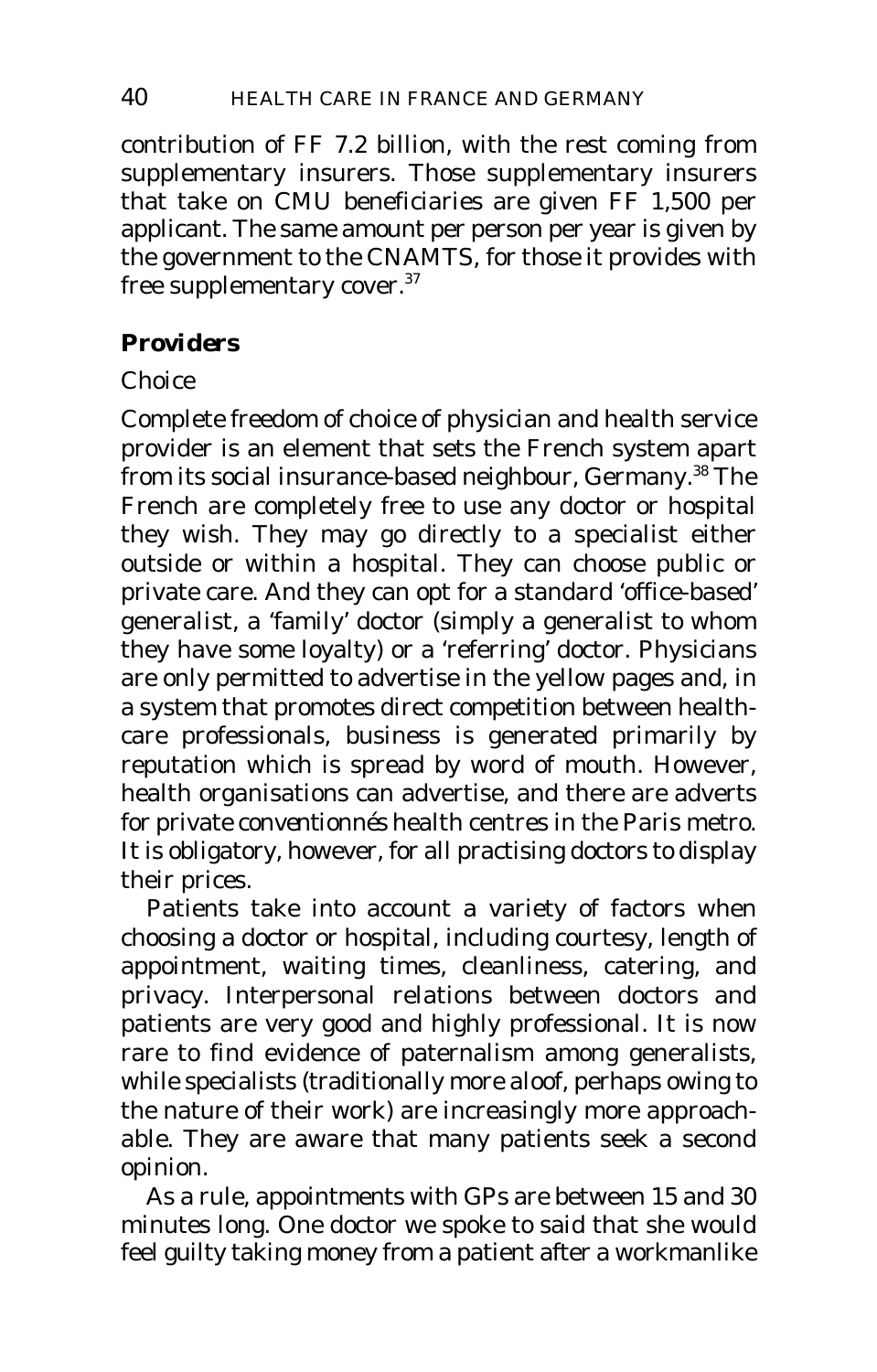3-5 minute appointment because, owing to fee-for-service provision, there is a real sense that the customer is purchasing a service. In the UK consultations typically take 5-7 minutes.

The degree of choice varies because the dispersal of doctors across France is uneven.<sup>39</sup> In a rural area it is possible that it would be more difficult to change doctor, whereas in towns there is invariably a good range of competing providers. Choice of hospital could be expected in towns and cities.

#### *Primary Care*

In 1980, the contract between private physicians and the national insurance system changed. As a consequence, the French primary care sector is divided between sector 1 and sector 2 *conventionné* physicians, and a very small number of *non-conventionné* physicians—sometimes called sector 3. At the end of 1997, 99.6 per cent of physicians were in either sector 1 or 2. Of these, 74 per cent were in sector 1— 83 per cent of GPs and 62 per cent of specialists.<sup>40</sup> Sector 1 practitioners are contracted with the NHI agencies and are paid by fee-for-service according to a nationally negotiated fee schedule (NGAP). The schedule contains a frequently revised relative value scale for medical procedures, negotiated annually between representatives of the government, the sickness funds, and the medical profession. By accepting the fee scale, sector 1 physicians are entitled to certain pension and sickness benefits.<sup>41</sup>

Sector 2 doctors can set their own fees which may exceed the official fee schedule—the excess being covered by the patient. They do not have access to pension or sickness benefits. This sector proved popular, particularly among specialists—only 57 applied the negotiated fees in 1990. $^{42}$ As a result, access to this sector has been restricted at various times in recent years—shifting by physicians from sector 1 to sector 2 is no longer permitted.

Of the 175,000 qualified doctors in January 1998 (three per 1,000 inhabitants) 51 per cent were specialists, and 49 per cent GPs. Seventy-five per cent of GPs and 68 per cent of specialists were in private practice. $43$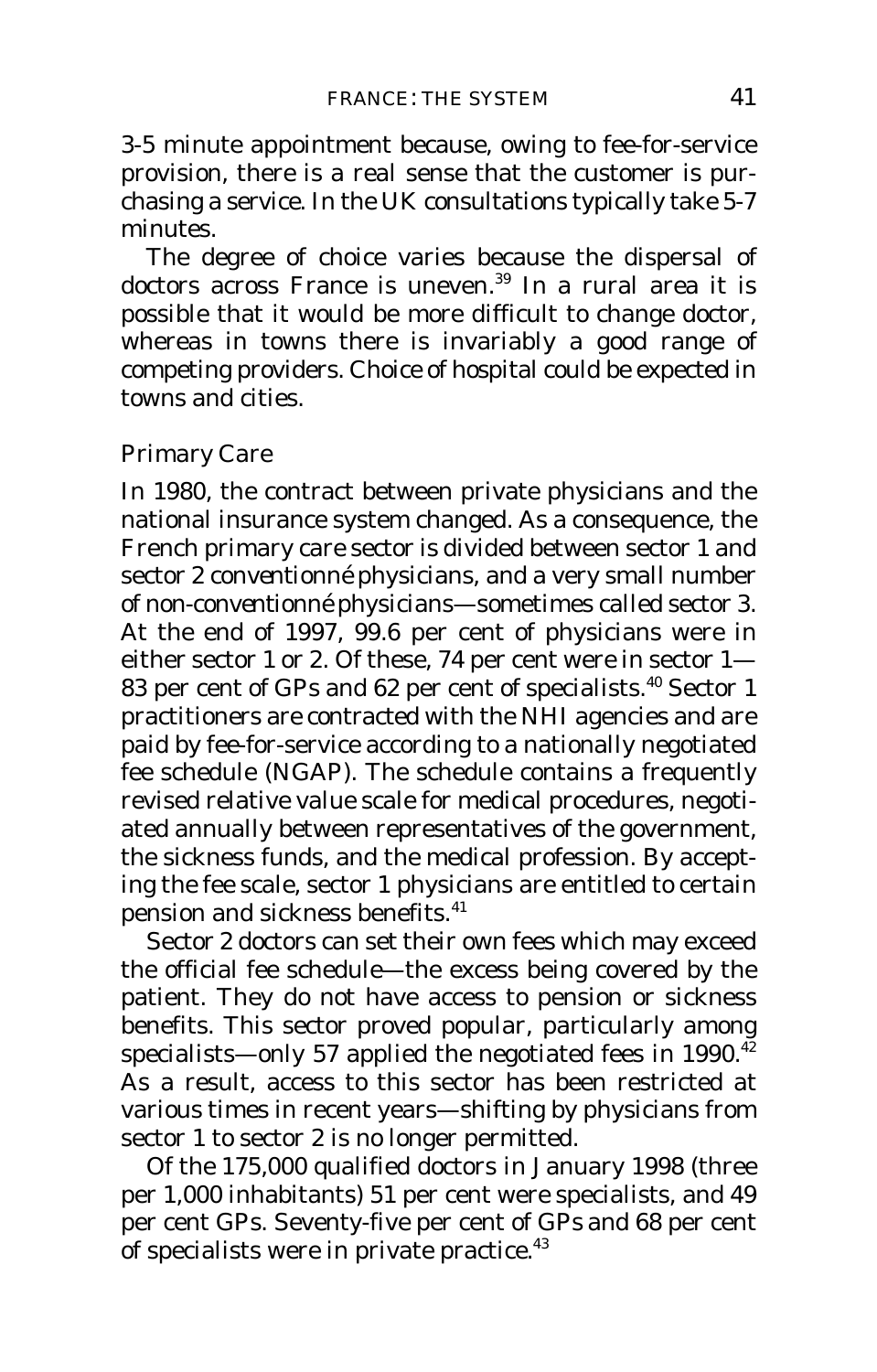Liberal generalists are found in *cabinets libéraux*. In organisational terms, *cabinets libéraux* are generally small units of one physician, one assistant, and one secretary. They can be 'individuals' or groups of healthcare professionals. Group practices are more common in large urban areas than in rural areas, where single-person practices dominate. Consultations with all sector 1 *conventionné* specialists currently cost FF 115 (about £11).

As the name suggests, *médecins de famille* (MdF) are generalists who deal with the healthcare requirements of families. Not really a separate group, these doctors know a family history well and patients have a long relationship of fidelity to that doctor. The decision to attend an MdF is that of the patient, and having visited a *médecin de famille*, the patient is not prevented from seeing other generalist doctors.

Patients are free to consult a private practice specialist or ask for an appointment with a hospital-based specialist without being referred by a GP. Those private specialists can continue to treat their patients when they are hospitalised.44 The standard fee to see a specialist is FF 150 (about £15), $45$  but physicians in certain specialties can and do charge significantly more. We came across charges by *conventionné* (sector 2) specialists of up to FF 700 (about £70) per consultation.

#### *Médecins Référent*

Efforts have been made to restrict choices available to patients. As part of a sustained programme of patient 'responsibilisation', one key aim has been to reduce cases of 'medical-nomadism' by creating incentives to visit a GP before a specialist.<sup>46</sup> It is claimed that such a system will encourage a more holistic and co-ordinated approach to health care, thereby avoiding incompatible prescriptions and cutting the overall number of visits to physicians.

The system works as follows: patients agree to visit a specific GP as their first contact. If that doctor deems it necessary, he or she will refer the patient to specialists drawn from a pre-determined list. As part of a national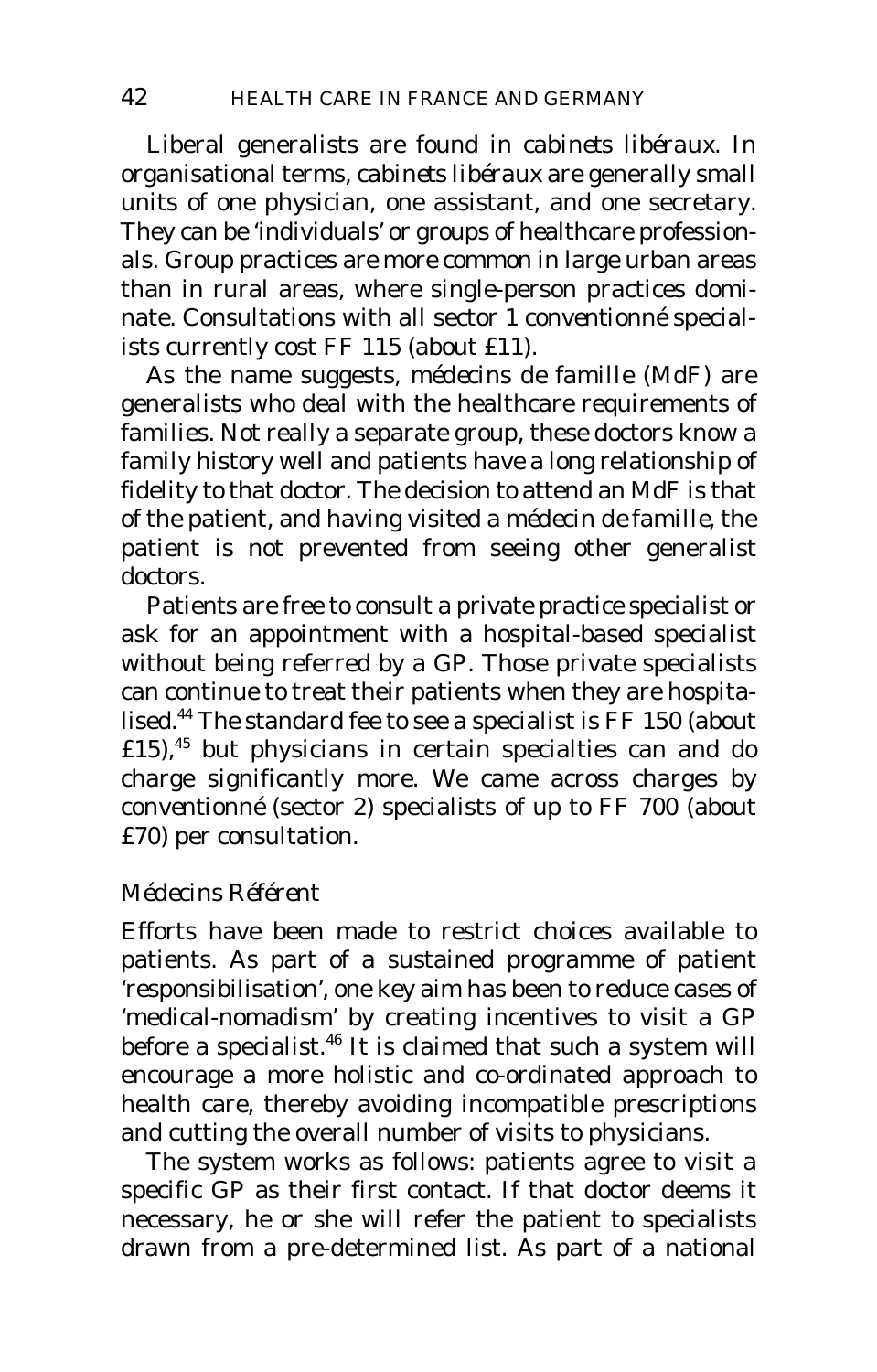campaign to limit pharmaceutical expenditure, *médecins référent* are also obliged to prescribe a certain percentage (ten per cent) of generic drugs.

In compensation for removal of choice, the payment system is reminiscent of the *tiers payant* scheme under which the patient only pays the doctor the portion of the standard list fee (*tarif conventionné*) that would not be reimbursed by the social security, that is FF 34.50 (about £3.50). The CPAM then sends the doctor the remaining FF 80 (about £8). GPs who opt to join the scheme receive FF 150 for each new patient that they take on.

This system is clearly related to the UK system of gatekeeper GPs, and to some US HMOs, and while the proposals were accepted by one general practitioners' union, other generalist and specialist unions fiercely objected to the idea and proposed strikes. Most generalists were reluctant because of the fear that they may be subject to still greater control by the health insurance system and because the detailed patient records they are obliged to keep take up a great deal of time that would be better spent treating patients.47 Meanwhile specialists objected because of the obvious threat to their incomes if patients were not subsequently referred to them. They argued that patient choice must be preserved. By the end of 1998, only 13 per cent of French generalists had joined the *référent* scheme.<sup>48</sup> An OECD study suggests that this limited take-up by physicians is owing to the limited financial incentives.49

### *Municipal Medical Centres*

Aside from liberal generalists and specialists, there are also estimated to be between 1,000 and 2,000 municipal centres where salaried doctors provide primary and preventive care. They are operated by municipalities, mutual benefit organisations, trade unions, the Red Cross, and other groups and play an important role in providing services for the poor. $50$ 

These centres, aimed at the disadvantaged in the locality, were obliged to treat all people, insured or otherwise. Prices are the same as those set nationally for the primary sector.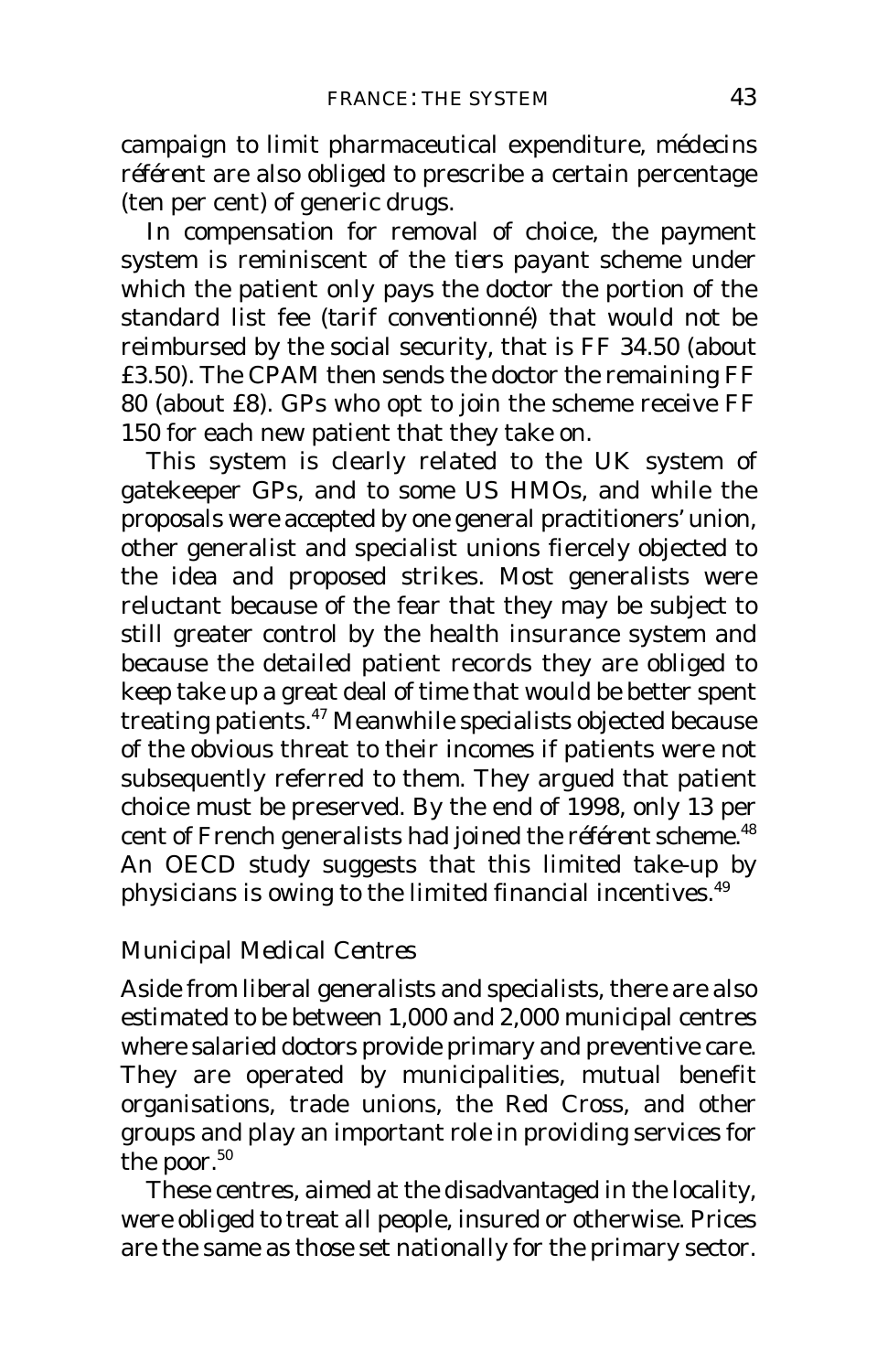The long-term effect of CMU on the financing of these organisations is not yet clear. Presumably, those who benefit will either continue to attend the municipal centre, or will feel able to go to a *conventionné* doctor.

# *Hospital Services: Consumer Choice of Hospital*

Hospitals in France are of three types: public, private profitmaking, and private non-profit making. Almost two-thirds of all hospital beds are in public hospitals.

*Public hospitals*: These tend to be larger than private hospitals, are generally well-equipped and provide facilities for research and training of medical students. Public hospitals in France were given managerial autonomy by the Hospital Law in 1991.<sup>51</sup> In 2000, there were roughly 1,050 public health establishments with 323,098 beds (5.5 per 1000 population—1998 figures) The main types were:

- ! Regional hospitals. Large organisations usually based in cities with university medical schools. There are 29 such hospitals, some of which are composed of many smaller hospitals.
- ! Hospital Centres. These are found in *Départment* capitals. Many provide specialised care for certain conditions such as mental illness or cancer.
- ! Local Hospitals. They provide basic care and are not as well equipped as regional hospitals.<sup>52</sup>

*Private non-profit hospitals*: These typically deal with medium- to long-term care. They have the same obligations as public hospitals, follow the same rules of operation, and financing, except those regarding the employment of staff. They include around twenty specialist cancer centres. In 1998, this sector had 24,782 beds.

*Private for-profit hospitals*: They concentrate on acute care and particularly surgery. There are many small establishments, although there has been a recent move towards concentration. This sector represents 20 per cent of the total hospital capacity. In 1998, there were 98,813 for-profit hospital beds in France.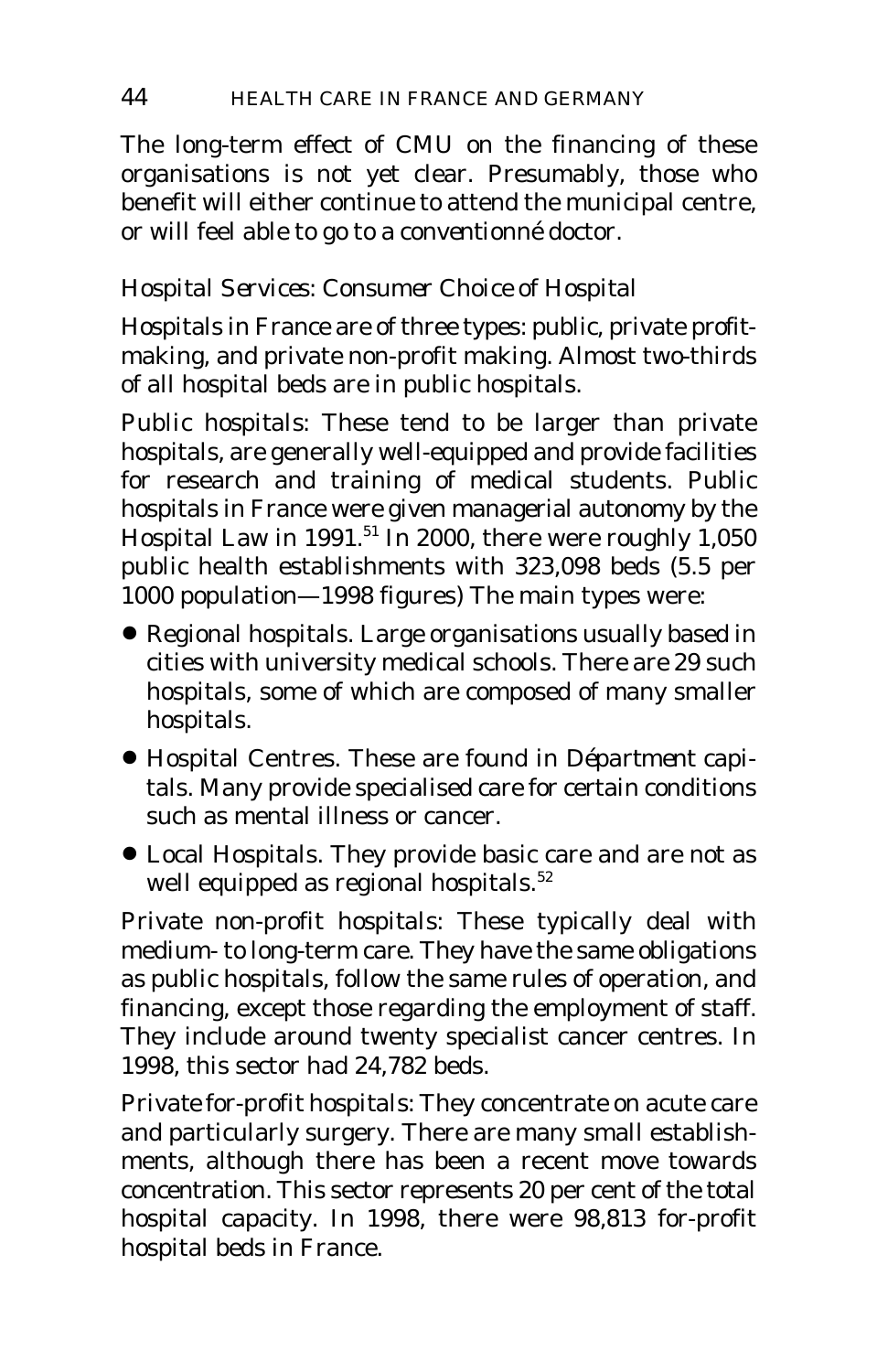In 1998, 1.2 million people were employed in French hospitals. However, France has a lower number of hospitalbased specialists than Germany, Sweden, the UK, and Italy. Public hospitals are subject to tight budget controls and doctors are salaried. Specialists in private hospitals are normally paid on a fee-for-service basis and are free to run their clinics as they believe best. Consequently, France has had to rely on foreign doctors to fill many unwanted publicsector posts.

However, public hospitals are perceived to be technically capable and responsive to consumers, and so many people feel there is no *need* to use private hospitals as in Britain merely in order to get quick treatment. Perhaps because of this, there is less ideological suspicion of private sector healthcare providers in France.

The level of funding in public hospitals is determined by the government. As a cost cutting measure, since 1984, public and private hospitals which participate in the NHI schemes have been financed under a global budget based on the previous year's expenditure.<sup>53</sup> Since 1996, regional hospital associations (ARH) have been responsible for allocating funds to individual hospitals on the basis of an overall regional budget. Negotiated contracts take into account the relative health costs and activity level and last for three to five years. They also outline development programmes on the basis of the General Regional Health Organisation Plans (*Schéma régionale d'organisation sanitaire*—SROS). Funding is through the reimbursement of services *per diem*—though there are also attempts to adopt diagnosis related groups (DRGs).<sup>54</sup>

Although there is no fixed budget for private hospitals, regional agencies sign contracts with them. These contracts outline activity levels and specify spending targets.<sup>55</sup> The payment of providers in private hospitals and private practice is largely set by the NHI regime. Profit-making hospitals are funded by a combination of *per-diem* fees and fee-for-service within a global budget.<sup>56</sup>

When judging hospitals, consumers considered cleanliness, decor and so on to be secondary to excellence of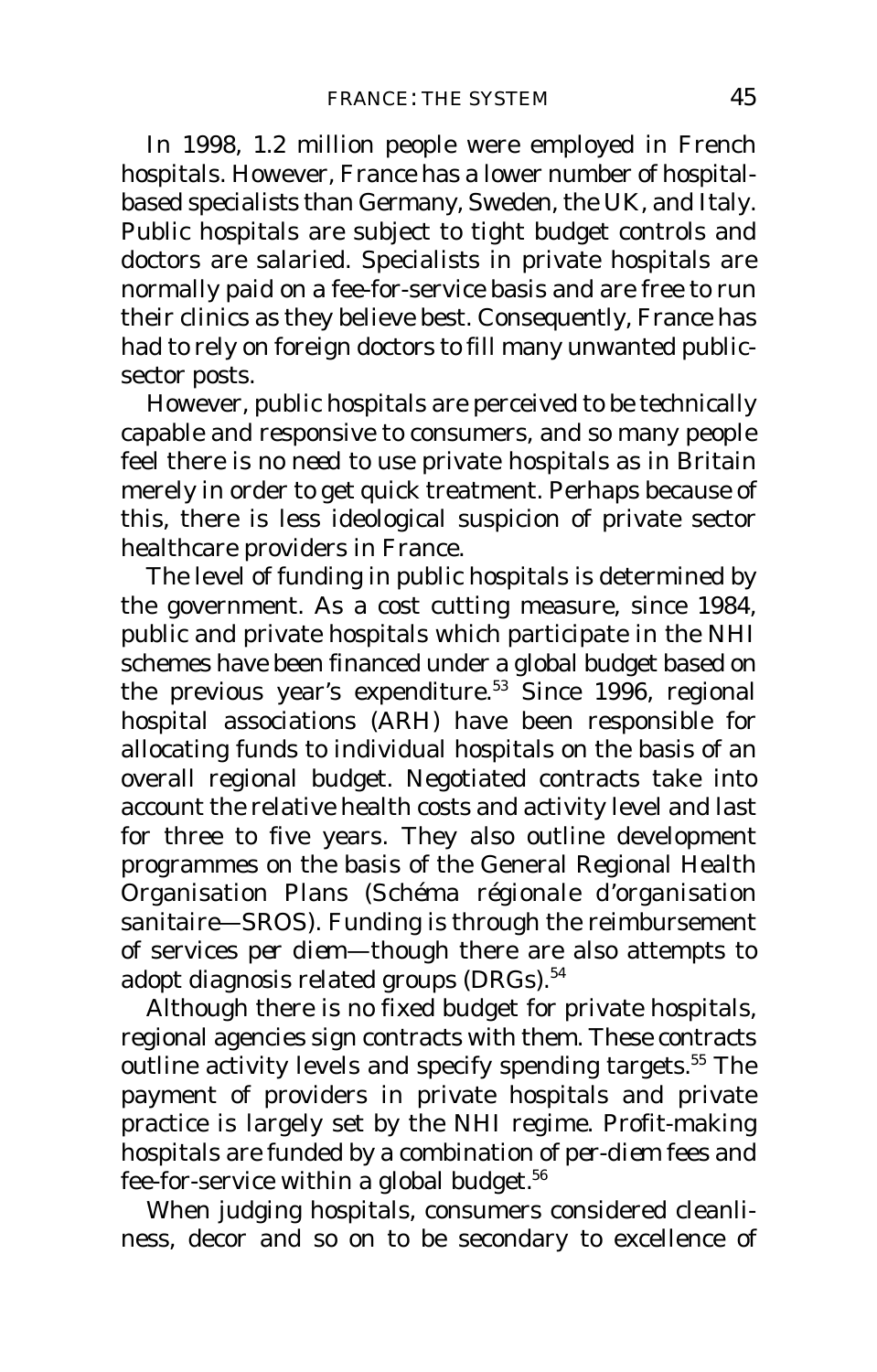treatment provided. On the other hand, privacy, high quality food and access to bottled water are almost taken for granted. The suggestion that hospital care would be based in a room of more than two patients, let alone a mixed ward, elicited horror from the patients we spoke to.

*Union representation*: Only about 40 per cent of doctors in France are trade union members. Moreover, membership is highly fragmented along occupational, geographical and ideological lines. Three principal unions represent both generalists and specialists in private practice: the *Confédération des Syndicats Médicaux Français* (CSMF), the *Fédération des Médecins de France* (FMF), and *Médecins généralistes de France* (MG France). Learned societies, of which there are a wide variety and whose principal purpose is to promote and discuss scientific advances in medicine, also play a lobbying role.<sup>57</sup> The relative splintering of physicians in France weakens the power of doctors against the state, but they make up for their organisational weakness by resorting to direct action, typically including demonstrations and collective withdrawal from administrative tasks.<sup>58</sup>

The regional unions of doctors, created in 1993, were designed to improve management of the health system. Made up of members of the profession, they constitute the interface between doctors and public decision-makers.

### *Emergency Services*

There are two emergency services available to the French except for Parisians who have four. The two main services are:

- ! *Pompiers-médicaux:* These are specially trained 'firefighters/first-aiders' and are not qualified to deal with complicated problems
- ! *Service d'Aide Médicale Urgente* (SAMU): This service is the pride and joy of the French. Having taken the patient's details and symptoms, the operator will put callers through to the doctor on call (*de permanence*). According to his diagnosis, arrangements will be made for a doctor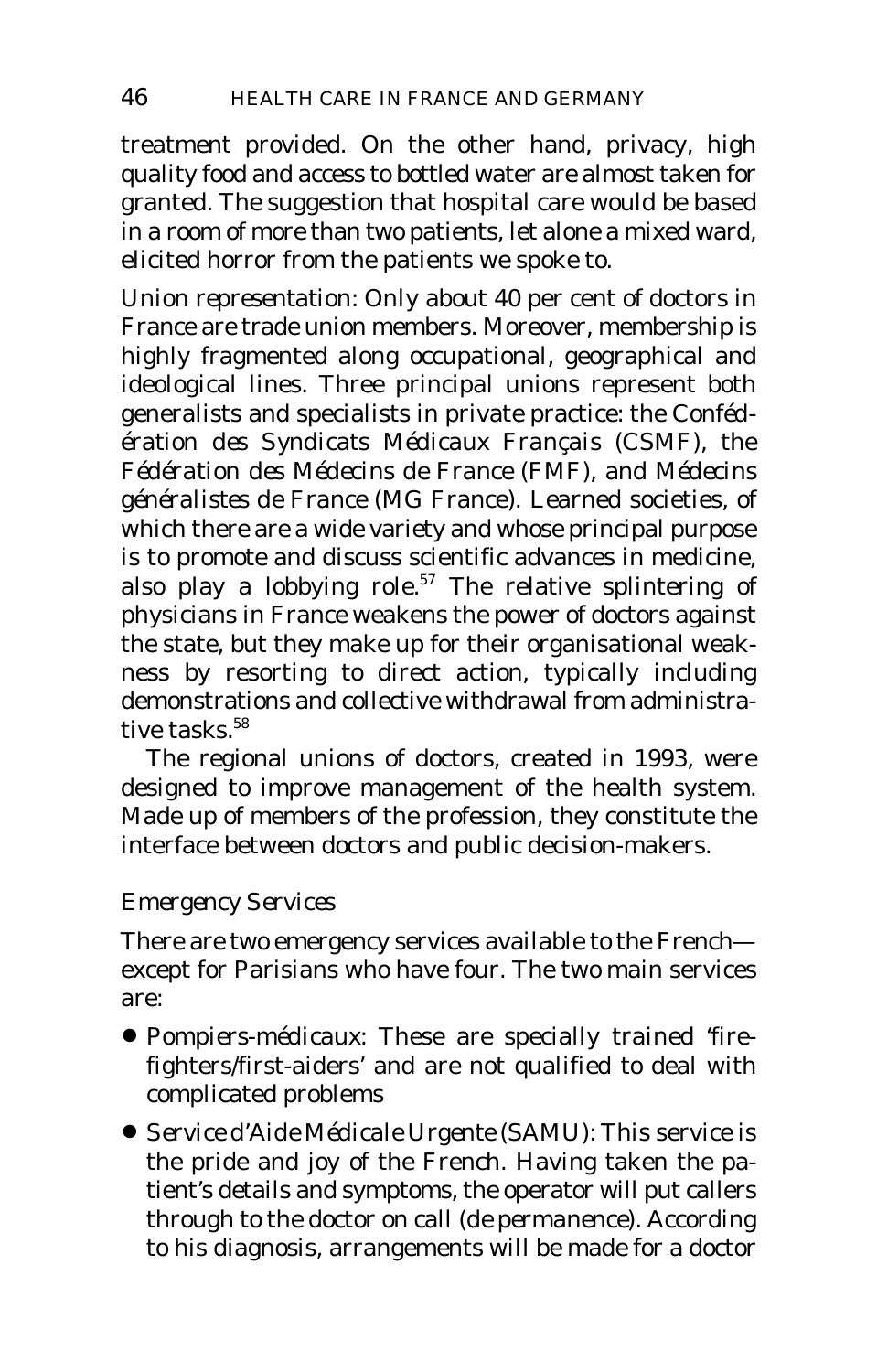and/or ambulance team to be sent to administer first aid and, if necessary, take the patient to hospital. The basic fee is FF 2,500 per hour. If patients are not part of the social security scheme they must pay the whole fee. If patients are hospitalised, they pay nothing (*prise en charge*), but if the patient is not hospitalised, he or she must pay 30 per cent—which may be partially reimbursed by a *mutuelle* if the patient is a member of one.

### *Pharmacies, Pharmaceuticals and Laboratories*

Seemingly ubiquitous, pharmacies are usually the first port of call for ailing French people. In addition to pharmaceutical products, they also provide general advice about local health services, including lists of doctors and hospitals.

The sickness funds only reimburse the cost of products prescribed by a doctor, not ease or comfort drugs such as vitamins. Reimbursement is either at 35 per cent (denoted by a blue sticker on the pack), or 65 per cent (a white sticker). However, for vital or costly drugs and those for serious conditions, full reimbursement may be made.<sup>59</sup>

As discussed above, it is possible to have the relevant part of the cost paid directly by the sickness fund, in which case, the patient only pays the chemist the percentage not covered.

In addition to national control through the *Objectif National des Dépenses d'Assurance-Maladie* (ONDAM), the pharmaceutical industry in France is bound by the Pharmaceutical Sector Agreement and by complex procedures necessary to gain approval for reimbursement. These involve drug evaluation by the *Commission de la Transparence* and price regulation by the Economic Committee.

The sector agreement has an appendix that lists the permitted rates of growth by therapeutic class. Companies can either negotiate and sign a 'convention' agreement with the Economic Committee or have their drug prices fixed (probably reduced) by public decree. If sales exceed the target, companies have to make penalty payments covering at least 25 per cent of the excess. It means that companies can be punished for selling too much of a product. These penalties are called 'quantity discounts for everybody'.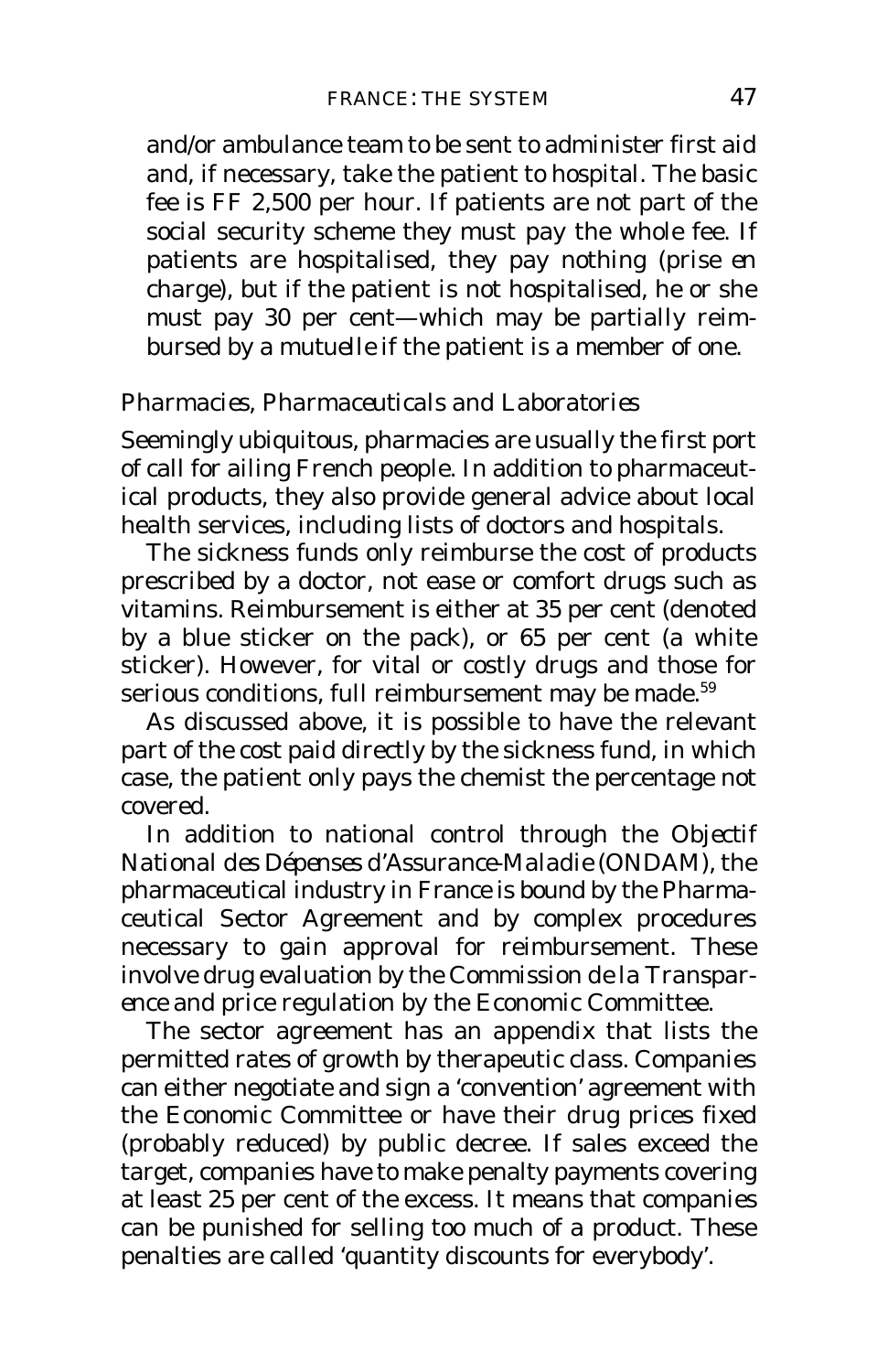ONDAM specifies the 'envelope' of total healthcare expenditure, which, in accordance with an annually reviewed law of social security finance (*Loi de Financement pour la Sécurité Sociale*) must not grow by more than a specified percentage. The 2000 ONDAM was 2.5 per cent above the 1999 total. The total amount is divided into subsections for hospitals, ambulatory care, pharmaceuticals and numerous other healthcare goods and services. Each of these sectors is threatened with penalty payments if they fail to adhere to the target. $60$ 

### *Laboratoires*

Patients take their prescription stating the need for a test (blood, urine, saliva, etc.) to private medical laboratories. Found on most high streets, laboratories look like a cross between a surgery and a pharmacy—they all have a blue cross logo. Patients are tested, given the test results, and pay. Results are not sent direct to a doctor as this would restrict the patient's choice.

### *Public Health*

French public health schemes are planned and designed at ministry level and then implemented, publicised and monitored by the CRAM and CPAM. Schemes to reduce smoking, alcoholism, drug addiction, the incidence of AIDs, and accidents both at home and in the workplace, are common.

## *Health Service Reforms*

As a proportion of GDP, healthcare expenditure was 4.2 per cent in 1960, and rose to a peak of 9.8 per cent in 1993- 1995. In 1998 it was 9.7 per cent. $61$  During the 1960s and early 1970s, steep rises in health expenditure did not seem to pose a problem. At a time of national growth, it was logical to devote an increasing tranche of national wealth to areas of unsatisfied yet important need—and this pattern is seen around the developed world. Annual increases were between six and 14 per cent.<sup>62</sup> The first oil crisis of 1973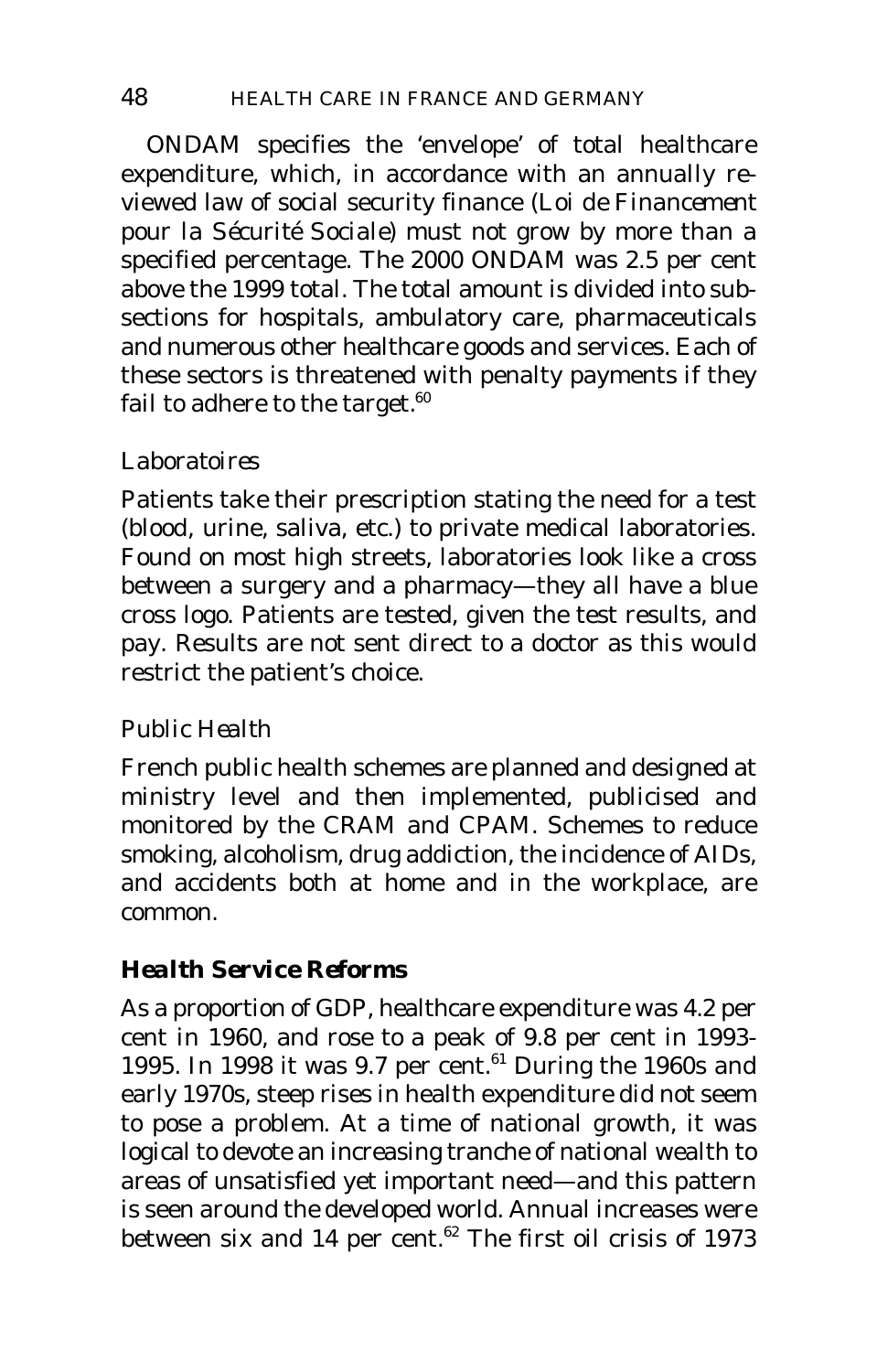briefly interrupted this trend, but in subsequent years health expenditure saw sustained growth in real terms even though national economic growth was clearly slowing. In recent years successive French governments have been preoccupied with cost-cutting.

The French demand and receive more healthcare services than any other European population. For example, in its annual household survey in 1998, *CREDES* 'reported on a sample of 23,035 persons, representative of 95 per cent of households in France. $^{63}$  The report concluded that during one month, 33 per cent of interviewees had visited a doctor 'at least once'; 19 per cent visited a GP; eight per cent a specialist; and six per cent visited both—'at least once'.<sup>64</sup>

Reforms designed to stabilise welfare budgets were largely introduced by the ubiquitous ministerial plans. Such 'plans' have been introduced roughly every 18 months since 1975.65 Three methods have been used. First, governments have tried to increase revenue by raising levels of employee and employer contribution. Second, they have tried to reduce reimbursement levels or the scope of reimbursement. This option was used by the majority of *plans de rédressement* effected between 1976 and 1993, to successfully move to a higher level of co-payment for primary care benefits, and to a level of public finance lower than 60 per cent by 1997.<sup>66</sup> Third, some French administrations sought to finance the deficits by borrowing. The Juppé reforms set out to consolidate the social security debt and increase the period of debt repayment. Such a strategy is clearly not sustainable in the long term. $67$ 

Reform in France initially focused on public hospitals.<sup>68</sup> The introduction of global budgeting (mentioned above) for hospitals appears to have been partially successful in limiting growth in expenditure. More recently, despite ardent opposition by the public and, of course, the highly independent medical profession, primary care has also become a target for government reformers. Plans issued were designed to curb spending in primary care by setting national targets with collective and individual sanctions for overshoot, and by linking doctors' fees with the levels of prescriptions and overall spending.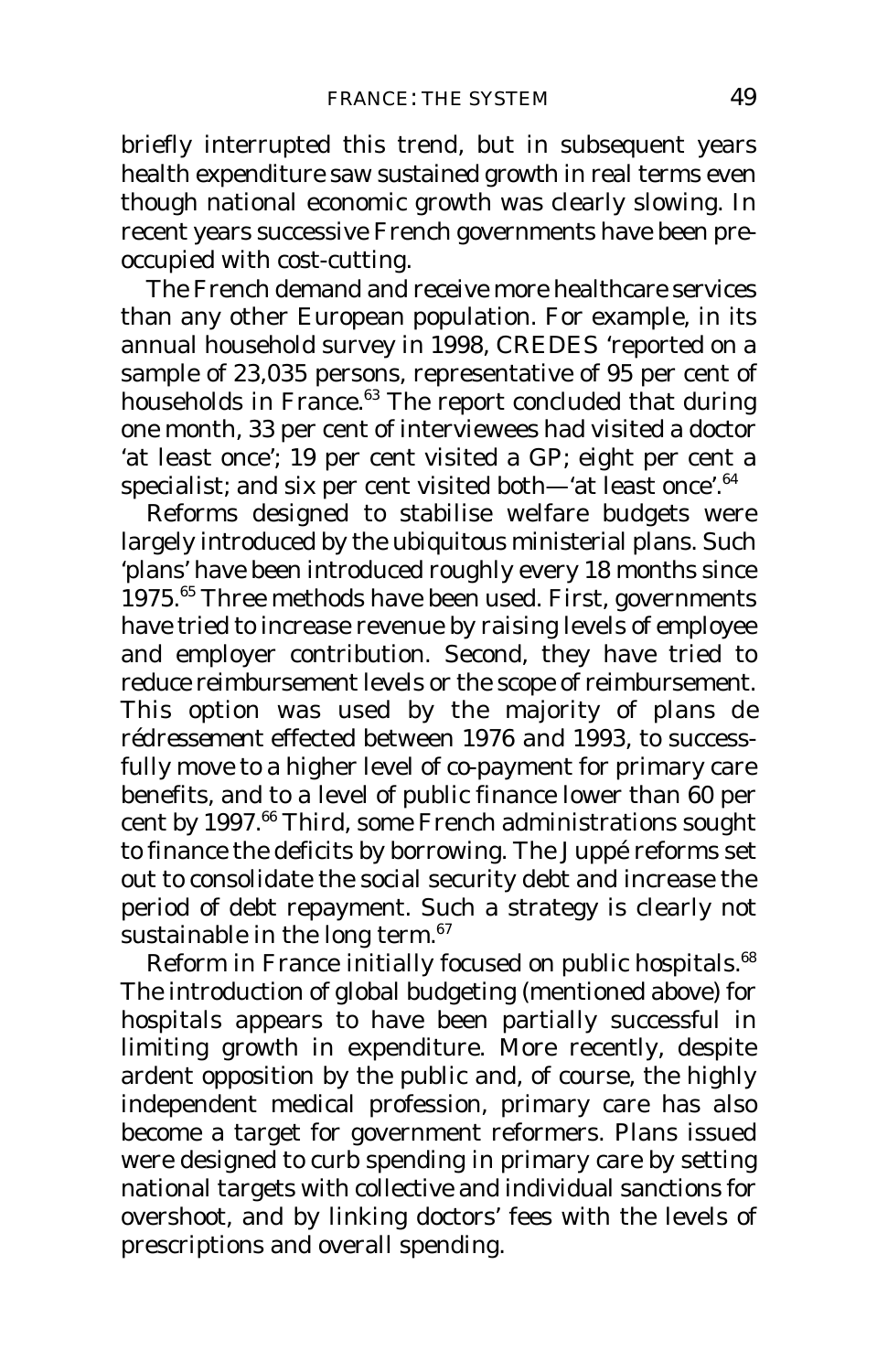From 1994 mandatory practice guidelines (*Références Médicales Opposables*—RMOs), were introduced as a means of cost containment and of standardising patient care—a form of health services provision audit. Those doctors who did not comply could be fined up to £2,000, and, in 1996, 186 were investigated and 75 were fined. $69$  However, this proposal to impose fines was overturned as unconstitutional in late 1998 by the constitutional court, because it was a collective sanction that penalised doctors who had not exceeded the budget.<sup>70</sup>

Despite dislike for what doctors saw as 'rationing', the RMOs led to a situation in the spring of 1998 when, having remained within their health spending budget for the previous financial year, French GPs were given a 'bonus' of about £930. Writing in the *British Medical Journal*, Dorozynski comments that:

many doctors protested ...[that] the principle of a bonus was unethical because a doctor should not be rewarded for prescribing less. Others, including some of the medical associations, termed the bonus a 'poisoned gift', arguing that accepting it was tantamount to accepting the principle of controlled health expenditures rationing.<sup>71</sup>

#### *Summary*

French health care is an example of a system based on a mixture of public and private provision and finance. Apart from those entitled to free cover because of low income, the vast majority of the French pay for health care in three main ways. Their main system is a cross between a social insurance scheme and a hypothecated tax, and recently has become more like a hypothecated tax. In addition the French also pay voluntary supplementary insurance premiums and make out-of-pocket payments. Their awareness of the high cost has made them demanding customers.

Provision is also a mixture of central control and almost anarchic independence. French governments have been very concerned about rising costs. Salaried doctors in public hospitals are indifferent to the price of services because their incomes are independent of their activities, and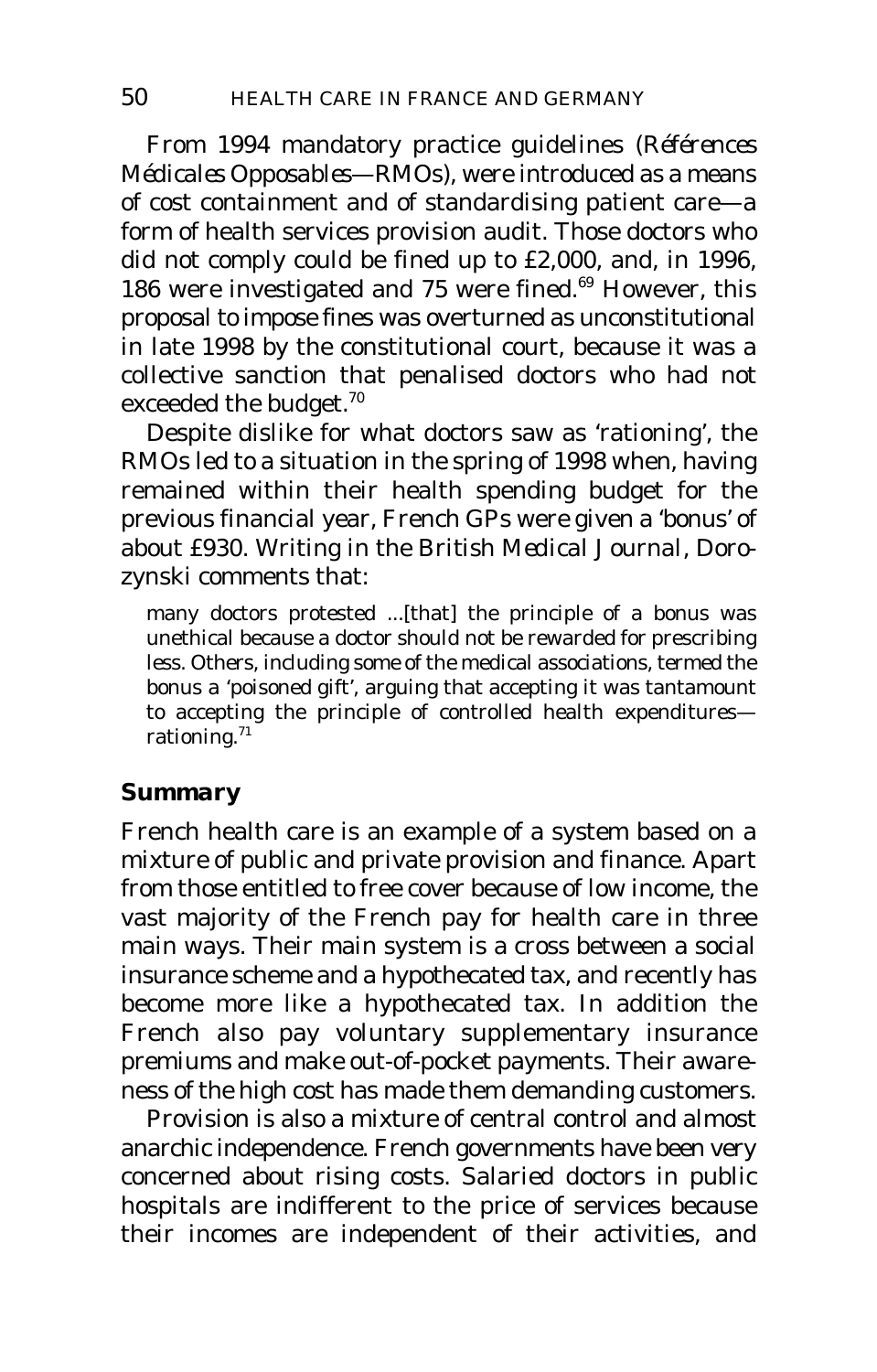consequently public hospitals have been subject to tight budgets and heavy controls. However, there is a significant private hospital sector and a substantial number of specialist doctors are fiercely independent. The end result is that French people have as free a choice of doctor or hospital as anywhere in the world.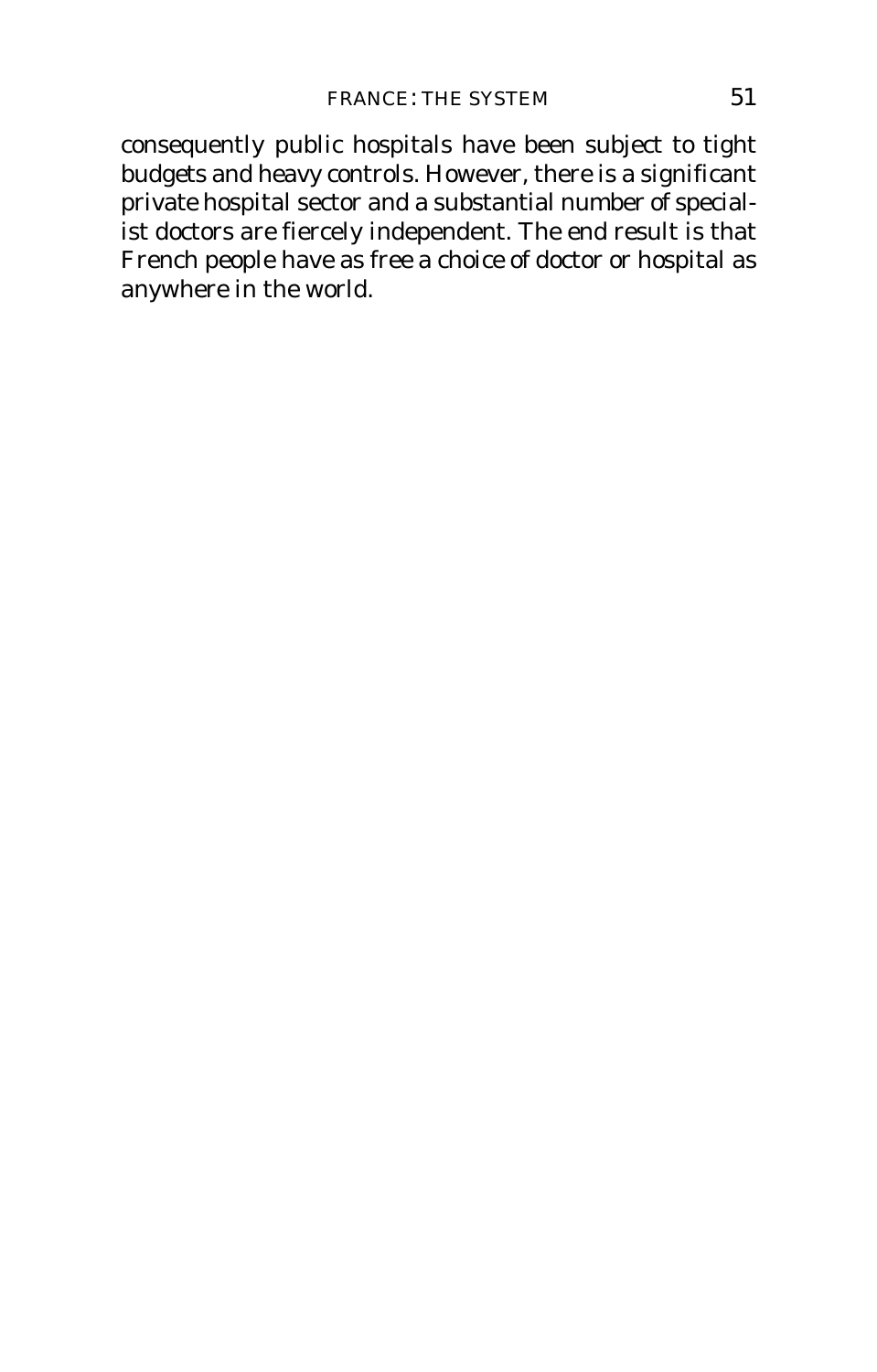# **Germany: The System**

### *Political and Administrative Structures*

Unlike France, Germany has a federal system of government and a political culture concerned since Nazi times with avoiding the over-concentration of power. German reunification took place in October 1990, following the fall of the Berlin Wall in 1989, and there are now 16 *Länder*, five of which comprised the former East Germany. Each *Land* has its own elected parliament (*Landtag*) which appoints the *Land* government, its own administrative authorities and an independent judiciary. All *Länder* have ministries of social security and most have health ministries.

The chancellor is the executive head of the federal government. The legislative branch of government is bicameral, consisting of the Federal Assembly (*Bundestag*) and the Federal Council (*Bundesrat*). There are no elections for the *Bundesrat*. Instead, *Länder* governments are directly represented by members wielding votes (from three to six) proportionate to population size.<sup>1</sup>

#### *Social Insurance*

The German system of social insurance was first established on the national level in 1883 by Bismarck. Three founding principles are commonly identified: solidarity, subsidiarity, and corporatism.<sup>2</sup> When Germans speak of solidarity, they mean that the government takes responsibility for ensuring universal access and that everybody contributes according to their means. It does not imply public sector monopoly, as it does in the UK.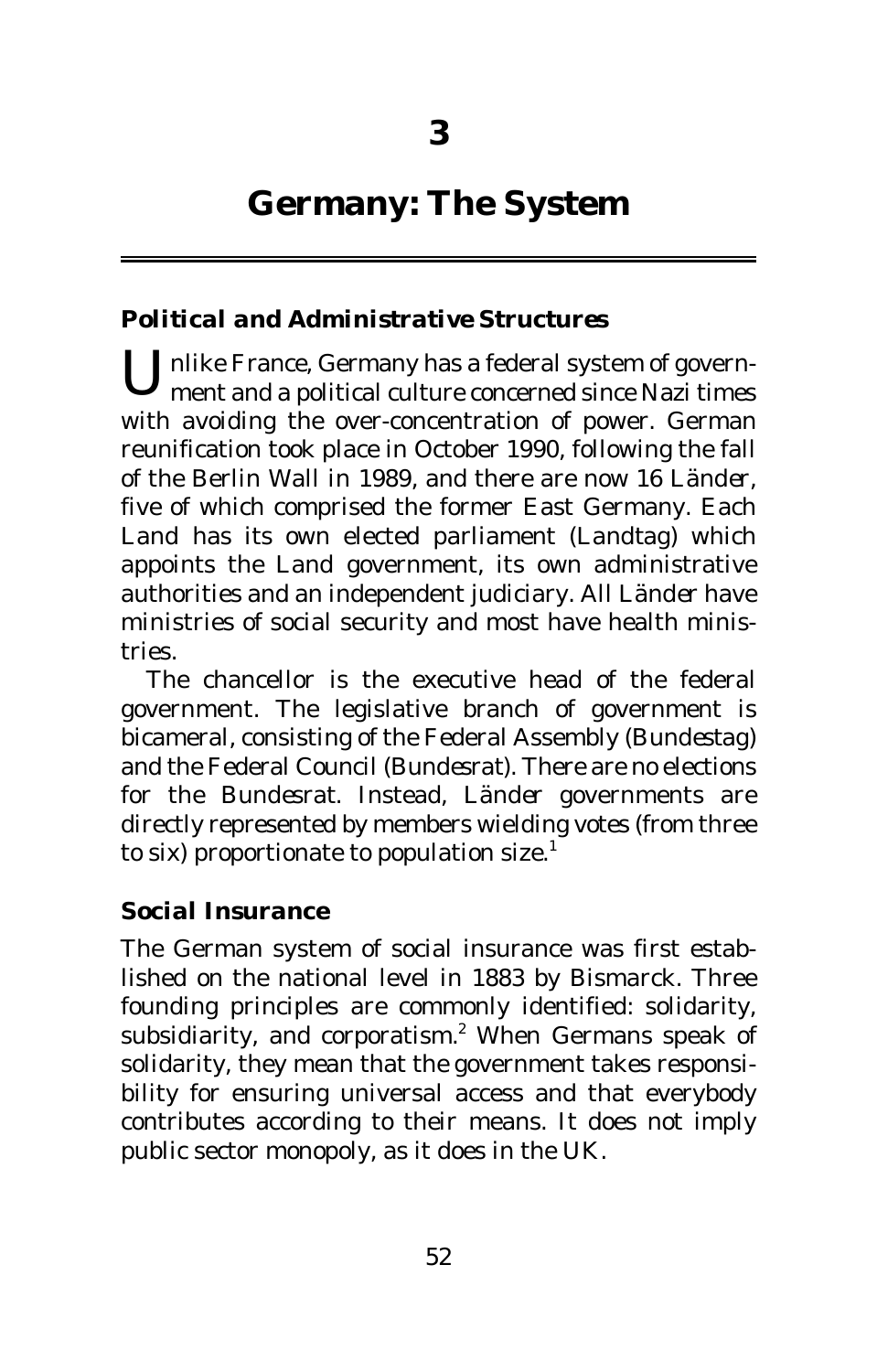Subsidiarity suggests a decentralised system under which policy is implemented by the smallest feasible political and administrative units in society. This doctrine is endorsed by political parties of all persuasions and is embedded in the German constitution—the Basic Law of 1949. In health care, subsidiarity means that the government is only responsible for setting the legislative framework and establishing the corporatist bargaining process.

Corporatism is seen in the democratically elected representation of employees and employers on the governing boards of sickness funds and in the importance of national and regional decision-making bodies which negotiate the terms of medical care and reflect the interests of groups such as doctors, dentists, pharmacists, the pharmaceutical industry, and insurers. $^3$  The result is that it is difficult for any one group to change the rules, or to raise fees or contribution rates without the consent of the other parties.<sup>4</sup>

The Federal Chamber of Physicians and the Federal Chamber of Dentists are responsible for deciding on access to medical and dental practice in general, licensing doctors and dentists, and setting standards for medical practice. They interpret the code of professional ethics and have increasingly come under pressure to address quality assurance more vigorously than they have in the past.<sup>5</sup>

The federal government stipulates what is to be contained in the comprehensive package of benefits covered by the self-administered structures of the system. Alongside the public facilities at local and federal level, other key bodies in health services provision include the national associations of insurance providers (statutory and private health insurance), associations of physicians and dentists in primary care, the chamber of independent health professions, hospital associations and the charity associations.<sup>6</sup>

The ministries in each *Land* are responsible for passing their own laws, supervising subordinate authorities, and financing investment in the hospital sector. The *Länder* are subdivided into administrative districts and local authorities (towns, municipalities, counties) all of which have numerous competencies in the healthcare system.<sup>7</sup>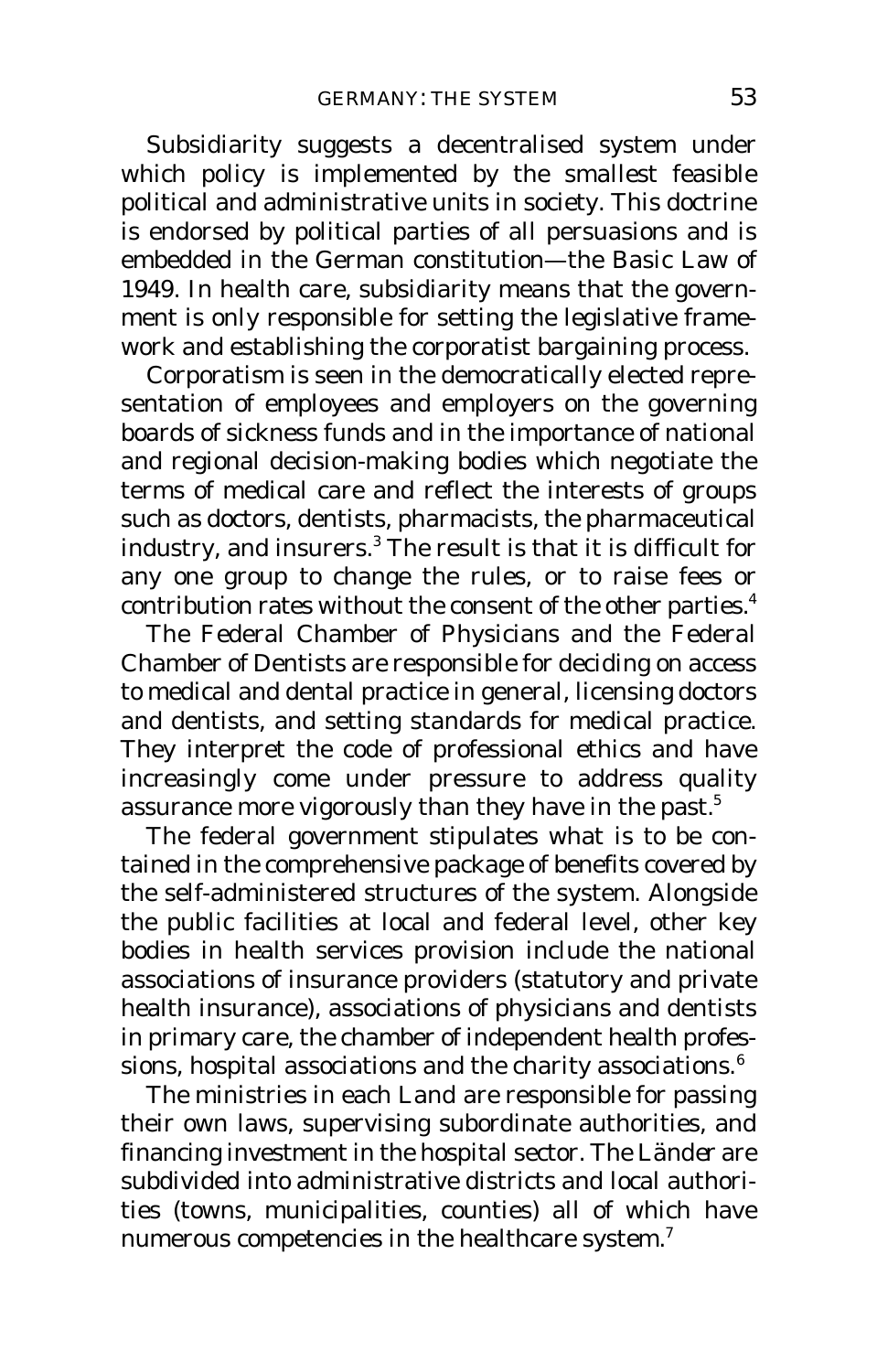## *Finance*

Health care is financed by a combination of statutory health insurance, general taxation, private health insurance, and some user co-payments. At 10.3 per cent of GDP (1997), total expenditure on health care is high by European standards. In 1998 around 60 per cent of funding was derived from compulsory and voluntary contributions to statutory health insurance, about 21 per cent from general taxation and 11 per cent from patient payments. Private insurance (see p. 61) accounted for the remaining seven per cent.<sup>8</sup>

Health insurance is one of the four branches of the social security system.<sup>9</sup> The others are accident insurance, retirement insurance, and unemployment insurance. Membership of the *Gesetzliche Krankenversicherung* (GKV) system is compulsory for the vast majority of Germans. Only those who earn above the national insurance threshold may choose whether or not to pay contributions.<sup>10</sup>

Those subject to compulsory sickness insurance include:

- ! Employed people earning beneath a certain threshold, as well as people receiving vocational training.
- ! Unemployed persons receiving benefits from the Federal Labour Administration. The unemployed and their dependants are protected by a federal law that requires sickness funds to provide the same benefits for the unemployed as for the employed. Premiums are paid for two-thirds of the unemployed, but the remainder receive care outside the GKV system through local social welfare agencies—*Sozialamt* (see p. 64).
- ! Students, trainees, artists and publicists.
- ! Pensioners and pension claimants who have made the necessary national insurance payments.<sup>11</sup>

Originally, local mutual aid societies, funded by members and, in some cases, employers, were the basis of national health insurance, but the modern system is financed through equal employer-employee contributions. This reliance on income-based premiums for healthcare financing means that wealthy individuals pay more than the less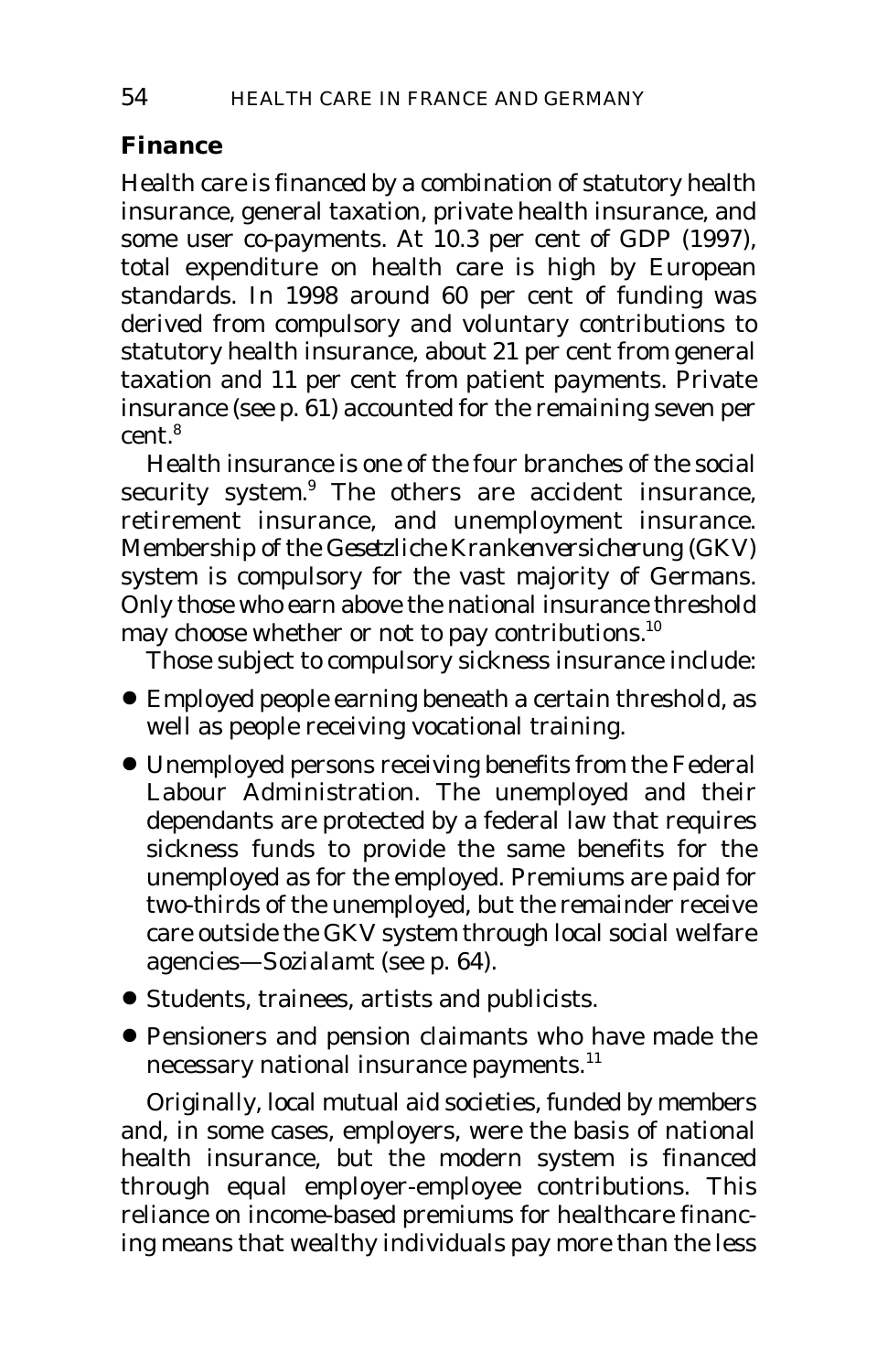well-off.<sup>12</sup> Like the French, their direct involvement in payment has made the Germans demanding customers and explains why they enjoy some of the best health care in the world.

Once employment commences, the employer registers the worker for social security, firstly with the sickness insurance fund (*Krankenkasse*). The *Krankenkasse* then informs the competent pension and unemployment insurance bodies and sends each person a credit-card-style membership card or *Chip-karte*. This has to be presented to the receptionist at the doctor's or dentist's surgery.13

Although a small part of GKV insurers' income comes from public funds, the vast majority comes from member contributions.14 The funds function as third-party payers, with patients obtaining benefits in kind from providers who are then paid, via one of the 23 local associations of doctors, by the insurer. Unlike in France, Germans do not normally pay doctors' bills.15

Contribution levels are determined solely as a percentage of pre-tax income up to the national insurance limit, which is fixed each year. The income limit in 2001 was DM 6,525 in both the old and new *Länder*. In calculating the national insurance threshold, income from gainful employment is counted but family allowances and irregular income—such as overtime (unless predictable and monthly)—are not.

The contributions are not small. In 1993, rates of *GKV* contribution ranged from 8.5 per cent to almost 17 per cent.16 In 1998 the average contribution rate was 13.5 per cent in the old *Länder* and 13.9 in the new.17 Half is paid monthly by employer and employee so that if the contribution rate is 13.5 per cent the employee pays 6.75 per cent. For people with earnings below DM 630 per month, only employers have to pay contributions (at a rate of ten per cent for all funds). There is an additional contribution for long-term care insurance (*Pflegeversicherung*) of 1.7 per cent (1996).18

#### *Choice of Fund*

Germans are free to choose their insurer, and 'open' sickness funds must accept any applicant.19 Prior to 1995, the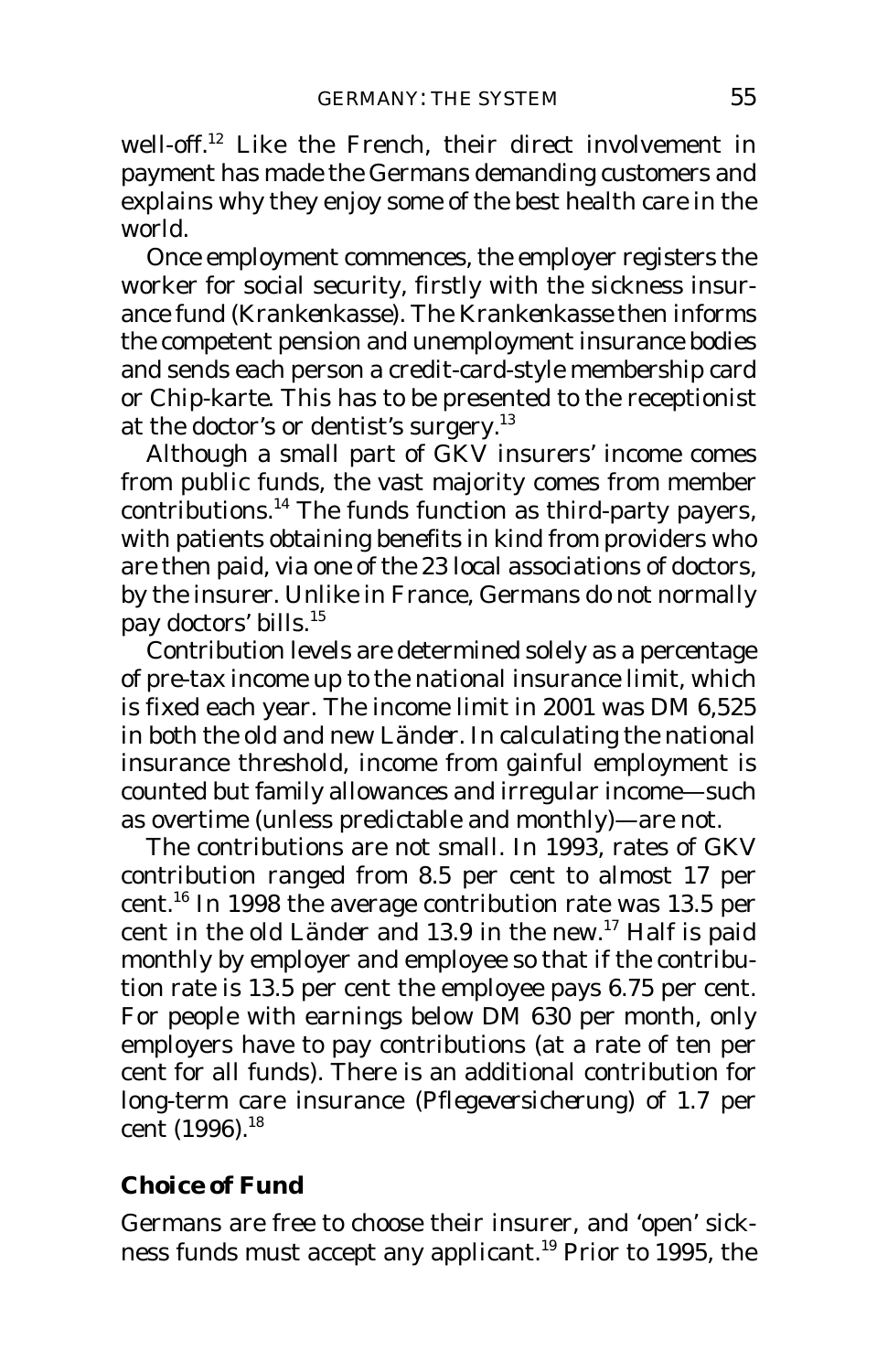majority of Germans were assigned by law to specific insurance funds. Now, all of those insured under the GKV system (wage earners or salaried employees and the unemployed) are placed on the same footing.<sup>20</sup> Although the government has set out to increase competition, advertising expenditures are restricted to DM 6 (about £2) per insured person per year.<sup>21</sup>

Sickness funds fall into seven groups:

- ! *Allgemeine Ortskrankenkassen* (General regional funds), known as AOK. Their federal association is in Bonn. AOK is Germany's largest health insurance organisation, covering about 40 per cent of the insured. Traditionally, these local funds tended to be the insurers of last resort, because they were obliged to insure those who did not belong to a particular employer group.
- ! 13 substitute funds known as *Ersatzkassen*. Their predecessors were the early mutual aid societies, and they now cover nearly one-third of the population—until recently, primarily white-collar workers. *Ersatzkassen* are often cheaper than AOK, but AOK has more branches.
- ! 359 company-based funds known as *Betriebskrankenkassen* (BKK).
- ! 42 guild funds or *Innungskrankenkassen* (IKK).
- ! 20 farmers funds or *Landwirtschaftliche Krankenkassen* (LKK).
- ! One miners' fund known as *Bundesknappschaft.*
- ! One sailors' fund known as *See-Krankenkasse.*<sup>22</sup>

There are seven associations of sickness funds, all of which are self-administered corporate bodies subject to state supervision.<sup>23</sup> Sickness fund boards are usually made up of equal number of employers and employees, although the *Ersatzkassen* boards represent members only.

Having joined an insurer, members subsequently have the freedom to change insurer once per year—the final deadline for cancellation is 30 September. The cancellation only becomes effective if the employer has been presented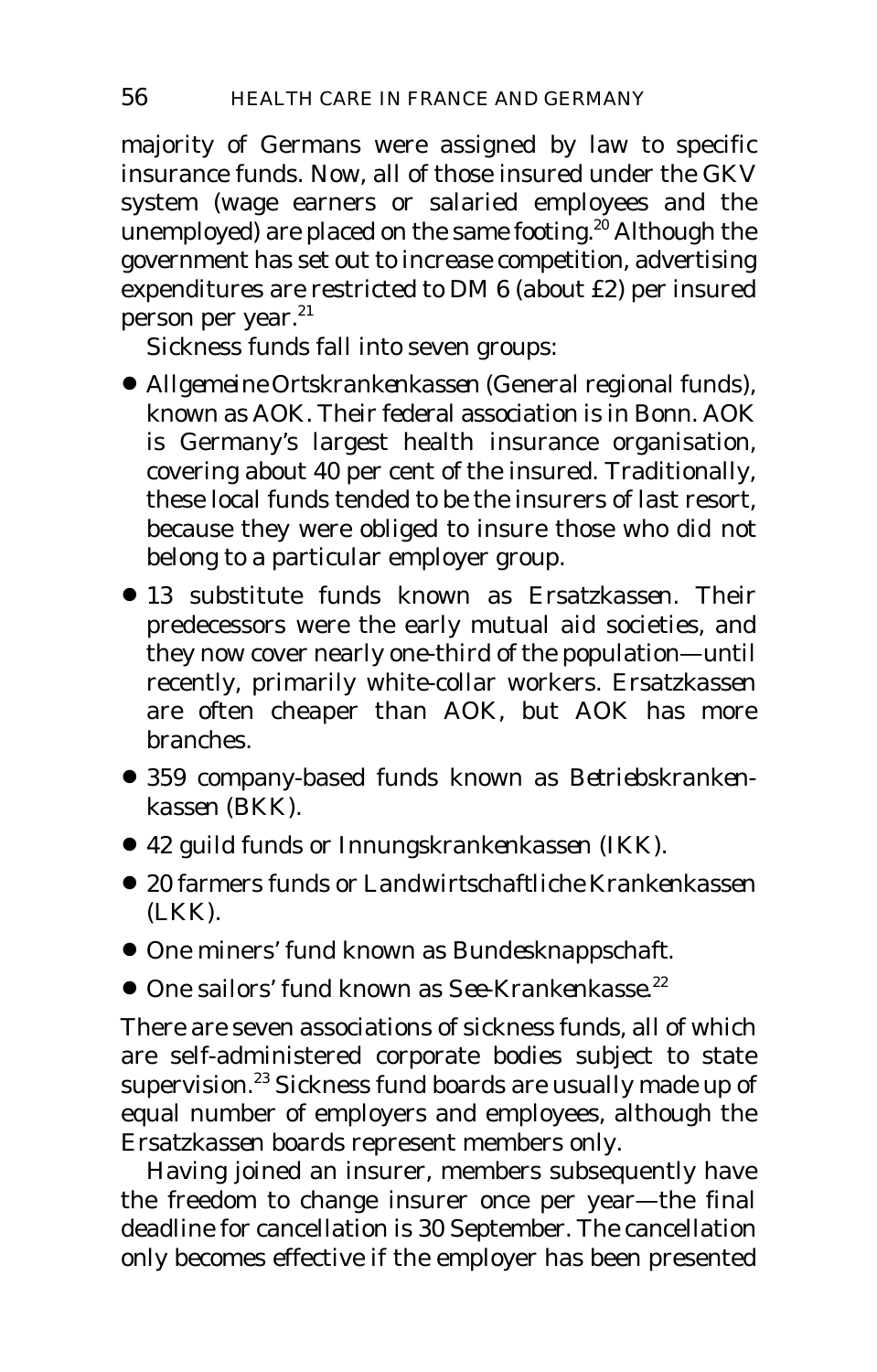with a membership card from another health insurance company before 31 December. It is also possible to change insurer upon moving to a new employer.

Free choice of insurer became effective for most fund members at the beginning of 1997. Sickness funds are free to set their own contribution rates, but some commentators have argued that price competition is not possible since the sickness funds have to offer (almost) the same benefits for very similar contribution rates.<sup>24</sup>

However, users are moving to funds with lower premiums. Between 1995 and 1997 the membership of the AOK general local funds fell by four per cent because its contribution rate was one of the highest.<sup>25</sup> The AOKs lost 479,000 members in 1997, 400,000 in 1998 and 292,000 in 1999 while the BKKs increased their membership by 335,000, 516,000 and 971,000 respectively.26

The most notable result of competition has been the marked reduction in the number of sickness fund insurers due to mergers. The total number of funds fell from 1,200 in 1985, to 453 in 1998. The number of local funds (AOK's), the 'insurers of last resort', fell even more dramatically from around 270 in 1992 to 17 in 1999.27

### *Equalisation of Risks Mechanism*<sup>28</sup>

It became apparent to the government that certain funds were in increasing financial difficulty because they insured lower-income and higher-risk groups.<sup>29</sup> By recruiting higher-income Germans and foreign residents, some funds had been able to increase their revenues substantially.<sup>30</sup> However, *Krankenkasse* are under an obligation to break even and some faced the choice of either restricting benefits or raising premiums. Initially, the employer-employee controlled boards raised premiums and offered more comprehensive services than those mandated by federal law in order to compete with the substitute funds and private health insurers for higher-income groups.<sup>31</sup> However, rising premiums had a major impact on the competitiveness of German industry, and to counteract the effects of unequal member demographics, an equalising pool mechanism was introduced in two stages in 1994 and 1995 (prior to the 1996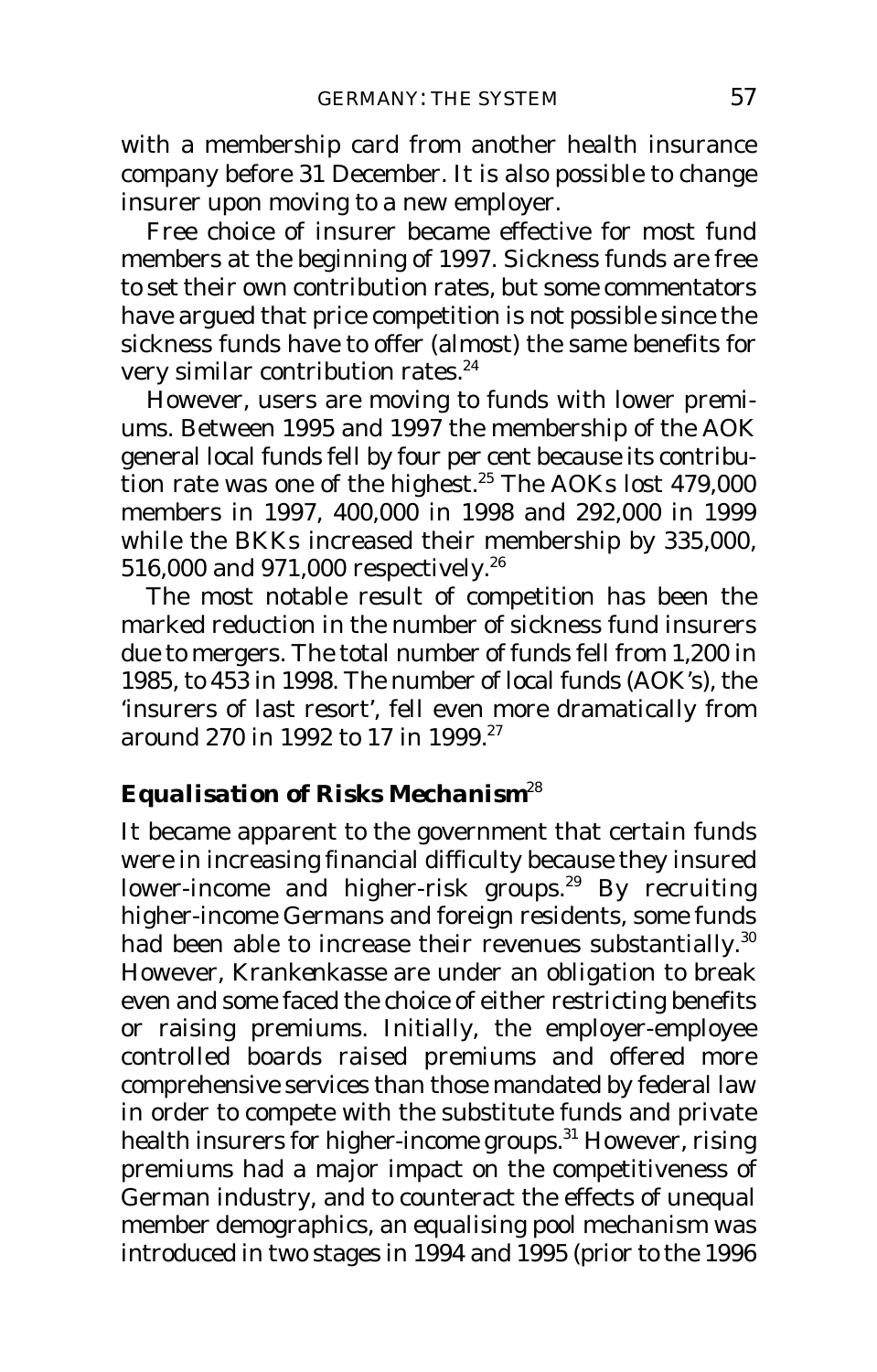liberalisation of funds) to assist funds with a disproportionate number of high-risk groups, especially the elderly and chronically ill, and to limit risk selection (or 'cream-skimming') as much as possible. $32$  Payment into and out of the pool is based on a complex calculation, undertaken by the Federal Agency for Insurance, based on age, gender, and the number of disabled pensioners. The mechanism as it stands is subject to criticism, some parties arguing that it is anti-competitive, while others suggest it needs to be more sensitive to avoid risk selection.<sup>33</sup>

## *Package of Benefits In Kind*

Having joined a sickness fund, the right to medical benefits and services is independent of the size of contribution.34 The health insurance fund pays the cost of medical and dental treatment, drugs and medicines. Statutory health insurance also covers prevention, early detection and treatment of disease; medical rehabilitation; payment of sickness benefits; pregnancy and maternity benefits; and health promotion.<sup>35</sup>

The sickness fund normally assumes financial responsibility for the cost of spectacles and other aids and appliances up to a fixed maximum, although prior approval is required. Under certain conditions, travelling costs may also be partially or wholly paid by the sickness fund.

Members of an employee's family are also covered, usually spouse and children up to the age of 18. If children are not pursuing any gainful activity, they are covered up to the age of 23 or, if they are in vocational training or studying, up to the age of 25, providing they do not have an income in excess of a set limit (DM 640 [about £213] per month in 2000).<sup>36</sup>

Eligibility for coverage is portable throughout the country.37 Registration at doctors' offices, hospitals, and specialised facilities takes only a few minutes, and individuals are then able to receive medical attention without delay. In 1993, *Chip-karten* (smart cards) replaced an insurance certificate (*Krankenschein*) system, that had served as identification and membership card for 100 years.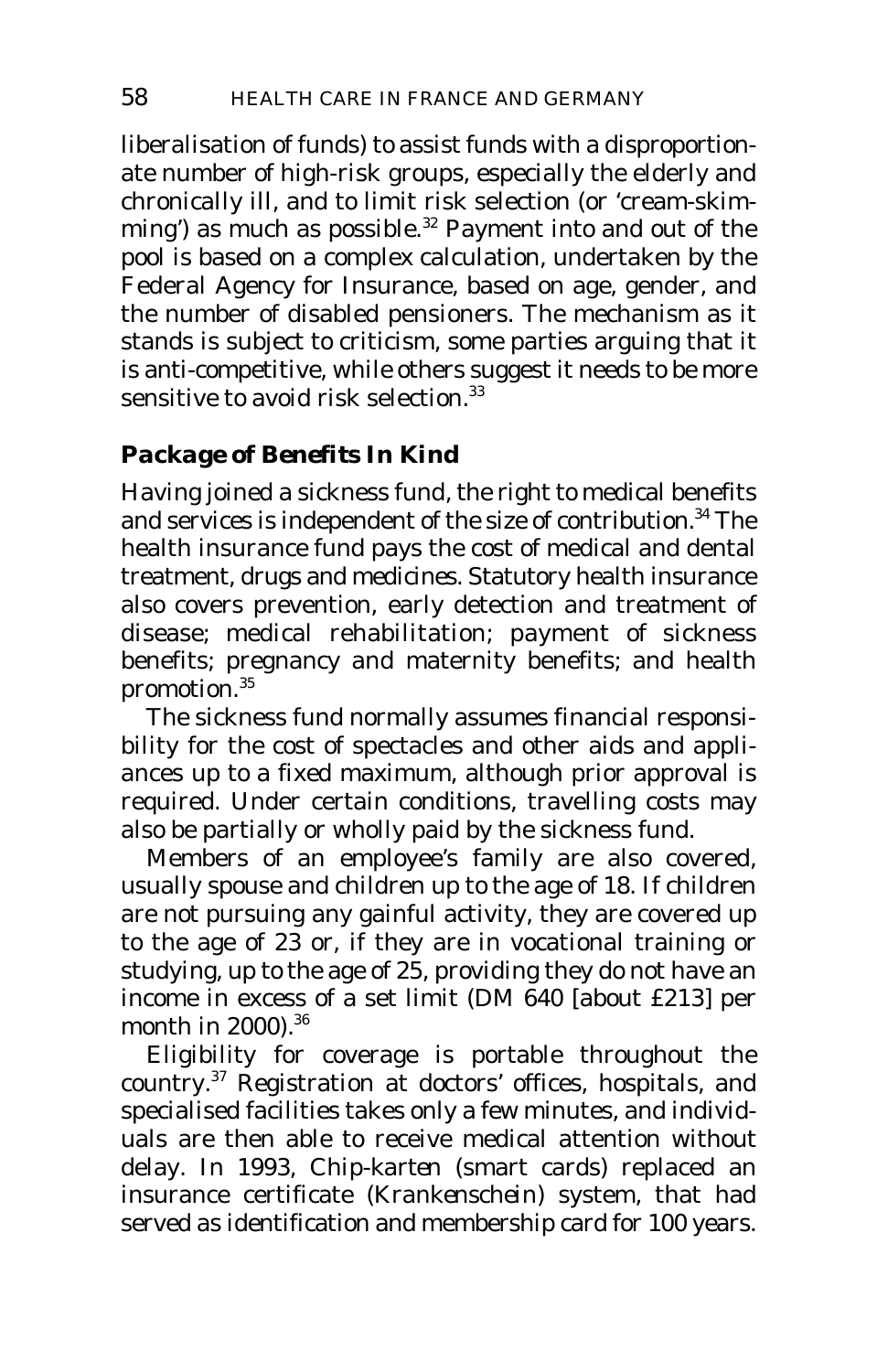### *Public Health and Preventive Health Care*

According to one government estimate in 1997, only four per cent of the population had a thoroughly healthy lifestyle.<sup>38</sup> There are problems related to smoking, diet and lack of exercise. Numerous federal and state institutions, as well as private non-profit organisations, provide information, courses and advice on health matters. The statutory health insurers focus their efforts on:

- ! *Preventive check-ups during pregnancy*. Insured women are entitled to ten medical examinations during pregnancy to monitor the health of mother and child.
- ! *Early detection examinations for children*. Provision is made for ten examinations at various ages.
- ! *Health check-ups*. Starting at the age of 35, all insured persons can undergo an examination every two years, during which their doctor checks especially for signs of major illnesses characteristic of developed societies such as heart and circulatory disorders, kidney disease and diabetes.
- ! *Preventive cancer check-ups*. Insured persons are entitled to an annual examination for early detection of cancer. For women these examinations begin at the age of 20, and for men at the age of 45.
- ! *Preventive dental care for children and young people*. Together with kindergartens and schools, the health insurers conduct action programmes for the prevention of dental problems that target children up to the age of 12. In addition, children and young people between the ages of six and 18 can have a personal dental check-up every six months. $39$

Members are also entitled to domestic nursing care where it is not possible to hospitalise patients. Patients with children under the age of 12, or who are handicapped, and who cannot be looked after by another person at home, may also receive domestic help.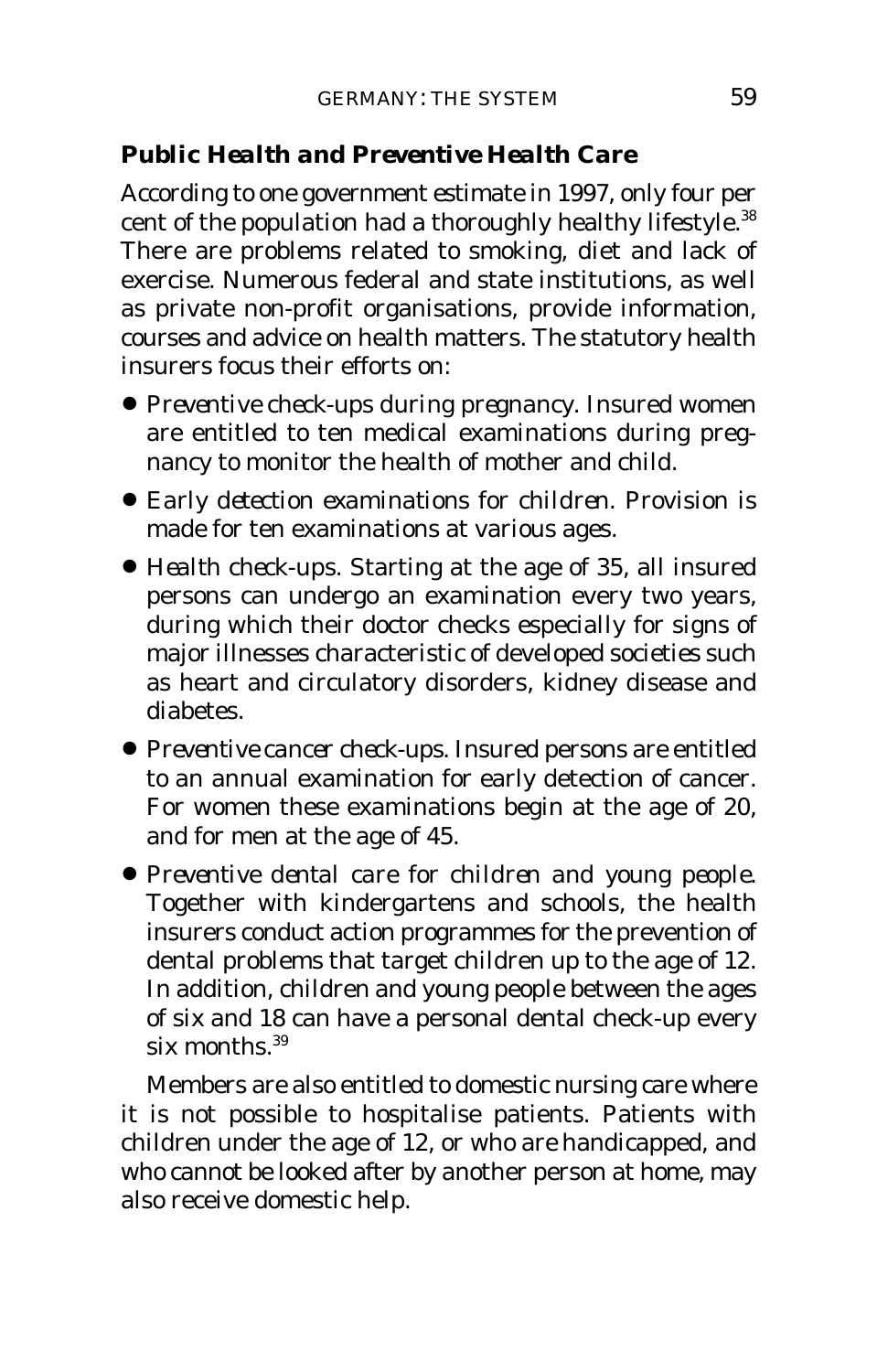## *Direct Payment by Patients*

Although German co-payments have risen recently, they remain modest by international standards and have not been a major tool of cost containment. Most patients do not pay for doctors' bills and care remains almost free at the point of delivery.40 The following are the main co-payments:

- ! Prescription fees which vary with the size of the prescription package but are not more than the cost of the product (small: DM 9 [about £3]; medium: DM 11 [about £3.50]; and large: DM 13 [about £4.20]). Vitamins and medicines taken for certain illnesses such as the common cold or influenza must be paid for in full
- ! Dressings, at a flat rate of DM 9 (about £3.00) per prescription, though not more than the cost of the product
- ! Bandages, inserts and aids for compression therapy, at 20 per cent of cost
- ! Hospital hotel expenses daily charge (DM 17 per day [about £5.50] in the West, and DM 14 [about £4.50] in the East), for the first 14 days
- ! In-patient preventive and rehabilitation care (DM 25 [about £8] per day in the West and DM 20 [about £6.40] in the East) for the first 14 days
- ! Travel expenses (DM 25 [about £8.30] for each medically necessary journey).<sup>41</sup>

The same low co-payment levels do not apply to the provision of dental services where there are up to 100 per cent copayments for some procedures especially for prosthetic services. Standard fees charged by dental technicians and dentists for dentures and crowns are reimbursed by the sickness fund up to 50 per cent of approved rates. This refund percentage can be increased by a further ten per cent if you undergo a check-up every year.

There are significant exemptions from co-payment. Children are exempt (except for dentures and travel), along with individuals injured while at work, pregnant women and war victims. So too are recipients of educational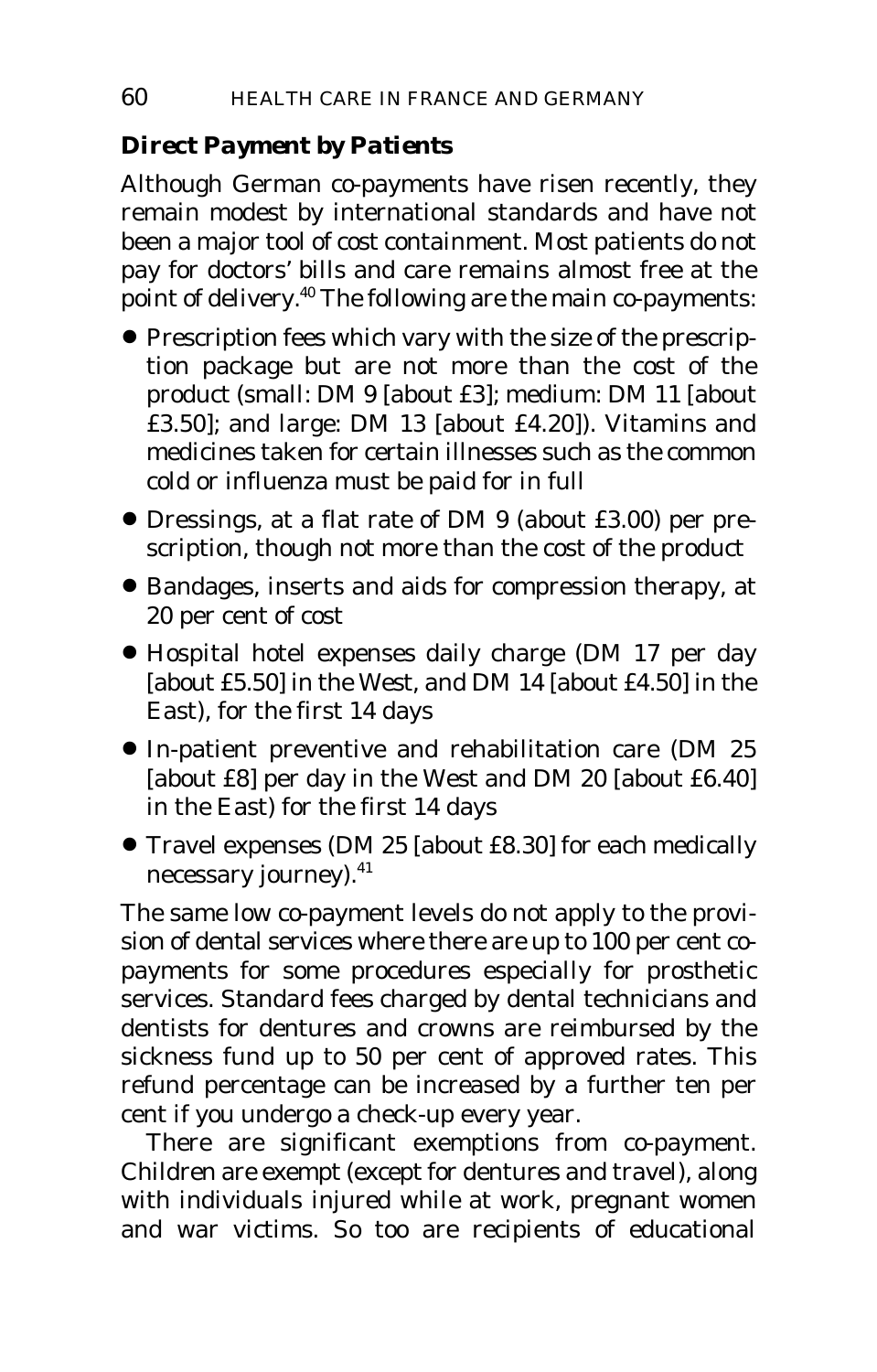assistance, unemployment allowances, benefits promoting vocational training or employment, as well as insured people whose monthly family income does not exceed the following limits: singles DM 1,764 (about £570); first dependant DM 2,425 (about £780); each additional dependant DM 441 (about £140). The chronically ill are exempt from contributions towards the cost of prescription drugs, bandages and dressings and towards the cost of travel if they have had to spend one per cent of their income on treatment of the same illness over the last year.<sup>42</sup>

According to Busse and Howorth, the exemptions to copayment affect about eight million persons and all 12 million insured children.<sup>43</sup> There is also a maximum copayment for everyone—two per cent of annual taxable income. At the end of each year, payments for drugs, dentistry and hospital care are added up and amounts above the two per cent threshold are reimbursed.<sup>44</sup>

### *Supplementary Health Insurance*

In mid-1999 there were 453 statutory sickness funds with about 72 million insured persons (50.7 million members plus their dependants). As in France, GKV patients may also obtain supplementary cover from the private sector. $45$ At the end of 2000, about 7.5 million (more than nine per cent of the population) members of the GKV system had supplementary insurance—double the proportion in 1980. Those who pay for supplementary insurance do so in order to receive treatment in greater privacy, to cover overseas treatment, the hospital daily charge, and to meet co-payments for prescriptions, optical and dental care.<sup>46</sup>

### *Private Insurance (PKV)*

The Bismarckian system of social security was based on the principle that the state should provide only for those unable to provide for themselves, and consequently there was a continuing role for private enterprise alongside the state scheme. Existing mutual assistance bodies were well suited to offering these schemes and, even today, half of the 115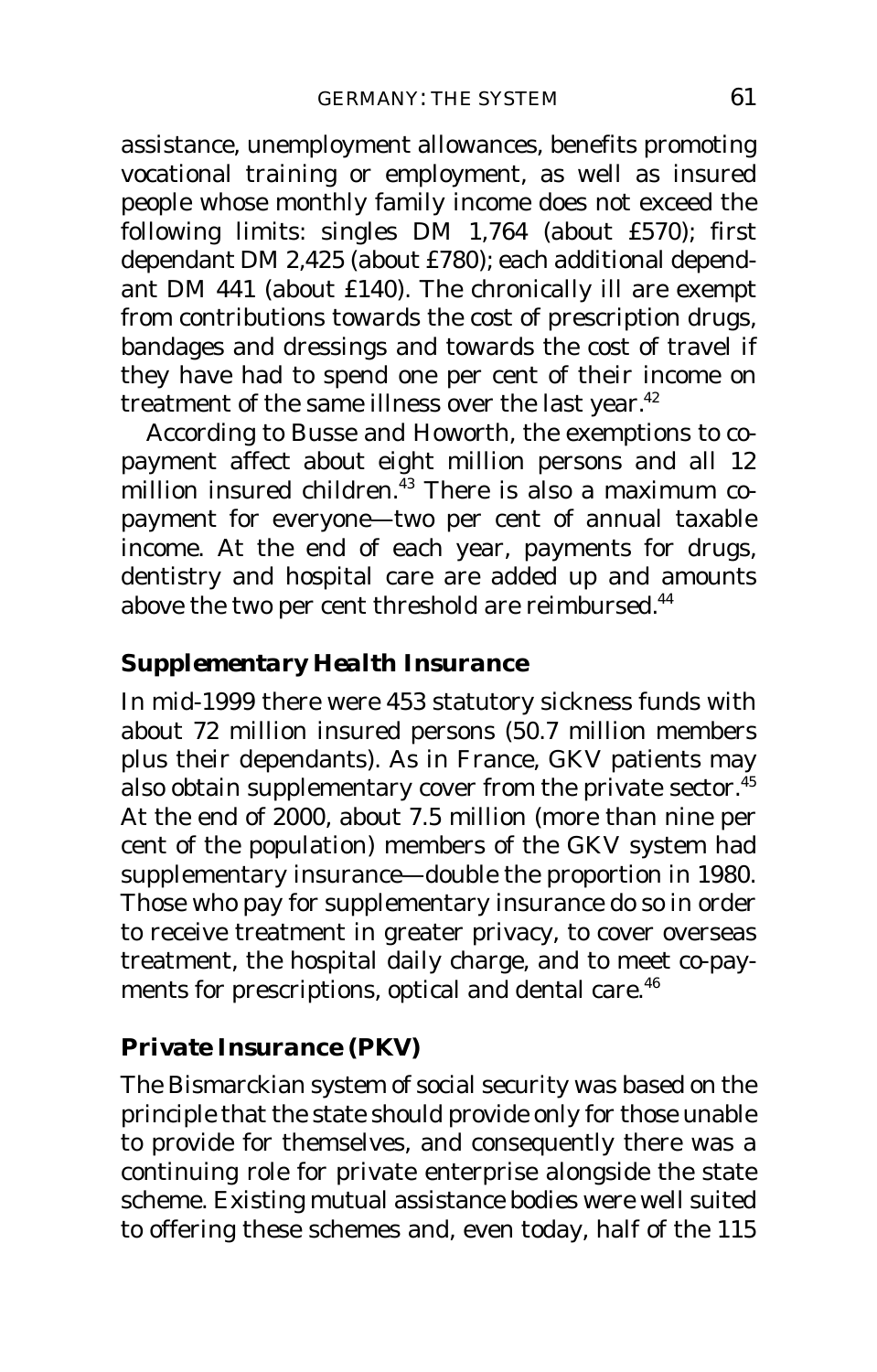organisations writing private health insurance business are mutual.<sup>47</sup> The others are for-profit insurers. Of these 115 organisations, 51 companies account for 99 per cent of premium income. They operate nationwide and are members of a powerful lobby group, the Association of Private Health Insurers. The remaining 65 are small private associations and local relief funds offering mainly supplementary insurance.

Those earning more than the national insurance threshold of DM 6,525 in 2001 may choose to opt out of GKV and contract with private insurers, and roughly one in three high-income earners do so.<sup>48</sup> In 2000, 7.4 million Germans had comprehensive private insurance.

While the majority of the civil service workforce of seven million are covered by GKV, since the Healthcare Reform Act came into force in 1989, some two million civil servants (*Beamte*) are provided for separately. For these civil servants, plus certain *Freiwilligen* (independent professionals such as lawyers and physicians and the self-employed who, with the exception of farmers and artists are not mandatorily insured in the GKV system), private insurance is the preferred method. Unlike others earning above the national insurance threshold, *Beamte* do not tend to belong to the statutory insurance scheme on a voluntary basis because the government (as the employer) will not pay the usual 50 per cent of the insurance premium.<sup>49</sup>

*Beamte* are insured against the risks of illness through *Beihilfe* (state assistance) and are reimbursed directly by their employer (federal, state, and local government) up to a proportion (between 50 and 90 per cent) of their healthcare costs. Most of the individuals in this group—which includes teachers, police, and federal railway civil servants —purchase private health insurance to cover the cost of services not reimbursed by the government assistance. *Beamte* civil servants have special low tariffs from private insurers because they only pay roughly half the cost of medical care. However, the self-employed can pay high tariffs for health cover because they have no subsidy from an employer.<sup>50</sup>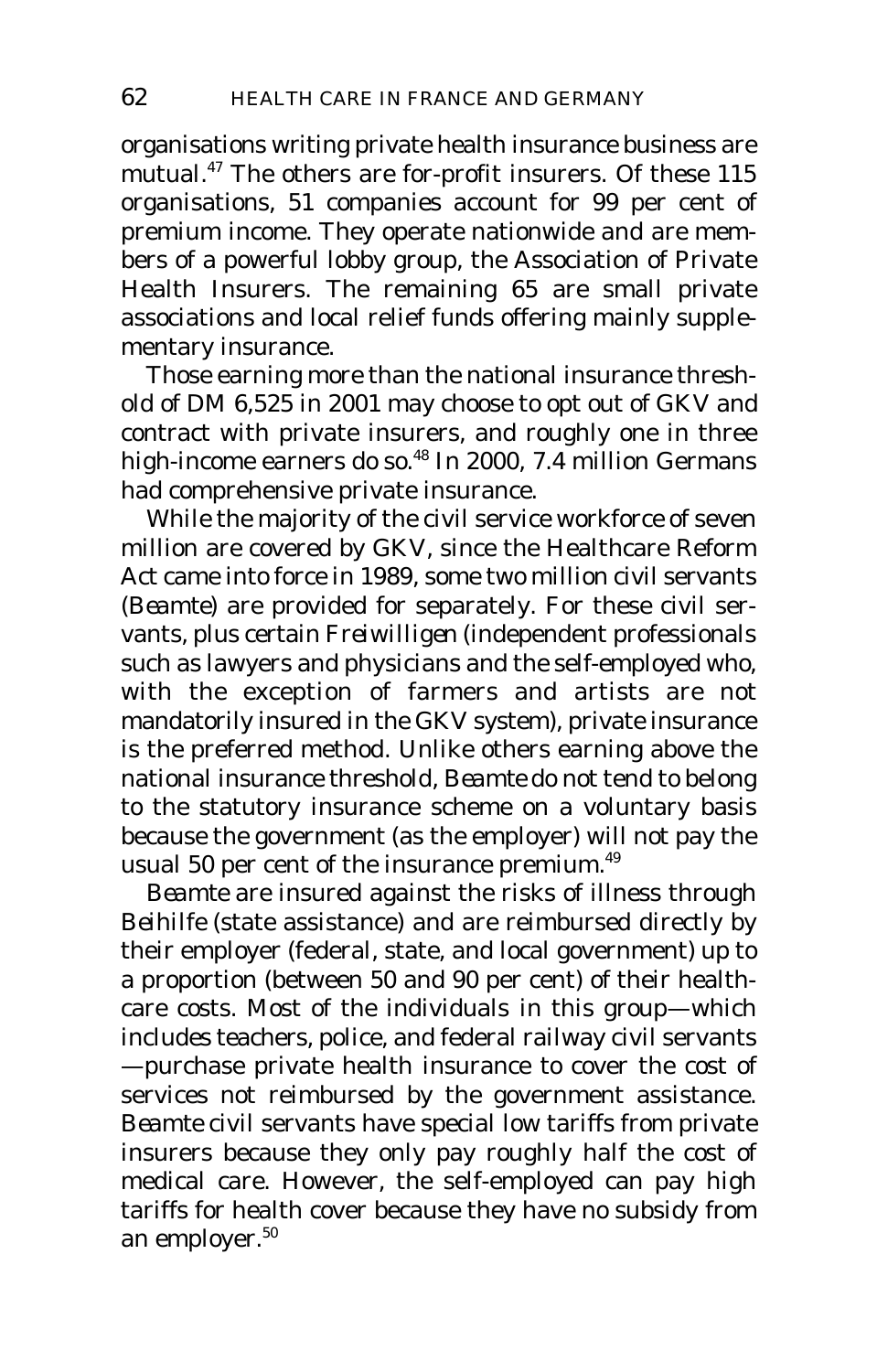With the above exceptions, irrespective of whether employees are insured under the state or private health insurance, the employer and employee each pay half the premium.<sup>51</sup>

Unlike those for GKV funds, private premiums are related to risk.<sup>52</sup> Hence, subject to some restriction, premiums are based on age, gender, and health status at the time of enrolment, after which premiums are not adjusted for age or medical history.

Private insurance, unlike statutory insurance, enables the insured to tailor their cover to suit their needs. Depending on the policy type, the insured choose between policies which refund costs in full and those which cover only certain elements or a fixed percentage of medical expenses. They can also choose policies with a front-end deductible (or excess), in which case the premiums are significantly reduced. For example, with an annual deductible of DM 1,900 (about £610) the premium paid by a 33-year-old woman for the outpatient element of her insurance cover would amount to about 32 per cent of the full-cover pre $mium.<sup>53</sup>$ 

Those with full private cover make their own arrangements for treatment and receive an invoice that they must settle. However, it is now common for hospital physicians to send treatment invoices directly to the insurer rather than via the patient. The bill is based on an official scale of fees. That scale allows doctors treating private patients a degree of leeway, so much so that charges in the private sector can be more than twice as high as fees charged (by the same physician) to GKV insured patients.<sup>54</sup>

Despite the above choices, the most obvious benefits of private insurance include luxuries such as private rooms and access to treatment by the chief of a hospital department rather than a less senior doctor.<sup>55</sup>

Is the GKV/private insurance split divisive? With the exception of a young vocal minority, the ideological divide between the sectors that we see in Britain is not replicated in Germany. There is no great desire to have private health insurance because the 'public' treatment is perceived as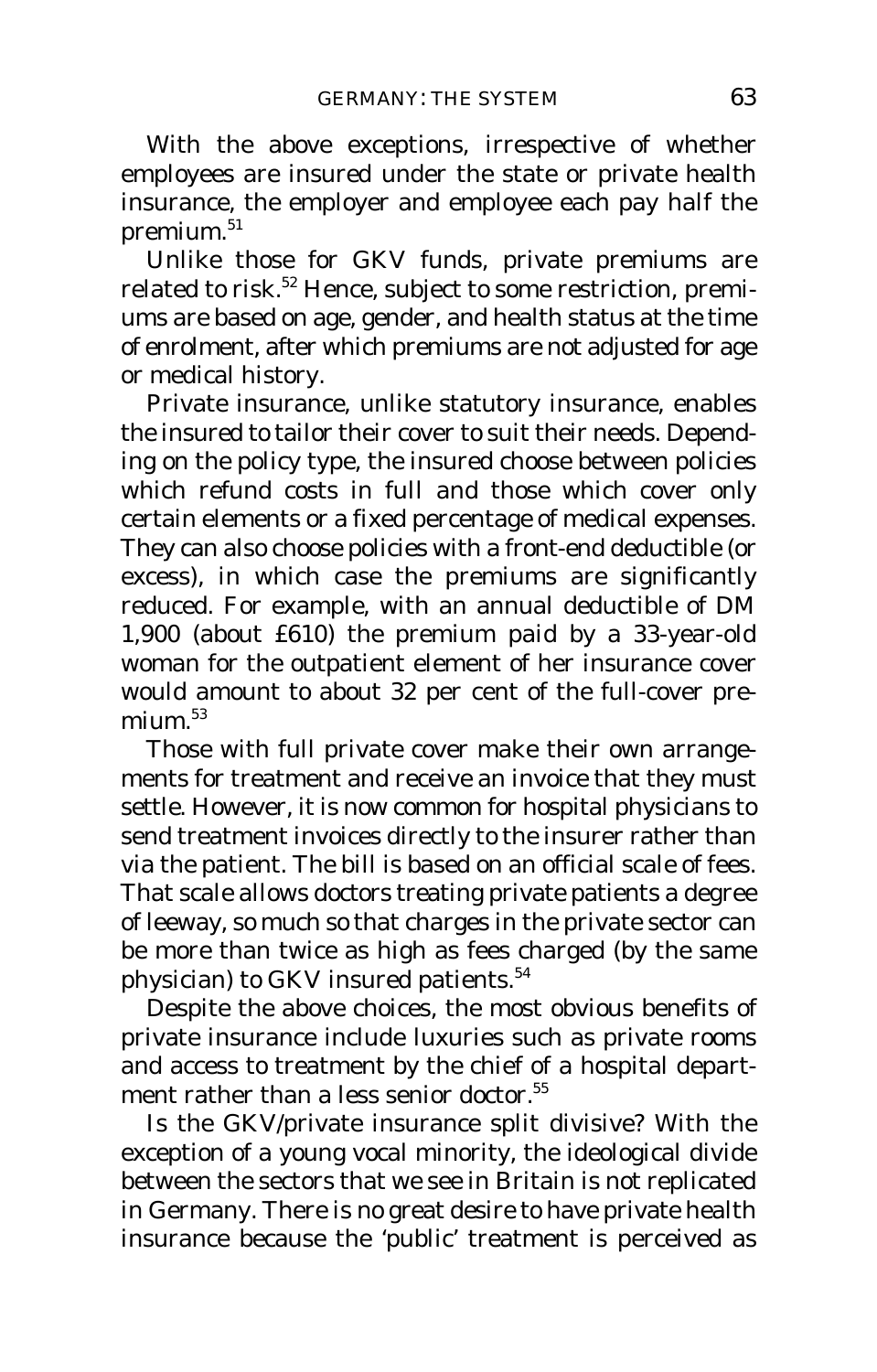excellent. Moreover, the privately insured are not generally perceived as health pariahs or queue jumpers, because there are no queues to jump.

# *The Unemployed*

Healthcare insurance in Germany is employment-based. Those who have never worked (including asylum seekers, divorced housewives and homeless people (about 1.5 per cent of the population) are not able to join national insurance. Instead, they receive welfare benefits, *Sozialhilfe*, from the local *Sozialamt*. Each claimant is issued with a *Sozialamt Krankenschein*, a booklet with coupons, for every calendar quarter, which entitles the named person to medical treatment during that period. Physicians send an invoice and are paid by the local *Sozialamt* rather than through their normal quarterly submission to the regional physicians' association.

In a few cases, there is a slightly different procedure. Some *Sozialamt* have negotiated special agreements with local insurers (especially AOK) and use their infrastructure to provide services for the uninsured. The quality of care received by these poorest members of society should be the same as that received by ordinary GKV members. However, those with *Sozialamt* cover have to contact the welfare office to obtain prior authorisation of treatment for many more procedures. Thus, speedy access to treatment is less freely available to those on *Sozialhilfe*.

Moreover, free dental care for those on *Sozialhilfe* only covers amalgam fillings; cosmetic treatments are not provided. Patients who want ceramic fillings or any other treatment that is not judged medically necessary must pay personally. With the exception of the daily charge for hospital treatment, co-payment does not apply to those with very low incomes or on social welfare.<sup>56</sup>

# *Providers*

German primary care is clearly separated from secondary care. Primary care doctors have a gate-keeping role in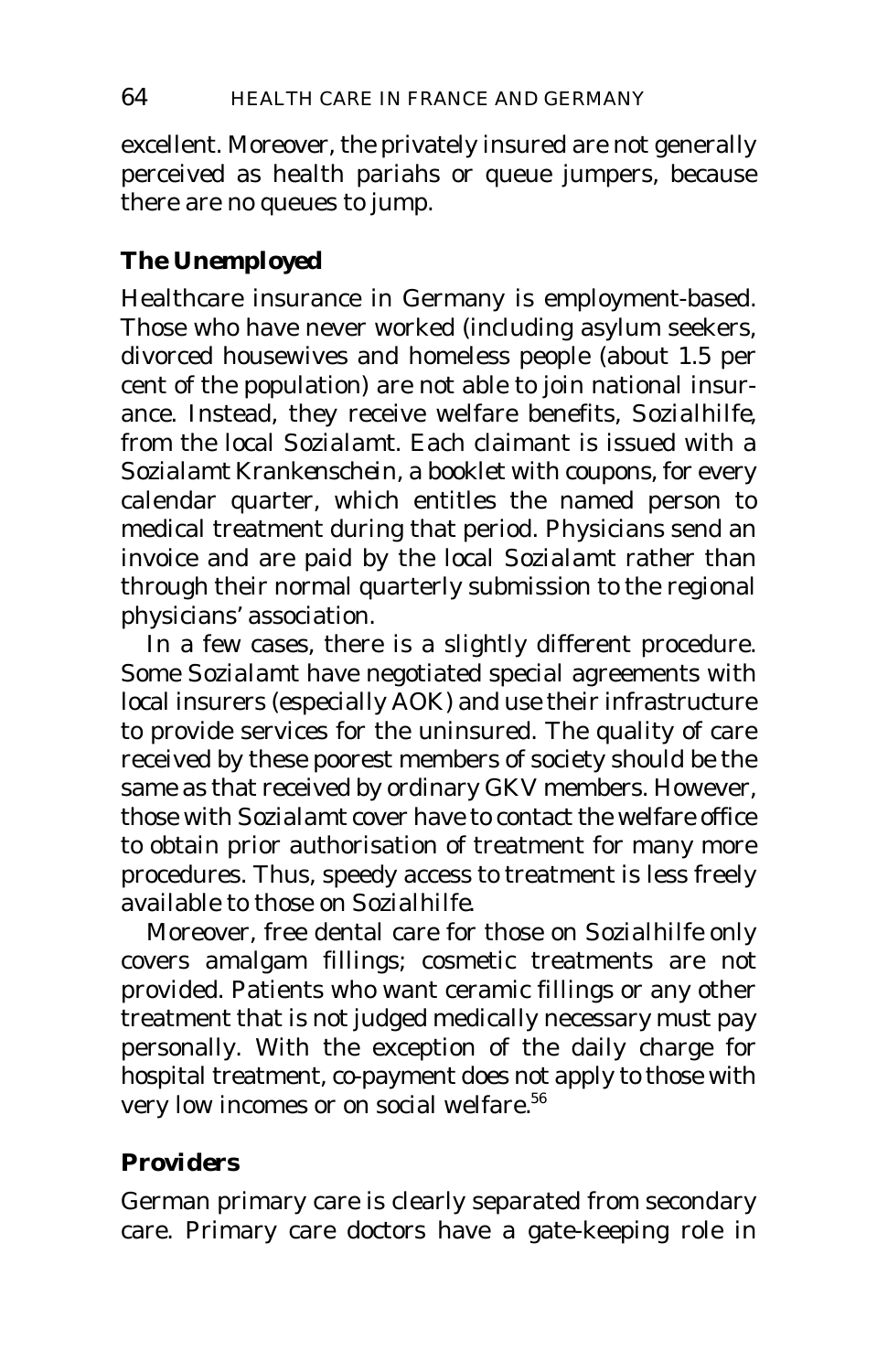Germany, but users have direct access to private specialists outside hospitals in local practices, some of whom have access to hospital facilities. An estimated four in ten patients do not go to a GP before seeing a specialist.<sup>57</sup>

Treatment under GKV is provided by doctors or dentists recognised by the sickness funds—more than 90 per cent of established medical practitioners. All physicians practising under GKV must join an association which controls the physician payment system and monitors physician performance. A list of these medical practitioners is available at the local sickness fund offices.

German physician supply is high at 3.4 per 1,000 in 1997 (84,778 of which are GPs—one per 1,000).58 Indeed, Germany has one of the highest physician/population ratios in the world. Fewer than half of the nation's 181,000 doctors are in private practice. The others work in hospitals or administration or are engaged in research.

Unlike France, there is no quota for medical students because the German constitution guarantees the right to medical education, subject only to entry qualifications. Instead, since the Health Care Reform Act of 1992, the Regional Physicians' Associations have geographically and by speciality restricted the settlement of new doctors.<sup>59</sup> In 1995 there was no *Land* where all sub-regions were open for all specialties. However, there were openings for all specialties somewhere in the federal republic.

The majority of primary physicians operate in a single physician practice. According to Graig (1999), only about one in five physicians are in 'group' practices. Indicating some change, however, Busse puts the figure at around 25 per cent of physicians in  $2000$ <sup>60</sup>

The utilisation of primary physicians increased considerably between 1988 and 1995, from 5.5 treatment invoices for every GKV member in 1988 to 6.9 in 1995. According to the federal ministry, this increase was mainly due to referrals to specialists, but the number of services also increased. Whereas in the former West Germany, in 1990, 39 services per insured person were provided, in 1995 it was already  $53$  services.<sup>61</sup>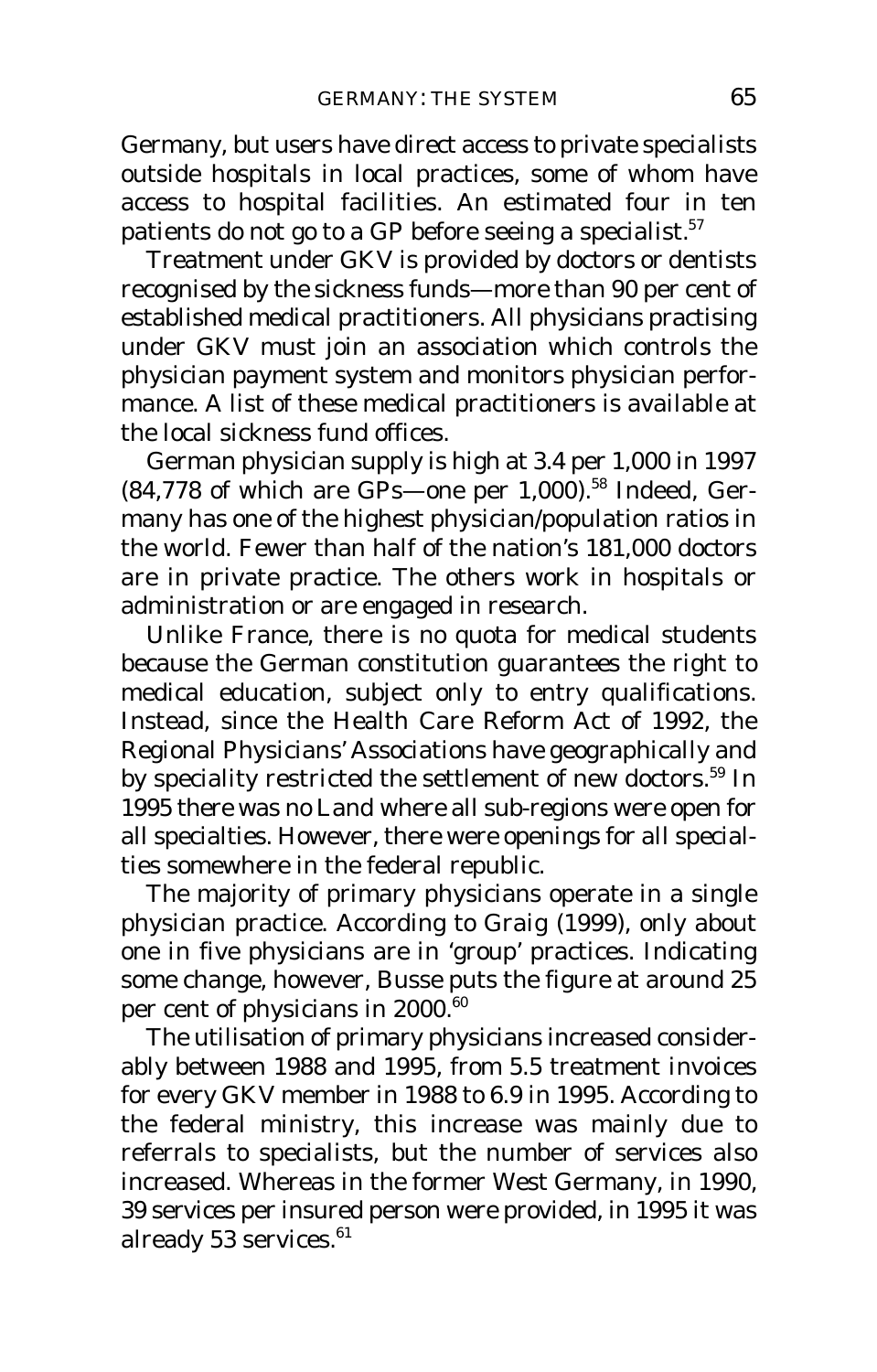# *General Practice*

Family practitioners (GPs and physicians without specialisation) are chosen by GKV members, ostensibly for a financial quarter.<sup>62</sup> GPs have to complete a five-year course of further training to become a specialist in general medicine. The work of a GP in private practice might consist of house calls between 7:30 a.m. and 9:00 a.m., followed by seeing patients at their office until 4:30 p.m. (with two hours for lunch), and then more house calls until  $8:00$  p.m.<sup>63</sup>

Patients may either telephone a GP for an appointment, or may simply go to the office and wait. Patients must present the doctor of their choice with proof of insurance, usually a sickness insurance *Chip-karte*. In emergencies, however, doctors will treat patients without requiring this card.

# *Primary Specialists*

While using GPs as gatekeepers is encouraged, there is freedom of access to a wide variety of primary private practice specialists. $^{64}$  These primary practice specialists provide many of the services that are provided by hospital outpatient departments under the NHS.<sup>65</sup> One might expect to find the following specialists in any medium-sized German town: *Internists*, *Kinderspezialist* (specialist paediatrician), *Frauenarzt* (gynaecologists), *Augenarzt* (eye specialist), *Hals-Nasen-Ohrenheilkunde* (ear, nose and throat—ENT), *Dermatologe* (dermatologist), *Chirurgin* (surgeon), *Sportmedizin* , *Urologe* (urologist), *Zahnmedizin* (dentist), *Physiologin* (physiologist), *Osteopath* (osteopath). Only a few specialties (psychiatry for example) are poorly represented in some regions. There is strong competition between these physicians, but they are not permitted explicitly to advertise their superiority or denigrate competitors.

The training of specialists is long in Germany, and those who wish to practice in the private sector must do at least six years of hospital-based service prior to setting up practice on their own. This is not regarded as a great hardship, as the long-term financial prospects are excellent.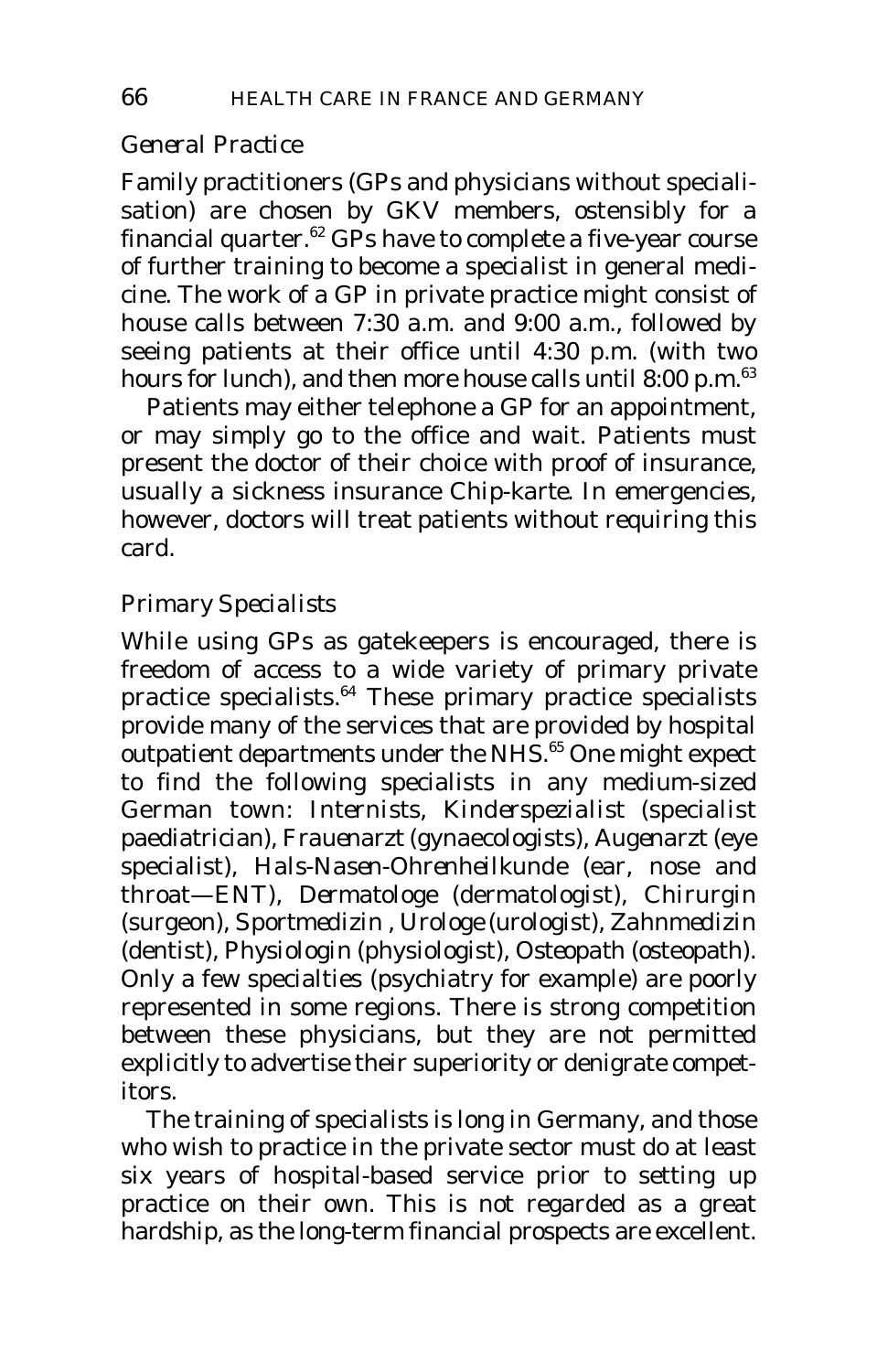# *Bridging the Care Divide*

Until recently, primary physicians were not able to treat patients in hospitals and hospitals did not provide outpatient surgical and diagnostic services. This separation of responsibilities sometimes led to long referral chains, with inadequate and uncoordinated record keeping. The 1993 Health Care Act tried to tackle the problem by allowing independent GPs and specialists to gain access to a certain number of hospital beds. These external hospital specialists have surgeries of their own, where they typically treat patients, but they may also reserve a number of hospital beds for inpatient treatment. In 1994, six per cent of hospital doctors were external doctors.<sup>66</sup> As part of the same cost cutting and efficiency trend, hospitals are strongly encouraged to perform outpatient surgery and pre- and post-operative care for outpatients.<sup>67</sup>

# *Payment of Professionals by GKV Patients*

Physician incomes are high in comparison to other selfemployed or academic professions, averaging DM 184,900 per year in 1998 before tax (about £60,000) and vary significantly between sections of the profession: ENT specialists average DM 250,800 (about £80,500) and GPs DM 155,000 (about £50,000).<sup>68</sup>

Insurers have no direct relationship with providers. They pay regional physicians' associations who pay physicians from a capitated pool. This remuneration must be accepted as payment in full. The sums paid are worked out by using a uniform value scale introduced in 1977. It lists over 2,000 services which can be provided by physicians for remuneration, subject to certain preconditions.<sup>69</sup>

Most of the associations divide the budget into three separate pools (basic, laboratory, and other services). The points of all the physicians in the region are aggregated in these separate pools, and conversion factors applied to each physician to determine their share.<sup>70</sup> Thus, GKV physicians do not know exactly how much they will earn from services to patients. Moreover, when a physician orders extra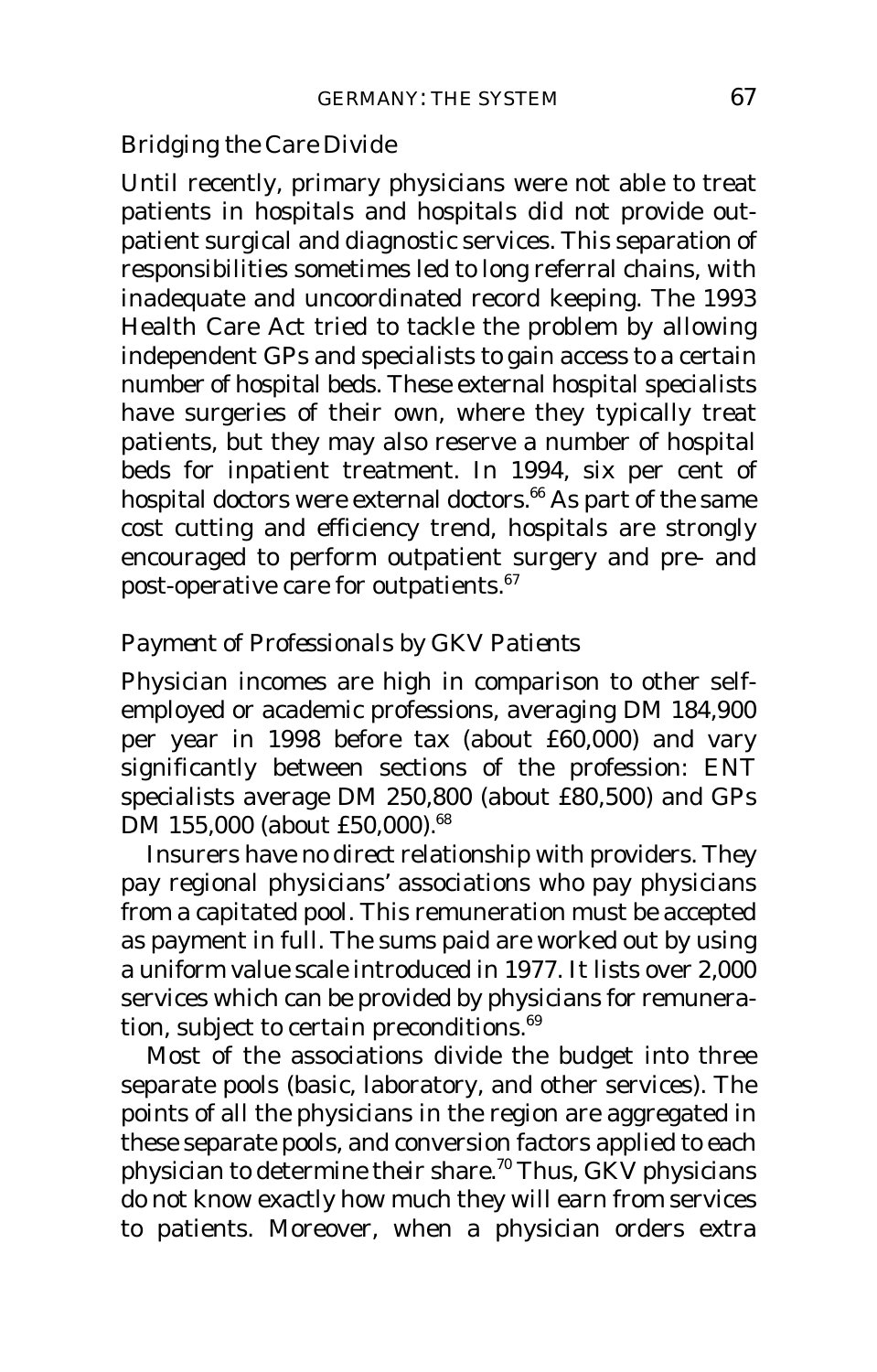laboratory tests or treatment for his or her patients, the other physicians in the region, and not the sickness fund, lose income to that physician.<sup>71</sup> A warning system has been introduced to notify physicians who exceed the average by 40 per cent that their fees will be reduced, unless they can convince a panel of physicians and sickness fund representatives that the service was justified. About seven per cent of German physicians receive such notices in a year and about two per cent (about one-third of those receiving notification) have their fees reduced.<sup>72</sup>

# *Payment of Professionals by Private Patients*

Those with private insurance generally pay providers directly and are subsequently reimbursed.

Physicians who opt out of national health insurance and treat only patients with private insurance (a fairly limited number) receive higher payments than their GKV-associated counterparts. Unlike the relative value scales under GKV, specific fees are assigned to about 7,000 items, (listed in a Federal Ministry Ordinance) allowing these physicians to charge up to 3.5 times the sickness fund rates.<sup>73</sup> Both the uniform value scale and the private procedures scale are used by physicians who treat a mixture of private and GKV insured patients.

### *Hospital Services: Consumer Choice of Hospital*

German hospitals are under diverse ownership, which, in an environment where patients choose which hospital to attend, further encourages competition and constant efforts to raise standards. In 1997, in addition to the 2,040 general hospitals (831 public hospitals, 835 hospitals maintained by independent non-profit organisations and 374 private hospitals owned by private companies) with a total of 594,000 beds, there were 229 other hospital facilities or clinics. About 190,000 beds were also available in 1,404 preventive care or rehabilitation centres. This meant that around 50 per cent of hospital beds were in the public sector, about 38 per cent (rising from 35 per cent in 1995),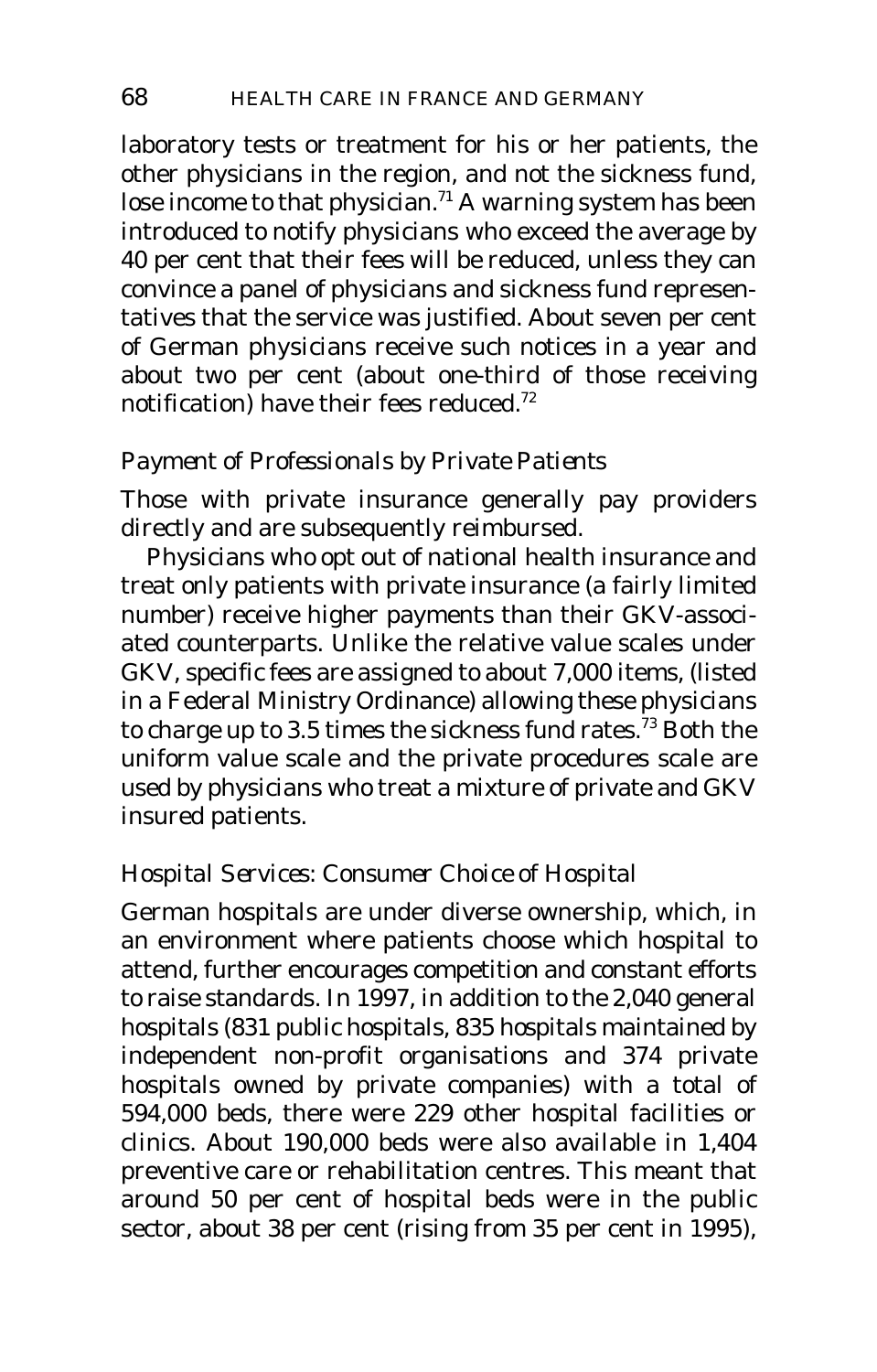were run by private, non-profit organisations and roughly 12 per cent by private, for-profit institutions.<sup>74</sup> Taking into account all in-patient beds as defined by the OECD, in 1998 there were  $762,596$  beds—9.3 per thousand population.<sup>75</sup> However, hospital beds are not evenly distributed. In 1992 there were 6.5 beds per 1,000 population in Schleswig-Holstein, but 10.6 in Bremen and 11.0 in Berlin. $^{76}$ 

# *Public Hospitals*

When a GP considers it necessary to refer a patient to a specialist, polyclinic or similar institution, a referral note (*Uberweisungsschein*) is issued. If hospital treatment is required, except in the case of emergencies, a doctor issues a (*Notwendigkeitsbescheinigung*) certificate stating the patient's need for hospital treatment. The patient sends it to the local sickness fund which in turn issues a form (*Kostenubernahmeschein*) undertaking to cover the costs of treatment in a public ward of a hospital of the patient's  $choice<sup>77</sup>$ 

Public hospital-based physicians are salaried employees of the hospital, while their colleagues in private hospitals are paid on a fee-for-service-basis. They are organised in a hierarchical, departmental structure.

Since 1972, dual financing has operated in the German hospital sector: operating costs are met by the sickness funds and capital investment by the *Länder*. Traditionally, payment to hospitals was based on *per-diem* rates that were uniform within a hospital and independent of actual diagnosis, amount of care, or length of stay.78 The 1993 Health Care Act retained dual finance but introduced a more complex method of reimbursing hospitals which meant they were no longer entitled to full payment of costs.79 Fixed budgets were calculated for individual hospitals and 1996 saw the introduction of prospective case fees and procedure fees, for a portion of in-patient care.

Towards the end of June 2000, both partners, the German Hospitals' Association (DKG) and the sickness funds, finally agreed to use the Australian AR-DRG system (Australian refined diagnosis related groups) which consists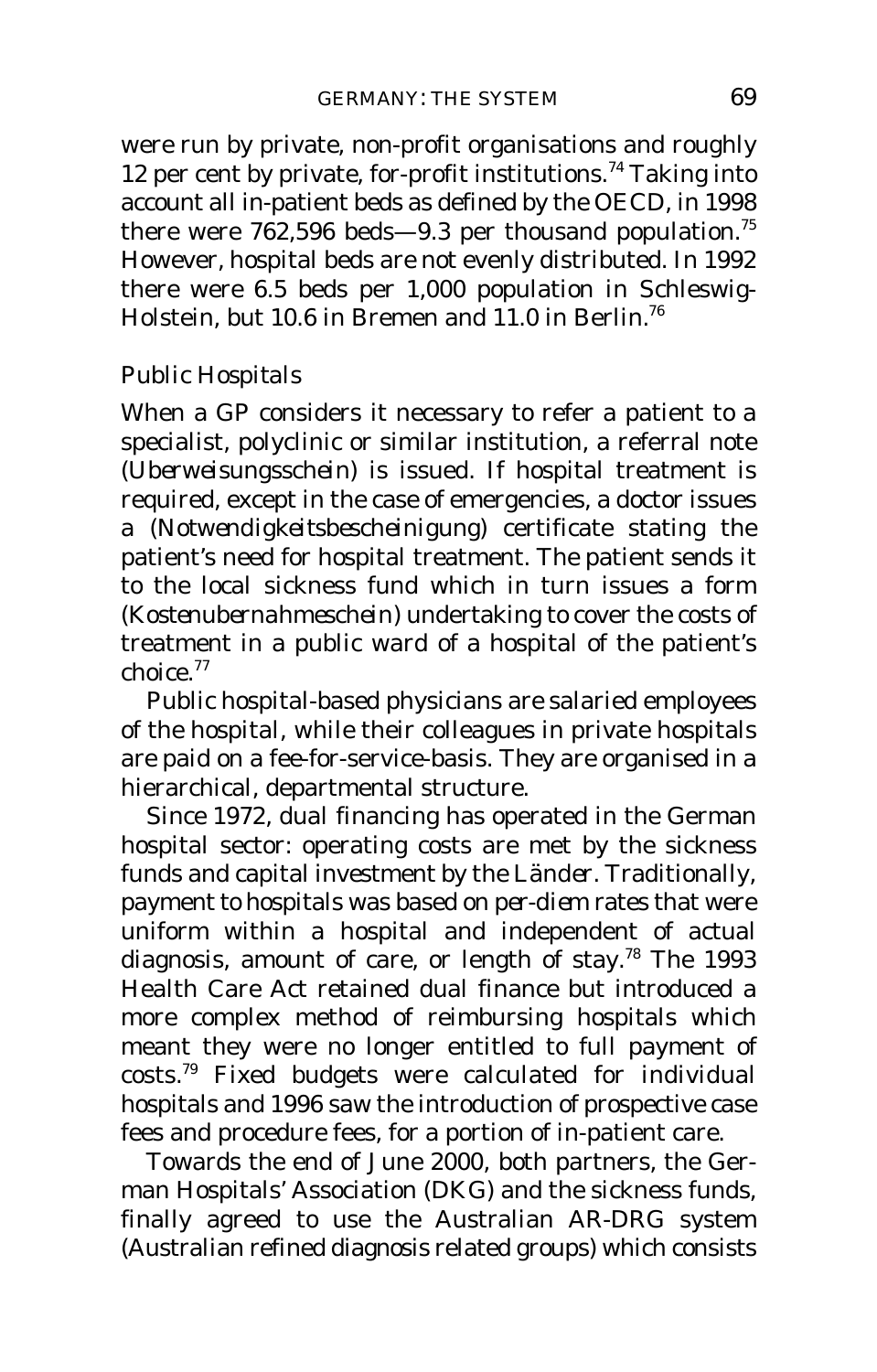of 661 categories, each with five grades of severity. The new German system will contain between 600 and 800 diagnostic groups and should be introduced in 2003.<sup>80</sup>

Finally, a co-payment for in-patient treatment is applied to all state and private hospital patients. This daily charge (DM 17 [about £5.50]) covers 'hotel' expenses. If patients want more privacy, they may also pay for accommodation in a single or twin-bedded room.

## *Private Hospitals*

Non-profit or community hospitals are typically run by religious orders affiliated with the Catholic or Protestant churches and are partially funded by the German church tax. Private hospitals also receive their capital funds from the state. The physicians who work in the private hospital sector are paid on a fee-for-service-basis.<sup>81</sup>

Voluntary bodies involved in providing health care include among others the *Arbeiterwohlfahrt* (National Association for Workers' Welfare), *Caritas*, the *Deutscher Paritatischer Wohlfahrtsverband* (German Non-Denominational Welfare Association), and the German Red Cross.<sup>82</sup>

# *Long-term Nursing Care*

There has been a greatly increased need for long-term and home care.<sup>83</sup> Any person who is GKV insured is automatically a member of the statutory long-term care insurance (a statutory long-term care fund has been set up within each statutory health insurance fund). Those with private medical insurance must take out private long-term care insurance.

Payment into the German system of long-term care insurance (unlike other such schemes abroad) is funded completely out of equal contributions by employers and employees, currently 1.7 per cent of income.<sup>84</sup>

For non-institutional care, the beneficiary has a choice between benefits in kind (services rendered by one of the long-term care fund's contractual partners, typically a home care agency) and a cash benefit to allow patients to choose the most suitable provision—care by relatives for example.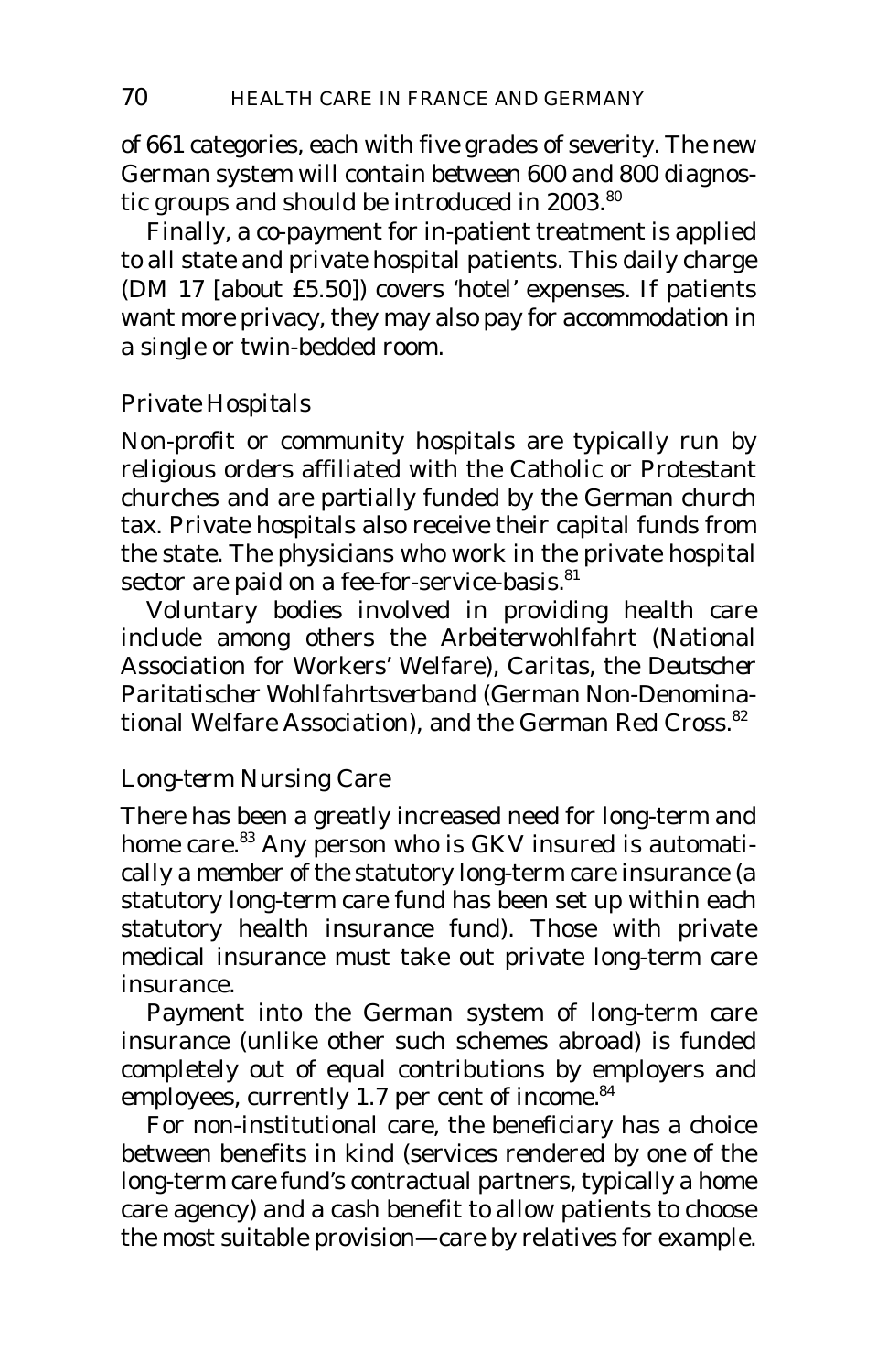Although its monetary value is smaller than that of direct service provision—about 70 per cent of the claimants to the insurance scheme applied for cash benefits in Germany (second quarter 1997). In order to meet the needs of individual patients, a combination of the two is also possible.<sup>85</sup>

In Germany the most important service providers of longterm care are private, non-profit organisations. They are usually religious groups or other charitable organisations with a long history of serving the community.

A German Embassy press release (2000) explains that:

since the plan came into force five years ago after widespread opposition, the number of mobile services available has increased to 13,000 and there are 8,600 permanent institutions on hand to take in people as residents. Meanwhile the number of people needing care at home has more than doubled from 600,000.<sup>86</sup>

According to the health ministry, in 2000, about 1,860,000 people in need of care were receiving monthly help in cash or in kind, 1,310,000 of them at home, 550,000 in institutions.

# *Pharmaceuticals*

Pharmacists are highly qualified in Germany and act as the first point of call for many people. Prescription medicines can be obtained from all dispensing chemists for the same price.<sup>87</sup> In 1995 there were 21,000 public pharmacies in Germany with nearly 40,000 pharmacists in the West and 4,700 in the East, about one for every 4,000 inhabitants —the EU average. Their numbers are not controlled, and they have a monopoly on dispensing prescription-only products.<sup>88</sup>

Ninety four per cent of pharmacy turnover in the West comes from drugs; 62 per cent prescription drugs, 30 per cent over-the-counter drugs and two per cent freely available. Pharmaceutical consumption per head in 1995 was 11.4 prescriptions for men with 355 daily doses on average, and 15.4 prescriptions for women with 496 daily doses giving an average of 13.5. Of the 31 billion prescribed daily doses in 1995, 57 per cent were prescribed by GPs. By 1997 this figure had fallen slightly to between 55 and 56 per cent.89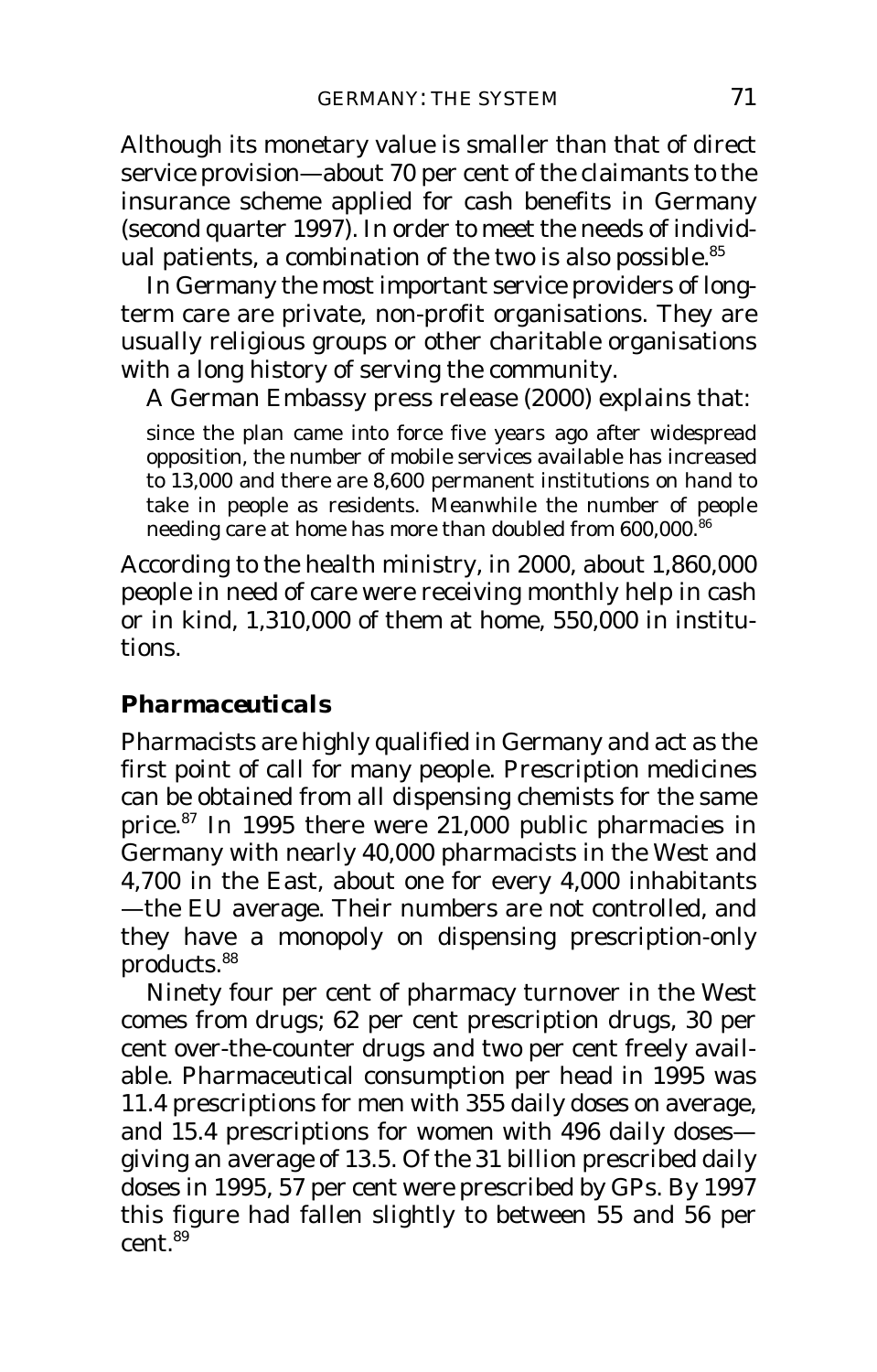# *Control of Pharmaceutical Expenditure*

The annual budget for pharmaceutical consumption is fixed by the health insurance funds and the associations of sickness fund doctors. Expenditure is controlled by four methods—a short negative list, reference prices, a pharmaceutical spending cap, and encouragement to use generics. In 1999 generics accounted for 39 per cent of all prescription drugs.<sup>90</sup> The negative list comprises products that are not covered by GKV for users over the age of 18.

Reference pricing was introduced in 1989 for drugs whose patent had expired. Reference prices are administratively fixed reimbursement levels for medicines with similar properties. Individuals who wish to obtain a product priced above the reference level, have to pay the difference between this market price and the official reference price.<sup>91</sup>

Germany is the third largest pharmaceutical market in the world and has some 1,100 pharmaceutical manufacturers.<sup>92</sup> The quality, effectiveness and safety of drugs and medicines are tested in accordance with the state marketing authorisation procedure. Approximately 45,000 marketable drugs are available in Germany—more than in any other European country. Furthermore, a dense distribution network consisting of pharmaceutical manufacturers, wholesalers and pharmacies ensures that people throughout the country have access to the medicines they need.<sup>93</sup> While the manufacturer's drug prices are set according to market conditions, there is federal control over mark-ups by wholesalers. The maximum mark-up varies in inverse proportion to the manufacturer's price.

Providers have been vocal in their fight against prescription reforms. After more than a century of independence, doctors have had their professional judgment challenged by a budget-capping mechanism—and at the same time average physician earnings have fallen recently.

Redwood<sup>94</sup> comments that anecdotal and statistical evidence about the impact of budget-capping differs. News stories and the individual testimony of our interviewees point to some doctors fobbing off their more docile patients with cheap products when a costly innovative prescription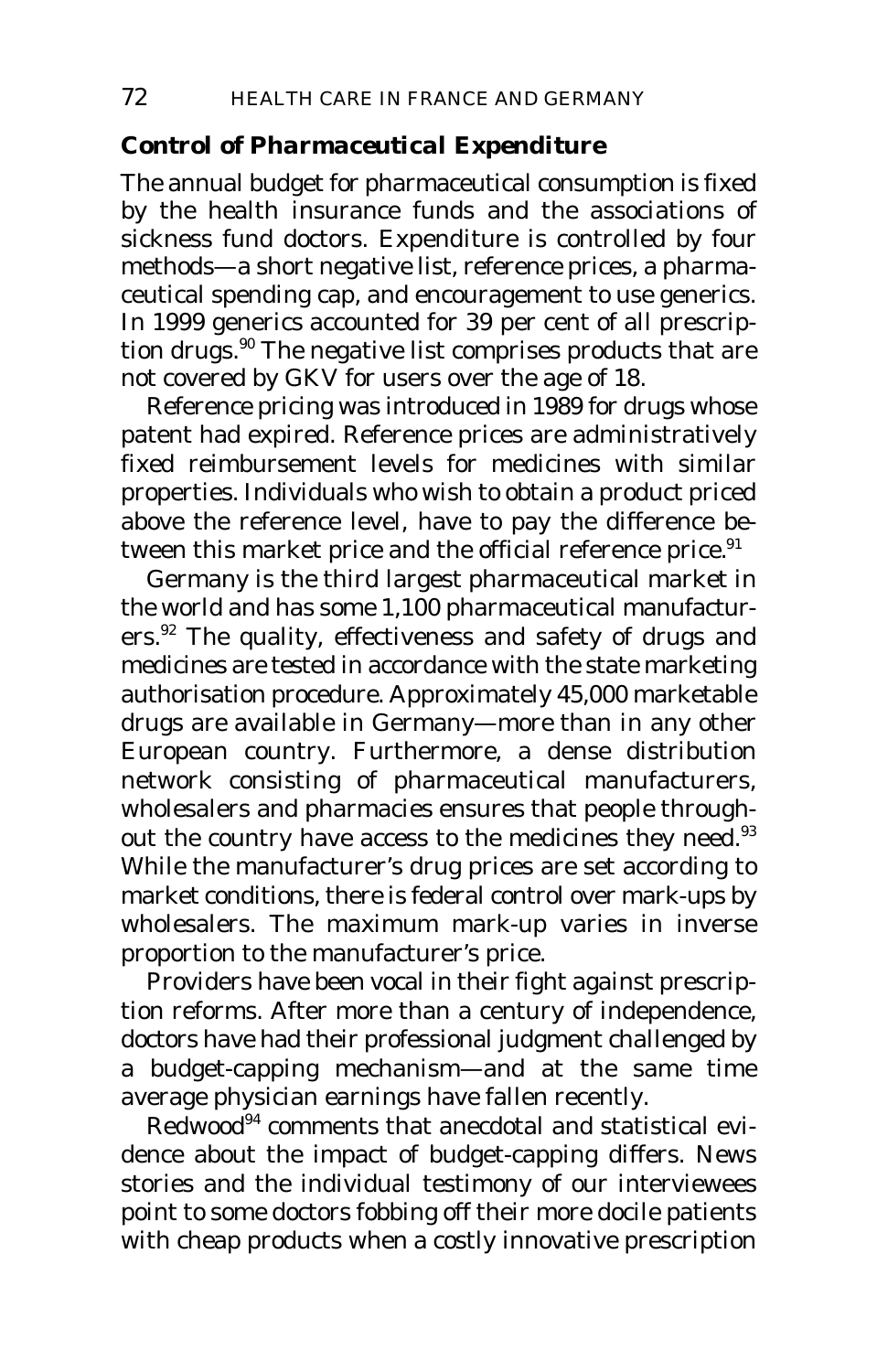drug would have been better. In order to remain within their budgets, physicians sometimes transfer their patients to more expensive hospital and clinic-based care which is not on their budget when drug therapy (included in their budget) would have been at least as effective and cheaper.<sup>95</sup>

Powell and Wessen<sup>96</sup> inform us that the serious press in Germany reported that some patients had been told that their physician had reached the ceiling of total points assigned to each specialty group and would not, therefore, be reimbursed for any additional services. Some of our interviewees reported similar experiences, which led doctors to close (take a holiday) towards the end of each financial quarter. Powell and Wessen add that if patients were willing to pay out of pocket, they could continue to receive services or prescription drugs that were previously available under GKV. A recent study indicates that 12 per cent of patients in the GKV system receive the newest innovative drugs, while 48 per cent of private patients receive them.<sup>97</sup>

The US International Trade Commission reports that 'Strict budgetary controls imposed on German physicians mean that they may not always be in a position to prescribe the products that, in their professional opinion, would best suit their patients' needs'. It concluded that there was evidence of a bias against innovative therapies:

In some cases only patients who specifically request innovative products may receive them, while those who do not are prescribed older, less effective, medicines that do not improve their quality of life or medical condition as much as innovative medicines would.<sup>98</sup>

# *Health Service Reforms*

After years of successful cost control by international standards, Germany's high healthcare expenditure began to come under strong criticism, exacerbated by the perceived threat of an ageing population, increased public demand for all the best the medical world had to offer, rising costs of advancing medical treatments, and supplyside inefficiency.<sup>99</sup>

Until the late 1980s costs were met by raising employer and employee premiums (*Krankenkassen* have a statutory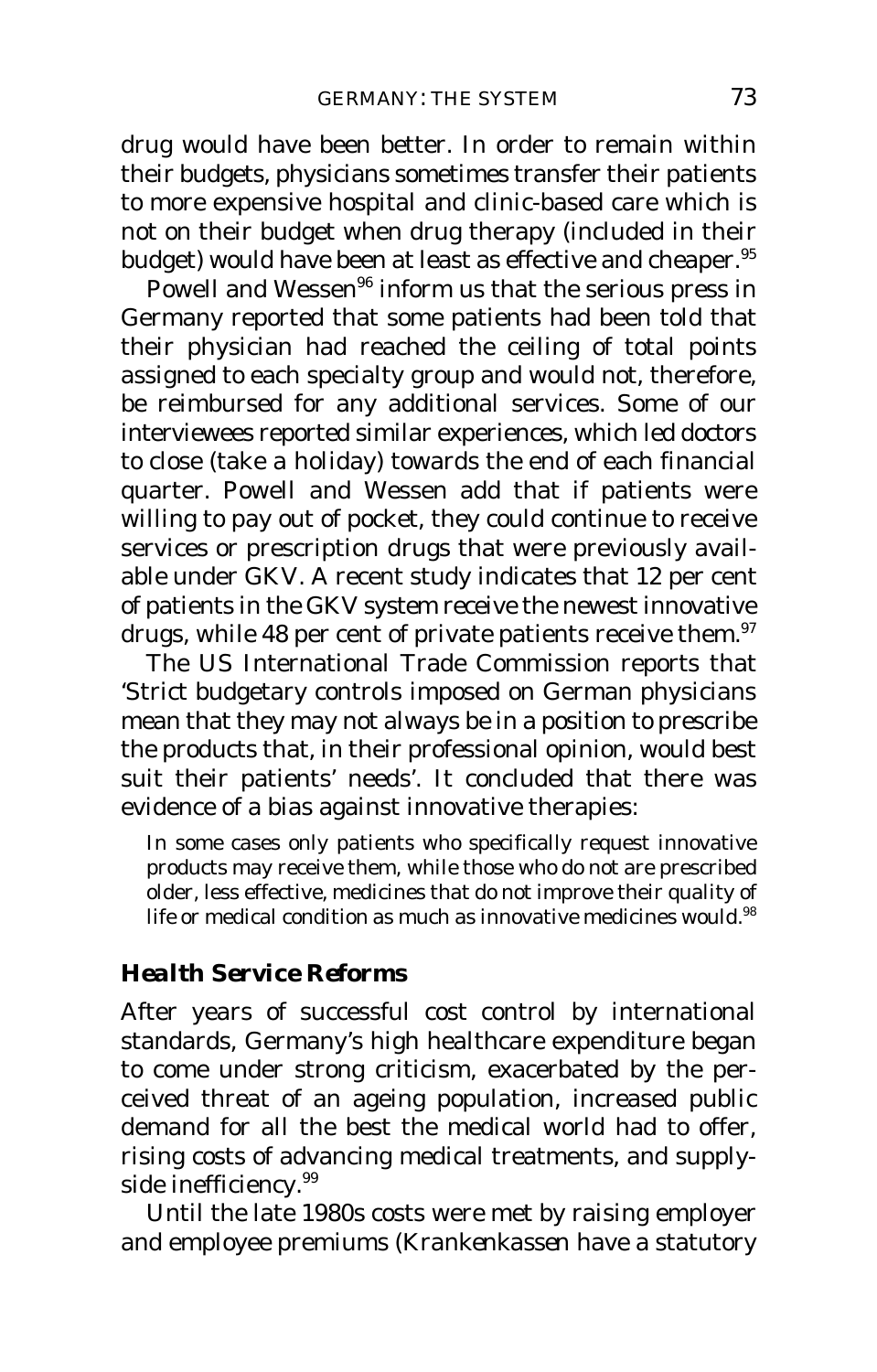duty to balance their books). However, in periods of sluggish growth this solution was no longer viable.<sup>100</sup>

There have been three stages of reform over the last fifteen years. One prominent interpreter of the German system, Ulrich,<sup>101</sup> identifies three key principles underlying statutory health insurance (GKV): self-administration (whereby healthcare purchasers and providers operate as self-managing units under public law); social partnership (responsibility for meeting the financial cost is shared between employers and employees); and solidarity (the economically stronger members of society support the weaker).

According to Ulrich, private health insurance systems rely on three different principles: the insurance principle (premiums are risk-related, mainly taking into account age, sex, and the medical history of the insured); the principle of equivalence (whereby the level of contribution reflects the desired level of coverage); and personal precaution (all individuals are responsible for their own health so that premiums may reflect lifestyle variables).<sup>102</sup>

During the 1990s public policies have attempted to move slowly in the direction of the private insurance model, but without abandoning the solidarity still cherished by most Germans.<sup>103</sup>

The first stage led to the 1989 Health Care Reform Act which introduced a reference price system for drugs. Amongst other measures within the Act, certain blue-collar workers became free to change insurer, and a negative list of pharmaceuticals considered to be ineffective was introduced.

The second stage comprised the 1992/3 Health Care Structural Reform Act. The 'Seehofer reform' which came into force in 1993 had two aims: to reduce total healthcare expenditure by ten per cent, and second, to encourage efficiency through greater competition between sickness funds and hospitals.

Graig<sup>104</sup> argues that the most significant feature of the Act was the imposition of separate budget caps on each of the major healthcare sectors: outpatient physicians,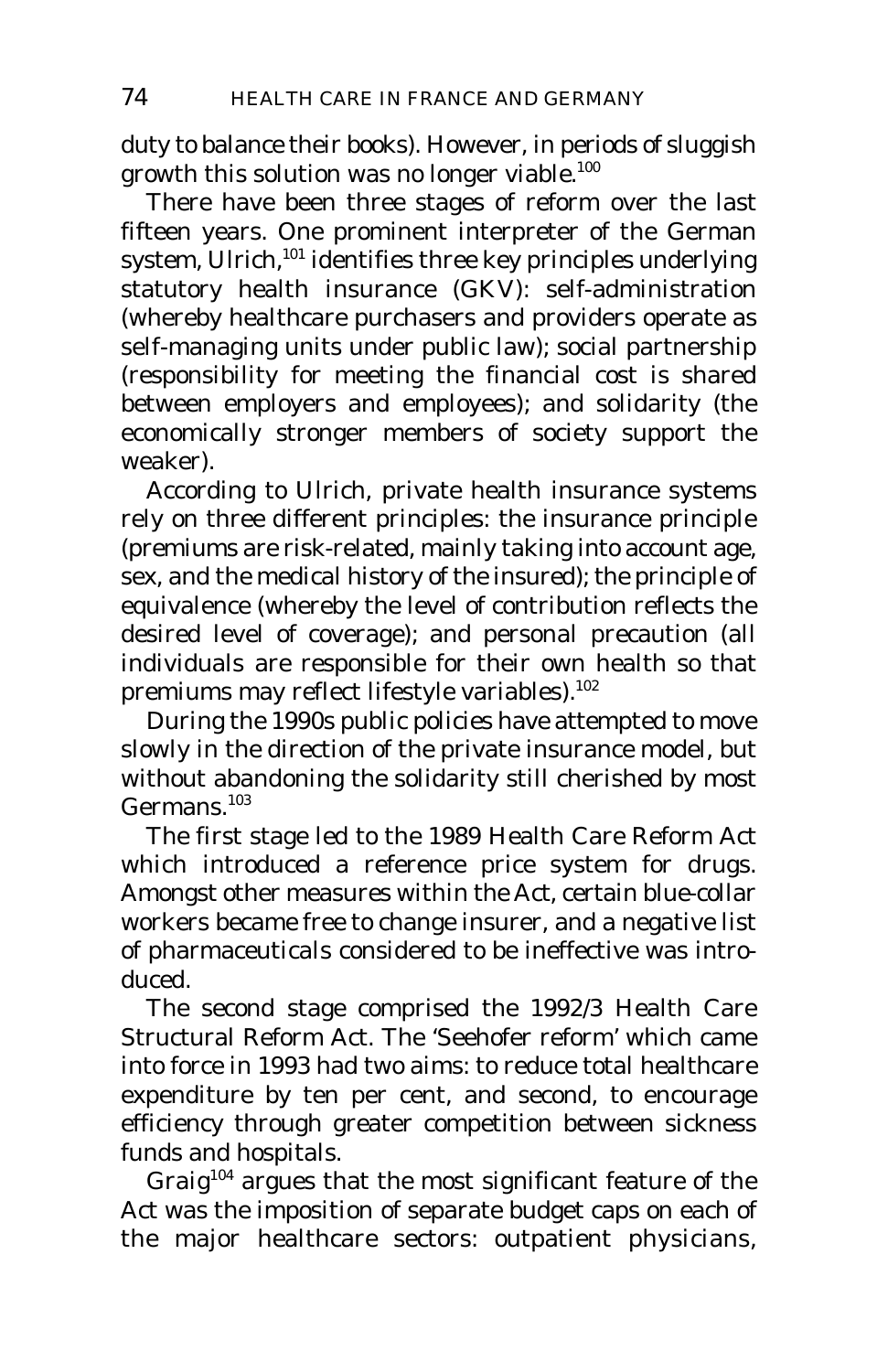hospitals, pharmaceuticals, and dental services. The caps aimed to tie health expenditure to rises in workers' income.

The act targeted the wasteful re-diagnosis of patients moving between sectors by breaking down the barrier between the hospital and primary sectors, chiefly by allowing primary surgery in hospitals.<sup>105</sup>

Competition between GKV sickness funds was encouraged by allowing members to change insurance fund. Moreover, to encourage competition between the sickness funds based on quality of service, not risk selection, the above-mentioned risk equalisation scheme was introduced.106 Some observers argue that the result has been that sickness funds now compete with other insurance carriers for new members by offering highly variable service packages. Such competition led the press to label funds as 'regular funds', 'superfunds', 'sensational funds', and/or 'five-star funds.' ('*Werr hat das bessere Angebot?* 1996).<sup>107</sup>

*Chip-karten* (smart cards) for health insurance purposes were introduced in 1993 to confirm eligibility for coverage. It was also hoped that these smart cards would enhance the coordination of care and improve the flow of information among providers.<sup>108</sup>

The third stage followed in 1996 and 1997. The 1996 Health Insurance Contribution Rate Exoneration Act contained provisions reducing benefits, increasing copayment levels and also reducing sickness fund contribution rates by 0.4 per cent.<sup>109</sup> The 1996 First and 1997 Second Statutory Health Insurance Restructuring Acts, contained many measures that were subsequently reversed in 1998. Busse<sup>110</sup> comments that policies that were reversed were those which broke 'traditional rules of the system' (uniform availability of benefits, employers and employees sharing contributions equally, provision of services as benefits in kind). One policy to survive was the possibility of new contractual relations between providers and sickness funds.<sup>111</sup> In 1998, the Act to Strengthen Solidarity in Statutory Health Insurance lowered co-payment rates, improved benefits and made balanced financial results possible in 1999.<sup>112</sup>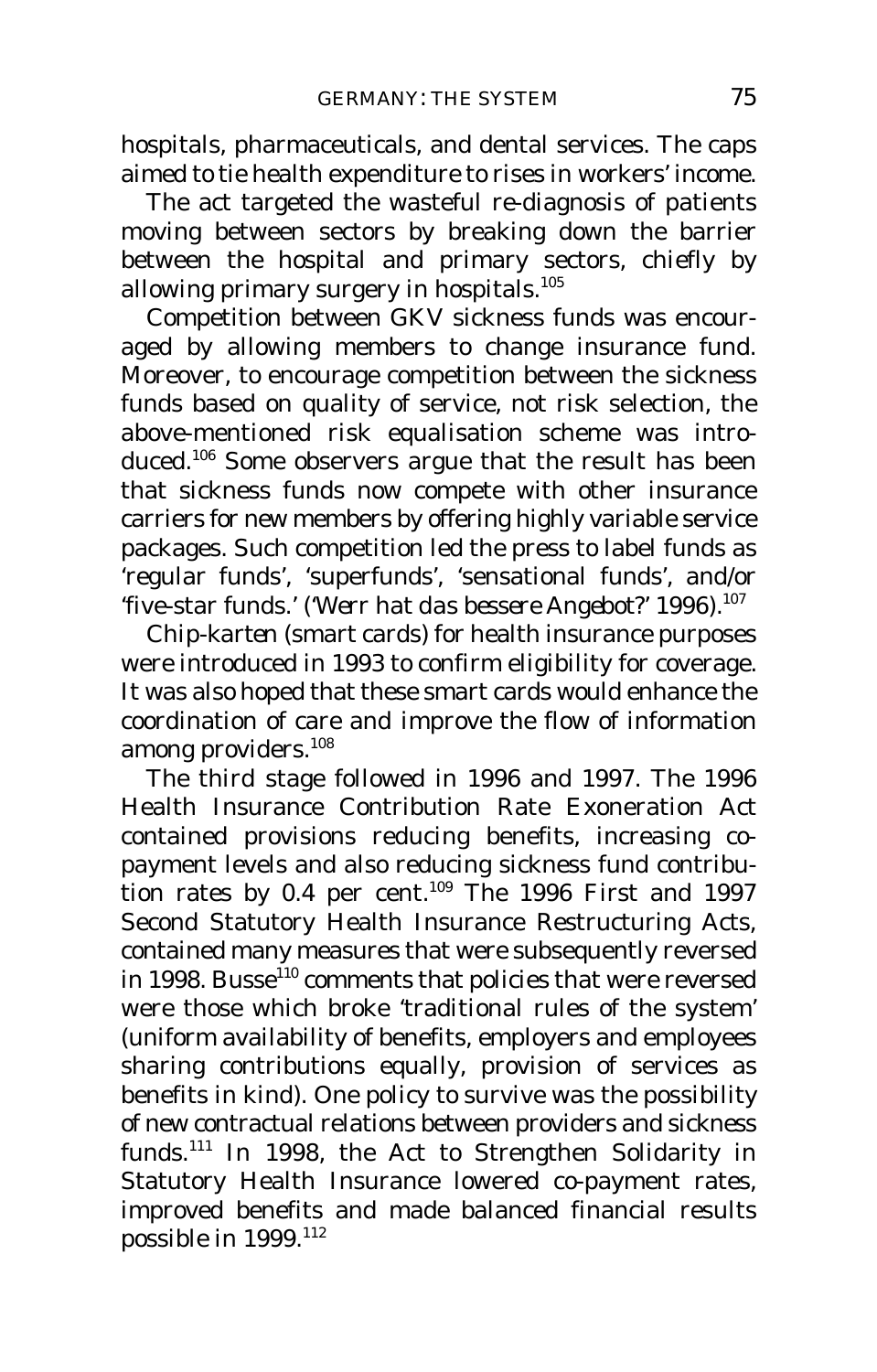Most recently, the Reform Act of Statutory Health Insurance 2000 set out to reorganise the health insurance system. These reforms were not budget-cutting measures. Indeed, the government claims that more money will flow into the system each year—roughly DM 4 billion for the year 2000, for example. Instead, the focus is upon changing existing structures so that healthcare supply will be better able to meet the changing demand. In order to strengthen the family doctor system, sickness funds may now offer financial bonuses to those who use GPs as gatekeepers to specialist services. Disputed pharmaceuticals and technologies were removed from the sickness fund's benefits catalogues, while a positive list of reimbursable drugs may now be issued by the *Bundesministerium für Gesundheit*. 113

## *Summary*

What can we learn? In Germany insurance provides a connection between the people who go out to work and earn their keep and the resources available to healthcare providers. Our reliance on taxation makes it impossible for us to judge whether or not we are receiving value for money. The majority of the population who pay their national insurance contributions accept that they must also pay for the poor, but there is no expectation that in order to ensure access for all there must also be public sector monopoly. On the contrary, the Germans have successfully combined consumer choice and universal access. It is true that the rich can always buy a premium service. They can and do in the UK. But German policy makers do not waste their time trying to stop some people from ever getting more than anyone else. They focus on ensuring that the standard of care available to the poorest people is acceptably high.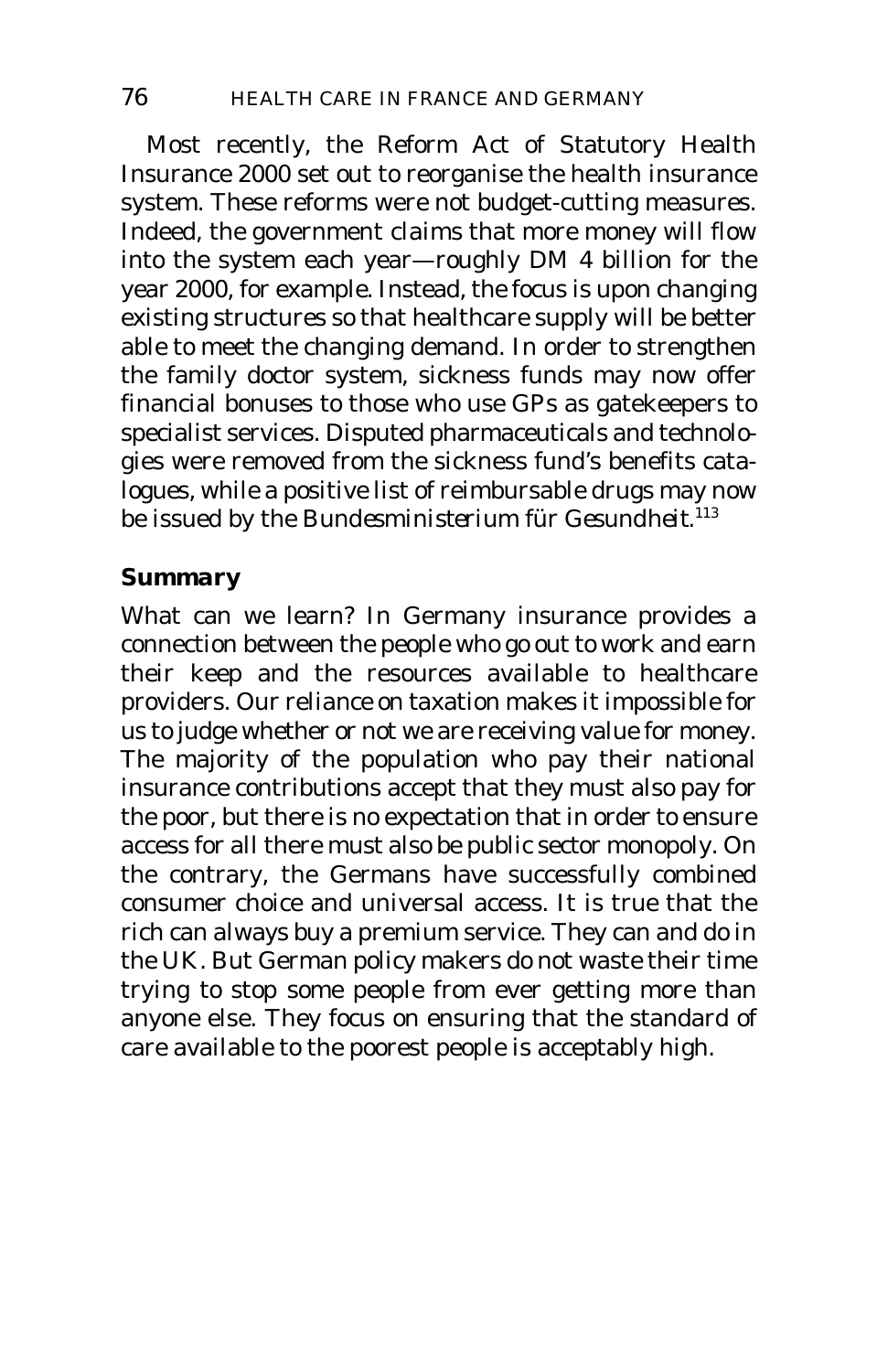# **Lessons for the UK**

#### *Is Health Care Different?*

 $\mathbf{F}$  or the last 50 years public debate about the NHS has been dominated by the moral imperative that no one should be denied medical care. It has been taken for granted that the NHS is the best method of achieving that aim. We will argue that the evidence from France and Germany is that there are better methods, but first it is necessary to disentangle the questions raised by the apparently unimpeachable moral claim that everyone should have access to health care.

Its main appeal rests on an analogy with emergency situations. If someone is so badly hurt, perhaps bleeding heavily or unable to breathe, any moral system would enjoin any person to offer assistance. Two main concerns arise. First, even if we are speaking only of health care which is an urgent necessity, is public sector monopoly the most effective method of providing it? And second, it must be acknowledged that not all health care is urgent and that a good deal of the expenditure in a prosperous society is on the comfort and convenience of patients. That is, health care has a dual character: it is often a matter of urgent necessity, but much also resembles other consumer goods.

These complications make it very difficult to decide how to define how much health care the government should provide as of right. Writers have spoken of a civilised or decent minimum, core services, basic services, reasonable standards and so on. Some duck the issue altogether by insisting that access should be 'comprehensive', even though no one with practical knowledge of the NHS truly believes that any such goal is possible.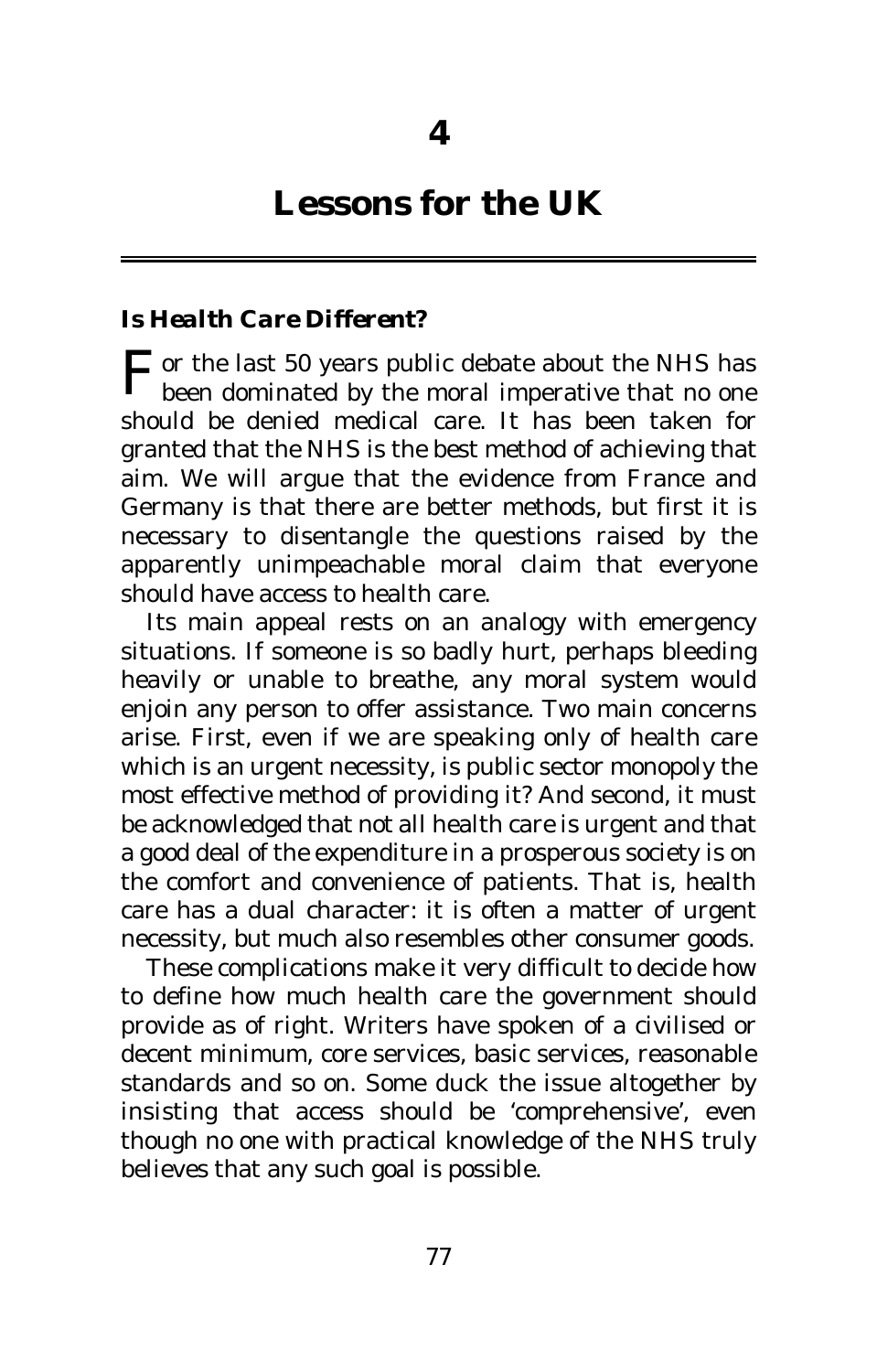The intractable problem of defining how much care government should guarantee individual members of society is related to a further complexity. Commentators who seek to be realistic and to define the 'minimum' or the 'core' come under attack for accepting inequality of access. The most extreme version of this theory demands that no one should ever get more than anyone else, an objective which can only be approached if the whole national system is under central control. Yet equality in the sense of uniformity remains the NHS objective, despite the fact that it has never been the reality and only a few diehards believe it to be achievable. All this is quite apart from the unintended consequences of central direction intended to create a uniform pattern of care—perhaps the most serious of which is the suppression of diversity and competition, the chief means by which progress and learning from the experience of others is facilitated.

There is a further difficulty, namely that medical need is not clear-cut. Many systematic studies have found that well-respected doctors often disagree about both the diagnosis and the appropriate treatment. This creates the potential for them to be influenced by financial considerations when there are clinical grey areas. Consequently, under fee-for-service systems there is a potential for doctors to carry out unnecessary operations; and when they receive a fixed salary regardless of the number of patients treated or the quality of care provided, there is a potential for under-treatment.

Before governments took responsibility for the poor it was generally accepted that health care was not exactly like other consumer goods. Just as a decent human being would not let someone else starve, so too they would not be allowed to die or suffer through a lack of health care. The provision of medical care has always had this moral dimension. Before it became a government responsibility doctors provided free care for the poor, or charities paid the doctors. Some hospitals and doctors charged according to income. Provident associations were created for people on low incomes: they paid what they could afford and donors paid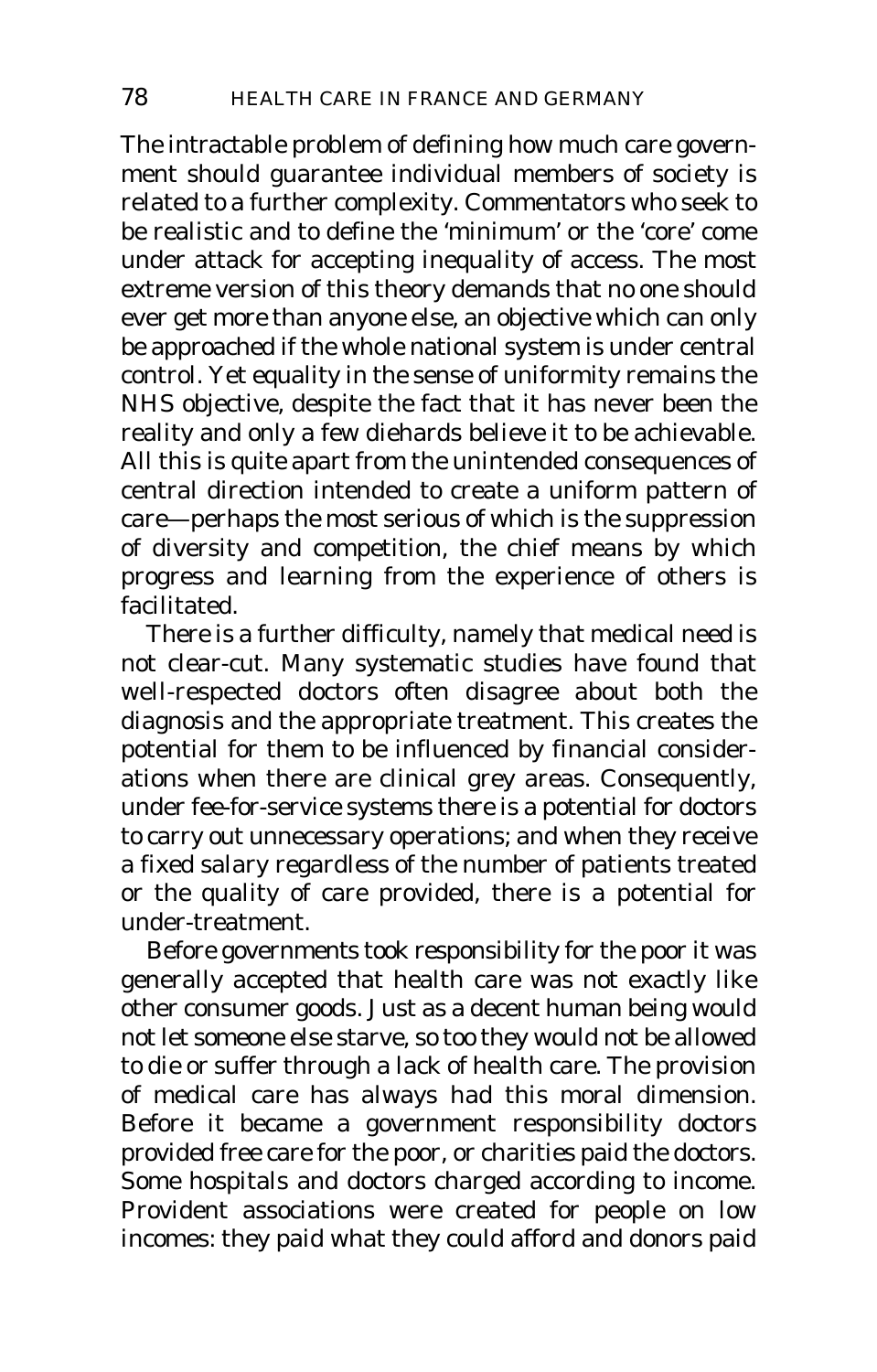the rest. Friendly societies organised pre-payment schemes along mutual lines. Today this responsibility is assumed by government and the policy conundrum has been made more acute as a result of political involvement.

There are two further complications. First, health care may be very costly so that even a person who was selfsufficient through work in all other respects might be unable to afford it. Expenditure of this type is typically covered by insurance, allowing individuals to share in the risk of facing extraordinary costs.

Second, much ordinary medical expenditure is not extraordinary and may well be within the means of most people on ordinary incomes. However, the lower their income, the more reluctant people will be to spend on something of uncertain benefit. We often get lumps, rashes and pains or other symptoms which may soon pass or which may be the early signs of something more serious. A visit to the doctor may result in reassurance that the symptom is not significant, or that it is an early warning of a serious problem. Whether to go to see a doctor to check out something that may be trivial is a difficult judgement to make and the poorer the person the more likely they are to avoid early consultation. Historically, the difficulty was overcome by pre-payment schemes, under which small monthly payments were made to a doctor in return for regular access without fees at the time of service. For this reason, friendly societies in Britain and HMOs in America appealed to prudent people who could not afford to waste their earnings.

However, both insurance and pre-payment have disadvantages, not least that they may encourage over-use by patients. Free cover at the taxpayers' expense may have the same effect. Indeed, this is a common problem for thirdparty payment of all kinds. Insurers seek to overcome it by requiring co-payments or enforcing administrative rules, such as a requirement to obtain prior approval for treatment. The NHS has always relied on administrative methods such as GP gatekeepers and restricting medical resources and manpower to curtail spending.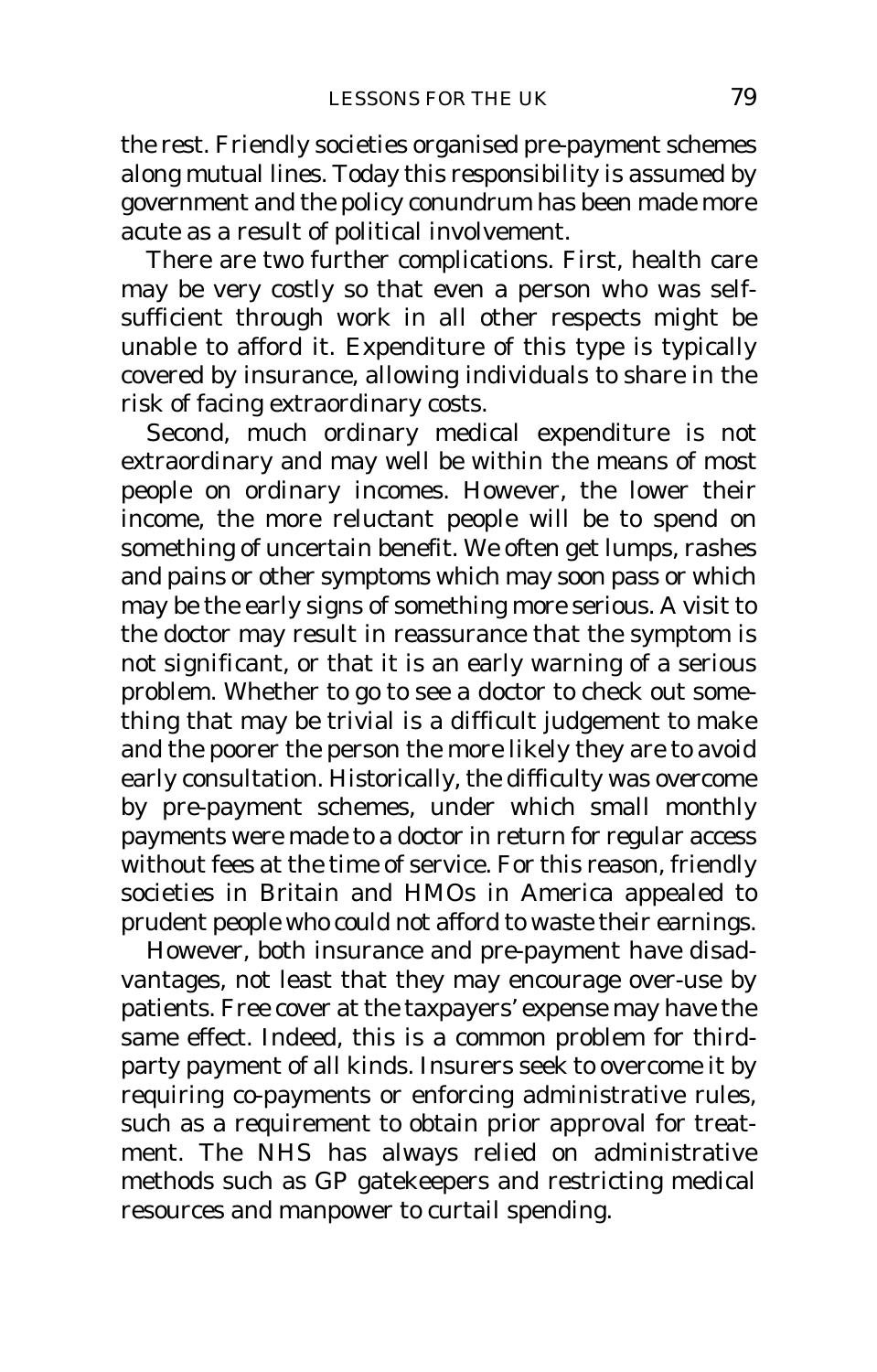# *Health Care is Different—But Not That Different*

The systems in France, Germany and the UK have been based on unique approaches to the underlying characteristics of health care. France has a hybrid system which combines social insurance and a hypothecated tax. Although the amount paid by individuals is not an actuarially sound insurance premium, it reflects the price-conscious preferences of individuals for health care. Moreover, it deliberately builds in an element of co-payment to ensure that consumers are aware of the cost. For the majority of the population, not dependent on welfare benefits, it is close to a price mechanism. It also permits competition to ensure that standards are high and allows doctors outside the social insurance scheme to set market fees.

The German system also contains a price mechanism. The sickness funds are legally required to balance their books and must charge an appropriate premium. It is then applied as a percentage of each person's income. There is more of a role for GP gatekeepers in Germany than in France, but nonetheless patients enjoy freedom of choice. There is a significant amount of competition between hospitals.

Under the NHS there is an extremely weak connection between the flow of funds into the NHS and individual expectations. Whether we think in terms of wants, personal preferences or needs there is little or no link with the system of budget allocation by the Treasury. No mechanism permits our expectations to be brought into alignment with what is affordable or feasible whereas, for all the defects of the French and German systems, it is possible for individuals to make a connection between the amounts they see being deducted from their pay-slips and their experience of day-to-day access to medical services.

Neither German nor French social insurance schemes are based on actuarially sound insurance principles, but the most significant difference between them and Britain's public sector monopoly is that they have not attempted to suppress the price mechanism altogether, but rather to universalise access. In practice because social insurance works with the grain of the market it has allowed the moral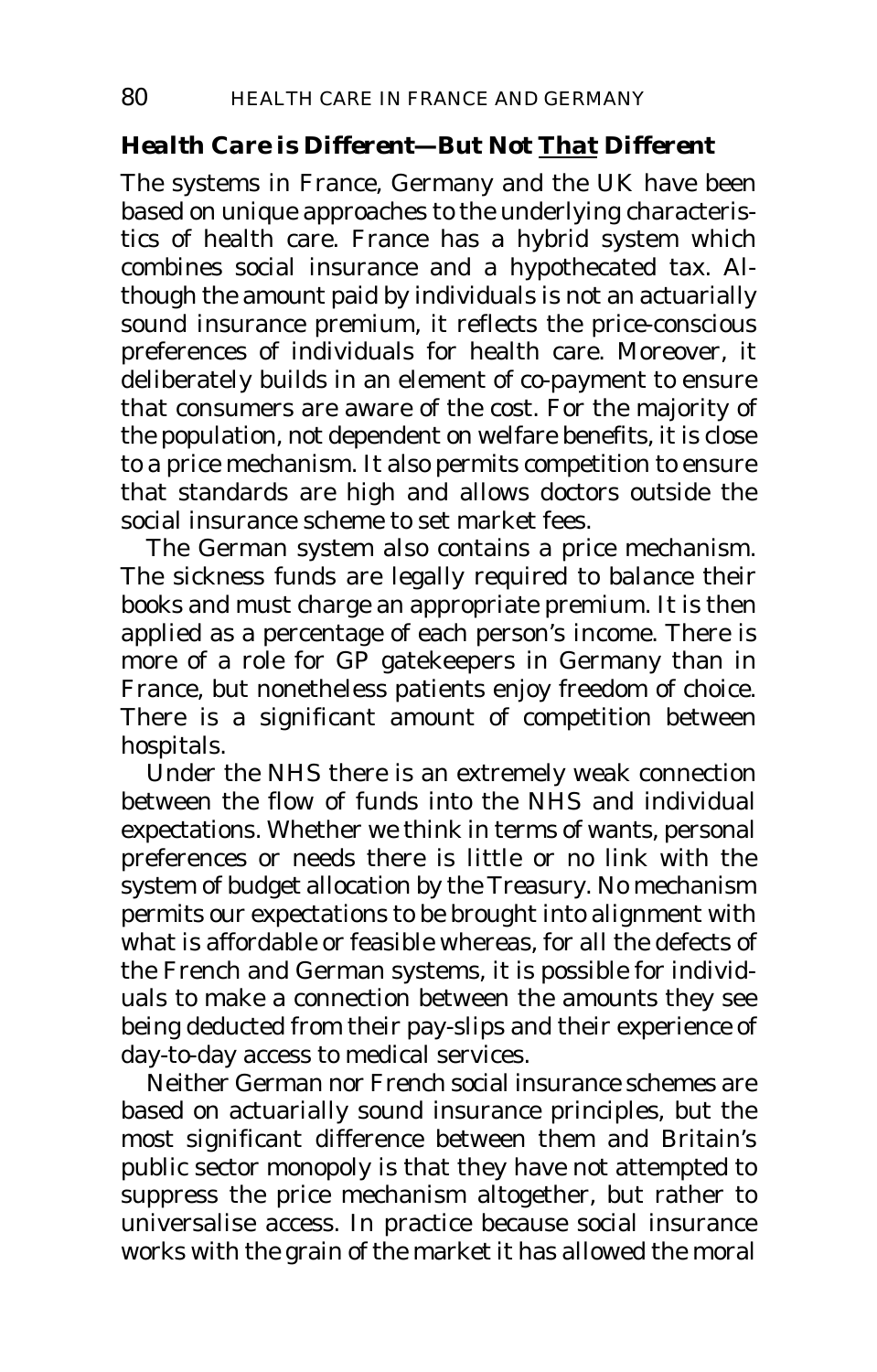purpose of universal access to be more effectively achieved. By eradicating the link between price-conscious consumers and the resources available to meet their needs the NHS has made its own moral purpose less achievable.

# *The Lessons*

What are the lessons? The first aim of policy should be to make the market serve everyone, whether they are selfsupporting through work or not. Governments should confine themselves to what they can do best and leave the rest to civil society. This implies:

- 1. Governments should not try to be the single payer because rationing will be the result.
- 2. Nor should governments impose a single provider because consumers cannot escape bad service and incentives to raise standards will be diminished.
- 3. Avoid a compulsory link with employers—because it makes it harder to move towards systems based on responsible consumers. If someone else seems to be paying, personal responsibility is diminished. However, collective purchase of insurance through *voluntary* groups (including employers) is often efficient.
- 4. Public policy should recognise the special nature of health care—it is partly a moral necessity and partly an ordinary consumer good. The element that is like other consumer goods is vulnerable to over-use when provided free. This recognition implies two further aims:
- 5. To get as close as possible to ensuring that self-sufficient people should be completely price-conscious and that dependent people should be as price-conscious as circumstances allow.
- 6. To ensure that people dependent on government support do not have an obviously inferior service. One approach is to make a political decision about the guaranteed standard, perhaps in the form of a 'core services' committee or an Oregon-style prioritised list. The other approach is to apply a market test which, in practice, is what countries such as France and Germany have done.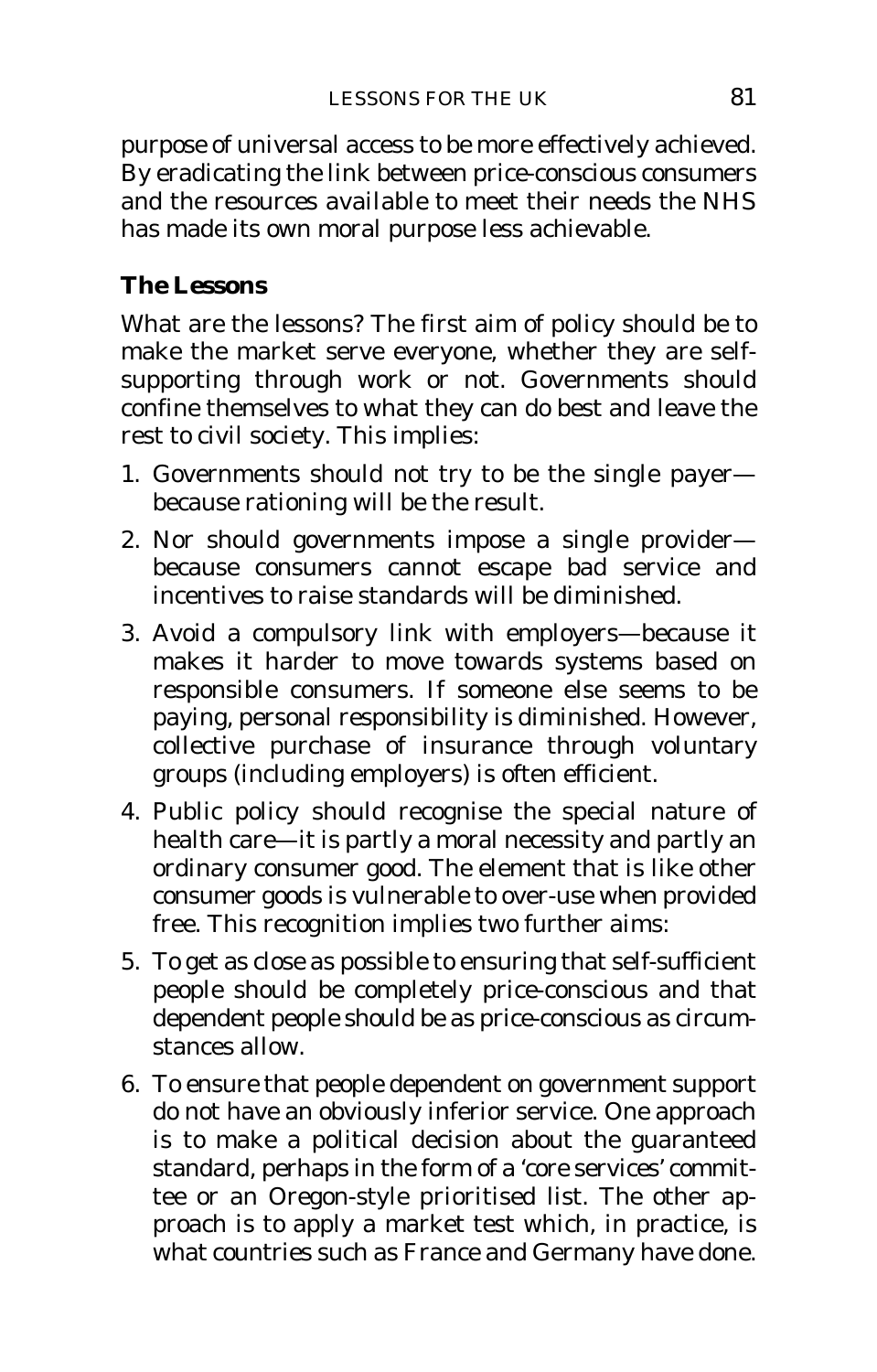They recognise that the state cannot guarantee the standard enjoyed by the rich and so it cannot honestly promise an equal service without suppressing all private health care. But it can underwrite the standard chosen by people on middle incomes who are spending their own money. The effect of systems which combine insurance and solidarity has been to ensure that the poorest people enjoy the same level of care as the working and middle classes.

Not only have France and Germany maintained a price mechanism to permit the majority of people to influence the flow of funds into the system and avoid the widespread rationing typical of the UK, they have also encouraged competition. There is substantial private ownership of hospitals in both countries as well as a large number of independent specialists who operate from their own clinics. Consumers have real choice, whereas under the NHS, as the Government's National Plan concedes, 'the convenience of the patient can come a poor second to the convenience of the system'.

It is embarrassing for a nation to admit that it has been wrong for 50 years, but every French and German citizen has access to high-quality care—a higher standard of care than we enjoy here.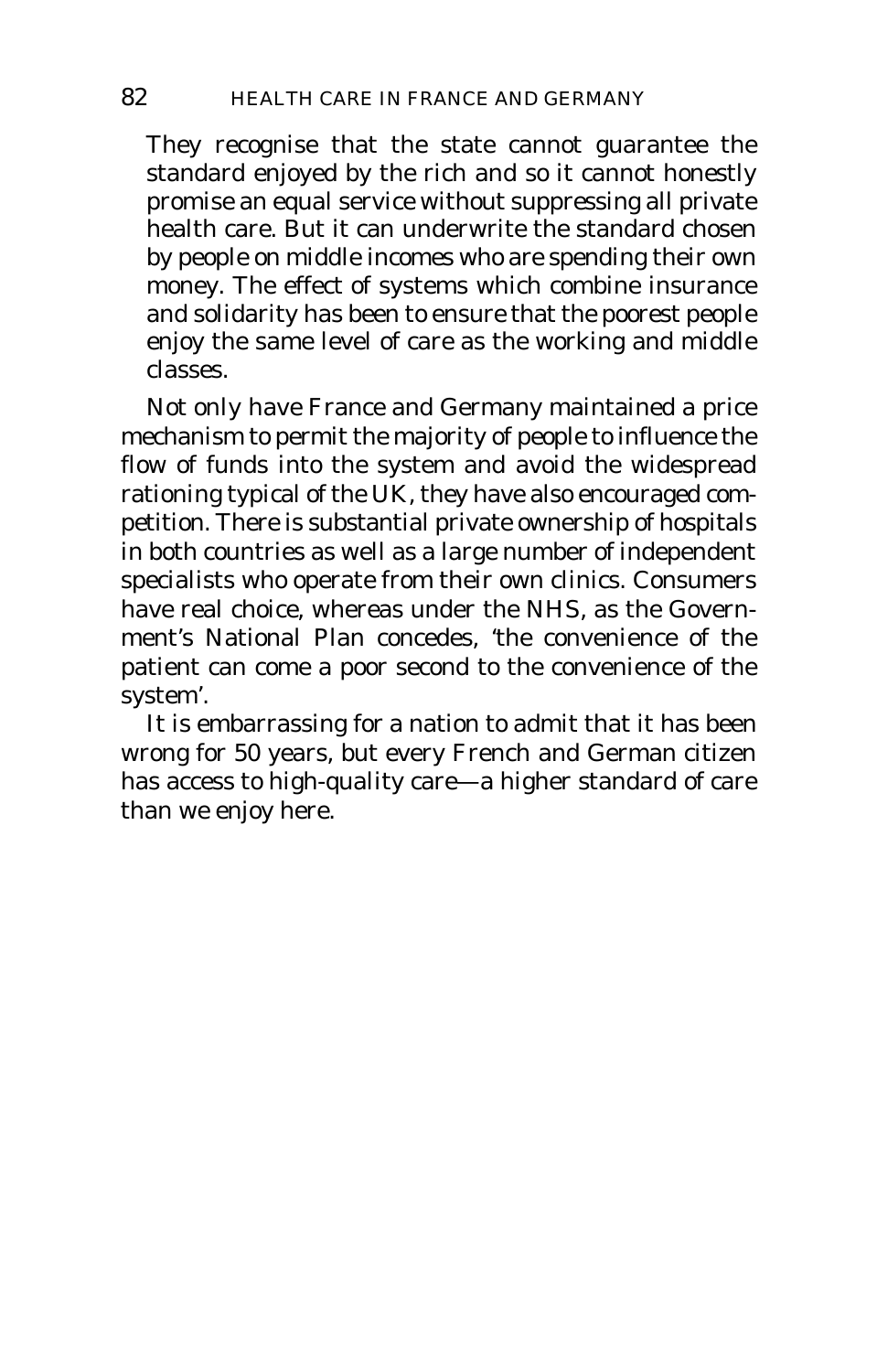# *Glossary*

### **French Chapter Abbreviations**

| AMG           | (Aide Médicale Générale) Old system of medical assistance from local authorities for those on low income and<br>unemployed. Replaced by CMU                |
|---------------|------------------------------------------------------------------------------------------------------------------------------------------------------------|
| ARH           | (Agences Régionales d'Hospitalisation) Regional Hospital Association                                                                                       |
| <b>CCMSA</b>  | (Caisse Centrale de la Mutualité sociale agricole) Agricultural workers' health insurance provider                                                         |
| <b>CMU</b>    | (Couverture Maladie Universelle) Two-level system, introduced in January 2000, of universal health insurance<br>based on residency, rather than employment |
| <b>CNAMTS</b> | (Caisse Nationale d'Assurance Maladie des Travailleurs Salariés) Health insurance for salaried workers -<br>covers 80 per cent of the population           |
| <b>CPAM</b>   | (Caisse Primaire d'Assurance Maladie) Local social security office. Known as the 'Sécu'                                                                    |
| <b>CPS</b>    | (Carte Professionnel de Santé) A doctor's card, required to access carte vitale information                                                                |
| <b>CRAM</b>   | (Caisse Régionale d'Assurance Maladie) Regional offices, responsible for a number of CPAMs                                                                 |
| <b>CRDS</b>   | (Contribution pour la Remboursement de la Dette Sociale) A small temporary tax, introduced to help balance<br>the social security finances                 |
| <b>CREDES</b> | (Centre de recherche, d'étude et de documentation en économie de la santé) French health economics research<br>body                                        |
| CSG           | <i>(Contribution Sociale Généralisée)</i> The payroll social security contribution                                                                         |
| <b>CSMF</b>   | (Confédération des Syndicats Médicaux Français) Confédération of Medical Unions                                                                            |
| <b>DRASS</b>  | (Direction Régionale des Affaires Sanitaire et Sociales) Regional health and social affairs bureaux                                                        |
| <b>DRG</b>    | Diagnosis related groups                                                                                                                                   |
| FF            | French Franc (exchange rate: £1: FF 10.4)                                                                                                                  |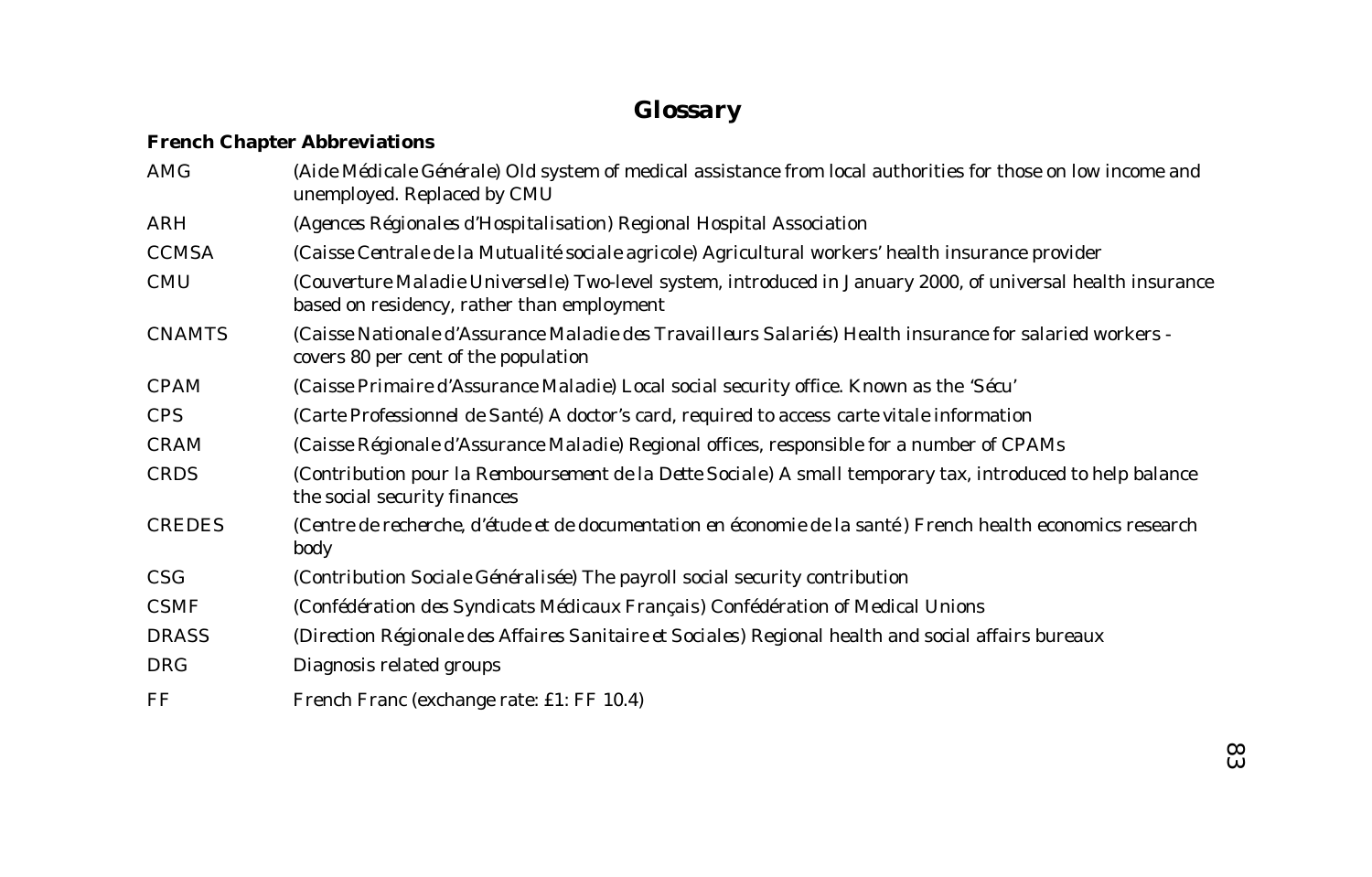### **French Chapter Abbreviations**

| <b>FMF</b>       | (Fédération des Médecins de France) Doctors' union representing both generalists and specialists in local,<br>private practice                                                                 |
|------------------|------------------------------------------------------------------------------------------------------------------------------------------------------------------------------------------------|
| MdF              | (Médecin de Famille) A family doctor - General Practitioner                                                                                                                                    |
| <b>MEDEF</b>     | The French Employers Federation                                                                                                                                                                |
| <b>MGEN</b>      | National sickness fund for teachers                                                                                                                                                            |
| <b>MG</b> France | (Médecins Généralistes de France) GP union                                                                                                                                                     |
| <b>MISSOC</b>    | Annual European Commission publication, summarising social protection regimes in European Union and<br>European Economic Area member states                                                    |
| <b>NHI</b>       | <b>National Health Insurance</b>                                                                                                                                                               |
| <b>OECD</b>      | Organisation of Economic Cooperation and Development                                                                                                                                           |
| <b>ONDAM</b>     | (Objectif National des Dépenses d'Assurance-Maladie) Annual healthcare spending limits                                                                                                         |
| RMI              | (Revenue Minimum d'Insertion) A benefit guaranteeing those available for work, sufficient resources to live                                                                                    |
| RMO              | (Références Médicales Opposables) Mandatory practice guidelines introduced in 1994                                                                                                             |
| <b>SAMU</b>      | (Service d'Aide Médicale Urgente) Specialist emergency service                                                                                                                                 |
| <b>SROS</b>      | (Schéma Régionale d'Organisation Sanitaire) General regional health services organisation plans                                                                                                |
| <b>URCAM</b>     | ( <i>Unions Régionales d'Assurances Maladie</i> ) Bodies that coordinate social insurance administration at a regional<br>level                                                                |
| <b>URSSAF</b>    | (Union pour le Recouvrement des Cotisations de Sécurité Sociale et d'Allocations familiales) Body that collects<br>and distributes social security contributions to the relevant organisations |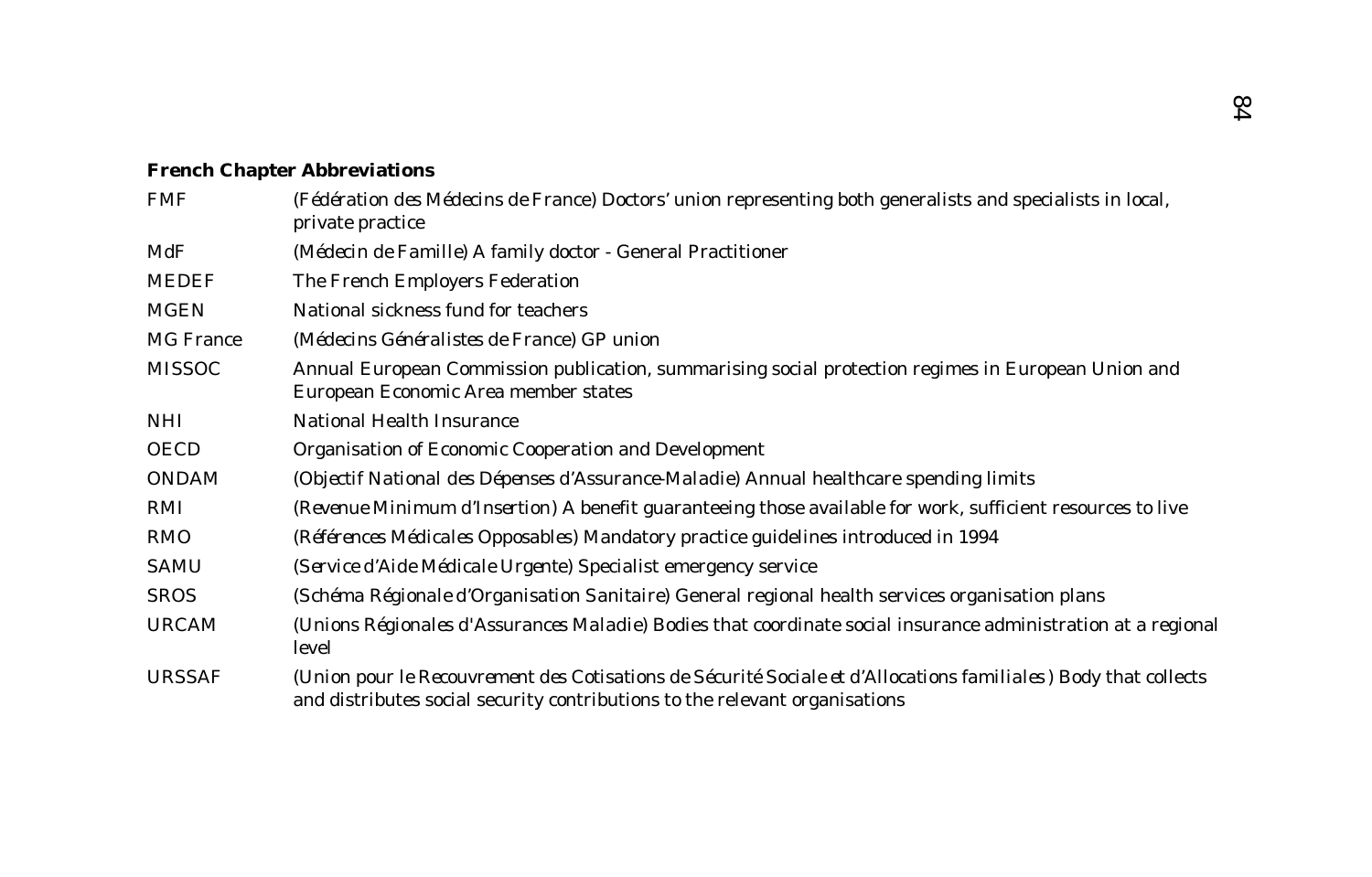### **French Terminology**

| Assurance Complémentaire                       | Supplementary health insurance—paid for to cover co-payments                                                                                                                                                        |  |
|------------------------------------------------|---------------------------------------------------------------------------------------------------------------------------------------------------------------------------------------------------------------------|--|
| <i><b>Assurance Maladie</b></i>                | <b>National Health Insurance</b>                                                                                                                                                                                    |  |
| Avance (de frais)                              | Payment of costs/medical expenses at point of use                                                                                                                                                                   |  |
| Caisses                                        | Short form for each of the national insurance funds                                                                                                                                                                 |  |
| Carte d'assure social                          | Old style medical insurance card                                                                                                                                                                                    |  |
| 'Carte Vitale'                                 | Medical/Insurance Card                                                                                                                                                                                              |  |
| Cent pour-cent                                 | Term used when no co-payment is applied to a treatment. Equivalent of <i>prise en charge</i>                                                                                                                        |  |
| Conventionné                                   | A doctor working within sectors 1 and 2 of the French health system                                                                                                                                                 |  |
| Forfait journalier                             | Daily, non-refundable charge in hospital                                                                                                                                                                            |  |
| <i>Feuille de soins</i>                        | Signed statement of the treatment given and medicines prescribed—necessary for the<br>application for refund Patients, attach vignettes to this form and return it to the CPAM so<br>reimbursement may be processed |  |
| Loi de Financement pour la<br>Sécurité Sociale | Annual Law of social security finance                                                                                                                                                                               |  |
| <i>Médecin de Famille</i>                      | Family doctor - GP                                                                                                                                                                                                  |  |
| Médicine libérale                              | The concept of unrestricted patient access to ambulatory care GPs and specialists of their<br>choice. Also implies that physicians have freedom of prescription                                                     |  |
| Ministère de l'Emploi et<br>de la Solidarité   | The Ministry of Employment and Social Affairs—including health policy                                                                                                                                               |  |
| <b>Mutuelles</b>                               | Supplementary insurers. Non-profit mutual/benefit societies                                                                                                                                                         |  |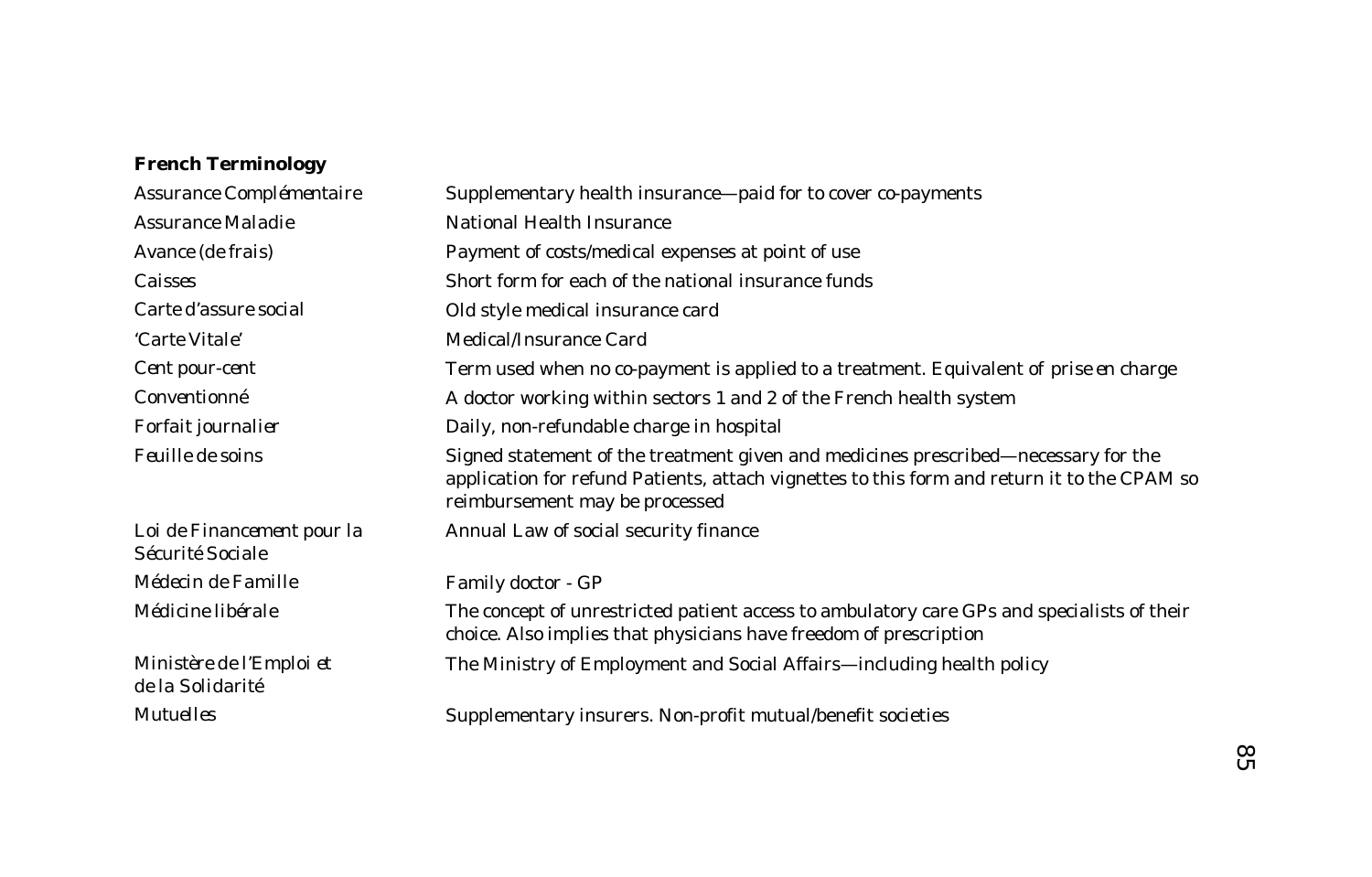### **French Terminology**

| <i>Non-conventionné</i>  | Term to describe physicians who choose to work outside sectors 1 and 2 of the French<br>healthcare system                                                                                                     |
|--------------------------|---------------------------------------------------------------------------------------------------------------------------------------------------------------------------------------------------------------|
| Plan Juppé               | 1996 Reform Act                                                                                                                                                                                               |
| <i>Pompiers-médicaux</i> | Semi-skilled/medically qualified firemen                                                                                                                                                                      |
| Prise en charge          | Taken 'care of' i.e. no co-payment is required by patient                                                                                                                                                     |
| Référent                 | Short for <i>Médecin Référent</i> . A referring GP                                                                                                                                                            |
| Tarif conventionné       | The tariff which <i>conventionné</i> physicians must adhere to                                                                                                                                                |
| Tiers payant             | Literally meaning 'third to pay' (nearer a quarter in reality). A system whereby the patient<br>pays only the co-payment portion up-front, rather than paying in full and being reimbursed at<br>a later date |
| Ticket modérateur        | Element of charges health service supplied, that is not reimbursed by national insurance—the<br>patient's contribution                                                                                        |
| Vignette                 | In this context, a sticker, the colour of which determines what portion of pharmacy expenses<br>will be reimbursed by the caisse                                                                              |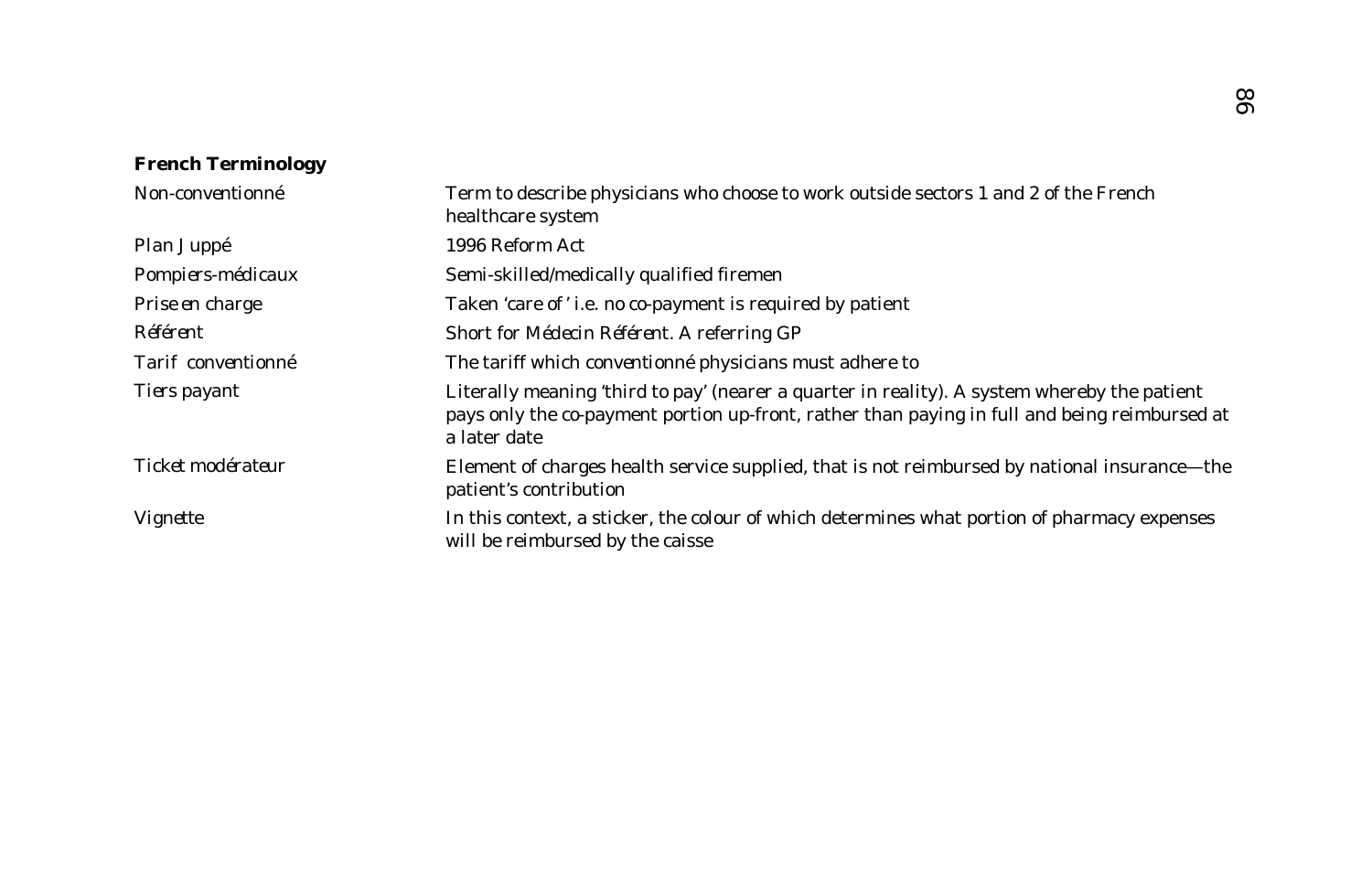### **German Chapter Abbreviations**

| <b>AOK</b> | (Allgemeine Ortskrankenkasse) The general local insurance provider         |
|------------|----------------------------------------------------------------------------|
| <b>BBV</b> | (Bayerische Beamten Versicherungen) A private insurer for Beamten          |
| <b>BKK</b> | (Betriebskrankenkassen) Company-based funds                                |
| <b>DAK</b> | (Deutsche Angestellten Krankenkasse) Insurance fund for salaried employees |
| DM         | Deutsch Mark (exchange rate: £1: DM 3.1)                                   |
| <b>GKV</b> | ( <i>Gesetzliche Krankenversicherung</i> ) Statutory Health Insurance      |
| <b>IKK</b> | (Innungskrankenkassen) Guild insurance funds                               |
| <b>LKK</b> | (Landwirtschaftliche Krankenkassen) Agricultural workers fund              |
| <b>PKV</b> | (Privat Krankenversicherung) Private insurance                             |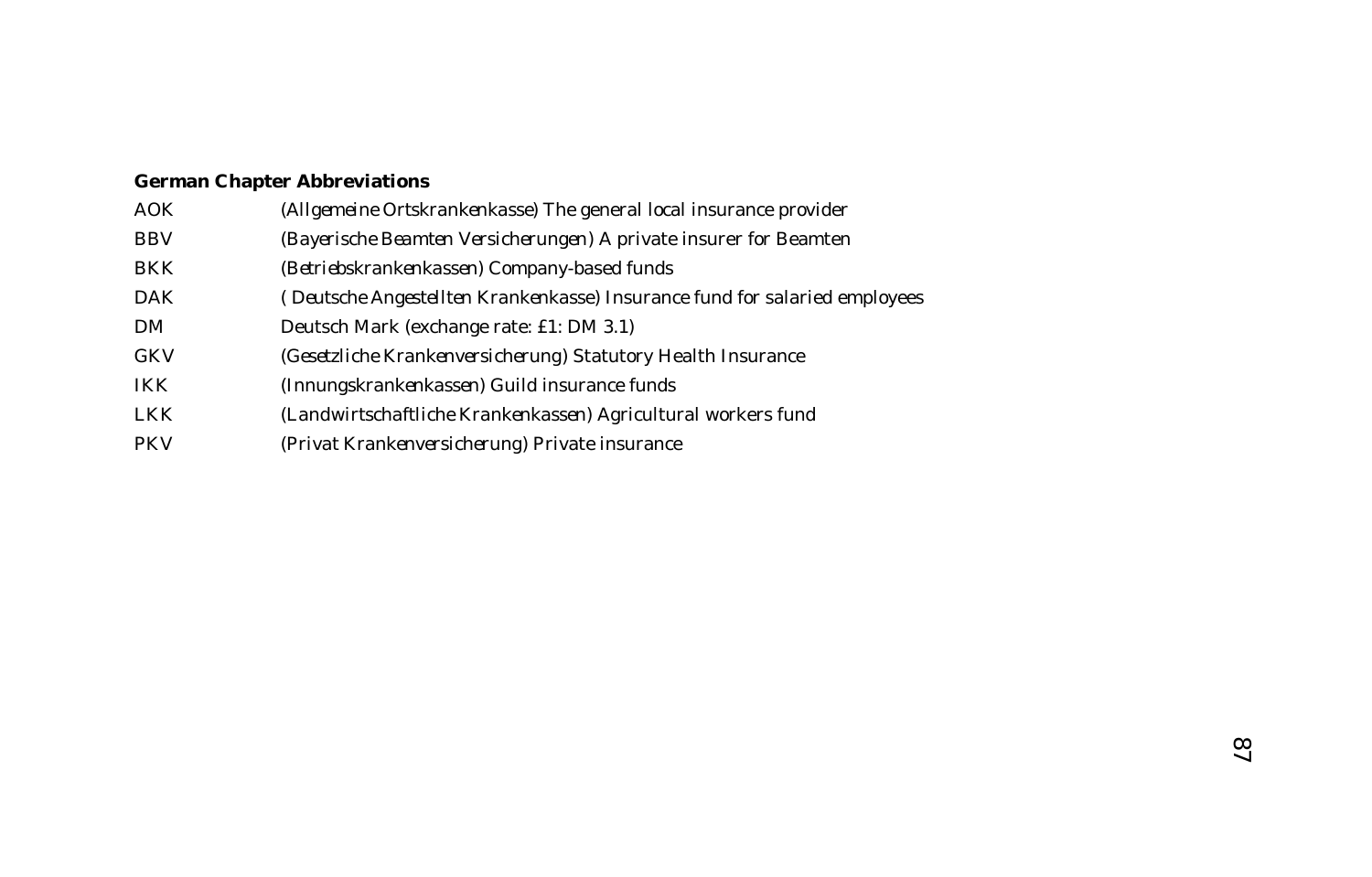#### **German Terminology**

*Allgemeinmedizin* General medicine *Allgemeine Ortskrankenkasse* AOK Local general sickness fund *Apotheke* Pharmacy *Arzt/Ärztin* Doctor (m/f) *Arzt für allgemeine* General Practitioner *Augenarzt* Eye specialist *Beamte/Beamtin* Permanent civil servant (m/f) *Beihilfe* Aid, assistance, allowance (eg for Beamte) *Betriebskrankenkasse, BKK* Company sickness fund *Bundesarztekammer* German Medical Association*Bundesministerium für Gesundheit* Federal Health Ministry *Chip-karte* Smart card proving membership of an insurance fund *Ersatzkasse* Substitute health insurance funds*Frauenarzt* Specialist gynaecologist *Hausarzt/ärztin* GP (m/f) *Innungskrankenkasse, IKK* Guild health insurance fund *Internist* Internal specialist doctor *Kassenarztliche Bundesvereinigung (KBV)* Federal Association of Sickness Fund Doctors *Kinderspezialist* Specialist children's physician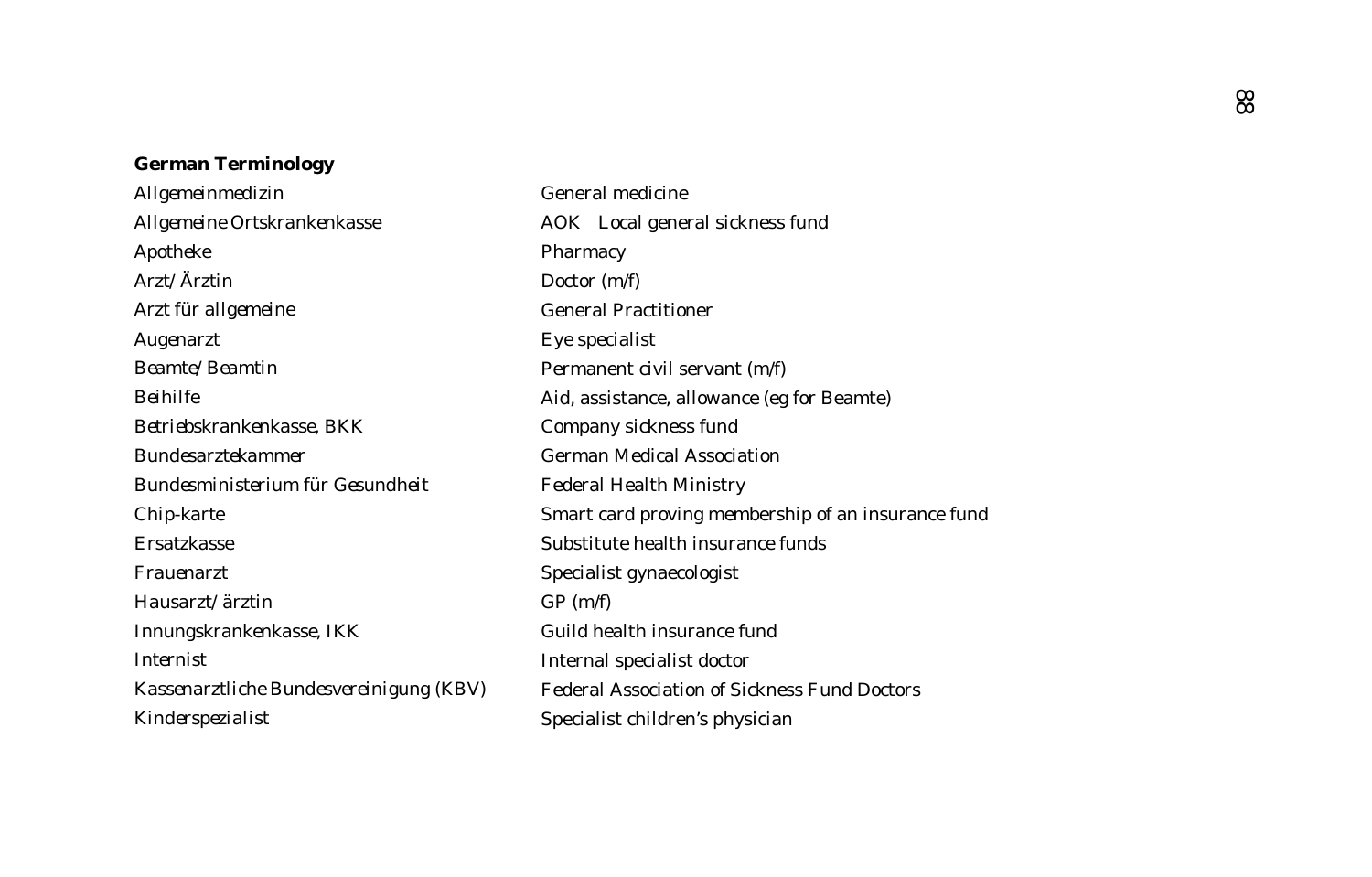### **German Terminology**

| Kostenübernamhe                  | Undertaking to pay costs (of health care)                                                                             |
|----------------------------------|-----------------------------------------------------------------------------------------------------------------------|
| Kostenübernahmerschein           | Form from the insurance company stating that it (the company)<br>will pay for treatment costs in general nursing care |
| Krankenkasse/n                   | Sickness fund/s                                                                                                       |
| Krankenschein                    | Insurance certificate, now supplanted by Chip-karten                                                                  |
| Krankenversicherung              | Sickness insurance                                                                                                    |
| Notwendigkeitsbescheinigung      | Certificate stating the patient's need for hospital treatment                                                         |
| Pfelgeversicherung               | (Long-term) care insurance                                                                                            |
| Seehofer Reform Act              | The Seehofer Reform of 1992 (In force 1993)                                                                           |
| Sozialamt                        | Social Welfare Office                                                                                                 |
| Sozialhilfe                      | Social Welfare (benefits)                                                                                             |
| Techniker Krankenkasse           | One of the larger GKV insurers                                                                                        |
| <i><u><b>Uberweisung</b></u></i> | Referral                                                                                                              |
| Uberweisungsschein               | Referral note - from a doctor                                                                                         |
|                                  |                                                                                                                       |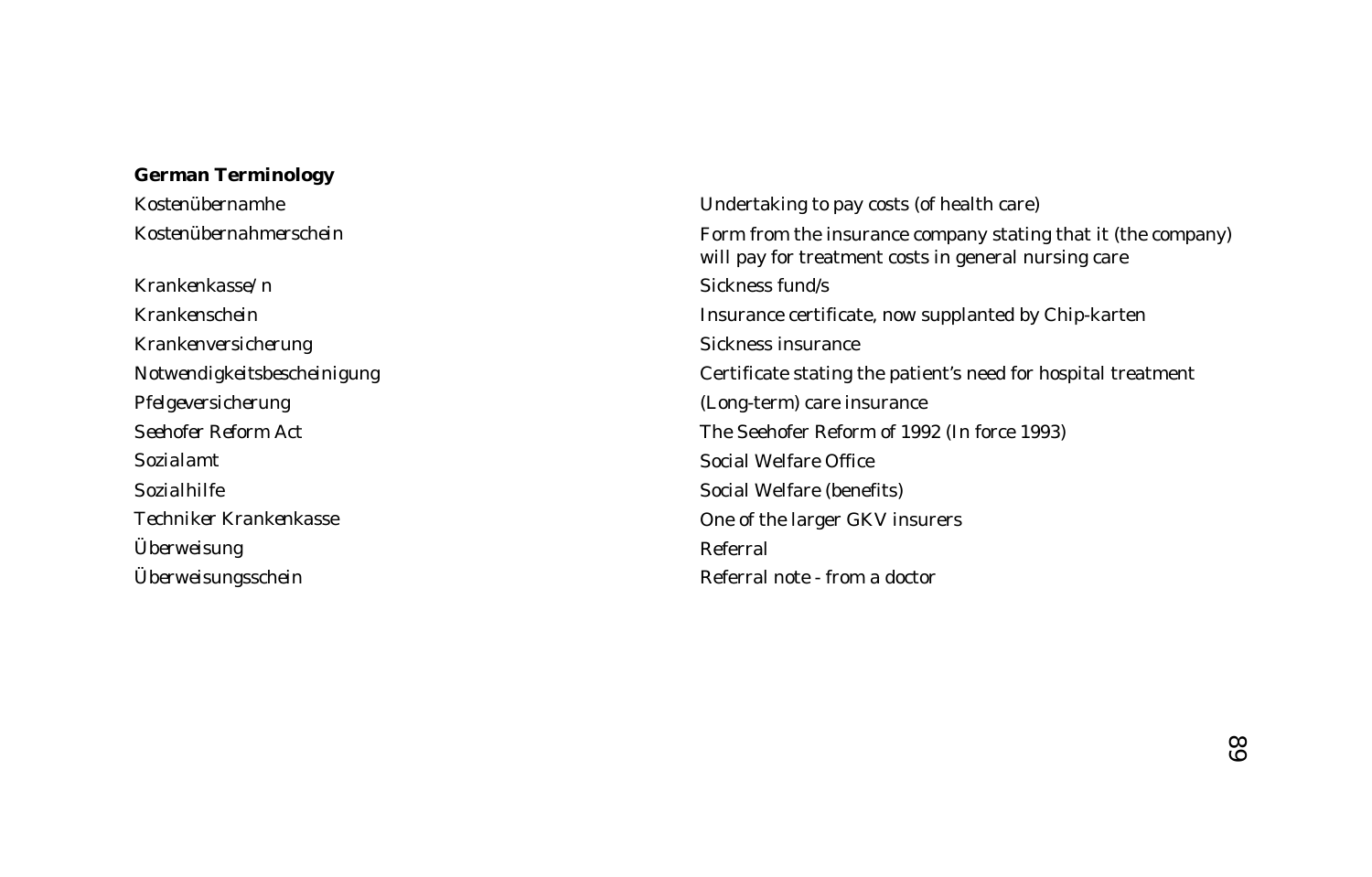# *Notes*

### **1. French and Germany: The Consumer's View**

- 1 Mossialos, E., 'Citizen's views on health systems in the 15 member states of the European Union', *Health Economics*, Vol. 6, pp. 109-16, and Eurobarometer survey. 1997.
- 2 Jabubowski, E., *Health Care Systems in the EU: A Comparative Study*, E. P. Working Paper, SACO 101/rev. EN, European Parliament, 1998.
- 3 World Health Organisation, *'World Health Report 2000'*, Geneva, WHO, 2000. The criteria according to which the conclusions of the WHO 2000 Report were reached have been subject to criticism from a wide range of sources.
- 4 The interviews reported were not randomly selected. They were chosen from among the people we spoke to because they added insights which a bare-bones technical description of a health system cannot provide. To ensure that broad comparisons could be made between French, German and British healthcare systems, the interviews were semistructured, with questions relating to funding, ambulatory and secondary provision, and recent healthcare reforms.
- 5 Employers pay 12.8 per cent of an employee's salary. See p. 32 for more contribution details.
- 6 Supplementary insurance paid for by 80 per cent of the French, to cover co-payments—the portion of fees not reimbursed by the sickness funds following payment at point of use—'*avance de frais'*. This user payment is a key element of the French healthcare system. See 'CMU' for recent changes affecting those who could not afford to pay for this extra insurance.
- 7 The monetary conversion rates used in this were fixed on 31 August 2001: £1=FF 10.4; £1=DM 3.1.
- 8 Privacy is routine in private hospitals. Public hospitals may also have single-bedded rooms, but 2-4 beds per room would be more common.
- 9 FF 150 being the standard *conventionné*—that is sector 1—specialist's fee.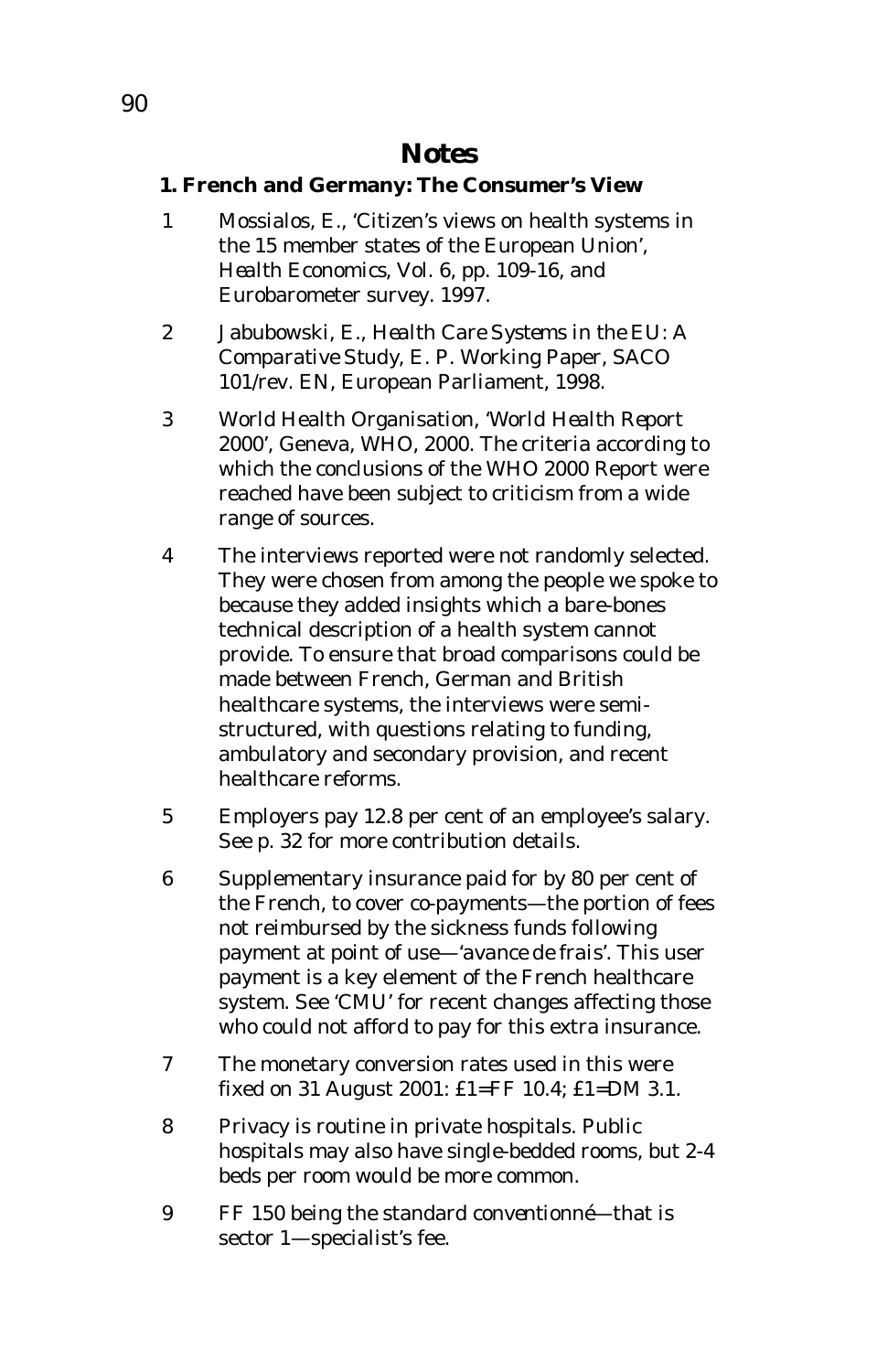#### NOTES 91

- 10 By contrast, *mutuelles* usually reimburse more quickly —as failure to do so may cause a member to transfer to a competitor.
- 11 When the French refer to a *médecin de famille*, they imply a degree of fidelity to one GP—usually while children and/or elderly relatives are dependent.
- 12 This means that treatment is *prise en charge* —provided for free, without a *ticket modérateur*.
- 13 UK doctors have a financial incentive to prescribe the 'pill', as do French doctors, but in France provision is made for a number of paid consultations.
- 14 *Techniker* is one of the larger *Krankenkassen—*health insurance providers. See pp. 55-58 for further details about German health insurers.
- 15 *Allgemeine Ortskrankenkasse* (AOK): the largest German health insurance organisation—covering about 40 per cent of the insured.
- 16 *Deutsche Angestellten Krankenkasse* (DAK)—prior to 1996 membership was compulsory for certain salaried employees.
- 17 Sickness fund membership was liberalised following the second stage of reforms which were introduced by the 1993 Healthcare Structural Reform Act—the 'Seehofer Reform'. Patients base their choice between funds on a number of factors including the benefits included, above and beyond those detailed in the *Sozialgesetzbuch Fünftes Buch* (SGB V), *Gesetzliche Krankenversicherung*, 2000, (as amended by the *GKV-Gesundheitsreform 2000*) which all insurers must offer.
- 18 GPs or family doctors are called *Hausarzt/ärztin* (masc/fem).
- 19 Children in Germany attend specialist facilities throughout their youth—with specially tailored equipment. 'Paediatrician' does not have the same meaning as in the UK. When attending the childdoctor, she would take along the medical prevention 'exercise book', given to all German children.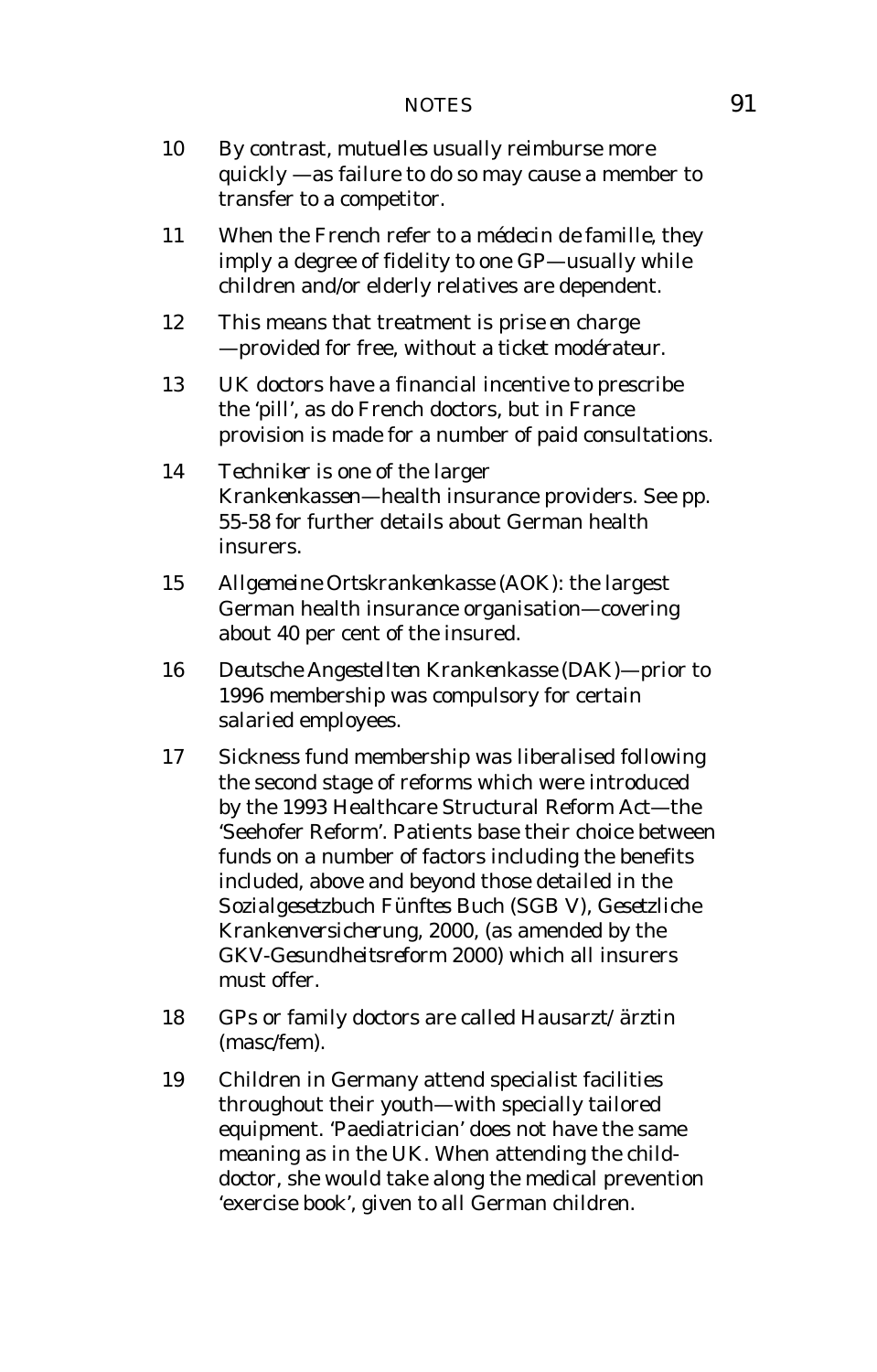#### 92 HEALTH CARE IN FRANCE AND GERMANY

- 20 The co-payment for the smallest prescription package.
- 21 See p. 62 for details.
- 22 The DM 1000 (c£330) figure is not standard across the Federal Republic—it might vary according to the insurer and type of policy purchased, also according to the agreements that healthcare providers have made with insurers.
- 23 The existence or threat of rationing in Germany is the subject of some debate. For example see Redwood H., *Why Ration Health Care?*, London: Civitas, 2000.
- 24 'Dual system'—whereby most are GKV insured while some are wholly privately (PKV) insured and might therefore receive an arguably higher standard of treatment—in terms of speed of obtaining an appointment, length of that appointment, waiting time before treatment, privacy, and so forth. This contrast is particularly stark when comparing the standard of service received by some AOK members, with that of the privately insured. Among our interviewees, with the exception of one content AOK member, AOK was thought of as the 'insurer of last resort'—one to avoid if at all possible. Some suggest that reference to a 'dual system' is inaccurate, as there are three, four, or more levels of service.
- 25 This compulsory pension insurance is called *Rettensversicherung*.
- 26 German pensions are about 70 per cent of final salary.
- 27 The proceeding two paragraphs are based on information from the publications: Kappler, A. and Reichart, S. (eds.), *Facts about Germany,* Press and Information Office of the Federal Government 1999; The Federal Ministry of Labour and Social Affairs, *Social Security at a Glance,* 1999; Graig, L., *Health of Nations: An International Perspective on US Health Care Reform,* 3rd edn, Washington DC: Congressional Quarterly Inc., 1999; European Commission, DG V, *Your Social Security Rights When Moving Within the European Union*, Luxembourg: Office for Official Publications of the European Communities, 1995; and European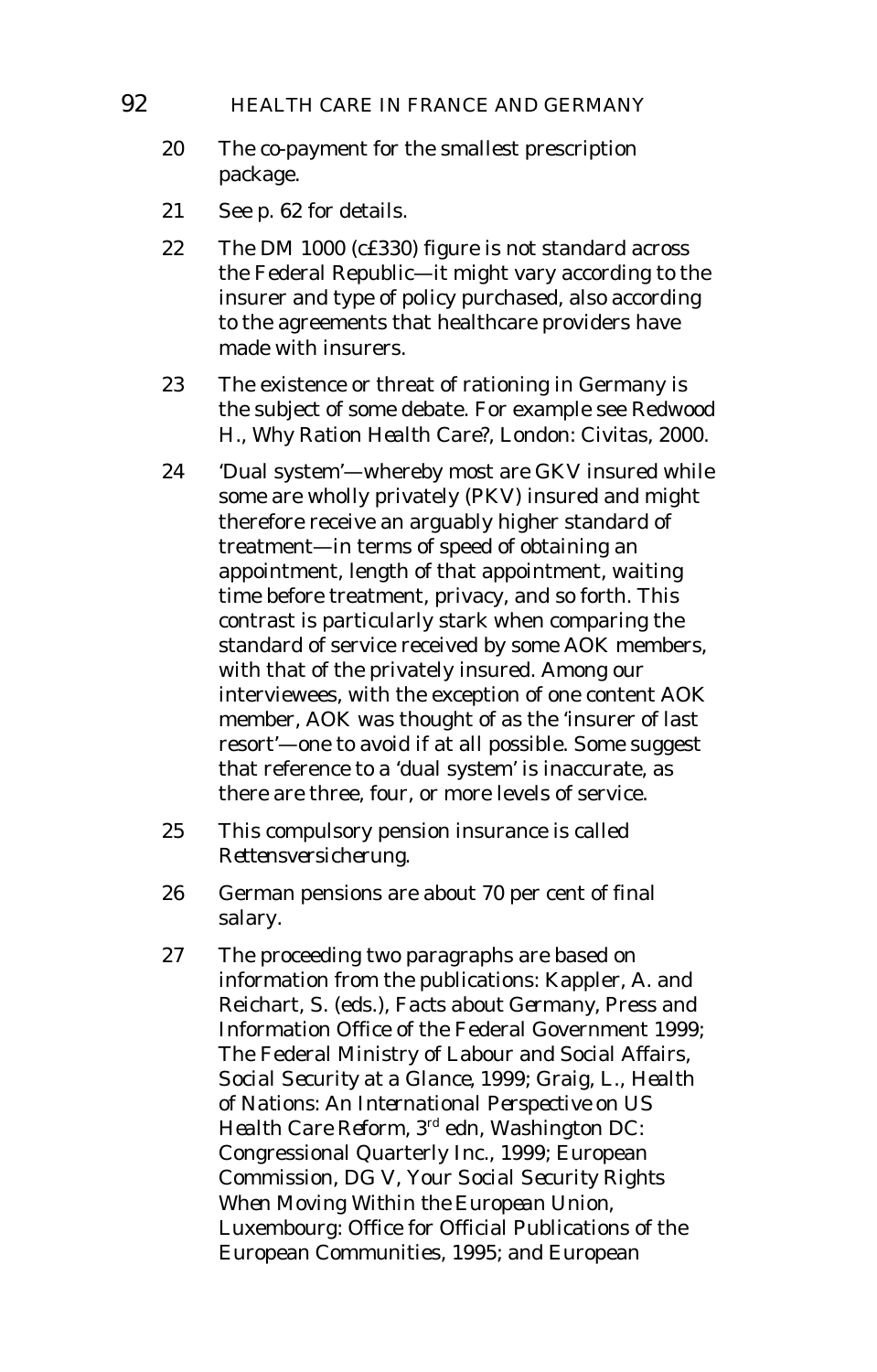#### NOTES 93

Commission, *MISSOC 2000, Social Protection in the EU Member States and the European Economic Area*, Luxembourg: Office for Official Publications of the European Communities, 2001.

- 28 See p. 64 for more details.
- 29 Herr Braun's figures.
- 30 Details of transport entitlements are found in Chapter 3 of the *Sozialgesetzbuch*, V. This applies to GKV and PKV members, though the level of benefits in kind might vary considerably among the privately insured.

#### **2: France: The System**

- 1 Bouckaert G. and Pollitt C., *Comparative Public Management in OECD Countries*, Oxford University Press, 1999.
- 2 CIA, *The World Factbook France*, 2000. www.odci.gov/cia/publications/factbook
- 3 Lacronique, J-F., 'Health Services in France', in Raffel, M. (ed.), *Comparative Health Systems*, 2nd edn, Penn State: Pennsylvania State University Press, 1984.
- 4 Capul, J-Y., *Emploi et Protection Sociale*, No. 202, Cahiers Francais, July-September 1999.
- 5 Capul, *Emploi et Protection Sociale*, 1999.
- 6 There was a modest deficit in 2000. Imai, Y., Jacobzone, S. and Lenain, P., in 'The Changing Health System in France' (Economics Department Working Paper 269, ECO/WKP(2000)42, OECD, 2000), consider that a permanent solution to the funding crisis has not yet been found.
- 7 Sorau, A., Bary, I. and Couvelaere, J., *The French Healthcare Sector*, Paris: British Embassy, March 2000.
- 8 Material from Freeman, R., *The Politics of Health in Europe*, European Policy Research Unit Series, Manchester University Press, 2000; Capul, *Emploi et Protection Sociale*, 1999; Lacronique, 'Health Services in France', 1984.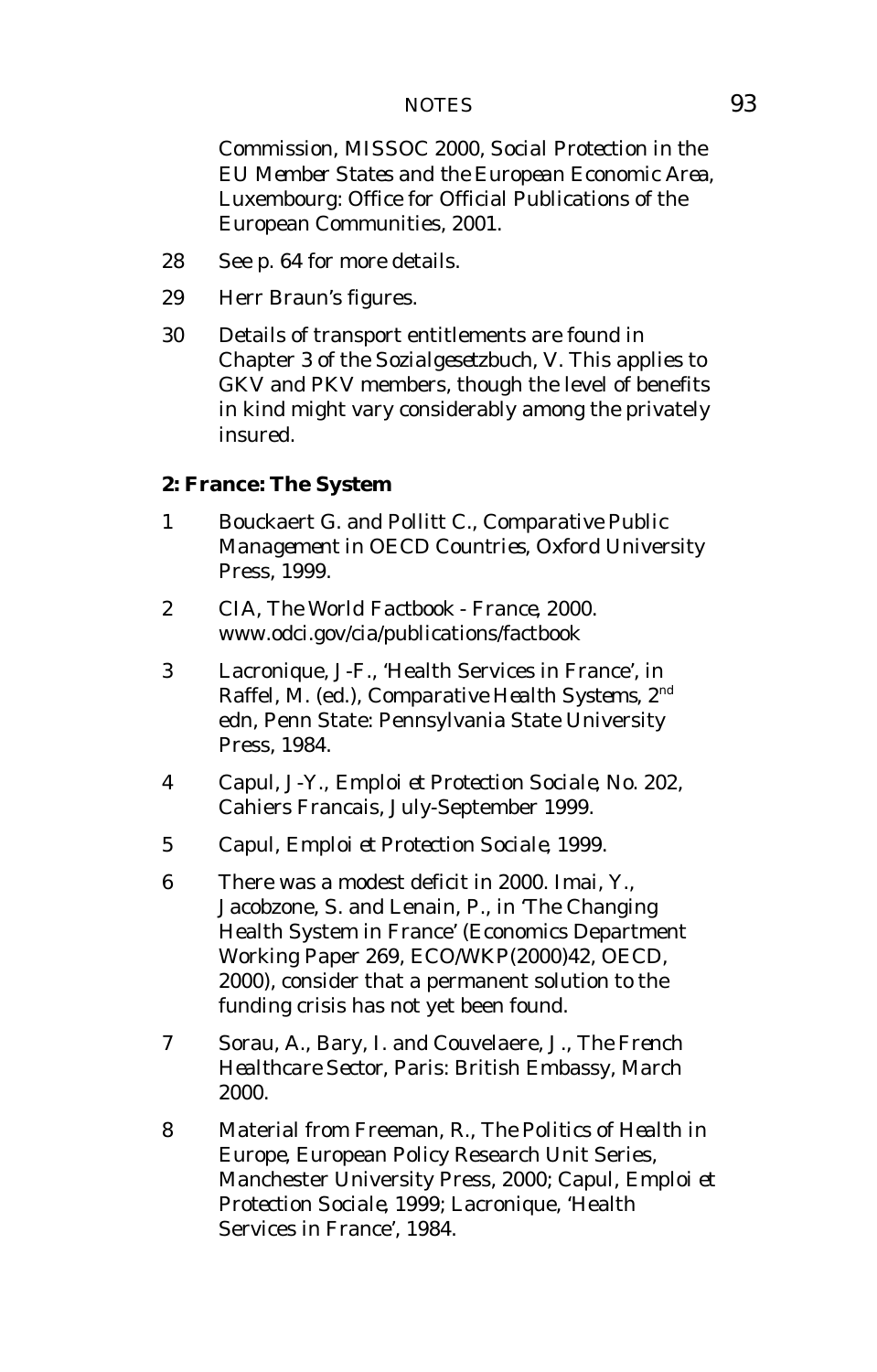#### 94 HEALTH CARE IN FRANCE AND GERMANY

- 9 Jabubowski, E., *Health Care Systems in the EU: a Comparative Study*, European Parliament Working Paper, SACO 101/rev. EN, 1998.
- 10 Freeman, *The Politics of Health in Europe*, 2000.
- 11 Imai, Jacobzone, and Lenain, 'The Changing Health System in France', 2000.
- 12 Capul, *Emploi et Protection Sociale*, 1999.
- 13 Duriez, M., *Le Système de Santé en France*, Paris: Haut Comite de Santé Publique, 2000. www.sante.gouv.fr/htm/minister/systsan.htm
- 14 Sources: Freeman, *The Politics of Health in Europ*e, 2000; Godt, P., (1996), 'The politics of health care reform in France', paper presented to workshop, 'Beyond the Health Care State. New Dimensions in Health Politics in Europe', ECPR Joint Sessions of Workshops, Oslo, 29 March-3 April. Cited in Freeman, *The Politics of Health in Europ*e, 2000. Also see Pomey, M.-P. and Poullier, J.P., 'France's Health Policy Conundrum', in Raffel, *Health Care and Reform in Industrialised Countries,* 1997.
- 15 Jabubowski, *Health Care Systems in the EU: a Comparative Study*, 1998; and Pomey and Poullier, 'France's Health Policy Conundrum', 1997.
- 16 Duriez, *Le Système de Santé en France*, 2000.
- 17 Palier, B., 'A "Liberal" Dynamic in the Transformation of the French Social Welfare System', in Clasen, J. (ed.), *Social Insurance in Europe*, Bristol: Policy Press, 1997. Cited in Freeman, *The Politics of Health in Europ*e, 2000.
- 18 Duriez, *Le Système de Santé en France*, 2000.
- 19 Freeman, *The Politics of Health in Europe*, 2000.
- 20 A temporary social debt tax—*cotisation pour le remboursement de la dette sociale* (CRDS)—has also been introduced.
- 21 Redwood, H., *Why Ration Health Care*?, London: Civitas, 2000.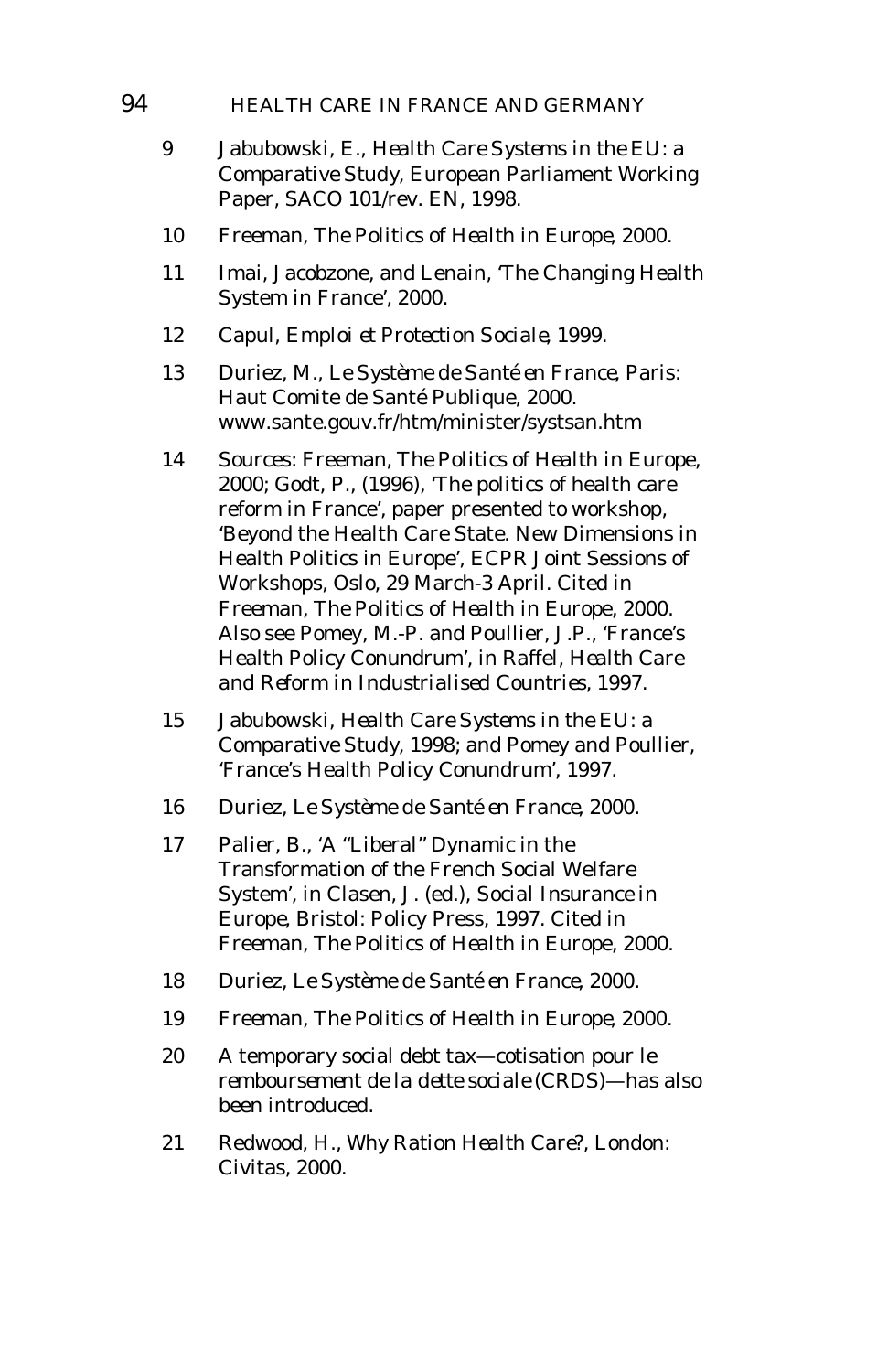#### NOTES 95

- 22 Bocognano, A., Couffinhal, A., Dumesnil, S. and Grignon, M., *La Complémentaire maladie en France: qui bénéfice de quels remboursements*, Biblio No. 1317, CREDES, Paris, 2000. See CMU on p. 38.
- 23 Lacronique, 'Health Services in France', 1984.
- 24 For example, this rationale behind co-payments is mentioned by Duriez, M., Lancry, P-J., Lequet-Slama, D. and Sandier, S., *'Le Système de Santé en France*', Que sais-je?, No. 3066, Presses Universitaires de France, 1996.
- 25 European Commission, *MISSOC, 2000, Social Protection in the EU Member States and the European Economic Area*, 2001. http://vosdroits.service-public.fr

Co-payment for hospital treatment does not apply to surgery, nor for treatment above a certain level on the official scale of sicknesses, nor for treatment after the  $31<sup>st</sup>$  day of hospitalisation. The category 'Irreplaceable (vital) or costly' is translated from 'les medicaments irremplacables ou couteux pour les affections graves et invalidantes', in Duriez, Lancry *et al*, *Le Système de Santé en France*, 1996.

- 26 Dourgnon, P. and Grignon, M., *Le tiers-payant est-il inflationniste*? No 1296 CREDES, Paris, 2000.
- 27 Otherwise known as '*éxoneration du ticket modérateur*'.
- 28 Translated from Duriez, Lancry *et al*, *Le Système de Santé en France*, 1996.
- 29 Claims are made whenever medical expenses are incurred. CNAMTS reimbursement statements are received roughly monthly.
- 30 La Premiere Ministre, (Lionel, Jospin), *L'égal accès de tous a la santé*, La Lettre du Gouvernement, No. 60, Service d'information du Gouvernement, February 1999.
- 31 See Boisguérin, B., *Les bénéficaires de la couverture maladie universelle au 30 septembre 2000*, No. 96, DREES, Études et Résultats, Ministère de l'Emploi et de la solidarité, 2000. Those without medical cover included the homeless, illegal immigrants, and some of the very wealthy.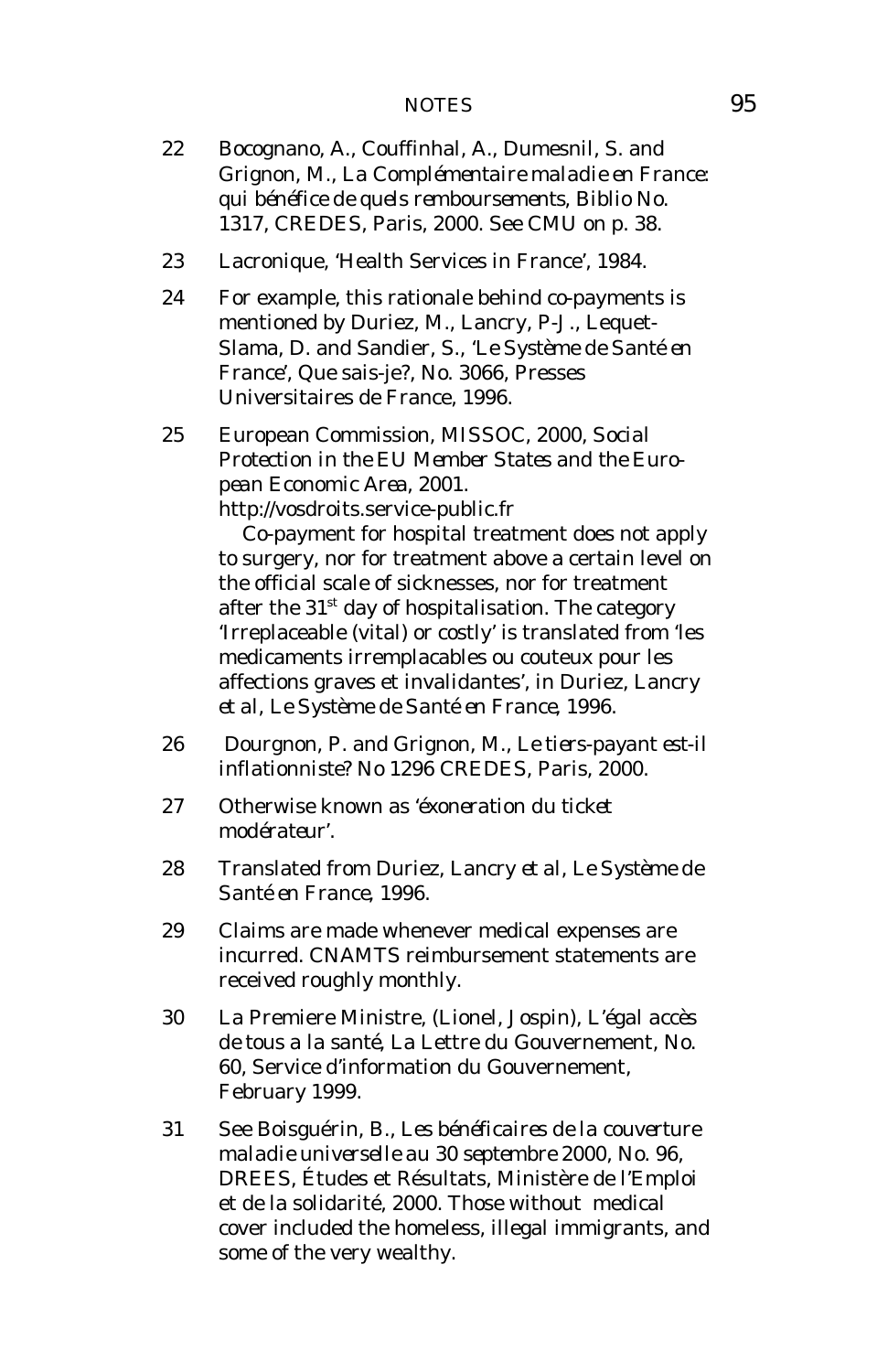#### 96 HEALTH CARE IN FRANCE AND GERMANY

- 32 Jabubowski, *Health Care Systems in the EU: a Comparative Study*, 1998.
- 33 FF 5400 for two people, FF 6480 for three, FF 7560 for four people and FF 1440 for each additional person thereafter. Figures taken from: http://vosdroits.service-publique.fr
- 34 **'***Revenue minimum d'insertion*'—a social security benefit available to all those available for work, over the age of 25, RMI guarantees sufficient resources to live.
- 35 Boisguérin, *Les bénéficaires de la couverture maladie universelle au 30 septembre 2000*, 2000.
- 36 Imai, Jacobzone, and Lenain, 'The Changing Health System in France', 2000; and Boisguérin, *Les bénéficaires de la couverture maladie universelle au 30 septembre 2000*, 2000.
- 37 Bernard Brunhes Consultants, *Universal Health Cover, (Couverture Maladie Universelle, CMU)*, 2000; Ministère de l'Emploi et de la solidarité and Les Caisses D'Assurance Maladie, *La Couverture Maladie Universelle,* Information leaflet, 2000; Bocogano, A., Couffinhal, A., Dumesnil, S. and Grignon, M., *La Complémentaire maladie en France: qui bénéfice de quels remboursements*. Questions d'économie de la santé, No. 32, CREDES, Paris, October 2000; Imai, Jacobzone, and Lenain, 'The Changing Health System in France', 2000; and Boisguérin, *Les bénéficaires de la couverture maladie universelle au 30 septembre 2000*, 2000.
- 38 Entry to practice under health insurance is open to all doctors who qualified in France. Professional Licensing is managed by the *Ordre des Medecins,* established in 1940, is organised at departmental, regional and national levels. In the early 1970s a *numerus clausus* was introduced in French medical schools—the aim being to reduce what was an excessive number of medical practitioners. For similar reasons, on some occasions, access to sector-2 has been subject to restriction. Shortages of doctors in certain hospital roles led to the introduction of a mandatory hospital internship for medical students. Unlike France, in Germany, there is no *numerus*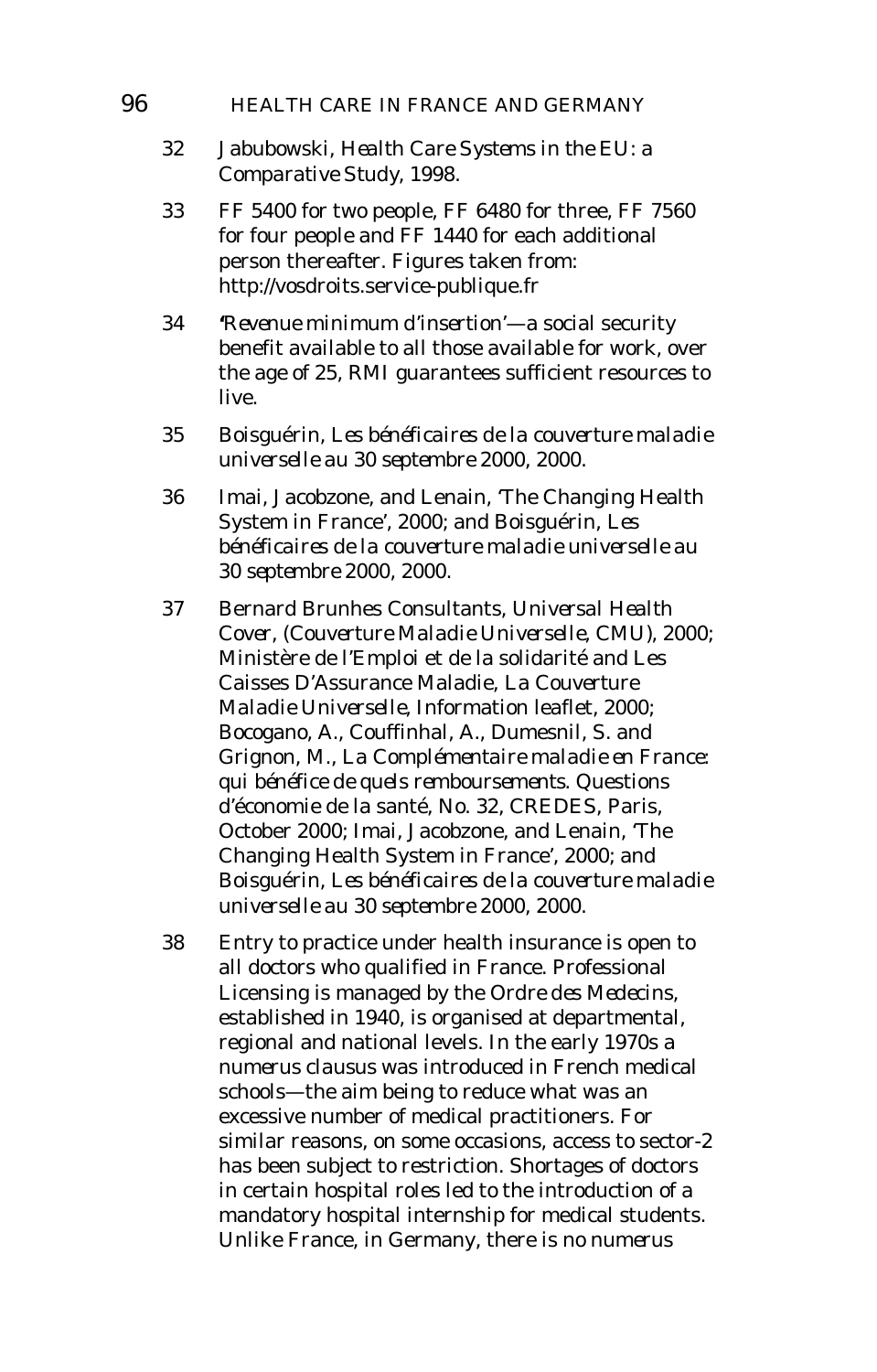#### NOTES 97

*clausus* for medical students because the German constitution guarantees the right to medical education subject only to entry qualifications. Instead, since the Health Care Reform Act 1992, the Regional Physicians' Associations have geographically and by specialism restricted the settlement of new doctors. In 1995 there was no state where all sub-regions were open for all specialties, however, there were openings for all specialties elsewhere in the federal republic. As of 1999 the number of doctors has been limited to the actual requirements basis of legally fixed ratios. At the same time, an age limit of 68 years was introduced. (See Busse, R., *Health Care Systems in Transition: Germany*, European Observatory on Health Care Systems, 2000; and Graig, *Health of Nations*, 1999, for details).

- 39 Ministry of Employment and Solidarity, *Health in France 1994-1998*, Ministry of Employment and Solidarity High Committee on Public Health, Paris, 1998. Physicians are over-represented in major metropolitan areas and throughout the south of France, while many other rural areas, particularly in the north, have much lower physician density per 1,000.
- 40 Duriez, *Le Système de Santé en France*, 2000.
- 41 Poullier, J-P. and Sandier, S., 'France', in *Journal of Health Politics, Policy and Law*, Vol. 25, No. 5, October 2000.
- 42 Poullier and Sandier, 'France', 2000.
- 43 The number 175,000 includes physicians working in both primary and secondary care. Duriez, *Le Système de Santé en France*, 2000.
- 44 Jabubowski, *Health Care Systems in the EU: a Comparative Study*, 1998.
- 45 Psychiatrists charge FF 225 (about £22).
- 46 Dorozynski uses the latter expression in Dorozynski, A., 'France launches plan to control health costs', in *British Medical Journal*, 1998; 317:164.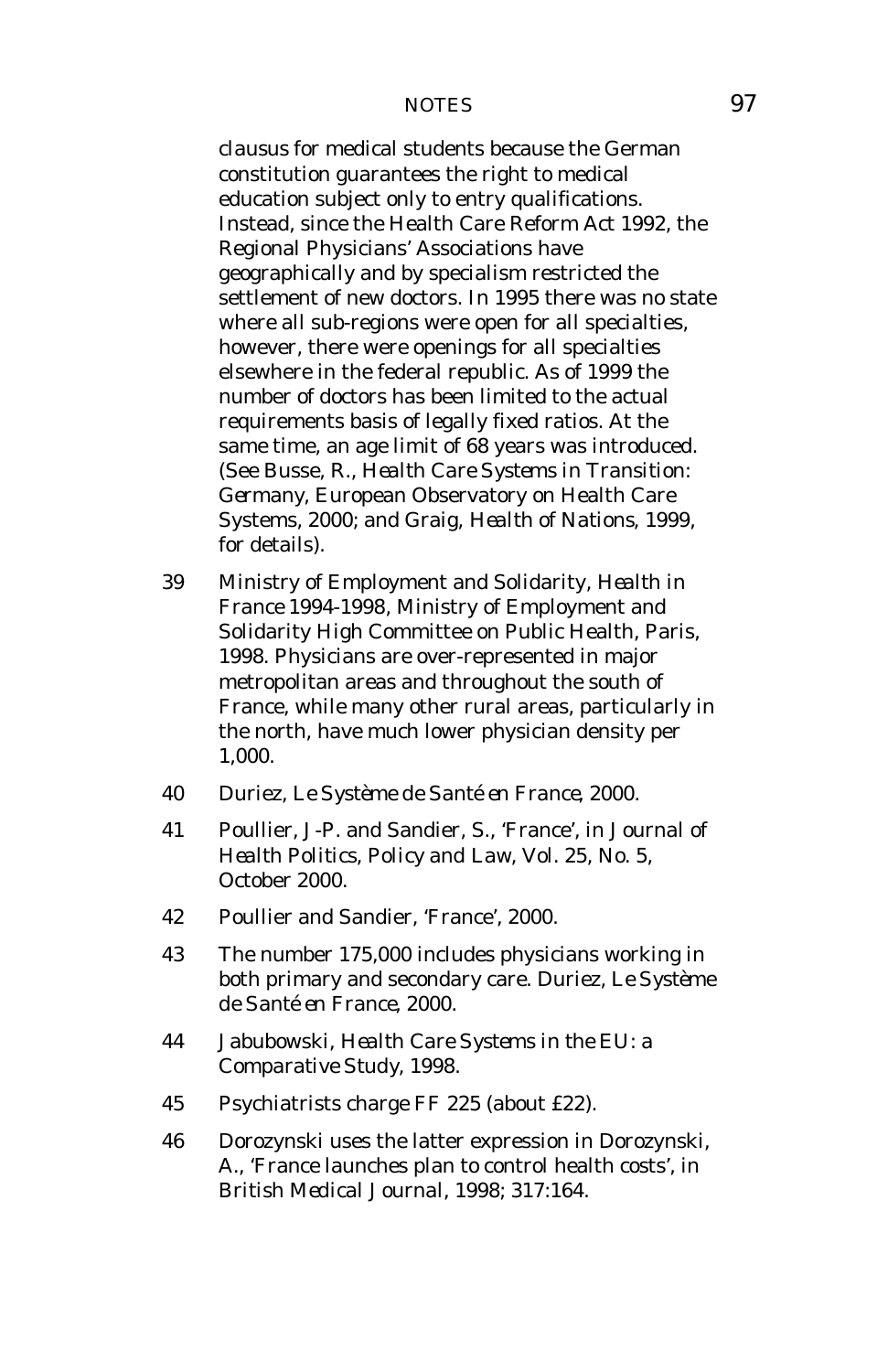#### 98 HEALTH CARE IN FRANCE AND GERMANY

- 47 Lancry, P.-J., and Sandier, S., 'Twenty years of cures for the French health care system', in Mossialos, E. and Le Grand, J. (eds.), *Health Care and Cost Containment in the EU*, Ashgate, 1999.
- 48 Aguzzoli, A., Alignon, A., Com-Ruelle, L. and Frérot, L., *Choisir d'avoir un médicin référent*, Biblio, No. 1281, CREDES, Paris,1999.
- 49 Imai, Jacobzone, and Lenain, 'The Changing Health System in France', 2000.
- 50 Jabubowski, *Health Care Systems in the EU: a Comparative Study*, 1998; also see www.finances.gouv.fr
- 51 Freeman, *The Politics of Health in Europe*, 2000.
- 52 Figures and definitions are compiled from www.sante.gouv.fr; Duriez, *Le Système de Santé en France*, 2000; Duriez, Lancry *et al*, *Le Système de Santé en France*, 1996; Lacronique, 'Health Services in France', 1984.
- 53 Jabubowski, *Health Care Systems in the EU: a Comparative Study*, 1998.
- 54 Jabubowski, *Health Care Systems in the EU: a Comparative Study*, 1998.
- 55 Lancry and Sandier, 'Twenty years of cures for the French health care system', 1999.
- 56 Jabubowski, *Health Care Systems in the EU: a Comparative Study*, 1998.
- 57 Freeman, *The Politics of Health in Europe*, 2000.
- 58 Freeman, *The Politics of Health in Europe*, 2000.
- 59 Reimbursement of 35 per cent is made for '*médicaments de confort'—pour le traitement symptomatique d'affection sans caractère de gravité*. Translated from Duriez, Lancry *et al*, *Le Système de Santé en France*, 1996, as 'drugs mainly meant for troubles or affections normally without gravity'. I.e. 'non-essential drugs', or those for 'non-serious diseases' such as medicines for pain relief. Reimbursement of 65 per cent is made for '*des médicaments s'adressant à des pathologies graves'*. Translated from Duriez, Lancry *et al*, *Le Système de*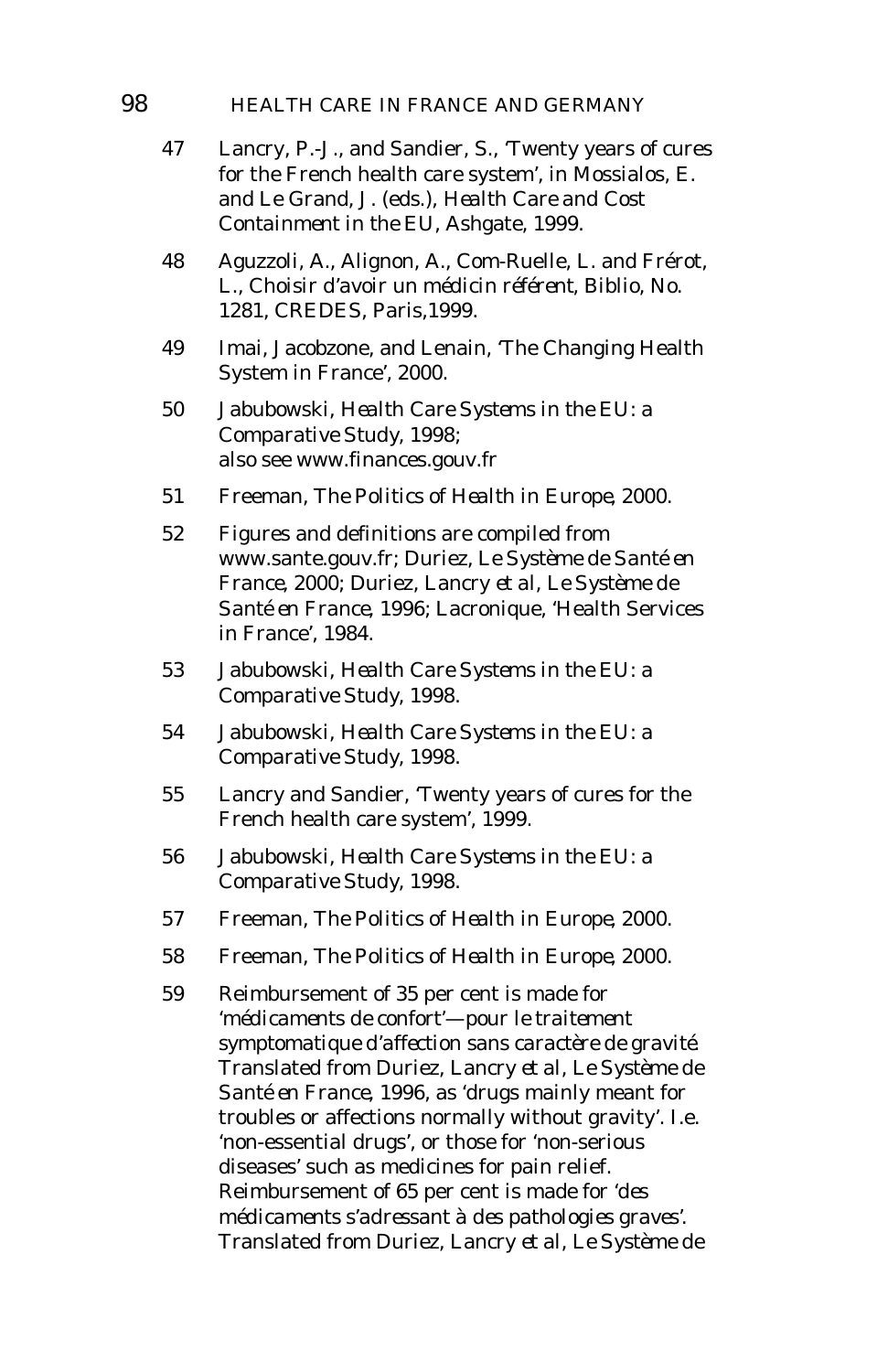#### NOTES 99

*Santé en France*, 1996, as the majority of 'necessary' drugs.

While full reimbursement is made for '*les médicaments irremplacables ou couteux pour les affections graves et invalidantes'*. Translated from Duriez, Lancry *et al, Le Système de Santé en France*, Que sais-je?, 1996, as drugs for irreplaceable or costly conditions of serious or debilitating nature.

- 60 From Redwood, *Why Ration Health Care?*, 2000.
- 61 Capul, *Emploi et Protection Sociale*, 1999.
- 62 Capul, *Emploi et Protection Sociale*, 1999.
- 63 CREDES: Centre de Recherche D'Étude et de Documentation en Économie de la Santé. 'Centre for Research and Documentation in Health Economics'.
- 64 This *CREDES* report is cited by Redwood, *Why Ration Health Care?*, 2000.
- 65 Freeman, *The Politics of Health in Europe*, 2000.
- 66 Note, this figure of 60 per cent relates to primary care benefits, and pharmaceutical expenditure. The level of public finance is much higher in the hospital sector, and much lower for dental benefits. See Lancry and Sandier, 'Twenty years of cures for the French health care system', 1999.
- 67 Capul, *Emploi et Protection Sociale*, 1999.
- 68 Freeman, *The Politics of Health in Europe*, 2000.
- 69 Duran-Zaleski, I., Colin, C. and Blum-Boisgard, C., 'An attempt to save money by using mandatory practice guidelines in France', in *British Medical Journal*, 1997; 315 (7113):943.
- 70 Dorozyski, A, 'French doctors agitated over cash "bonus"', in *British Medical Journal*, 2000; 321:528.
- 71 Dorozyski, 'French doctors agitated over cash "bonus"', 2000.

#### **3: Germany: the System**

1 CIA, *The World Factbook - Germany*, 2000. www.odci.gov/cia/publications/factbook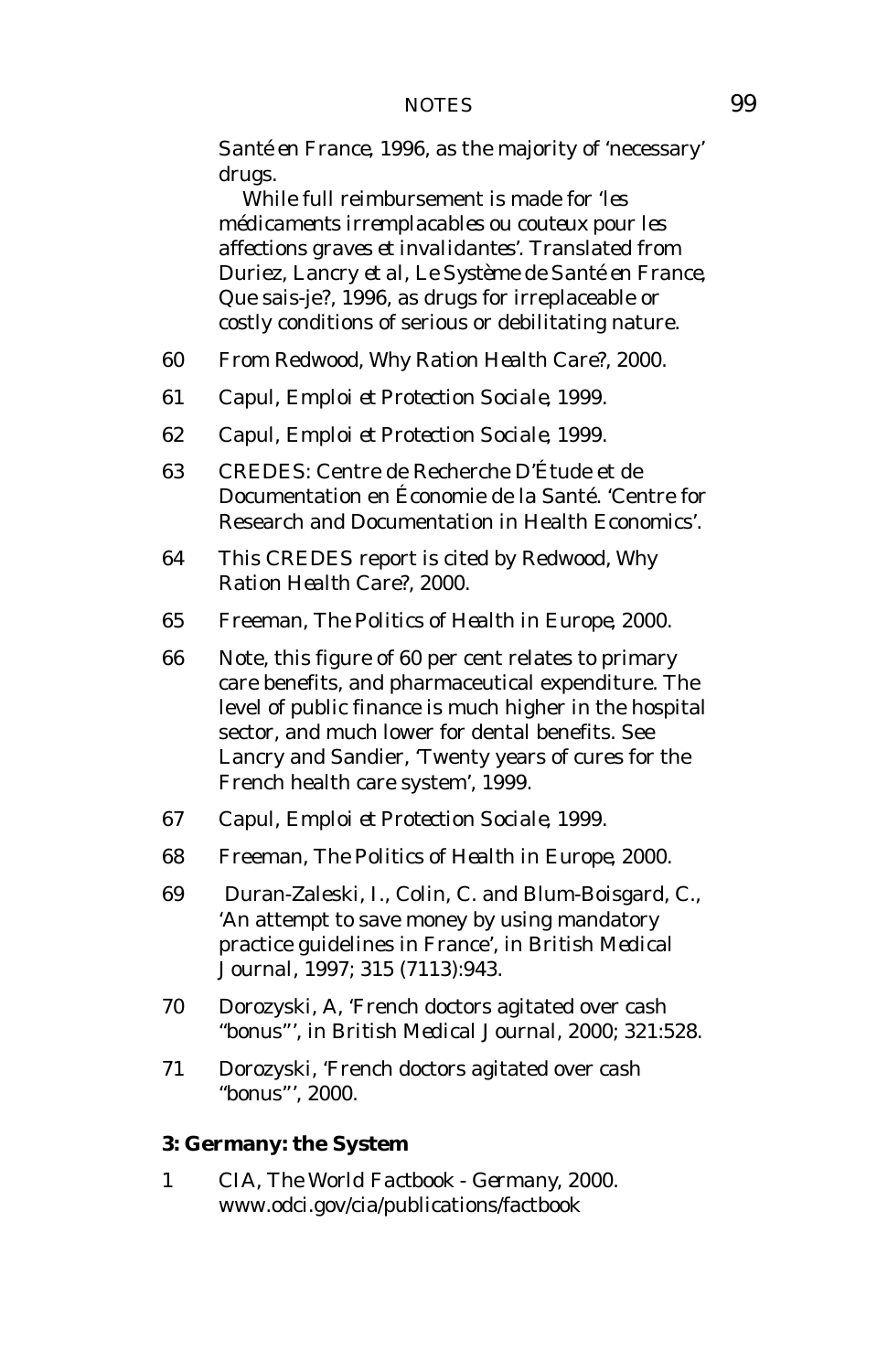#### 100 **HEALTH CARE IN FRANCE AND GERMANY**

2 For example, see the following: Ulrich, V., 'Health Care in Germany: Structure, Expenditure and Prospects', in McArthur, W., Ramsay, C. and Walker, M. (eds.), *Healthy Incentives: Canadian Health Reform in an International Context*, The Fraser Institute, 1996; Henke, K.-D., Ade, C. and Murray, M., 'The German health care system: structures and changes', in *Journal of Clinical Anesthesia,* 6, 1994, pp. 252-62. Cited by Ulrich, 'Health Care in Germany: Structure, Expenditure and Prospects', 1996; Webber, D., 'Health Policy and the Christian-Liberal Coalition in West Germany: the Conflicts over the Health Insurance Reform 1987-8', in Altenstetter, C. and Haywood, S. (eds.), *Comparative Health Policy and the New Right*, St Martins, 1991; Altenstetter, C., 'An end to a consensus on health care in the Federal Republic of Germany?', *Journal of Health Politics, Policy and Law*, 12, 1987, pp. 505-36.

3 Webber, 'Health insurance reform in the Federal Republic of Germany', 1991. Also see Altenstetter, C., 'From Solidarity to Market Competition? Values Structure, and Strategy in German Health Policy, 1883-1997', in Powell, F. and Wessen, A. (eds.), *Health Care Systems in Transition*, Sage Publications, 1999.

> The management of the 13 *Ersatzkassen* differs, with only representatives of the insured sitting on an elected assembly—see Busse, R., *Health Care Systems in Transition: Germany*, European Observatory on Health Care Systems, 2000.

- 4 Altenstetter, C., (1987), 'An end to a consensus on health care in the Federal Republic of Germany? *Journal of Health Politics, Policy and Law*, 12, 1987, pp. 505-36; Altenstetter, C., *Krankenhausbedarfsplannung: Was brachte sie wirklich?*, Munich: Oldenbourg, 1985. Cited by Altenstetter, 'From Solidarity to Market Competition? Values Structure, and Strategy in German Health Policy, 1883-1997', 1999.
- 5 Behagel, K., *Kostendämpfung und ärztliche Interssenvertretung: Ein Verbandssytem unter Streß*. Frankfurt: Campus, 1994. Cited by Altenstetter, 'From Solidarity to Market Competition? Values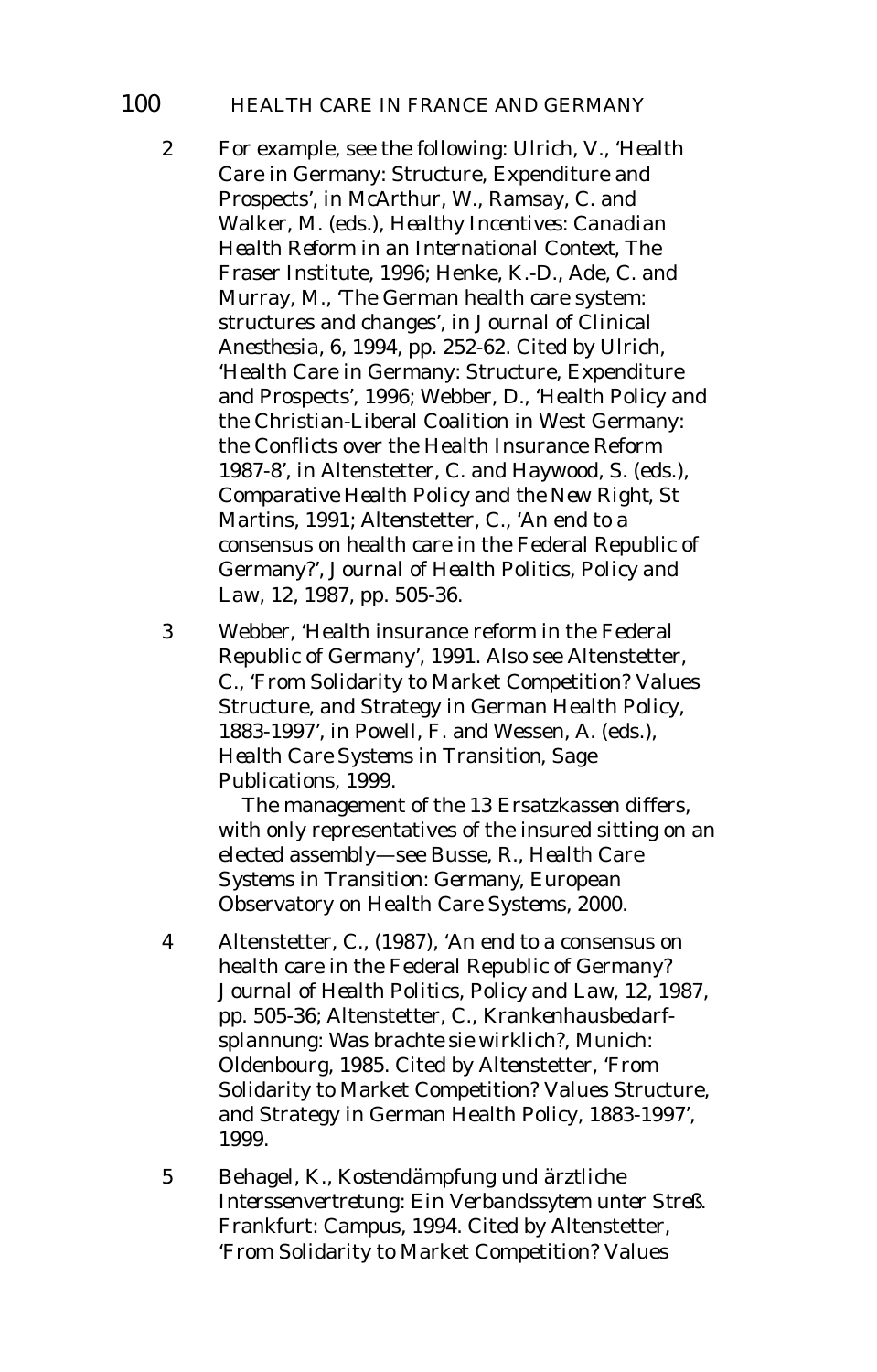Structure, and Strategy in German Health Policy, 1883-1997', 1999.

- 6 Bundesministerium für Gesundheit (Federal Ministry of Health)*, Health Care in Germany*, Federal Ministry of Health, Meid + Partner, Bonn, 1997.
- 7 Bundesministerium für Gesundheit, *Health Care in Germany*, 1997; Bundesministerium für Gesundheit, Inter Nationes, *Health Care in Germany*, Basis-info 12-1997, In-Press, 1997; Bundesministerium für Gesundheit, *Terms of Reference*, December 1998; and Health Ministry, *Health Care in Germany*, website - 2001, www.bmgesundheit.de/eng/health
- 8 Jabubowski, E., *Health Care Systems in the EU: a Comparative Study*, European Parliament Working Paper, SACO 101/rev. EN, European Parliament, 1998.
- 9 Hoffmeyer, U., 'The Health Care System in Germany' in Hoffmeyer, U.K. and McCarthy, T. R. (eds.), *Financing Health Care*, Vol. 1, Dortrecht, the Netherlands: Kluwer Academic Publishers, 1994, pp. 419-512. Cited by Altenstetter, 'From Solidarity to Market Competition? Values Structure, and Strategy in German Health Policy, 1883-1997', 1999.
- 10 The threshold is DM 6525 per month, (about £2,100) in 2001. Of the 21 per cent of the population whose income is above this threshold, more than two-thirds chose to remain GKV insured. Thomson and Mossialos put the figure at 23 per cent of those with the option. [Thomson, S. and Mossialos, E., 'The demand for private health insurance in Germany', in *Euro Observer*, No. 4, Vol. 12, 2001.]
- 11 This material is compiled from European Commission, *MISSOC 2000, Social Protection in EU Member States and the European Economic Area,* 2001; European Commission, *Your Social Security Rights When Moving within the European Union* 1995; and Iglehart, J., 'Health policy report: Germany's health care system', *New England Journal of Medicine*, Vol. 324, 1991, pp. 503-08.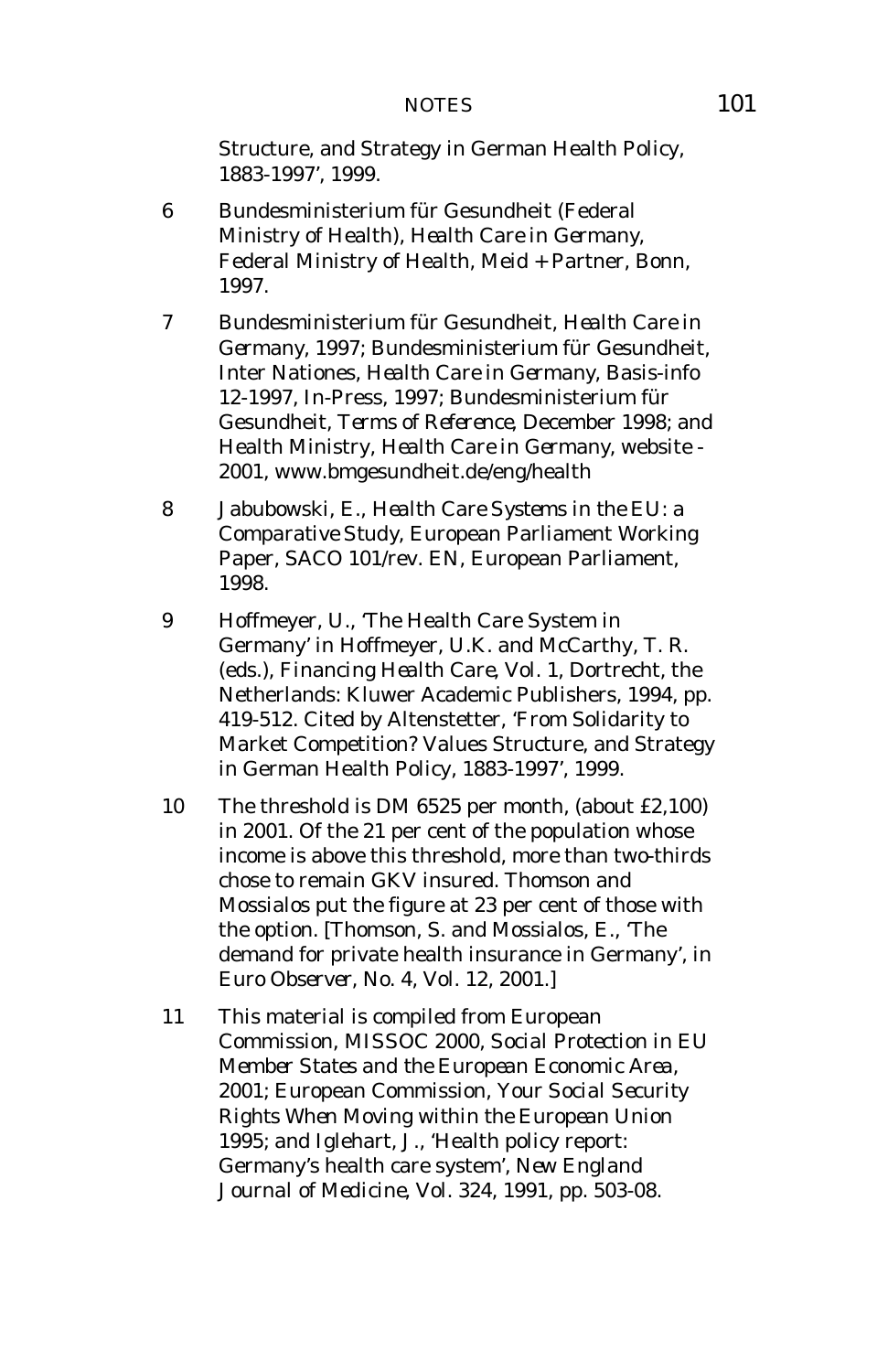- 12 There is an annual contributions ceiling. Thus some of the very well off while paying more in absolute terms pay less proportionately than the less-well-off. I.e. the system is mildly regressive.
- 13 European Commission, *Your Social Security Rights When Moving within the European Union,* 1995; and Federal Ministry of Labour and Social affairs, *Social Security at a Glance*, Federal Ministry of Labour and Social affairs, 1999.
- 14 Bundesministerium für Gesundheit*, Health Care in Germany*, Meid + Partner, Bonn, 1997.
- 15 Note, this refers to GKV insurance members only; the privately insured generally pay for ambulatory care (by invoice) and are subsequently by their insurer.
- 16 Graig, L., *Health of Nations: An International Perspective on US Health Care Reform*, 3rd edn, Washington DC: Congressional Quarterly Inc., 1999.
- 17 Kappler, A. and Reichart, S. (eds.), *Facts about Germany*, Press and Information Office of the Federal Government 1999.
- 18 Graig, *Health of Nations*, 1999; Busse, *Health Care Systems in Transition: Germany*, 2000; European Commission, *MISSOC, 2000, Social Protection in EU Member States and the European Economic Area,* 2001; Comité Européen des Assurances, *Health Insurance in Europe*, CEA, Paris, 1997.
- 19 Abel-Smith, B. and Mossialos, E., 'Cost containment and health care reform: a study of the European Union health policy', *Health Policy*, 28, 1994, pp. 89- 132.

A number of company-based BKK funds still operate a closed membership system, but it is estimated that over 80 per cent of enrolees are free to choose their insurer (Oliver, A., in *Risk Adjusting Health Care Resource Allocations: Theory and practice in the United Kingdom, the Netherlands and Germany*, London: Office of Health Economics, 1999).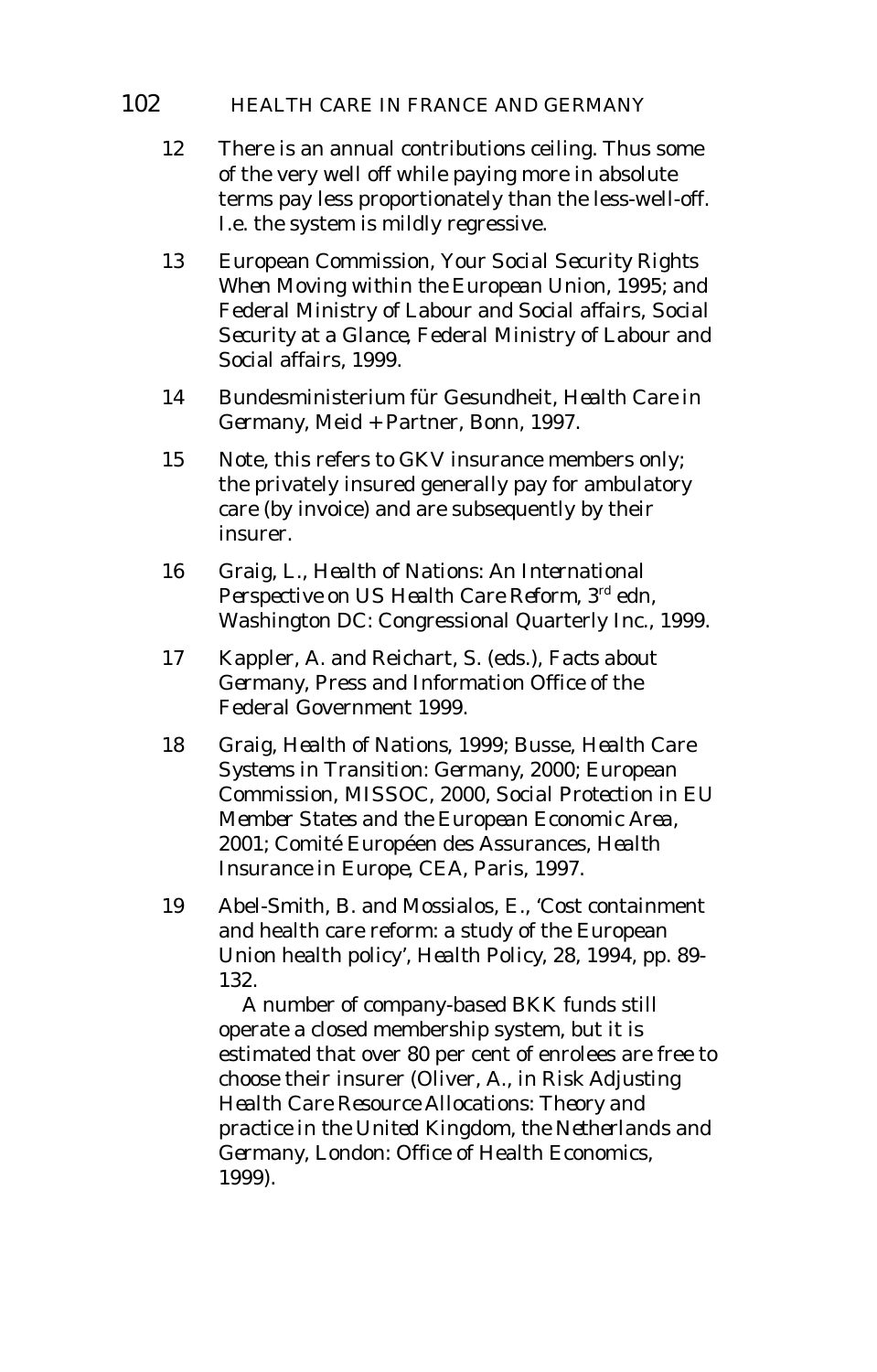- 20 Bundesministerium für Gesundheit, *Health Care in Germany*, Meid + Partner, Bonn, 1997. Note, that it is said that some employers push workers to enrol with the fund with the lowest contribution rates by paying the minimum contribution if they chose a more expensive fund.
- 21 Scheil-Adlung, X., 'Steering the healthcare ship: effects of market incentives to control costs in selected OECD countries', *International Social Security Review*, 5, No. 1, 1998. Cited by Graig, *Health of Nations*, 1999; on competition also see Ulrich, 'Health Care in Germany: Structure, Expenditure and Prospects', 1996; and Brown, L.D. and Amelung V.E., 'Manacled competition: market reforms in German health care', *Health Affairs*, Vol. 18, No. 3, 1999.
- 22 List compiled from the following sources: European Commission, 1995; Busse, *Health Care Systems in Transition: Germany*, 2000; Graig, *Health of Nations,* 1999; Allgemeine Ortskrankenkasse, *Social Security with the AOK,*, Praxis, Aktuell 2000; Allgemeine Ortskrankenkasse, Studies, Studiothek, AOK, 1999.
- 23 Bundesministerium für Gesundheit, website 2001, www.bmgesundheit.de/eng/health
- 24 See Brown, and Amelung, 'Manacled competition', 1999. Also see Busse, *Health Care Systems in Transition: Germany*, 2000.
- 25 Graig, *Health of Nations*, 1999.
- 26 Figures from Busse, *Health Care Systems in Transition: Germany*, 2000.
- 27 Compiled from Graig, *Health of Nations*, 1999; Busse, *Health Care Systems in Transition: Germany*, 2000; and Freeman, *The Politics of Health in Europe*, 2000.
- 28 For more detailed discussion of this and other risk equalisation schemes see Oliver, *Risk Adjusting Health Care Resource Allocation*, 1999. Also see, Rice, N. and Smith, P., *Approaches to Capitation and Risk Adjustment in Health Care: An International Survey*, The University of York, CHE, 1999.
- 29 Graig, *Health of Nations*, 1999.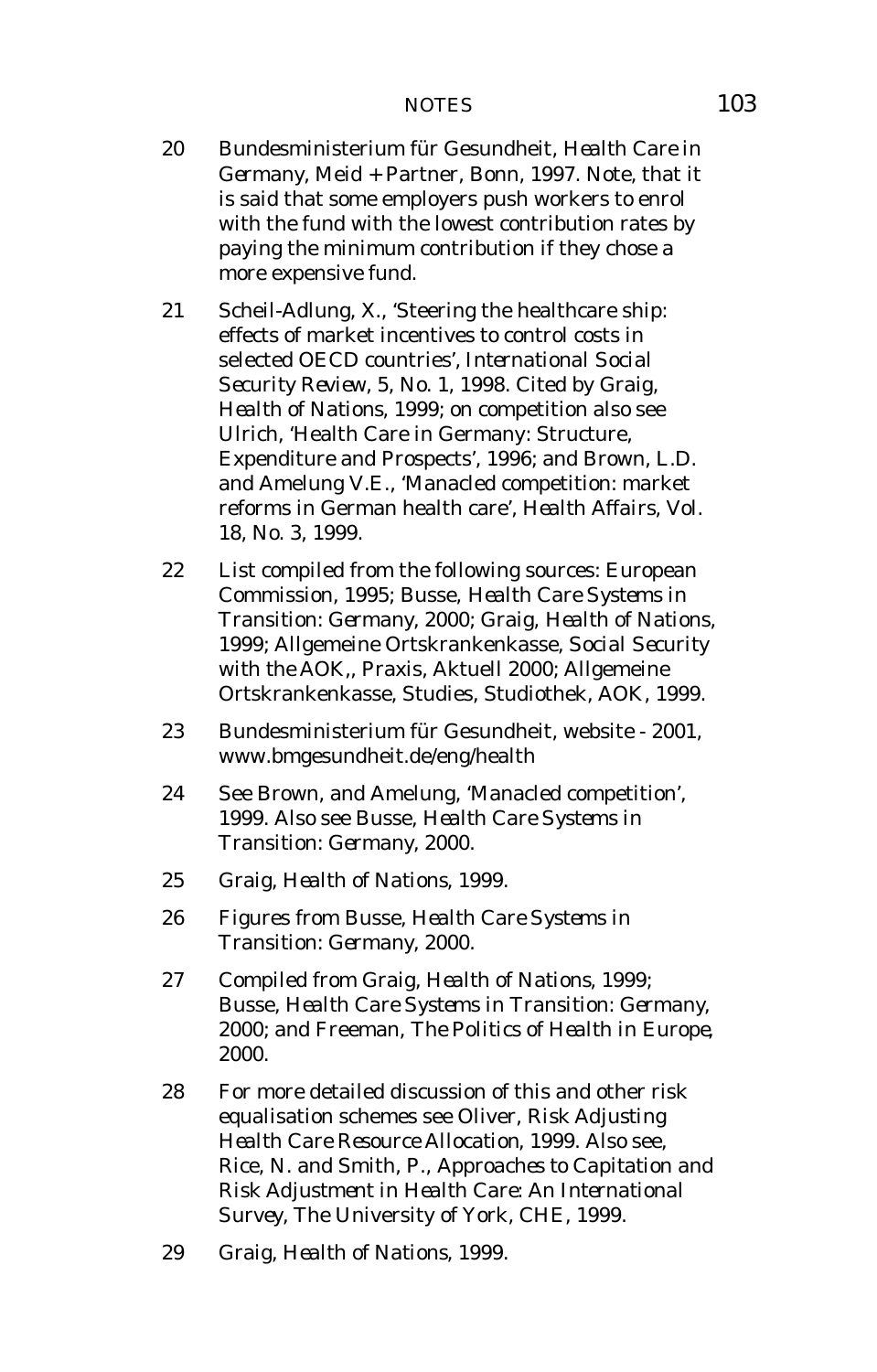- 30 Altenstetter, 'From Solidarity to Market Competition?', 1999.
- 31 Altenstetter, 'From Solidarity to Market Competition?', 1999.
- 32 See Oliver, *Risk Adjusting Health Care Resource Allocation*, 1999. Also see Altenstetter, 'From Solidarity to Market Competition?', 1999.
- 33 See Busse, *Health Care Systems in Transition: Germany*, 2000; and Brown, and Amelung, 'Manacled competition', 1999.
- 34 Federal Health Ministry, *Health Care in Germany*, website - 2001; www.bvmed.de/text/reimbursement.htm -
- 35 Federal Health Ministry, *Health Care in Germany*, website - 2001.
- 36 Federal Health Ministry, *Health Care in Germany*, website - 2001; and European Commission, *MISSOC 2000, Social Protection in EU Member States and the European Economic Area,* 2001.
- 37 Altenstetter, 'From Solidarity to Market Competition?', 1999.
- 38 Bundesministerium für Gesundheit, *Health Care in Germany*, Meid + Partner, Bonn, 1997.
- 39 List compiled from: Bundesministerium für Gesundheit, *Health Care in Germany*, Meid + Partner, Bonn, 1997; Federal Health Ministry, *Health Care in Germany*, website - 2001; and Busse, *Health Care Systems in Transition: Germany*, 2000.
- 40 Altenstetter, 'From solidarity to market competition? Values structure, and strategy in German health policy, 1883-1997', 1999.
- 41 List compiled from: European Commission, *MISSOC 2000, Social Protection in EU Member States and the European Economic Area,* 2001; European Commission, *Your Social Security Rights When Moving within the European Union* 1995; Ulrich, 'Health Care in Germany: Structure, Expenditure and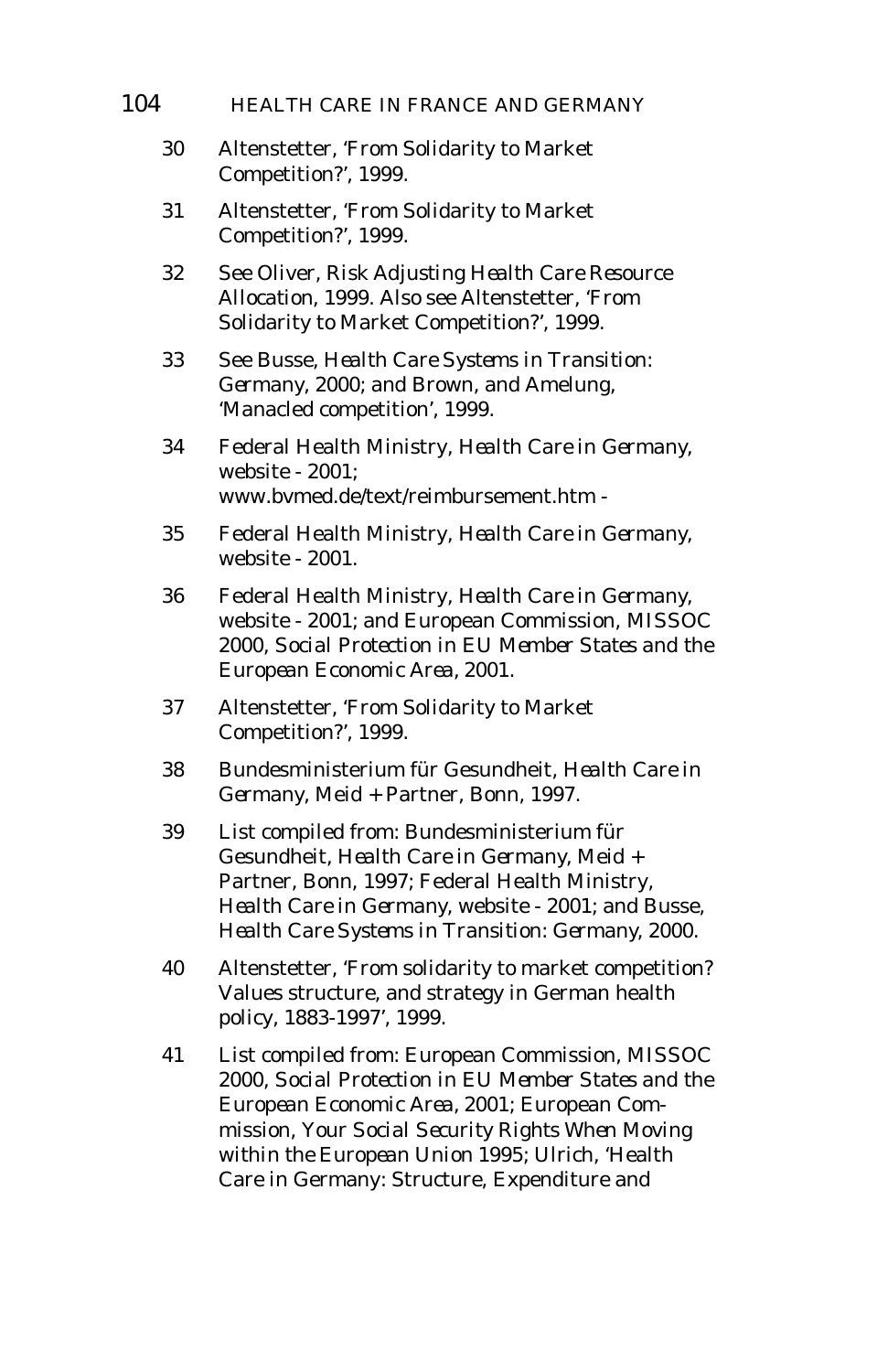Prospects', 1996; Brown, and Amelung, 'Manacled competition',1999.

- 42 Federal Ministry of Labour and Social affairs, *Social Security at a Glance*. Federal Ministry of Labour and Social affairs, 1999.
- 43 Busse, R. and Howorth, C., 'Cost containment in Germany: twenty years experience', in Mossialos, E. and Le Grand, J. (eds), *Health Care and Cost Containment in the European Union*, Ashgate Publishing Limited, 1999.
- 44 Sources: Direction des communications ministère de la Santé et des Services sociaux du Québec., DIRIS, Ministère de l'Emploi et de la Solidarité, and SESI, '*Health Indicators*. *International Comparisons. 15 years of evolution*, 1998 (English) edn, Direction des communications ministère de la Santé et des Services sociaux du Québec, 1998; Brown, and Amelung, 'Manacled competition', 1999; Federal Ministry of Labour and Social affairs, *Social Security at a Glance*, 1999.
- 45 Kelly-Gagnon, M., *Universal Care and Freedom of Choice are Not Mutually Exclusive*, IEDM Healthcare Solutions. www.iedm.org/chronique/may-00.en
- 46 Sources: Graig, *Health of Nations*, 1999; Comité Européen des Assurances, *Health Insurance in Europe, 1997*, CEA Papers, 1997.
- 47 Sources: Comité Européen des Assurances, Private Health Insurance in Europe, CEA Papers, Nr 2, Paris, May 1983; Ulrich, 'Health Care in Germany: Structure, Expenditure and Prospects', 1996; and Verband der Privaten Krankenversicherung e.V. (Association of Private Health Insurers) *Private Health Insurance, Facts and Figures 1999/2000*, Cologne, October 2000.
- 48 Graig, *Health of Nations*, 1999; Thomson and Mossialos, 'The demand for private health insurance in Germany', 2001.
- 49 Sources: Bundesministerium für Gesundheit, *Health Care in Germany*, Meid + Partner, Bonn, 1997; Graig, *Health of Nations*, 1999; Comité Européen des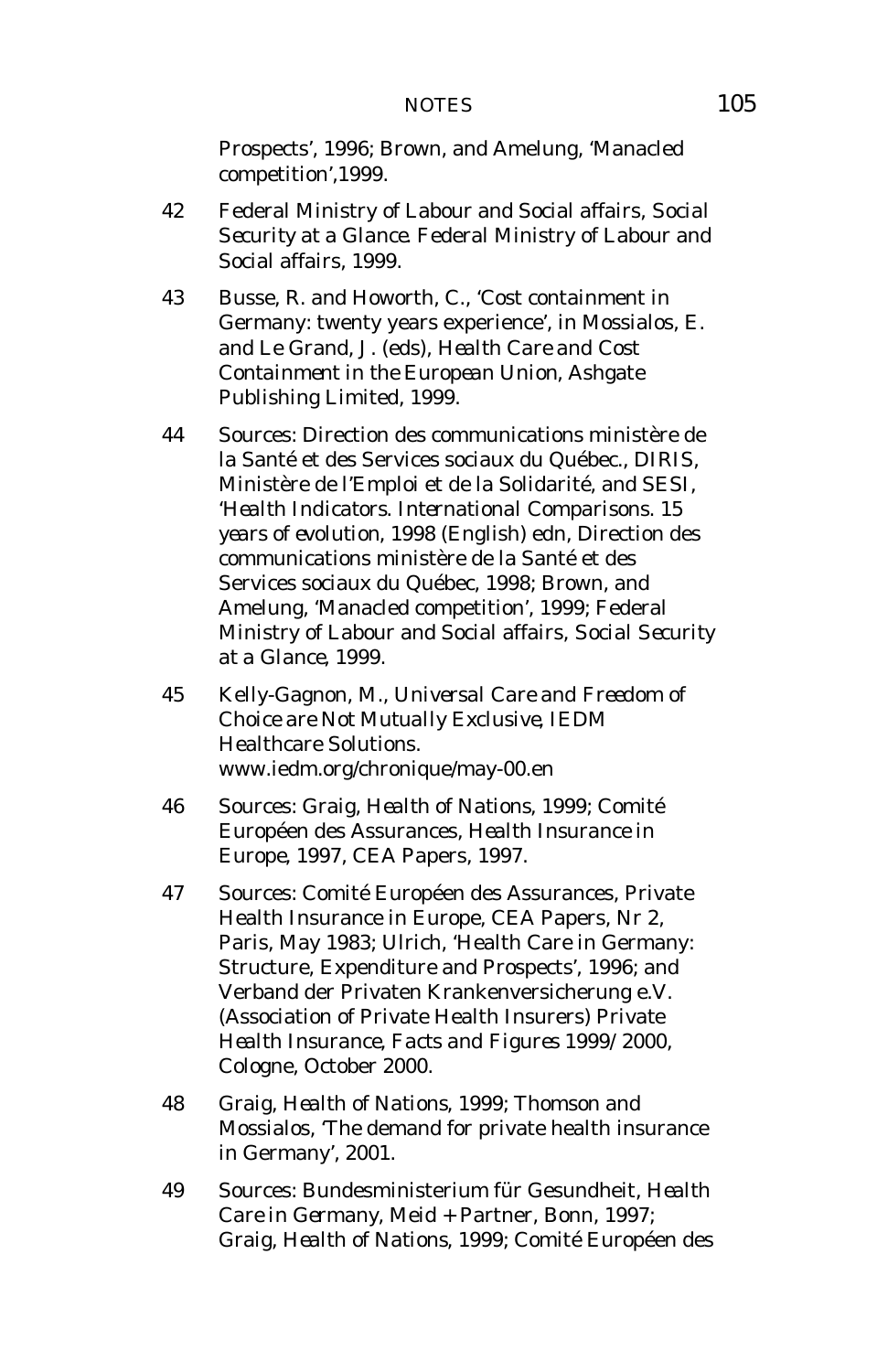Assurances *Health Insurance in Europe*, 1997; and, Verband der Privaten Krankenversicherung e.V. (Association of Private Health Insurers) *Private Health Insurance, Facts and Figures 1999/2000*, 2000.

- 50 Sources: see note 68.
- 51 However, employers will only pay up to half the average contribution that would go to a GKV fund member.
- 52 Graig, *Health of Nations*, 1999.
- 53 Verband der Privaten Krankenversicherung e.V. *Private Health Insurance, Facts and Figures 1999/2000*, 2000.
- 54 Sources: Comité Européen des Assurances, *Health Insurance in Europe*, 1997; and Verband der Privaten Krankenversicherung e.V, *Private Health Insurance, Facts and Figures 1999/2000*, 2000.
- 55 Graig, *Health of Nations*, 1999.
- 56 Busse, *Health Care Systems in Transition: Germany*, 2000.
- 57 Mullen, F., 'The "Mona Lisa" of Health Policy: Primary Care at Home and Abroad', *Health Affairs*, 17, No. 2, 1998. Cited in Graig *Health of Nations,* 1999.
- 58 Figures in this section are from the OECD, *Health Data 2001*, CD-Rom, 2001.
- 59 Graig, *Health of Nations*, 1999.
- 60 Busse, *Health Care Systems in Transition. Germany*, 2000.
- 61 Statistiches Bundesamt, *Health Report for Germany, Abridged Version*. 'Health Monitoring of the Federation', Federal Statistics Office, 1998.
- 62 Busse, *Health Care Systems in Transition: Germany*, 2000.
- 63 Graig, *Health of Nations*, 1999.
- 64 There are 36 recognised medical specialities and 50 sub-specialities (Busse, 2000).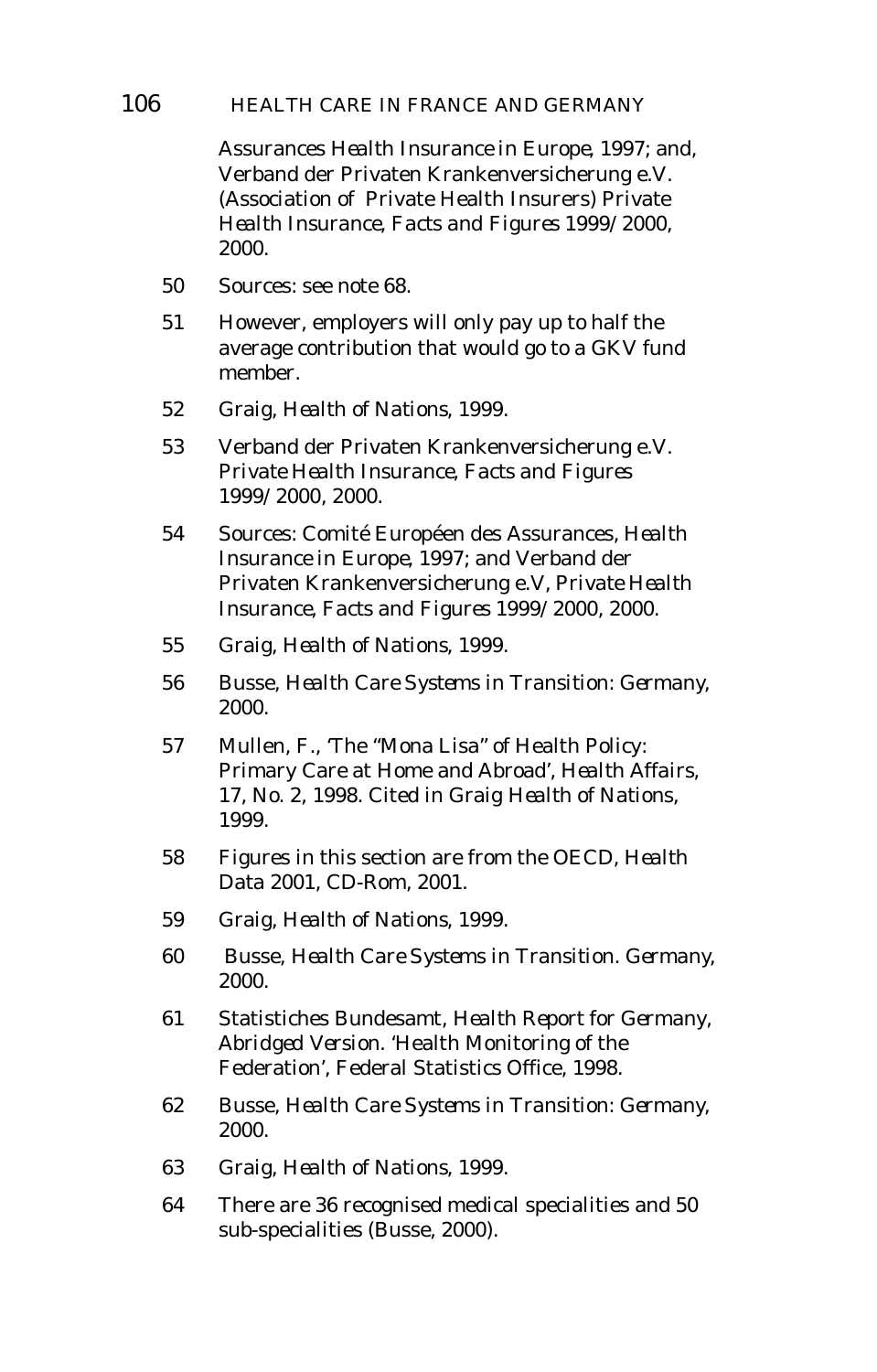- 65 Busse, and Howorth, 'Cost containment in Germany: twenty years experience', 1999.
- 66 Bundesministerium für Gesundheit, *Health Care in Germany*, Meid + Partner, Bonn, 1997.
- 67 US Department of State, *Electro-Medical Equipment,* Industrial Sector Analysis, 1999.
- 68 Sources: Busse, *Health Care Systems in Transition. Germany*, 2000; Graig, *Health of Nations,* 1999; and Statisches Bundesamt, *Health Report for Germany, Abridged Version*, 1998.
- 69 Ulrich, 'Health Care in Germany: Structure, Expenditure and Prospects', 1996; Busse, *Health Care Systems in Transition: Germany*, 2000.
- 70 Kirkman-Liff, B., 'Health care cost containment in Germany', in Powell and Wessen (eds.), *Health Care Systems in Transition*, 1999.
- 71 Kirkman-Liff, 'Health care cost containment in Germany', 1999.
- 72 Kirkman-Liff, 'Health care cost containment in Germany', 1999.
- 73 See Busse, *Health Care Systems in Transition: Germany*, 2000. Also see Ulrich, Ulrich, 'Health Care in Germany: Structure, Expenditure and Prospects', 1996; and Kirkman-Liff, 'Health care cost containment in Germany', 1999.
- 74 Abel-Smith, and Mossialos, 'Cost containment and health care reform: a study of the European Union health policy', 1994 ; and World Health Organisation (WHO), *Highlights on Health in Germany, 1997*, Copenhagen, 1999.
- 75 Figures are from OECD *Health Data 2001*, CD-Rom, Paris, OECD and CREDES, 2001.
- 76 World Health Organisation, *Highlights on Health in Germany, 1997*, 1999.
- 77 europa.eu.int/scadplus/citizens/en/de/1084.htm
- 78 Ulrich, 'Health Care in Germany: Structure, Expenditure and Prospects', 1996.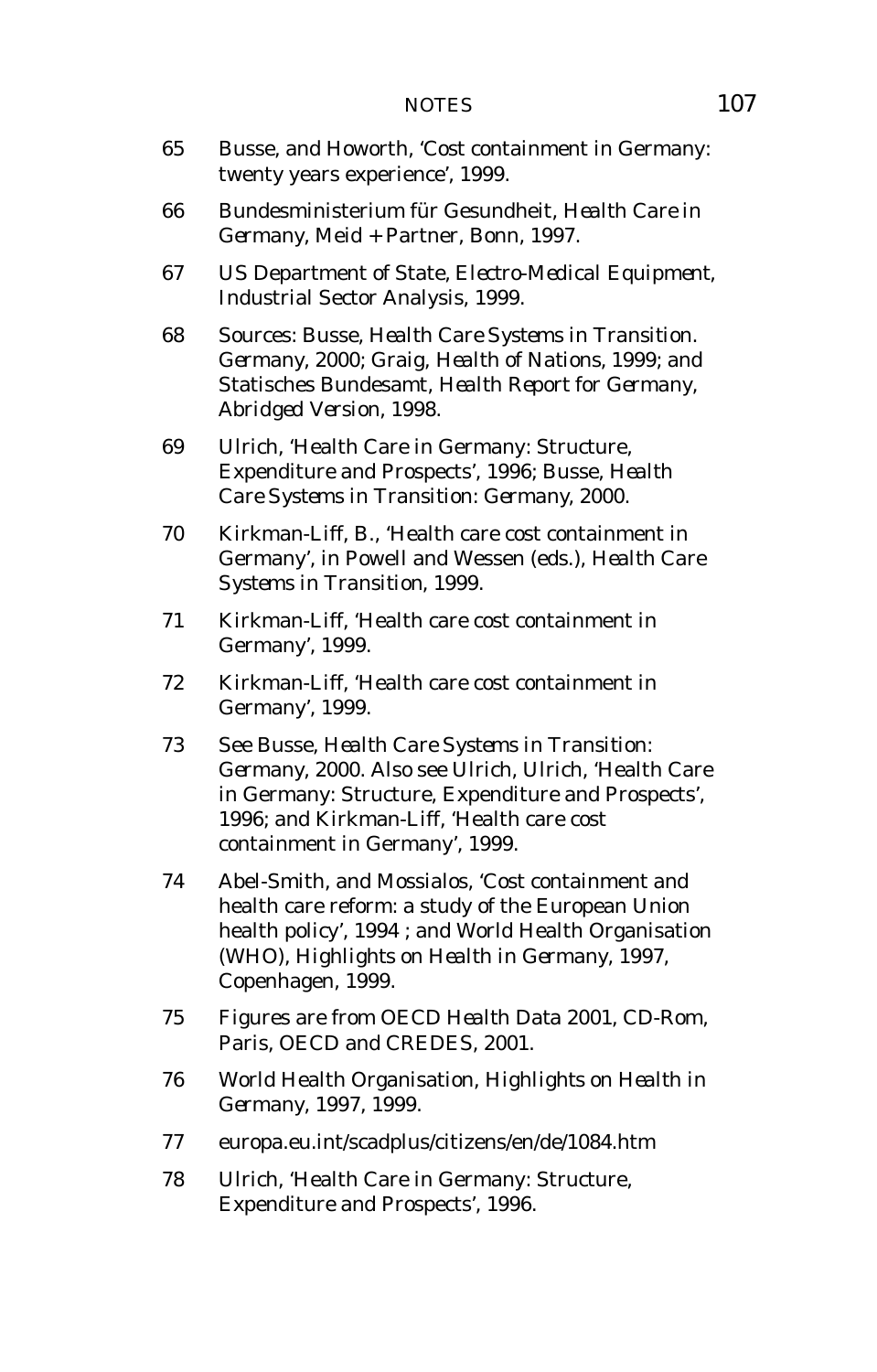- 79 Ulrich, 'Health Care in Germany: Structure, Expenditure and Prospects', 1996; Graig, *Health of Nations*, 1999; and Busse, *Health Care Systems in Transition: Germany*, 2000.
- 80 www.bvmed.de/text/reimbursement.htm Reimbursement and pricing of medical devices in Germany. 2000; Busse, R.,'Germany opts for Australian Diagnosis-Related Groups', *Euro Observer*, Vol. 2, No. 3, European Observatory on Health Care Systems, 2000.
- 81 Graig, *Health of Nations*, 1999.
- 82 Federal Health Ministry—'*Terms of Reference*', December 1998.
- 83 Pflege, Band 10, 1997, Heft 2, Seiten 102-112. Verlag hans Huber, Bern.
- 84 Sources: Embassy of the Federal Republic of Germany, 'Labour and Social Affairs, Health I: The cost of health: 14.3 per cent of GDP', and 'Labour and Social Affairs, Health II: Care insurance: an anniversary and a goal', Press Release, Embassy of the Federal Republic of Germany, No 4/2000; Bundesministerium für Gesundheit, *Health Care in Germany*, Meid + Partner, Bonn, 1997; and Federal Health Ministry, *Health Care in Germany*, website - 2001.
- 85 Federal Health Ministry, *Health Care in Germany*, website - 2001.
- 86 Embassy of the Federal Republic of Germany, Labour and Social Affairs, 'Health I: The cost of health: 14.3 per cent of GDP'; and 'Health II: Care insurance: an anniversary and a goal', Press Release, Embassy of the Federal Republic of Germany, No 4/2000.
- 87 Kappler, A. and Reichart, S. (eds.), *Facts About Germany*, Press and Information Office of the Federal Government, 1999.
- 88 Statistiches Bundesamt, *Health Report for Germany, Abridged Version*, 1998; and US International Trade Commission, *Pricing of Prescription Drugs*, Publication 3333, US ITC, 2000.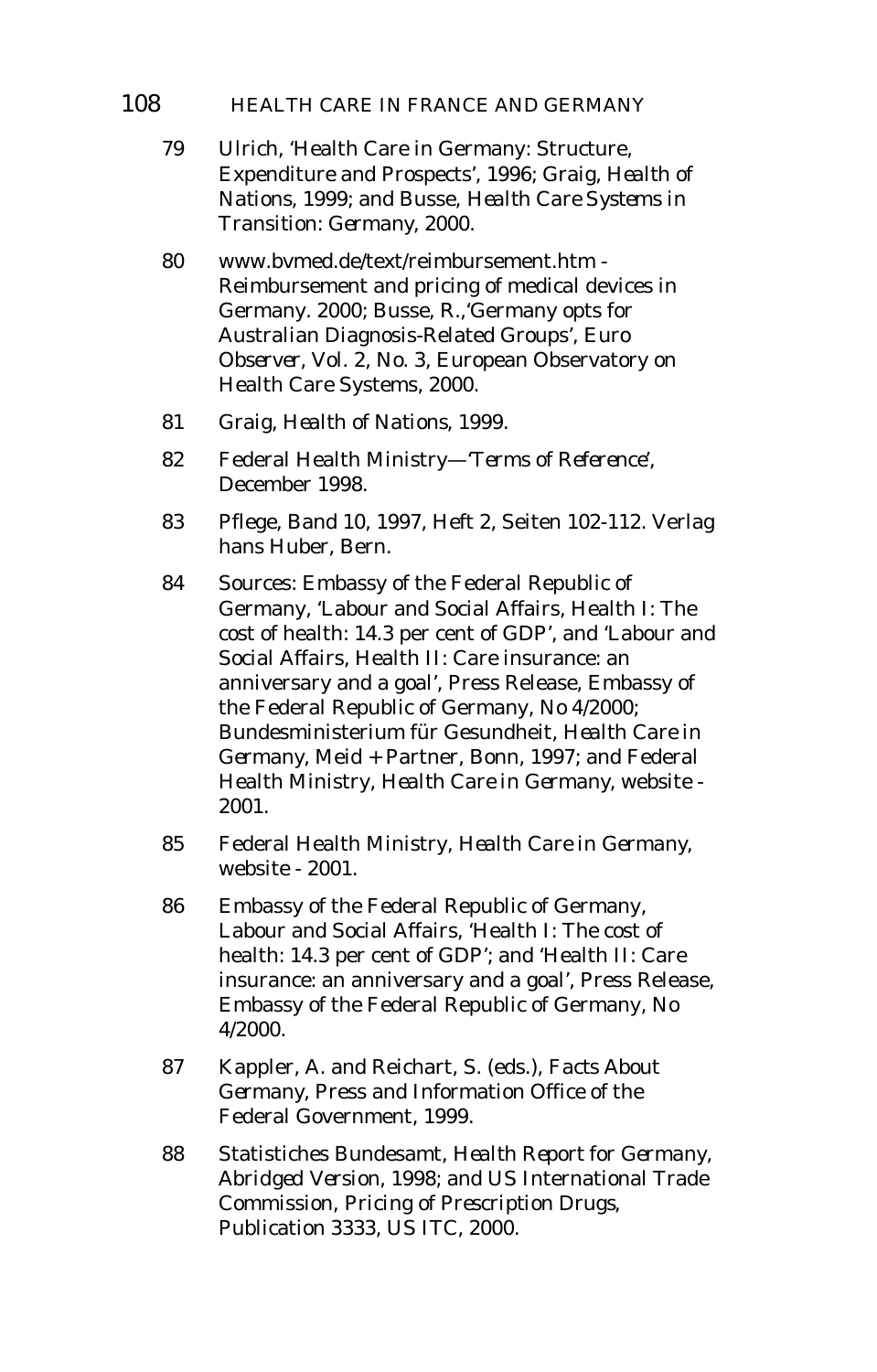#### NOTES 109

- 89 Busse, *Health Care Systems in Transition: Germany*, 2000; and US ITC, *Pricing of Prescription Drugs*, 2000.
- 90 Tuffs, A., 'German doctors are unhappy about drugs budget', in *British Medical Journal,* 1999;319:536; and US ITC, *Pricing of Prescription Drugs*, 2000.
- 91 Ulrich, 'Health Care in Germany: Structure, Expenditure and Prospects', 1996; Jabubowski, *Health Care Systems in the EU: a Comparative Study*, 1998.
- 92 Busse, *Health Care Systems in Transition: Germany*, 2000; and US ITC, *Pricing of Prescription Drugs*, 2000.
- 93 Kappler and Reichart (eds.), *Facts about Germany*, 1999.
- 94 Redwood, *Why Ration Health Care?*, 2000.
- 95 Numerous such examples were cited in November 1999 in an article entitled 'Teure Patienten unerwunscht' ('Expensive Patients unwelcome') in *Die Zeit*.
- 96 Powell and Wessen (eds.), *Health Care Systems in Transition*, 1999.
- 97 US ITC, *Pricing of Prescription Drugs*, 2000. Our interviewees confirmed this differential access to innovative treatments between the privately and statutorily insured.
- 98 US ITC, *Pricing of Prescription Drugs*, 2000, appendix 2, p. 23.
- 99 Graig, *Health of Nations*, 1999.
- 100 Redwood, *Why Ration Health Care?*, 2000.
- 101 Ulrich, 'Health Care in Germany: Structure, Expenditure and Prospects', 1996.
- 102 Ulrich, 'Health Care in Germany: Structure, Expenditure and Prospects', 1996.
- 103 For more details of the contents of each of these reform acts, see Graig, *Health of Nations*, 1999; Powell and Wessen (eds.), *Health Care Systems in Transition*, 1999; Freeman, *The Politics of Health in*